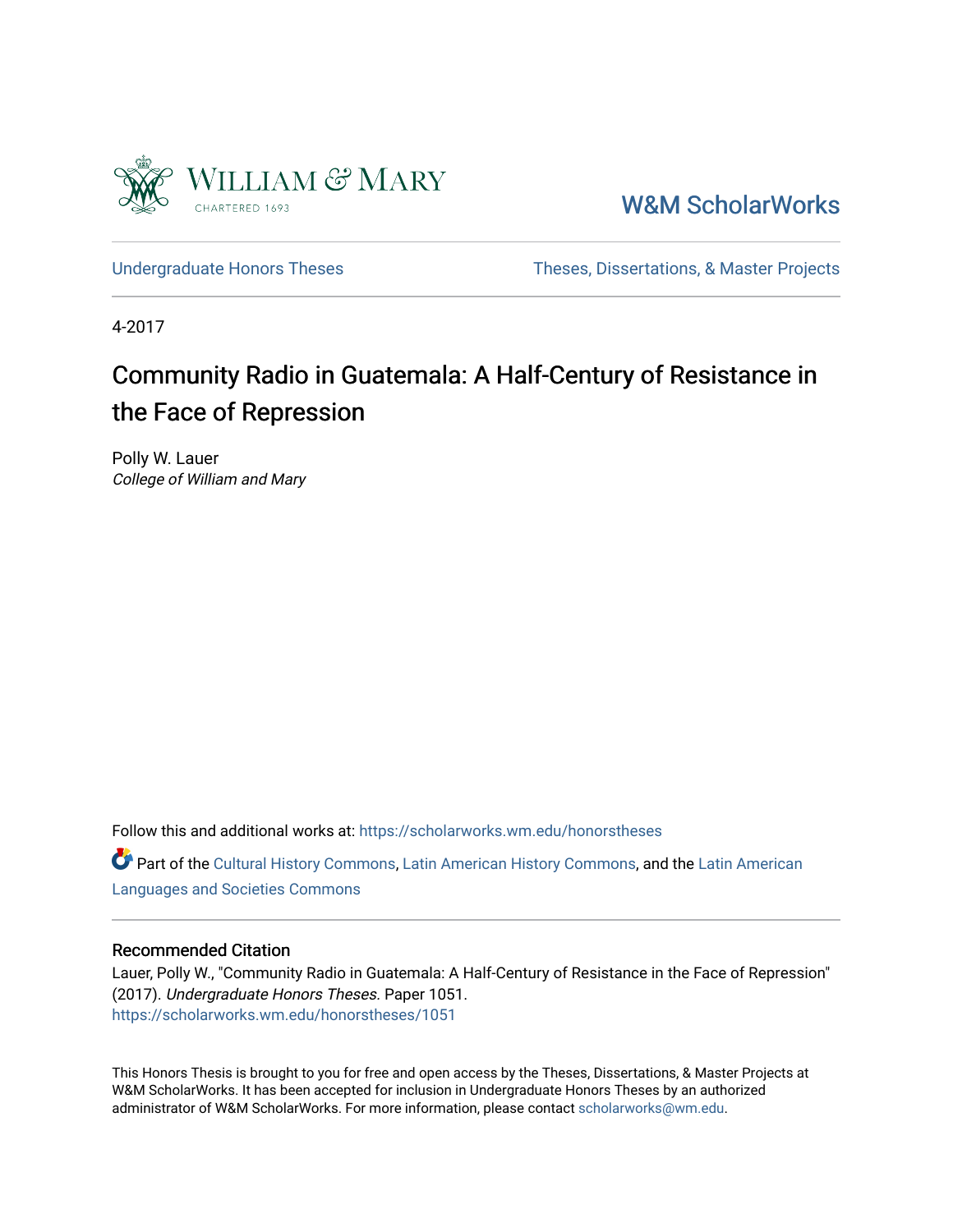Community Radio in Guatemala: A Half-Century of Resistance in the Face of Repression

A thesis submitted in partial fulfillment of the requirement for the degree of Bachelor of Arts in History from The College of William & Mary

by

Polly Wellington Lauer

Accepted for

(Honors, High Honors, Highest Honors)

 $\mathcal{L}_\text{max}$ 

 $\mathcal{L}_\text{max}$  and  $\mathcal{L}_\text{max}$  and  $\mathcal{L}_\text{max}$  and  $\mathcal{L}_\text{max}$ 

 $\mathcal{L}_\text{max}$  and  $\mathcal{L}_\text{max}$  and  $\mathcal{L}_\text{max}$  and  $\mathcal{L}_\text{max}$ 

 $\mathcal{L}_\text{max}$  and  $\mathcal{L}_\text{max}$  and  $\mathcal{L}_\text{max}$  and  $\mathcal{L}_\text{max}$ Dr. Betsy Konefal, Director

Dr. Teresa Longo

Dr. Chinua Thelwell

Dr. Richard Turits

Williamsburg, VA April 24, 2017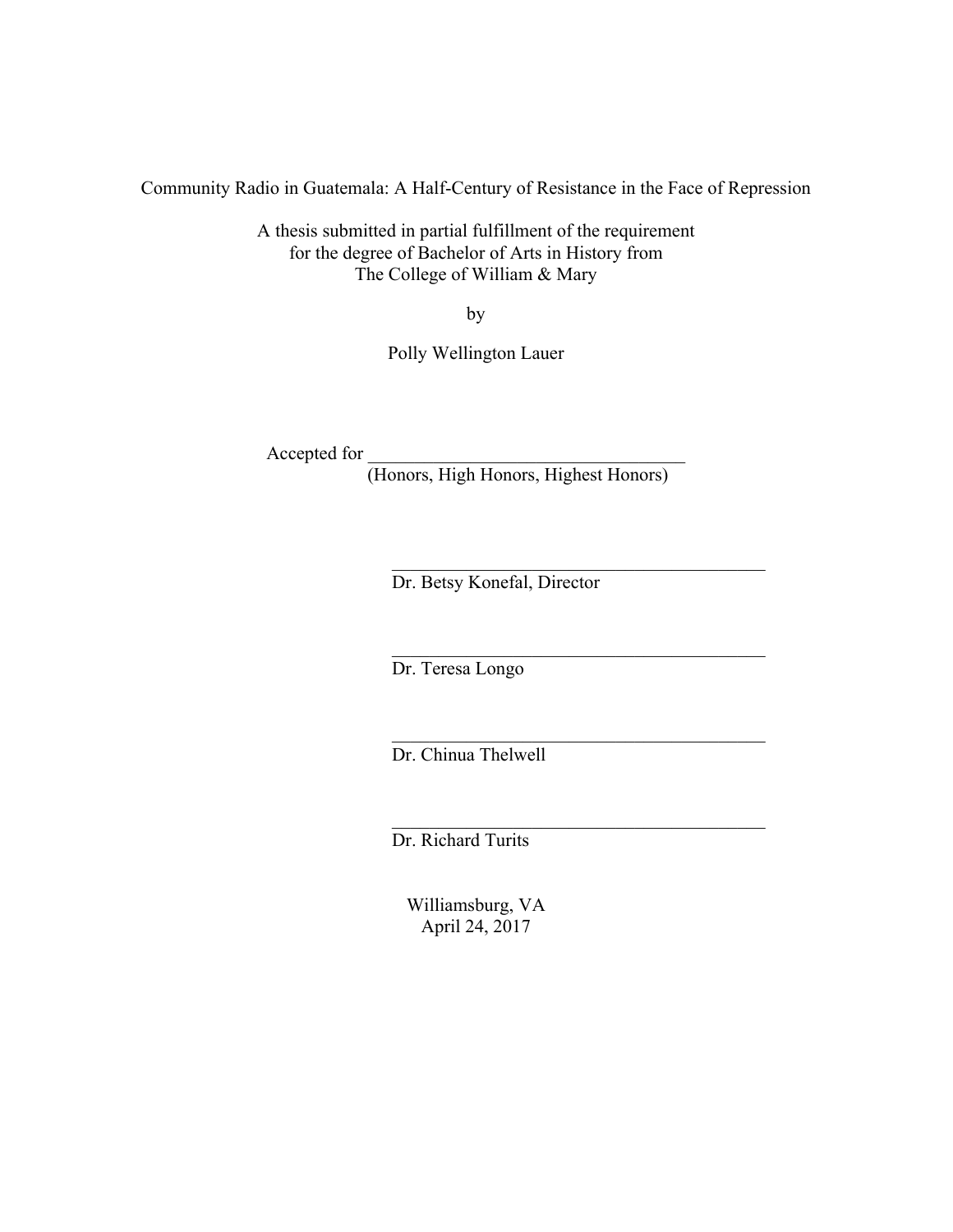# Table of Contents

| Introduction                                        | 3  |
|-----------------------------------------------------|----|
| Summary                                             | 6  |
| <i>Methods</i>                                      | 10 |
| Chapter 1: The Beginning                            | 13 |
| <b>National Politics and Radio Broadcasting</b>     | 18 |
| Chapter 2: Politicization and Repression Rise       | 22 |
| Chapter 3: Violence                                 | 30 |
| Chapter 4: Community Radio on the National Scale    | 38 |
| Chapter 5: 1996: A Turning Point and New Exclusions | 51 |
| Conclusion                                          | 73 |
| Bibliography                                        | 79 |

*Special thanks to the broadcasters in El Quiché for participating in this research, to the archivists at CIRMA for teaching me how to navigate archives, to Cultural Survival for facilitating my relationships with the broadcasters, to the Charles Center and Bruce Christian for funding my honors fellowship, to Dr. Jorge Terukina for helping me through translations, to my committee for taking the time to consider this work, to my Guatemalan family for welcoming me as a daughter, to my parents for supporting this project, and to Dr. Betsy Konefal for guiding this thesis start to finish.*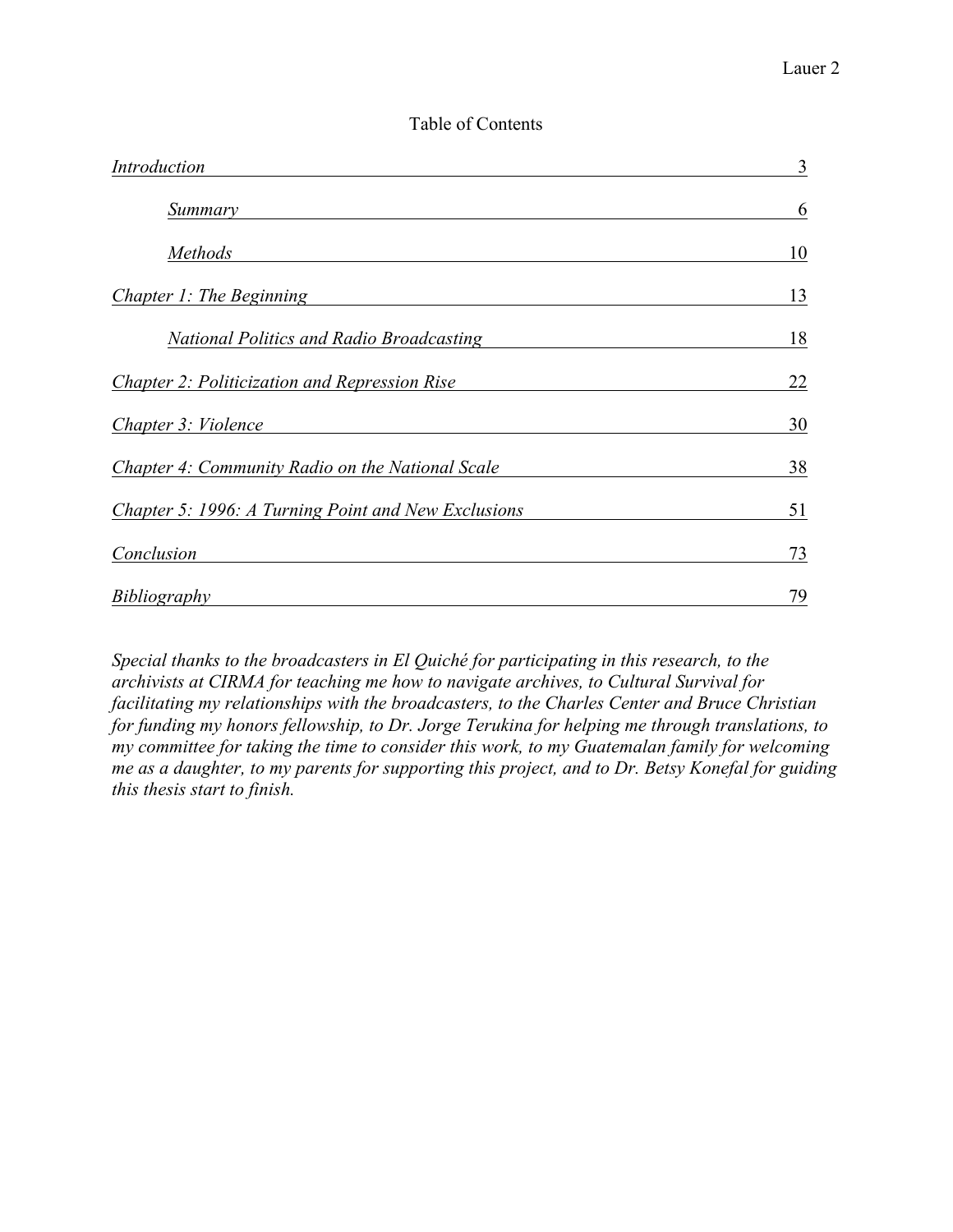# *Introduction*

Perched in front of a microphone with a cherry-colored cover, a young K'iche' woman thanks her listeners for tuning in, speaking in Spanish to individuals across her Guatemalan municipality. In the department of El Quiché, the municipality is home to a population that mainly identifies as K'iche', a Maya group from the central western highlands. The excited bounce of marimba music accompanies her. Hung on the adobe brick wall behind her, a piece of crimson fabric complements the microphone. Emitting a familiar blue glow, her PC displays two windows: the mixing software that allows her to queue up songs, and Facebook, where eager listeners message her song requests. Next to her, a phone lights up with calls coming in with more song requests. She rests her hands on a wooden desk and sits in a wheeled office chair. But the wheels have little ability to move, because the floor is earthen. I am scribbling in the notebook across my lap, settled on a ripped vinyl seat that presumably spent most of its life in a car. Through the adobe brick walls echo the muffled whinnies of the horses that once lived in the room we now inhabit. A former horse stall, the space is now the municipality's community radio station. It reaches a mix of thousands of monolingual and bilingual speakers in K'iche' and Spanish, presenting a native-language alternative to the "verbal, written, and televised media [of Guatemala that] is realized only in Spanish language," which overlooks the nation's twenty-two Maya languages.<sup>1</sup>

It is unexpected that a radio station would be located in a small horse stall. However, it has few options for location, because it is "illegal," broadcasting underground. The station lacks the necessary license to broadcast legally over government-controlled radio frequencies.

 <sup>1</sup> Movimiento de Radios Comunitarias de Guatemala, *Radio comunitaria: Su historia ante un estado racista en Guatemala y sus fundamentos jurídicos,* 3, 2611, Centro de Investigaciones Regionales de Mesoamérica (CIRMA), Antigua, Guatemala.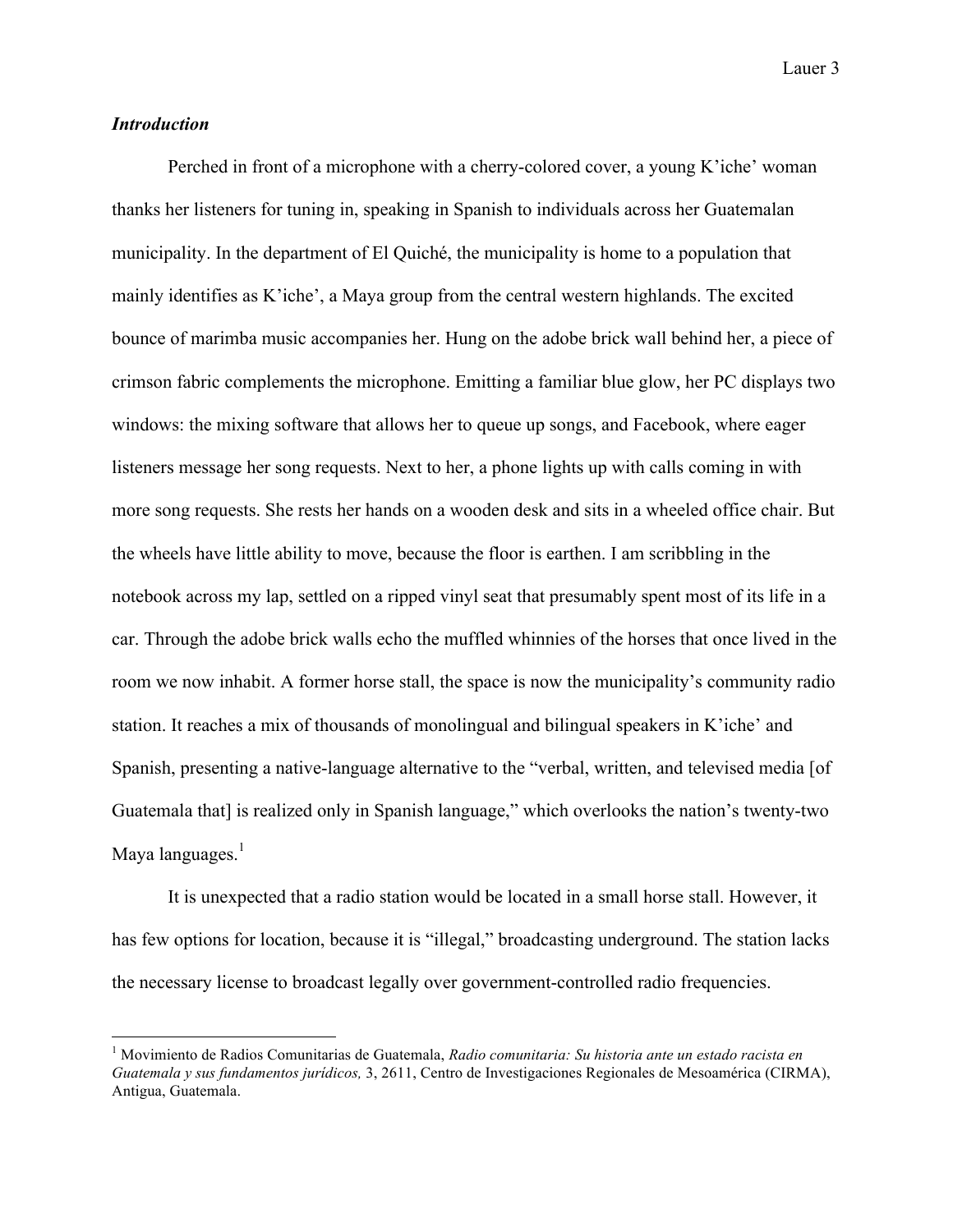Accessible primarily to wealthy media corporations, licenses cost hundreds of thousands of quetzales (Guatemala's currency:  $7.33Q: $1.00USD$  in 2017).<sup>2</sup> As a result of operating without a license, the radio station has faced the same fate as several other community radio stations across Guatemala, becoming subject to raids, arrests, and closure. Put simply, as a small locally operated radio station, they have been criminalized for not being able to buy a license priced far beyond their financial capacity. Criminalization in this case is a form of legalized repression: there is no feasible way for community radio stations to procure licenses, despite signed national and international accords that ensure state-facilitated indigenous media access. Recognizing a national problem in this criminalization, a number of broadcasters, activists, lawyers, and advocates have mobilized nationally and internationally in a network known as the Community Radio Movement of Guatemala. As a movement, they confront the unjust repression of community radio and promote policy change to protect stations and broadcasters.

Before turning to the storied, intense history of Guatemalan community radio, a basic explanation of community radio is necessary. Community radio is an international phenomenon, and, in the context of Guatemala, it refers to radio stations that are operated by local citizen organizations, essentially *by* the community *for* the community. Although the Guatemalan Community Radio Movement states that community radio is a secular institution, that was not always the case and remains a contentious claim. <sup>3</sup> The first community radio stations in Guatemala grew out of parishes in the 1950s and 1960s with priests and catechists at the helm. Secularization appears to have occurred in the 1980s, with a divide in nomenclature between religious radio and "community" (secular) radio becoming evident in print media in the late

<sup>&</sup>lt;sup>2</sup> "USD to GTQ," XE, last modified 29 Mar. 2017, http://www.xe.com/currencyconverter /convert/?From=USD&To=GTQ. <sup>3</sup> Movimiento de Radios Comunitarias de Guatemala, *Radio comunitaria: Su historia,* 23.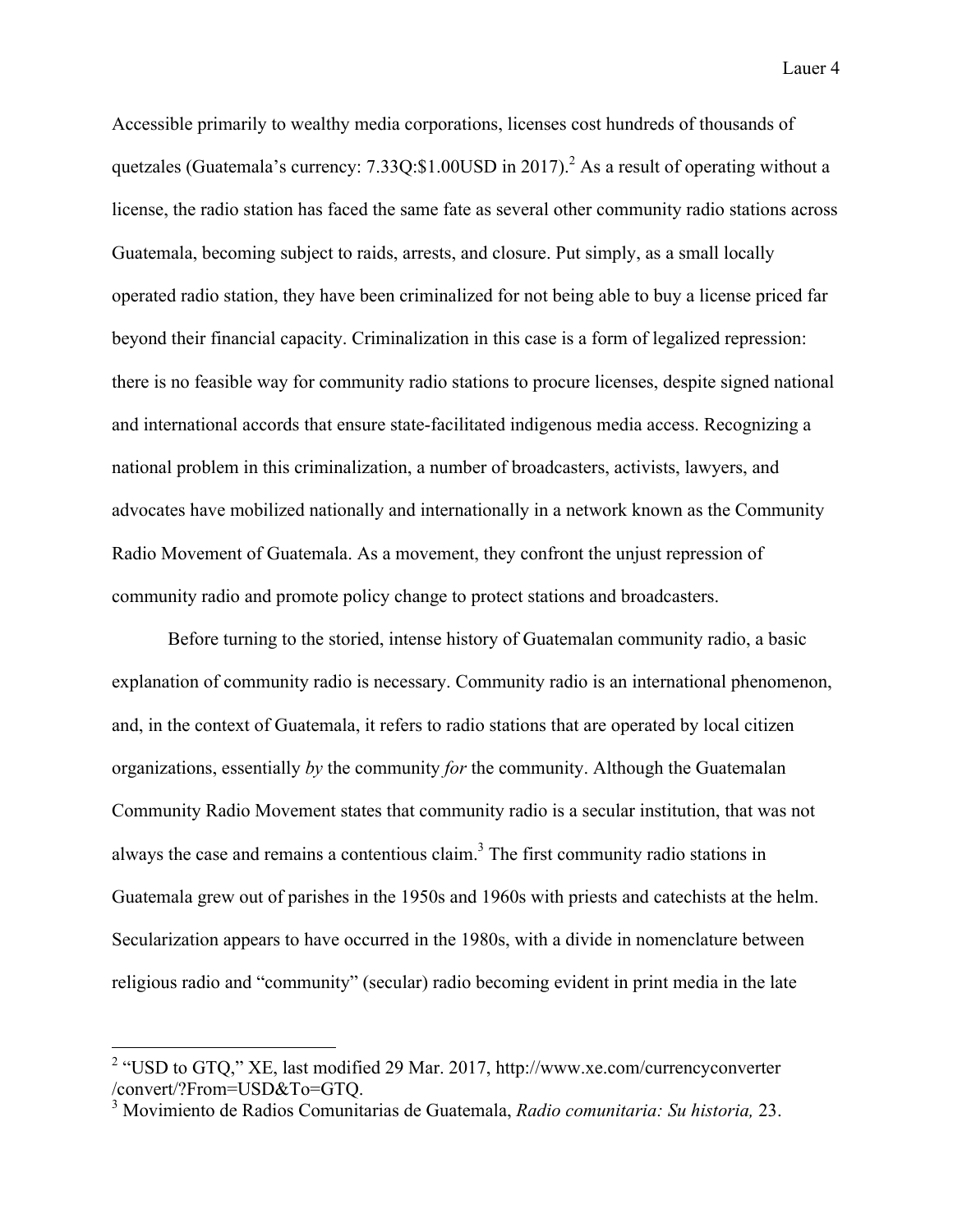1990s. Community stations typically use a mixture of Spanish and the region's respective native language, discussing and advertising local happenings, sometimes broadcasting live from events in the field or interviewing community officials. Amplifying the happenings of the community, they narrate the rhythm of daily life. This project specifically studies radio, because it is a uniquely accessible medium of communication. Because radios are auditory and use native language, listeners are not required to be literate, either in Spanish or native language. Beyond that, they are affordable in a way that computers, televisions, and cell phones are not, and they only need a few batteries to operate. The range, too, is critical, as they can reach remote spaces and keep isolated community members up-to-date, particularly in small, rural hamlets where electricity may not reach. On the local level, radio broadcasting is a tool that promotes unity and contributes to a sense of community autonomy. Depending on who controls the station, radio can be more than a social tool, assuming a political character as well.

In April 2015, the UN Committee on the Elimination of Racial Discrimination (CERD) reviewed Guatemala's implementation of the International Convention on the Elimination of All Forms of Discrimination, drawing attention to contemporary cases of discrimination in the country. Addressing the committee and an international audience, Georgetown law professor Carlos Manuel Vázquez, serving as an independent expert and the rapporteur for Guatemala, called attention to the fact that community radio stations in Guatemala have become explicitly criminalized: "The criminalization of community radio, and subsequent detention of Indigenous journalists and closure of radio stations, which are an integral part in the communication of Indigenous peoples, is a new phenomenon."<sup>4</sup> He rooted the problem in 1996, the year that peace

 <sup>4</sup> *Cultural Survival*, "UN Denounces the Criminalization of Indigenous Community Radios in Guatemala," 18 May 2015, https://www.culturalsurvival.org/news/un-denouncescriminalization-indigenous-community-radios-guatemala.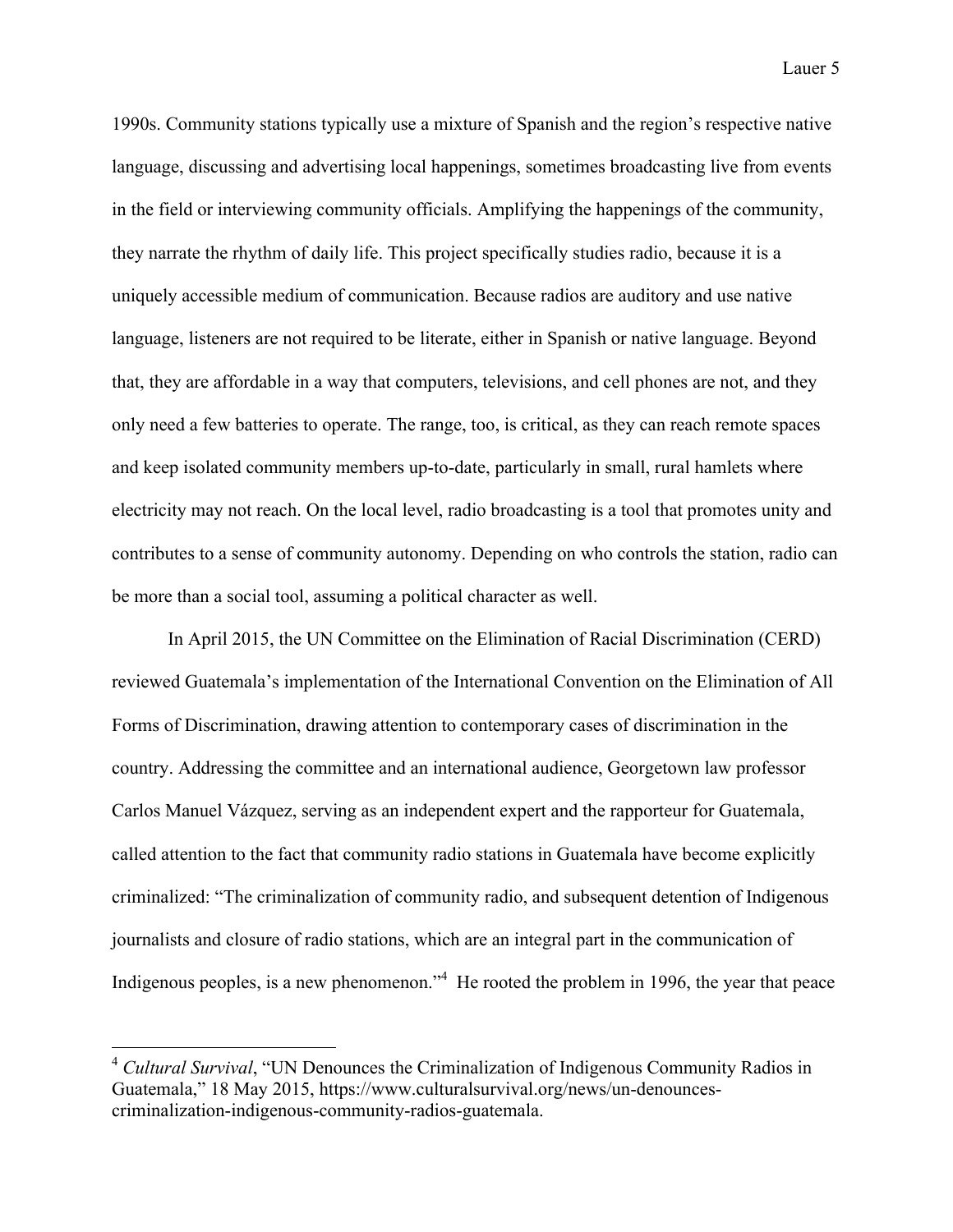accords ended nearly forty years of armed conflict in Guatemala and the year that the nation's new Telecommunications Law made it necessary to purchase frequency-use licenses at auction rather than from the government for a fixed price.

While Vázquez described a contemporary and urgent problem, it is one that arguably has a longer history than he suggests. The 1996 law was and remains a repressive legal force that bars community radio stations' access to frequency licenses and permits the use of force to prosecute them, and it drove the aforementioned station into its current clandestine status. However, while community stations have been *legally* repressed or "criminalized" since that date, there is a longer trend of military repression of community radio stations that reaches back to the 1970s. Looking at an extended narrative of repression lends context to the present day fight for policy change; it illustrates a continual exclusion and sustained repression by the state against the institution of Guatemalan community radio.

#### *Summary*

Community radio broadcasters, capitalizing on radio's flexibility, politicized stations almost as soon as community broadcasting appeared in Guatemala. Guatemalan community radio emerged in the late 1950s, almost parallel to the start of Guatemala's thirty-six year armed conflict that began in the early 1960s. In this decades-long struggle, Guatemala's binaries became glaringly apparent as urban was pitted against rural, *ladino* (a term that can be read in this context as 'non-indigenous') against indigenous, elite against *campesino.* The conflict culminated in "acts of genocide" carried out by the military state against the indigenous population of the nation, oftentimes with members of communities coerced into executing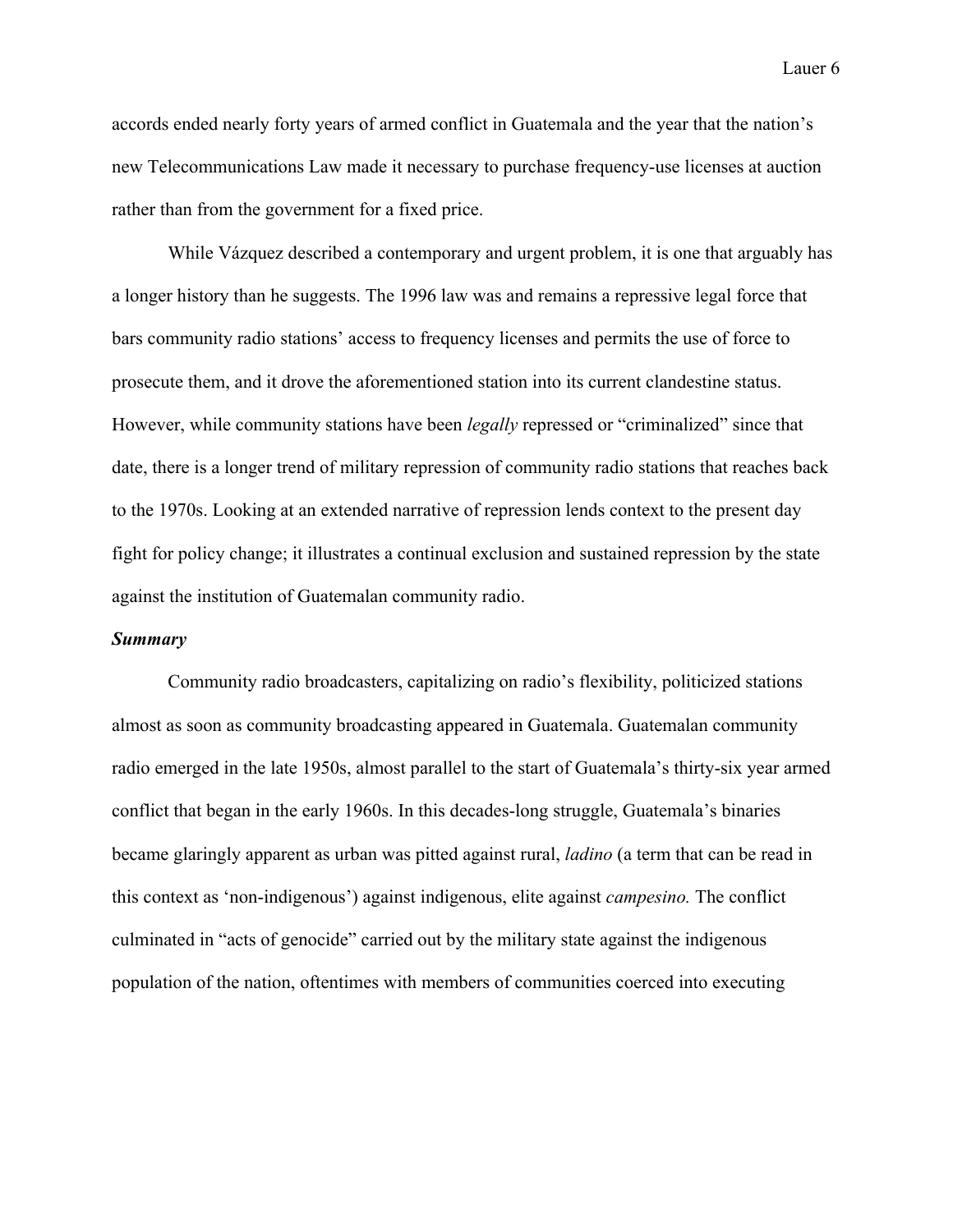violence against their own neighbors.<sup>5</sup> The conflict and community radio also arose in tandem with ongoing US involvement, which had facilitated the overthrow of Guatemala's democratically elected leader, Jacobo Árbenz, in 1954. Triggering not only a deeper exploitation of the country's resources and people, continued interventionism also resulted in a succession of military leaders as head of state. From local, national, and international perspectives, the second half of the twentieth century stands out as a politically tumultuous period in Guatemala, and this turbulence continues, masked in a variety of guises, up to the present.

Within this political context, community radio became particularly useful in heavily indigenous *campesino* rural areas, where populations have been hierarchically disenfranchised and marginalized for generations. In the highlands, parish broadcasters opened radio schools, linking them to other similar projects across the region. These schools took the form of educational broadcasts that worked to spread literacy locally, using specifically targeted lesson plans that applied biblical teachings to daily life in terms of rights, ability, and pride. The intent was to propel local indigenous *campesino* populations into recognition of their agency and to draw their attention to daily discrimination and prejudice. While radio schools and similar programming shared both social and political messages meant to advance the wellbeing of communities, national figures also manipulated community radio for explicit political purposes over the years. These include Efraín Ríos Montt, the notorious former head of state in 1982 and 1983 accused of crimes against humanity, and the URNG, the guerrilla organization the

<sup>&</sup>lt;sup>5</sup> Using the metrics outlined in the UN Convention on the Prevention and Punishment of the Crime of Genocide, the UN-sponsored Commission for Historical Clarification determined that, although the state used rhetoric of counterinsurgency against subversive guerrillas to define the conflict, the army in reality executed "acts of genocide" against Maya civilian populations, targeting entire communities as the enemy, particularly in the highlands during the early 1980s. In total, roughly 200,000 civilians were killed or disappeared at the hands of the Guatemalan army in the name of quelling insurgency. Comisión para el Esclarecimiento Histórico (CEH), *Memory of Silence* (Guatemala City: CEH, 1999), 38.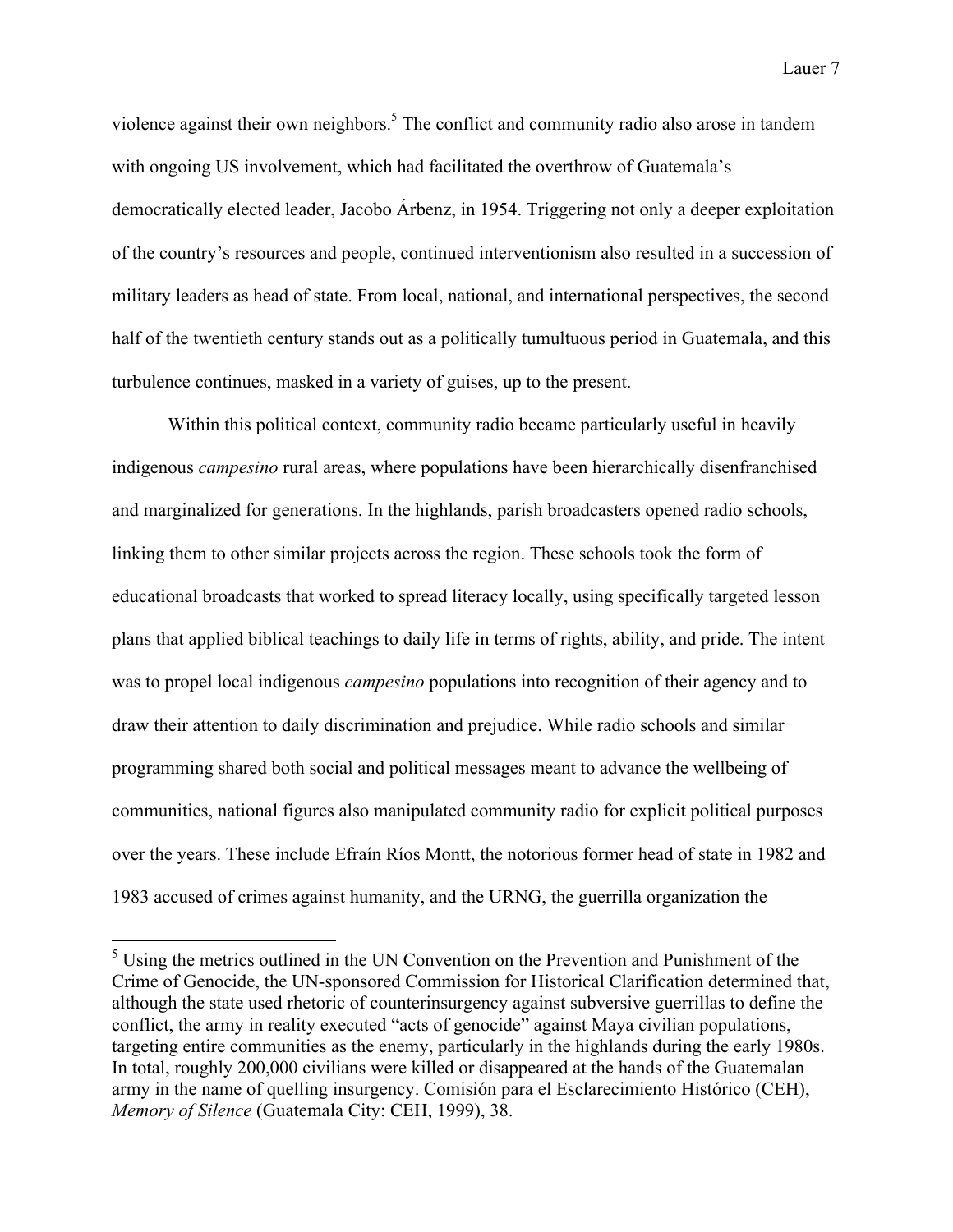government was attempting to stomp out throughout the 1980s. Using radio broadcasts to orient themselves as members of communities, as peers, these parties also acknowledged the efficacy of community-style radio in reaching the people of Guatemala.

Military action against populations deemed subversive provoked the politicization of community radio, yielding in turn a military repression of stations during the war years that was even more bloody than what is occurring at present in community radio stations. Again, for modern activists and politicians assessing Guatemalan community radio, the "detention of indigenous journalists and the closure of radio stations" is a current and pressing problem.<sup>6</sup> However, it is important to understand that tactics of repression against outspoken community stations have existed since at least the 1970s, just over a decade after the first appearance of a formal community radio station in the country. There is continuity between the modern criminal repression of community radio and the former military repression of community radio. Though repression is now exercised in the form of legal criminalization, it has existed since the most severe years of the conflict. When discussing the government's targets in the conflict, The Commission for Historical Clarification (CEH)—a UN-sponsored truth commission that meticulously detailed the violations and violence of the conflict period—asserts, "above all, radio stations were linked to the insurgency," meaning they were seen as particularly dangerous and subversive and were therefore victim to silencing.<sup>7</sup> The more vocal and political a station was, the more at risk it became. While repression was not a reality for all stations, it was the experience of many. In a number of cases, it became a question of life and death at the peak of the conflict. Repression during the armed conflict, though it took many forms, appears in this

 <sup>6</sup> *Cultural Survival*, "UN Denounces the Criminalization."

<sup>7</sup> "sobre todo las radioemisoras, estaban vinculados a la insurgencia." CEH, *Memoria del silencio*  (Guatemala City: CEH, 1999)*,* Cap. 2:161.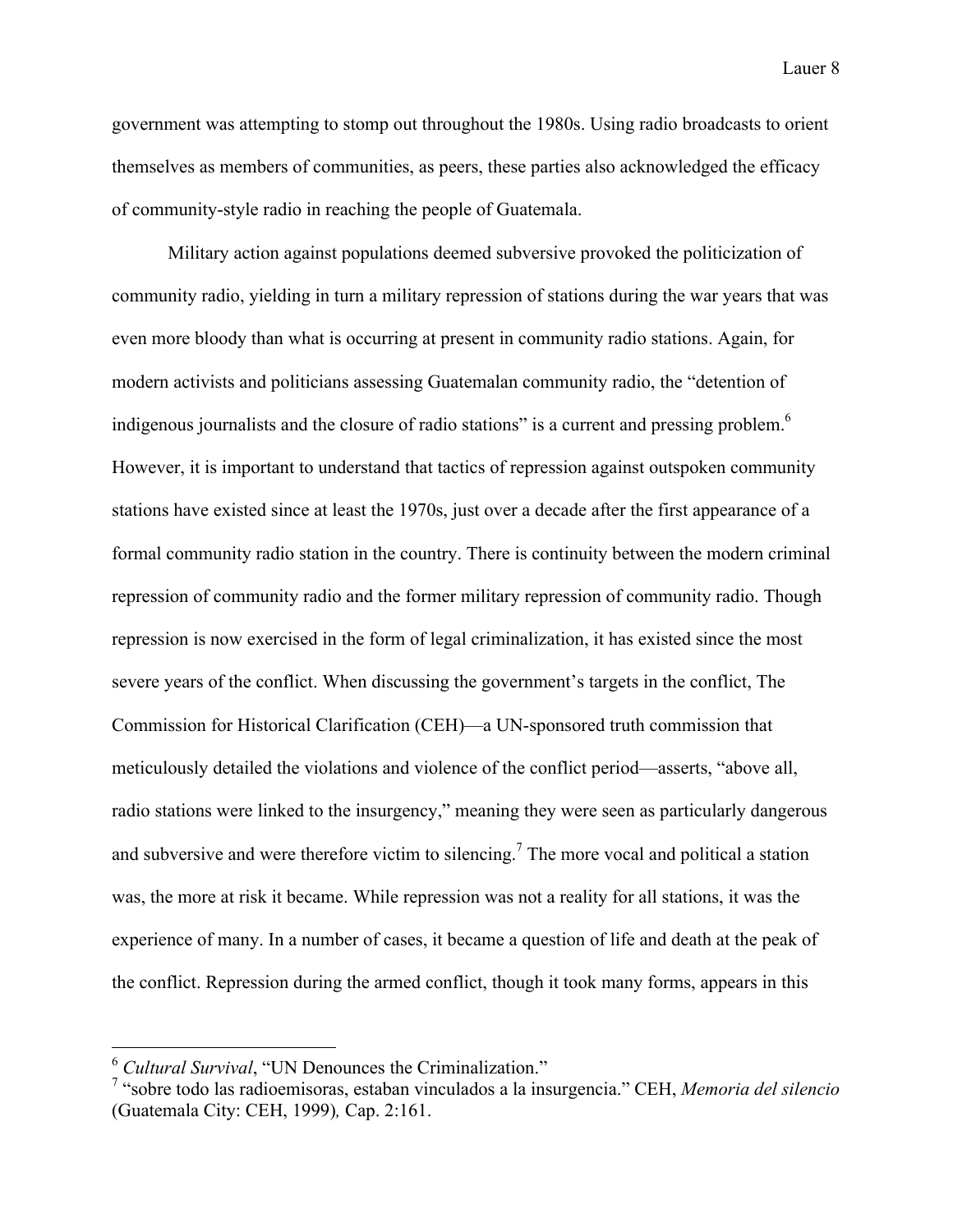thesis often as blatant violence, involving raids, equipment seizures, interrogations, threats, kidnappings, disappearances, and murders.

In 1996, the narrative changed its tune. The year of the conflict's legal "resolution" with the signing of peace accords, 1996 was also a moment when Guatemala solidified its neoliberal policies, including commodification of radio frequencies. The government auctioned off licenses for frequency use to the highest bidder, always a wealthy media conglomerate or mogul, often for millions of U.S. dollars, several times the starting point of the auction. Although some small stations closed as a result, others—including stations sponsored by both religious and community groups—that could not afford to participate elected to operate without licenses. They did so because community radio access is an explicit right ensured in the Peace Accords and international conventions signed by Guatemala. However, these agreements have not protected the right in practice. The 1996 Telecommunications Law, on the contrary, has been enforced through high fines since it was passed.

In 2008, the Telecommunications Law's punishments became more severe: police gained the right to raid stations operating illegally, with the intent of confiscating equipment and arresting implicated broadcasters. While they are now entering radio stations to stop frequency usage rather than to eradicate insurgent messages, there is continuity in this sustained silencing of stations. It is repression based on different claims, but it remains chillingly effective: a sociopolitical tool important to community operation is threatened or lost, and broadcasters representing the community face danger and violence. As a whole, this thesis traces incidents of overt and covert violence and constructs an overarching narrative of repression from the 1970s up to 2016, putting experiences of radio politicization, subsequent repression, and the resulting tensions of both the past and present into conversation with one another.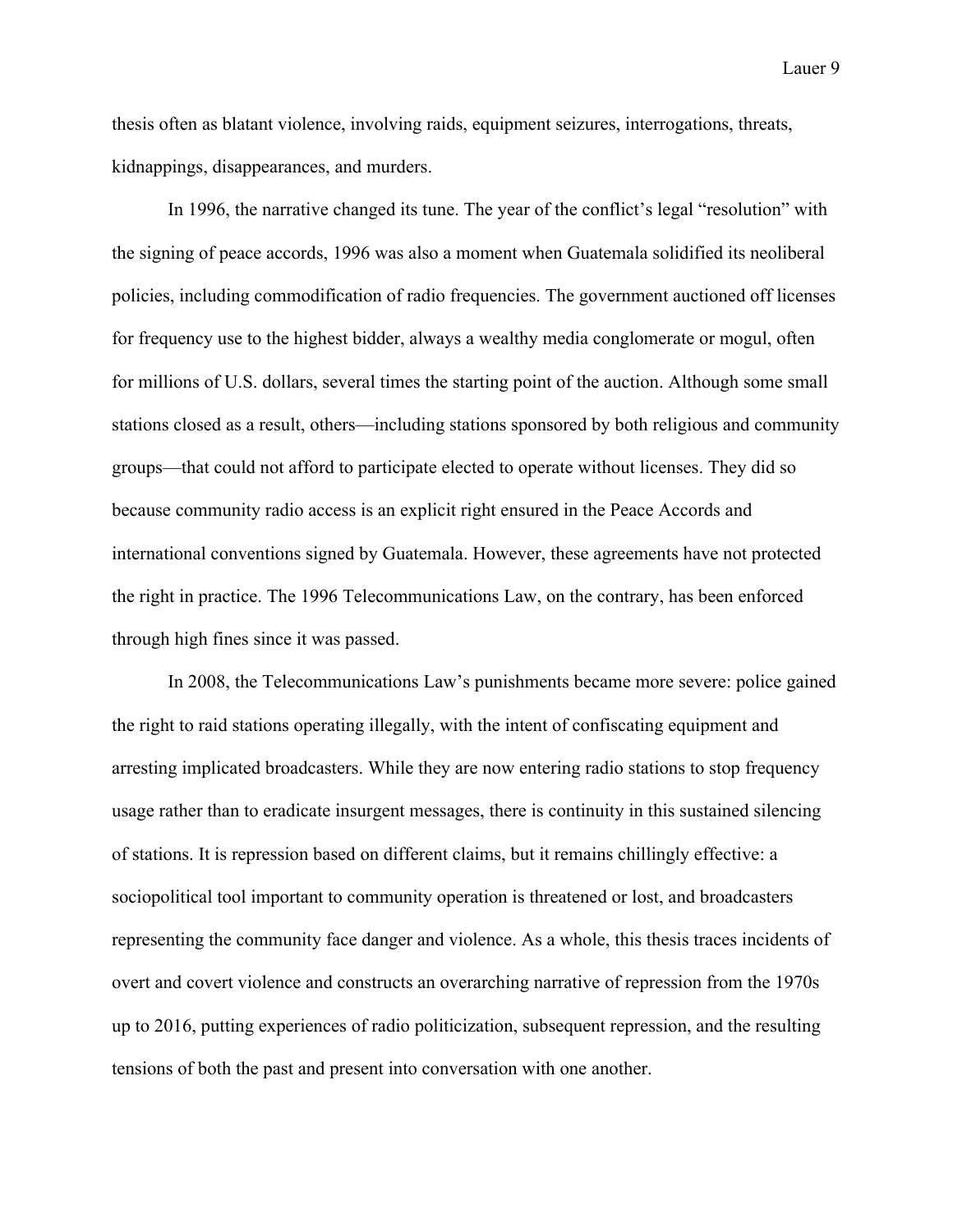#### *Methods*

An internship I completed in summer 2015 with indigenous human rights advocacy N.G.O. Cultural Survival inspired this project. Cultural Survival has a branch that works specifically with indigenous community radio in Guatemala, supporting a network of stations and advocates engaged in the fight for frequency license access. Taking what I learned about indigenous activism from this internship, I met with Professor Carla Buck, discussing the uses of media in indigenous identity movements. From there, I worked with Professor Betsy Konefal to create a project to study community radio. Cultural Survival generously facilitated a connection for me with two community radio stations in El Quiché, Guatemala. When I traveled to Guatemala in summer 2016, I had only a faint conception of community radio criminalization and no understanding that these specific stations would be facing repression. However, as soon as I met the first set of broadcasters at what I assumed was the station, it became clear that my project would be taking a different route than anticipated.

Rather than meeting with just the broadcasters, I arrived to find the board of directors of the community organization sponsoring the station waiting to interview me as well. As they asked about my background and the nature of the project, the theme of trust emerged again and again. Eventually they agreed to participate in my research, telling me they trusted me and were willing to *take* me to the station. I inquired as to why trust was a matter of concern and where the station was located, still assuming that it was in the community organization's compound where we were at that moment. To my surprise, they replied that they had gone underground, because they could not afford a frequency-use license. The station had been raided in 2015, twice going into hiding after most of their equipment was confiscated and a young broadcaster was arrested, pushing them to the previously described horse stall.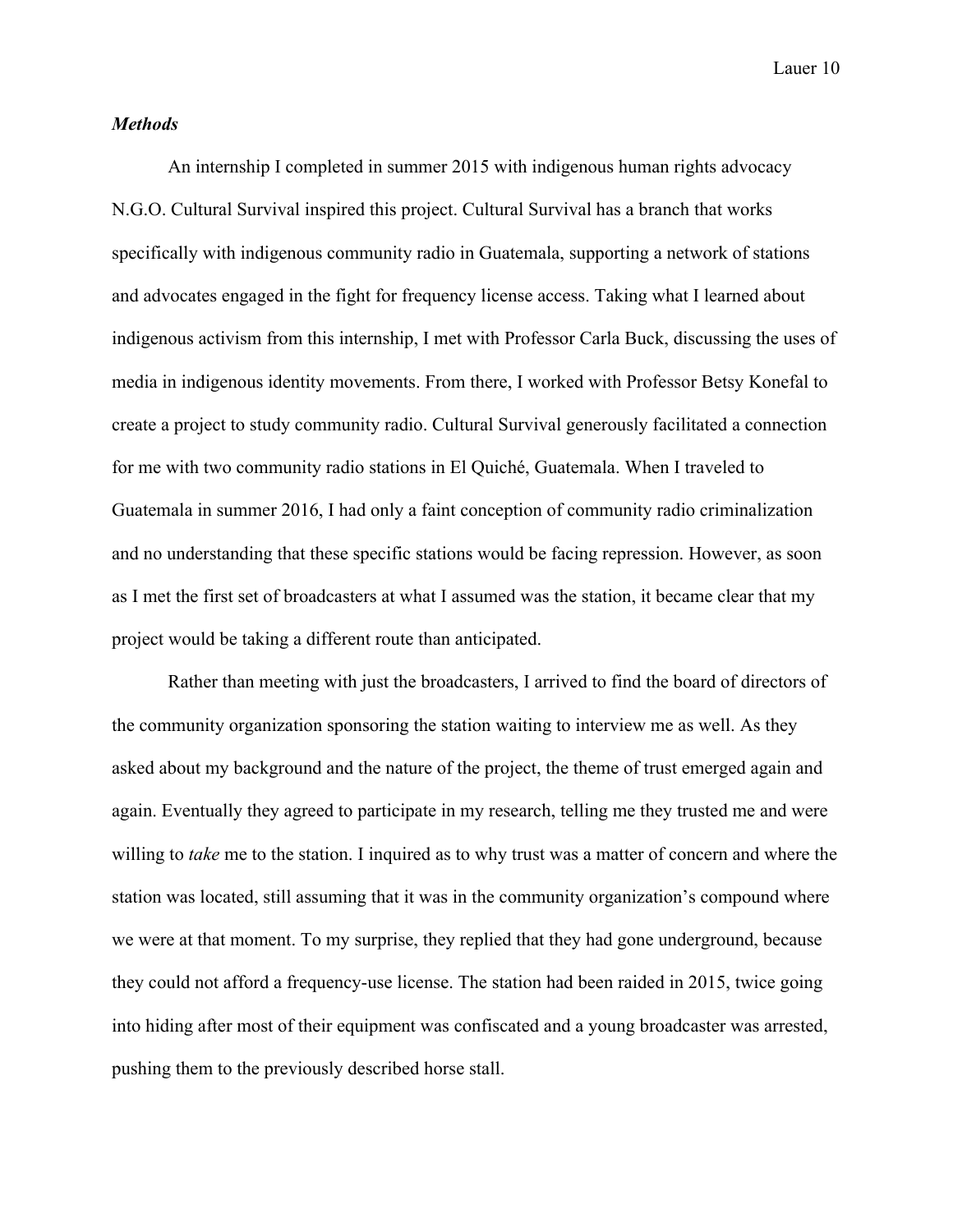The other station I worked with was run by a local women's advocacy group. Police raided it on the same day in 2015, though none of its broadcasters were present. After considering the devastating results of the raid in the other station, its directors decided to close indefinitely for safety after a short period of reopening. Both stations gave me excellent insight into what it is to be a target in this repression, as well as into how stations engage with community, inviting participation from firemen, policemen, midwives, leaders, and others involved in local resources. They strive to keep people in the community up-to-date on events and also create programming focused on native-language restoration and knowledge of Maya beliefs and customs.

While in Guatemala, I also spent time doing archival work in the Centro de Investigaciones Regionales de Mesoamérica (CIRMA) in Antigua. I pulled all the records it had relating to community radio, taking home over 200 Spanish-language documents in the form of newspaper clippings, broadcast transcripts, and memoranda. With this primary source base, I was able to construct a history from the late 1950s through 2003, which I then carried to the present using my fieldwork and literature produced by the Community Radio Movement. To that end, all of the translations included in this are my own, unless otherwise indicated, and the original Spanish can be found in the corresponding note. In my strategic decisions of translation, I attempted to stay literal in meaning and faithful in structure to the original. Part of this project is also based on Betsy Konefal's research on the activism of Radio Quiché and La Voz de Atitlán in the late 1970s and early 1980s, and the remaining histories come from my own archival research.

While I had remarkable exposure to criminalized radio stations and although I found a wealth of relevant archival documents, there are holes in my research. This project covers a long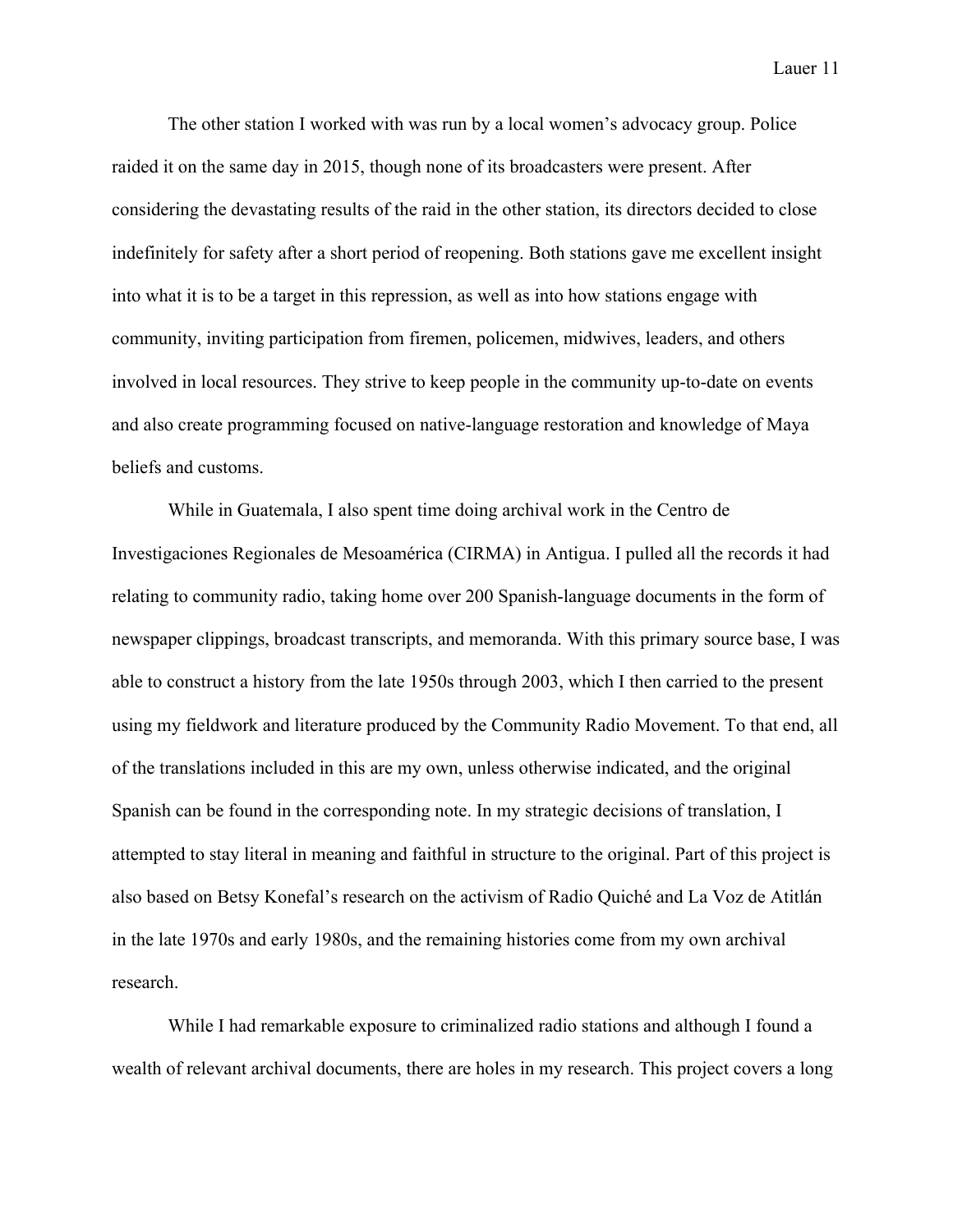time period and only speaks to select moments from select stations, which cannot reflect the experience of all community radio stations. Beyond that, there is little secondary source information on Guatemalan radio. Monographs and anthologies discuss radio only in passing, causing this project to be centered on primary sources. The lack of scholarship on the topic of Guatemalan community radio indicates a need for more academic work to be done, in order to establish a scholarly source base that the Community Radio Movement can utilize. The ultimate goal of this project is to be a resource for community radio broadcasters defending their legitimacy against the government. Hopefully this project, or a future text based on it, can help illustrate that there is indeed a repression when it comes to community radio and that it is not a new reality, but rather one decades old, filled with both violence and resistance.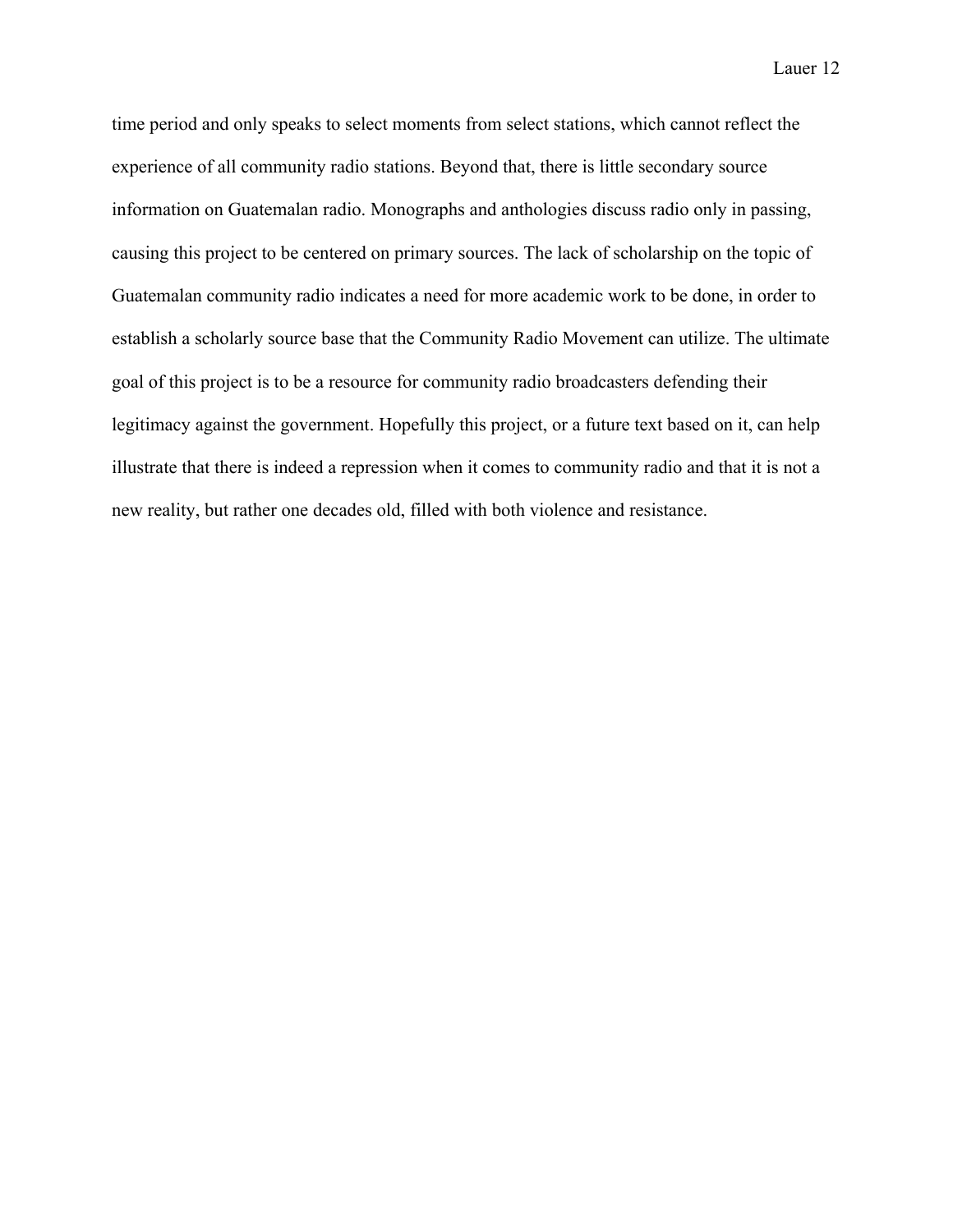# *Chapter 1: The Beginning*

1 PM, Sunday, February 8, 1959. A series of photographs captured the following moment: Guatemalan President Miguel Ydígoras Fuentes, one year in office, looks over a crowd that includes scribbling journalists, pleased clergy members, and excited *campesinos* in the highland municipality of Colomba, Quetzaltenango. "*Me gusta ayudar a quien se ayuda*"—"I like to help he who helps himself," he comments with smile in the direction of Colomba's delighted priest.<sup>8</sup> Moments later, he hands a bulky radio, the size of a modern toaster oven, to an unnamed *campesino*, who wears a smile in the exchange. This moment marks the founding of Colomba's radio school, one of Guatemala's earliest community radio stations.<sup>9</sup>

\*\*\*

Radio schools—educational radio programming—from Sutatenza, Colombia served to influence how Latin America promoted education to rural populations. According to the 1959 *El Imparcial* article that includes the above photographs, the Colombian radio schools helped significantly decrease illiteracy thanks to mass radio literacy campaigns via radio broadcasting. In her book on Colombian media, Clemencia Rodríguez confirms that Radio Sutatenza in Colombia is "commonly known as the first alternative radio station in Latin America."<sup>10</sup> However, she disagrees that it should be considered the first, given it did not foster community broadcasting participation, arguing that it was instead a form of "one-way, vertical communication."<sup>11</sup> Radio Sutatenza arose under the direction of a local priest in 1947, twelve

 <sup>8</sup> Rafael Escobar Argüello, "Escuelas Radiofónicas Fundadas por el Párroco en Colomba Inaugurados; Luchas Cultural Religiosa," *El Imparcial,* 9 Feb. 1959, CM S/16, 650(4)3-4, CIRMA, Antigua, Guatemala.<br><sup>9</sup> Escobar Argüello, "Escuelas Radiofónica Fundadas."

<sup>&</sup>lt;sup>10</sup> Clemencia Rodríguez, *Citizens' Media Against Armed Conflict* (Minneapolis: University of Minnesota Publishing, 2007), 26.

<sup>11</sup> Rodríguez, *Citizens' Media,* 27.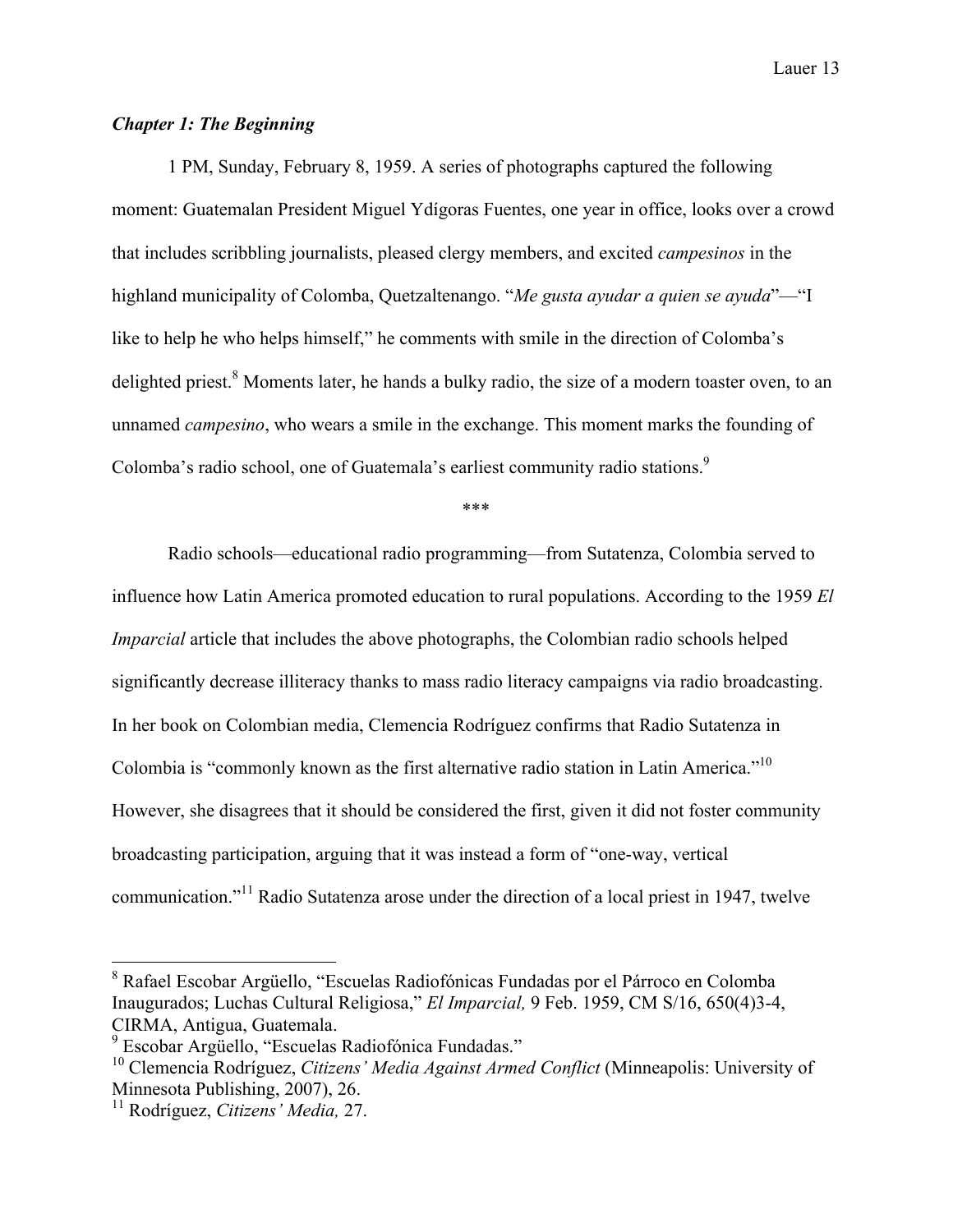years prior to the photos from Colomba, Guatemala. Rodríguez defines the radio school model that the station fashioned: "unschooled peasants were organized into what Sutatenza called 'radio schools'; these literacy groups gathered around a radio receiver to listen to lessons on writing and reading and to complete work booklets and homework."<sup>12</sup> In the late 1950s, Guatemala began to adopt the radio school model, similarly under the leadership of Catholic priests, to help elevate literacy across the nation, particularly within the rural indigenous *campesino* population.

The 1959 article depicts an early Guatemalan radio school's founding in Colomba, Quetzaltenango, an area mainly populated by the Mam, a Maya group of the Guatemalan western highlands and southern Mexico. Founded and operated by a local parish priest, the Colomba radio school worked out of the local radio station, TGAC, operated by the parish, and was called *La Voz Parroquial de Colomba*—The Parish Voice of Colomba. An early problem the priest faced was determining how to finance local access to radio, as personal radios were not yet common household goods across Guatemala. Partnering with the Dutch technology company, Philips, and the Colombian creditor, Banco del Occidente, the priest helped *campesinos* buy radios, batteries, and antennae. President Ydígoras Fuentes, too, donated 25 radios with batteries and antennae. According to *El Imparcial,* the priest also enlisted the military, having the army donate 1,000 literacy workbooks for peasants, 1,000 corresponding records to be broadcast, and 30 instructional guides that explained how to use the materials. Beyond this, the minister of education, independent of his ministry, provided 1,000 pencils, 1,000 notebooks, and 75 quetzales (the quetzal and US dollar were 1:1 until 1987) to pay a hired literacy teacher.<sup>13</sup>

 <sup>12</sup> Rodríguez, *Citizens' Media,* 26.

<sup>&</sup>lt;sup>13</sup> Escobar Argüello, "Escuelas Radiofónica Fundadas"; OANDA, "Guatemalan Quetzal," accessed 24 Mar. 2017, https://www.oanda.com/currency/iso-currency-codes/GTQ.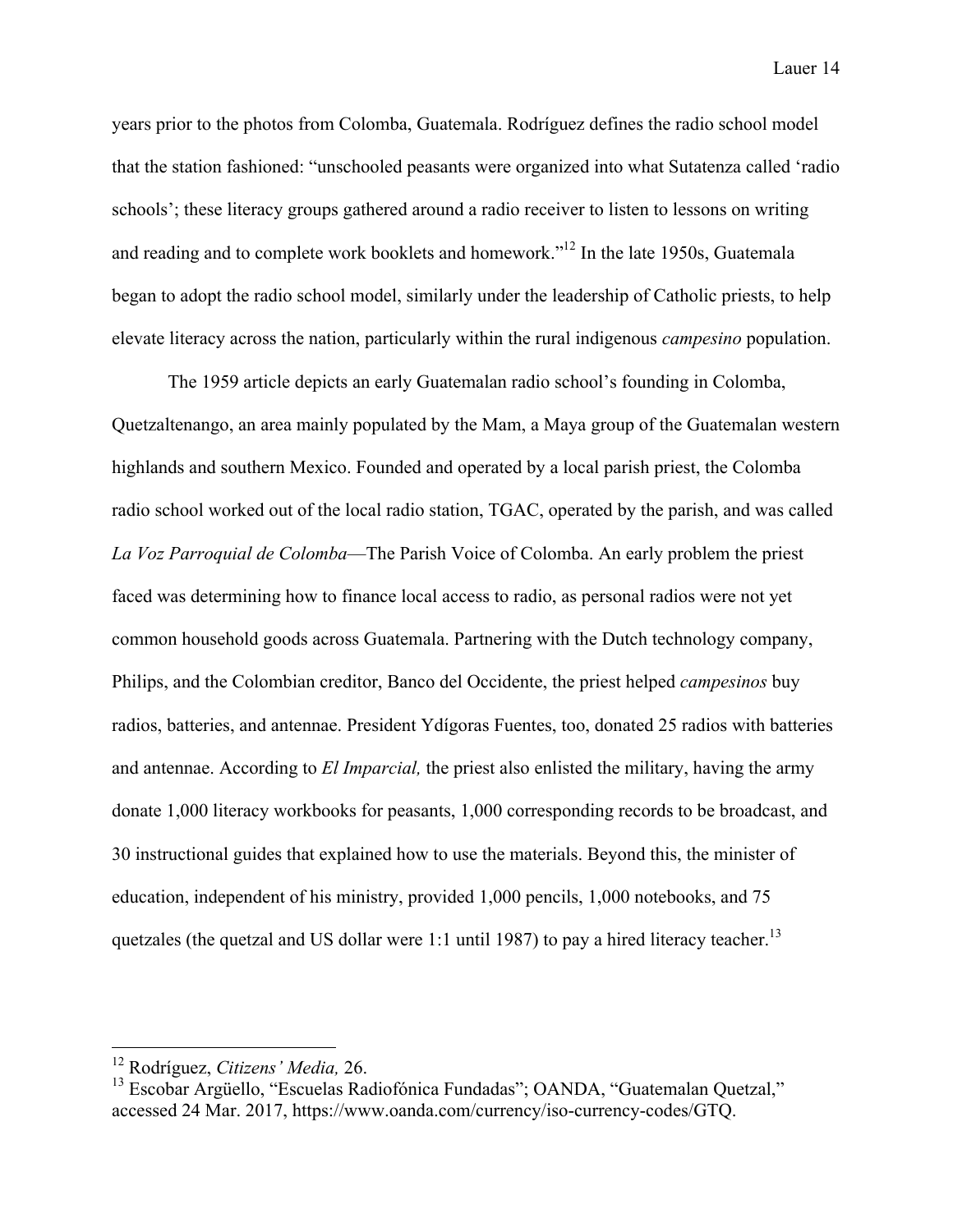Over the late 1950s and throughout the 1960s, many radio schools of the same style arose under the direction of parish priests, similarly seeking to help raise Spanish literacy across their parishes. These radio schools stayed localized and also broadcast themes important to local culture and relevant to Catholic adherence. In 1965, the *Federación Guatemalteca de Escuelas Radiofónicas (FGER)—*The Guatemalan Federation of Radio Schools—began as a coordinating body for Catholic radio schools, with a stated mission to educate the indigenous population and the broader peasantry about Spanish literacy and evangelization. The radio schools associated with FGER continue to work out of seven stations, predominantly located in the western part of the nation. The stations as of 2003 included La Voz de Colomba (Quetzaltenango); La Voz de Nahualá (Sololá), Estaciones Tezulutlán Estereo Gerardi (Alta Verapaz), La Voz de Atitlán (Sololá), Radio Mam (Quetzaltenango), Radio Chorti (Chiquimula), and Radio Ut'an Kaj (Petén).<sup>14</sup> As a direct result of radio schools, Maya were welcomed to the Guatemalan broadcasting world in the 1960s. Catholic priests had trained local Maya community members to be catechists, to spread the teachings of the Bible to the heart of the community. With parishes supporting the stations, Maya catechists found radio to be an effective medium by which to reach their peers, becoming some of the first community broadcasters in the nation. <sup>15</sup> With the introduction of local Maya catechists as broadcasters in radio schools, Guatemala moved away from the Colombian top-down model, which was replaced by a lateral inclusion of community participants.

The reorientation of the Church brought by Vatican II encouraged a number of Guatemalan community broadcasters, specifically catechists involved with FGER, to adapt the

 $\overline{a}$ 

<sup>&</sup>lt;sup>14</sup> Jacob Thorsen, "Community Radios in the Process of Democratization in Guatemala: A Network Governance Approach," (Thesis, Copenhagen Business School, 2003), 12.

<sup>&</sup>lt;sup>15</sup> Betsy Konefal, *For Every Indio Who Falls* (Albuquerque: University of New Mexico Press, 2010), 31.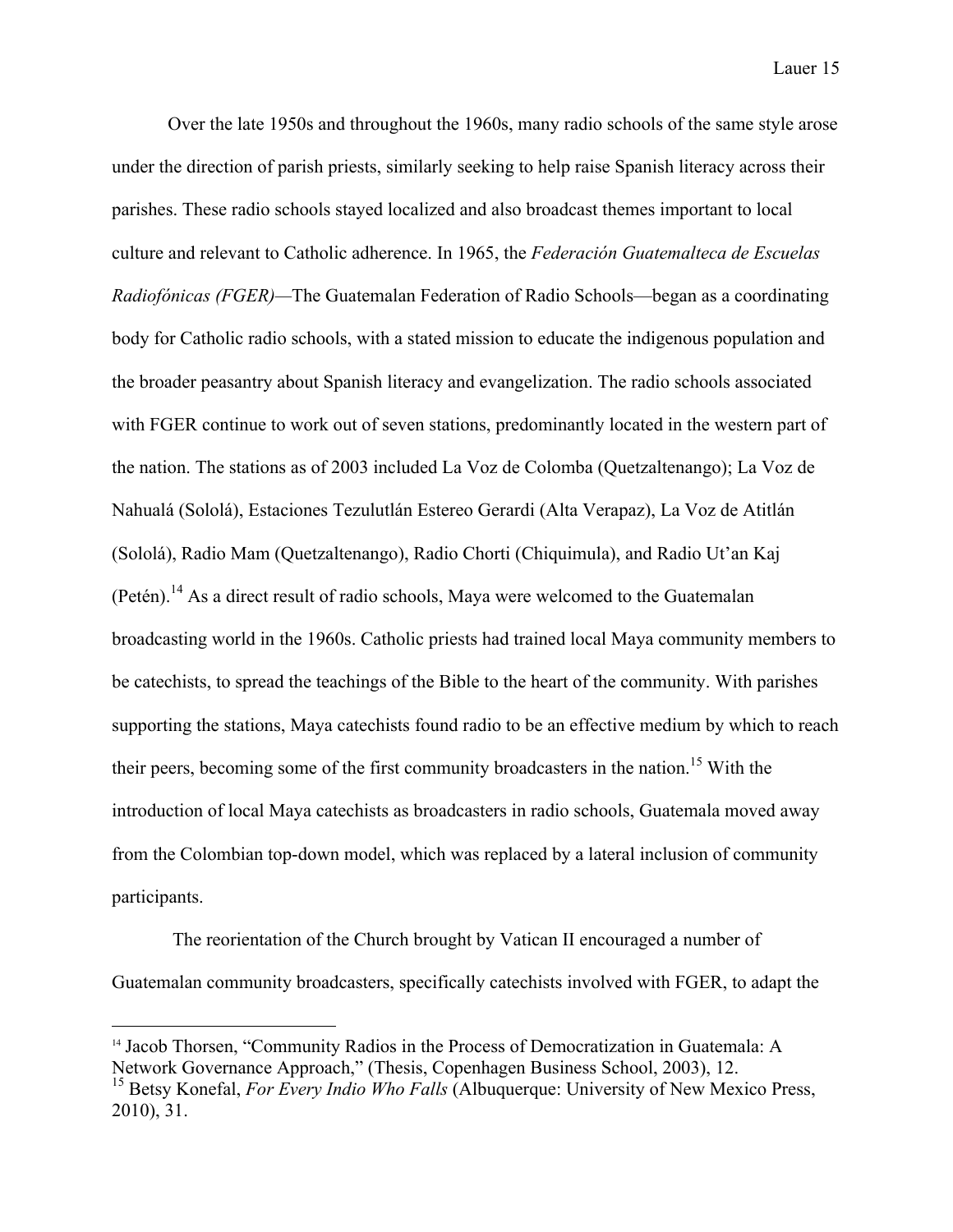theology they broadcast to promote social advancement for the poor. Rather than using their frequencies to teach merely reading, writing, and the Bible, they began to include content in writing exercises that highlighted the injustices and prejudices that kept much of Guatemala's indigenous *campesino* population in marginal positions. In a nation ruled by politicians who embraced military brutality in order to sustain their leadership and isolate power in the hands of a few, these radio stations were made by the people for their own community advancement. FGER broadcasters employed Vatican II philosophy to mobilize their listenership, emphasizing the value of education and knowledge in finding empowerment. A rising social literacy of justice was transmitted through concrete literacy training. On this topic, Betsy Konefal explains, "young Mayas developed and led lessons" in the radio schools that "focused on literacy training, agricultural techniques, and the cooperative movement, as well as spiritual lessons inspired by liberation theology. $^{16}$ 

Radio Nahualá, a founder of FGER, opened its doors in Sololá in 1962, using a transmitter donated by the Catholic Relief Service. A 1968 article explains that the function of the station was to educate "the *aborígenes* of Nahualá, Santa Catarina, Ixtahuacán, Santa Lucía Utatlán, Santa María Visitación, and Santa Clara La Luna, all in the department of Sololá."<sup>17</sup> Its radio school programming aimed to inform the local indigenous population about: health, agriculture, literacy, Spanish fluency, labor economics, and religion. Importantly, Radio Nahualá broadcast in the K'iche' language in order to reach the area's monolingual native-language speakers. To assess the efficacy of their Spanish literacy programming, the broadcasters made a point of visiting and polling their listeners. By late 1968, about 2,000 listeners, according to the

 <sup>16</sup> Konefal, *For Every Indio*, 44.

<sup>&</sup>lt;sup>17</sup> unidentified newspaper clipping, "Nuevos Equipos y Estudio Fueron Inaugurados por Radio Nahualá," 25 Nov. 1968, 17004, CIRMA, Antigua, Guatemala.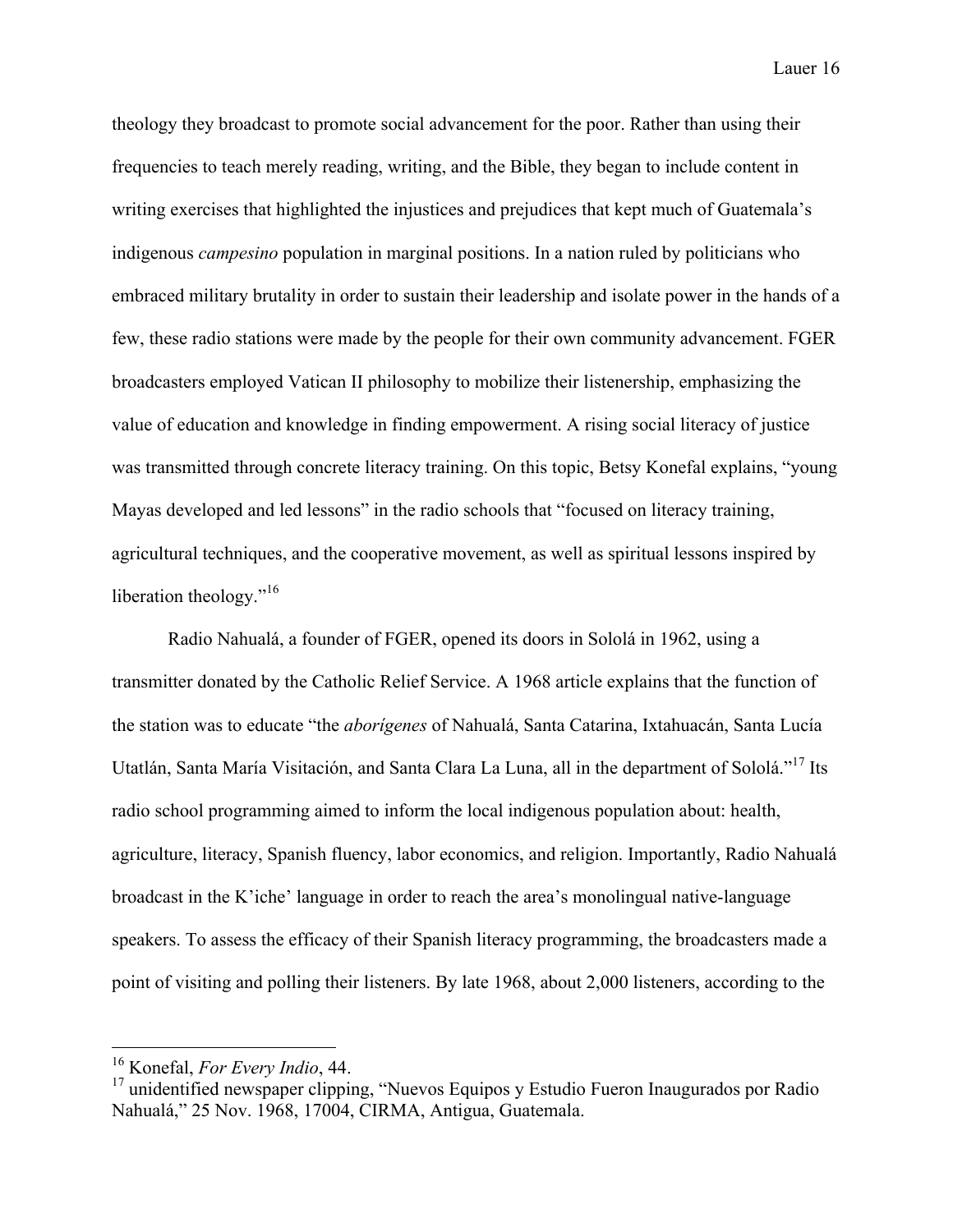article, had responded positively that their Spanish had improved, illustrating the impact and breadth these community radio stations had even in their first years.<sup>18</sup>

Radio Quiché, a popular radio station that helped stimulate community mobilization in the late 1970s, began with a 1961 fundraising campaign led by a local priest for a parish radio in Santa Cruz del Quiché.<sup>19</sup> The priest, along with his fellow campaigners comprised of local youth, came up short of their goal with a total of just 260 quetzales. Disheartened, he proposed that they should buy a vertical religious banner for inside the church instead, using the small amount collected. Chanting, "emisora sí, estandarte no"—"station yes, banner no"—the youth convinced the priest to continue the campaign until they fulfilled the goal. In 1965, the station became operational when the Radio Broadcasting Authority granted them a license to operate from 6:00 AM to 10:00 PM.<sup>20</sup> Once they received word on the license, the priest enlisted the help of a Quetzaltenango broadcaster to set up the necessary broadcasting equipment. On September 9, 1965, the station began transmitting as Radio Santa Cruz, mainly staffed by volunteers who did programming on Catholicism, culture, and agriculture, as well as produced news, sports, and music segments. They also shared broadcasts specifically intended for children and, much like the other community radio stations that had recently sprung up, had a focus on improving Spanish literacy.21 Radio Santa Cruz was one of the founding members of FGER, along with Radio Colomba and La Voz de Nahualá.<sup>22</sup> Around the same time, the local parish of Santiago Atitlán in the department of Sololá founded La Voz de Atitlán in 1966. The radio school

<sup>&</sup>lt;sup>18</sup> unidentified newspaper clipping, "Nuevos Equipos y Estudio."

<sup>&</sup>lt;sup>19</sup> *CERIGUA*, "Radio Quiché, primera emisora del departamento, cumple 50 años," modified 16 Sept. 2015, https://cerigua.org/article/radio-quiche-primera-emisora-del-departamento-cump/. <sup>20</sup> *CERIGUA,* "Radio Quiché, primera emisora."

<sup>21</sup> *CERIGUA,* "Radio Quiché, primera emisora."

<sup>22</sup> Radio Quiché, "Historia de la Radio Diocesana," accessed 24 Oct. 2016, http://www.radios catolicasdequiche.org/radioquiche/index.php/features/menu-options.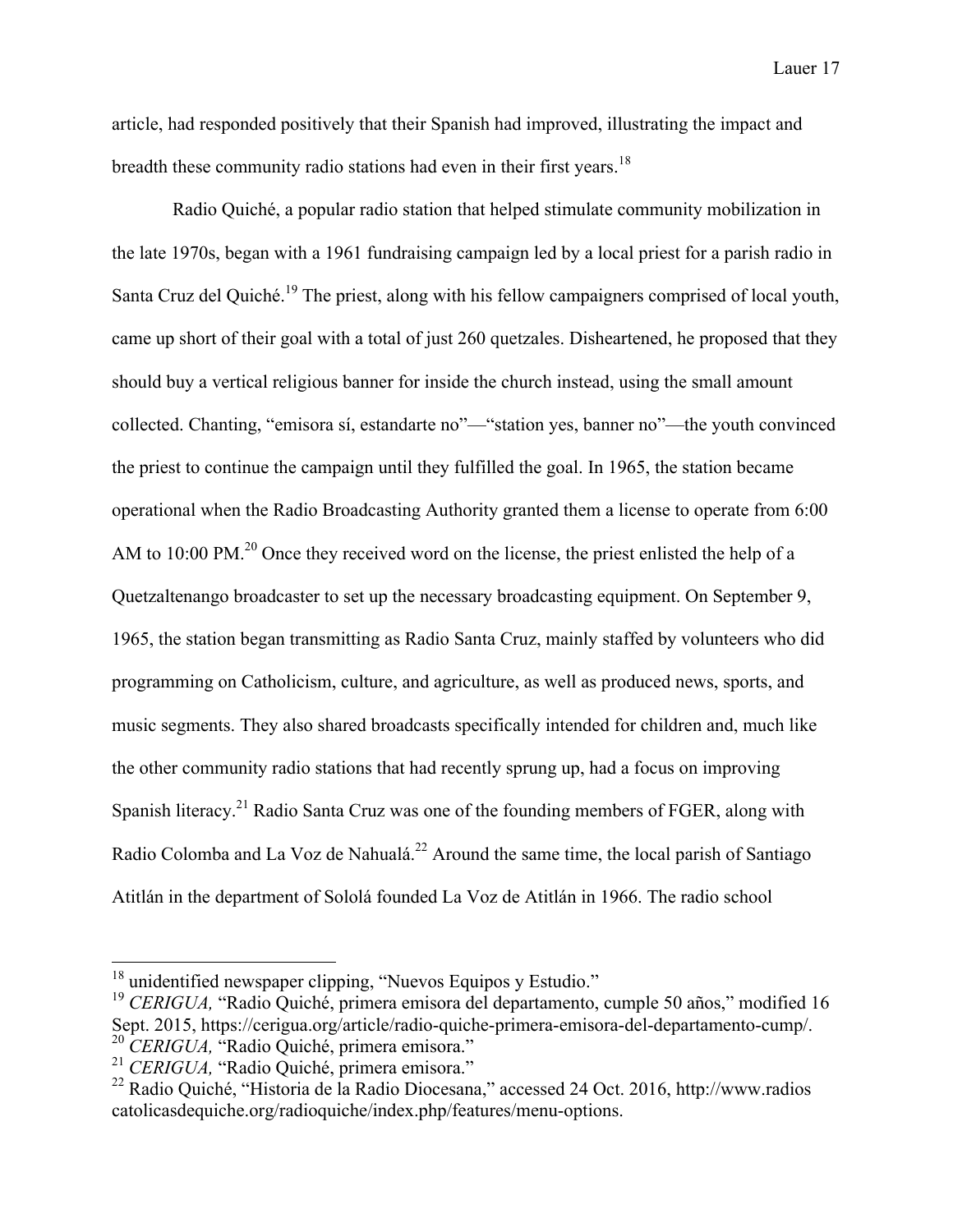immediately embraced liberation theology and joined FGER. According to a former director of the station, "the idea was to help the population affected by such poverty, slaughter, malnutrition of children, youth without jobs."<sup>23</sup>

Three years later in September 1969, Radio Quiché took Radio Santa Cruz's place in name and left FGER.<sup>24</sup> One of Konefal's research subjects, a well-known catechist and broadcaster, recalls that Radio Quiché continued sharing liberation theology and took part in education and literacy programs like the radio schools, but quickly moved into community activism, with broadcasters taking their role as community leaders beyond the studio.<sup>25</sup> Konefal recounts that broadcasters fought for positions in Catholic Action traditionally reserved for the elite of the church. Through the lay organization, they sought to influence social change and emphasized a positive indigenous self-image. $^{26}$ 

# *National Politics and Radio Broadcasting*

Broadcasting legislation signed in 1955 established guidelines for radio stations, with no apparent differentiation between state, commercial, and community. According to a newspaper article from April 18, 1955, the law made all usable radio frequencies the property of the Guatemalan state.<sup>27</sup> In owning frequencies, the government took responsibility for distributing and regulating frequency-use licenses to approved applicant radio stations, which was done through the Radio Broadcasting Authority. At this time, a license was valid for two to five years

 $^{23}$  "La idea era ayudar a la población por tanta pobreza, matanza, desnutrición de niños, jóvenes sin trabajo." José Celestino Guarcax González, "Surgimiento de la Municipalidad Maya del municipio de Sololá y su demanda por el establecimiento de un centro universitario estatal, 1973-2000," (Tesis de licenciado, Universidad de San Carlos, 2012), 75.

<sup>24</sup> Radio Quiché*,* "Historia de la Radio Diocesana."

<sup>25</sup> Konefal, *For Every Indio,* 37.

<sup>26</sup> Konefal, *For Every Indio*, 37.

<sup>27</sup> unidentified newspaper clipping, "Nueva Ley de Radiodifusión Ha Sido Promulgada Oficialmente," 18 April 1955, CM S/16, 1771 (4)3-5, CIRMA, Antigua, Guatemala.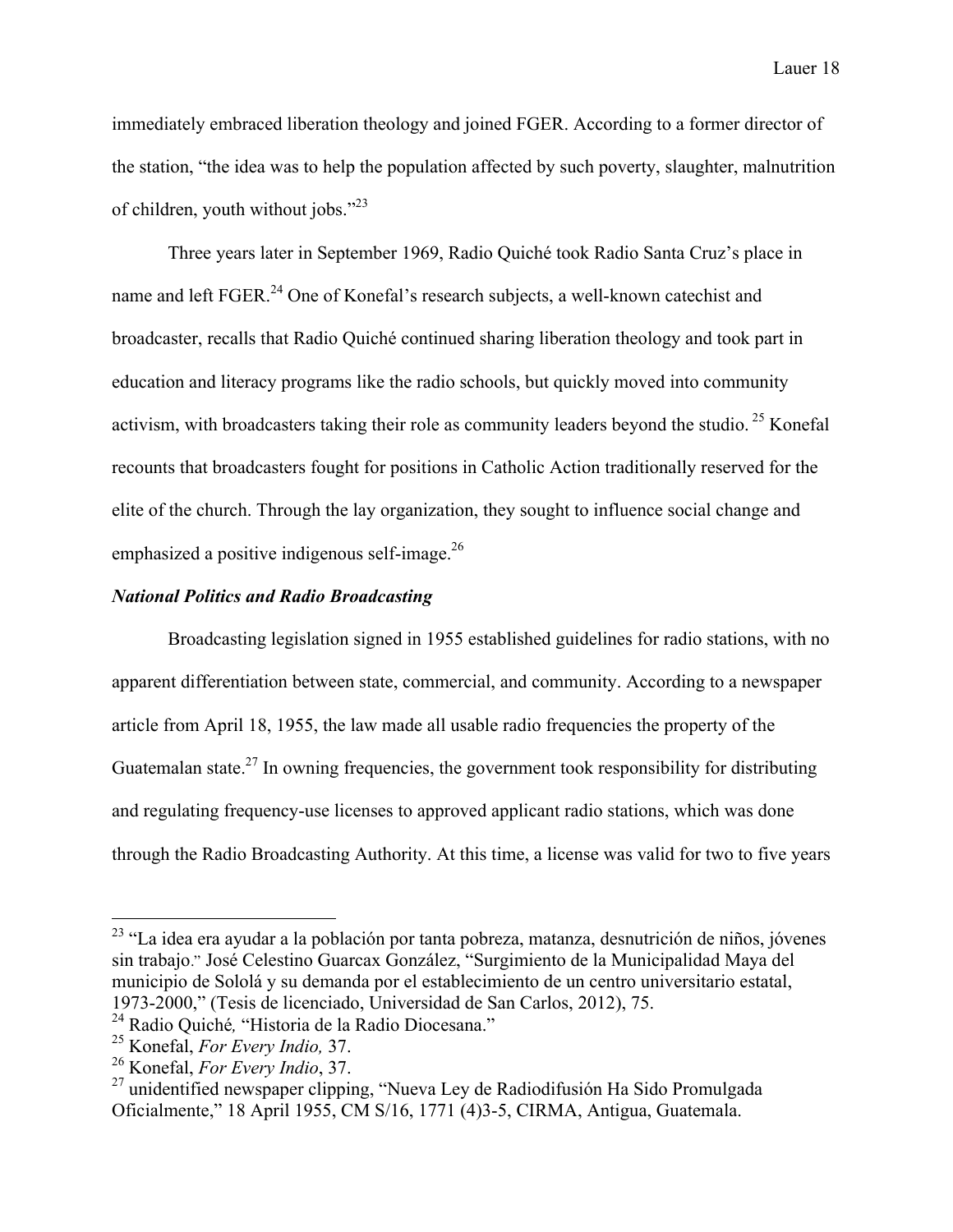and required a petition for renewal at the end of the contract, and broadcasters were also expected to have formal academic training. Once made an official radio through the ownership of a frequency license, a station was obligated to have broadcasts that touched on Guatemalan "cultural" and "recreational" aspects.<sup>28</sup> Finally, all broadcasts were to be done in Castilian Spanish.

In 1966, lawmakers amended legislation to keep pace with technological advances like television, continuing to adjust broadcasting regulations over the next several years. The 1966 law, the Radio Communications Law, preserved many of the same stipulations as the 1955 Radio Broadcasting Law. <sup>29</sup> However, a 1969 *Prensa Libre* article summarizes an important reform made to the law: "an article… so that cultural and non-state radios are not subject to the regulations of this law, but rather to a standard of special regulations established by the executive body."<sup>30</sup> This amendment indicates that community radio was perhaps exempt from the Radio Communications Law following 1969. While it is unclear what legal guidelines community radio followed during this period, it is important to recognize that the government seems to have made accommodations for stations similar to community radio up to the year 1980, when a new broadcasting law was enacted.

Sponsored by the Church, early community radio stations appear to have been received well by the government, with the military facilitating literacy initiatives and the president popularizing broadcasting in the case of Radio Colomba. However, the relationship between

 <sup>28</sup> unidentified newspaper clipping, "Nueva Ley de Radiodifusión."

<sup>29</sup> *Prensa Libre,* "Reformas a la Ley de Radiocomunicaciones," 5 June 1970, 16, CM S/16, 780(4)3-5, CIRMA, Antigua, Guatemala. <sup>30</sup> "un artículo…para que las radiodifusoras culturales y no comercializadas del estado, no

queden sujetas a la reglamentación de esta ley, sino que se sujeten a un régimen que establezca el organismo ejecutivo, en un reglamento especial." *Prensa Libre,* "Normas Para… Directores y Jefes de Redacción Deben Ser Guatemaltecos Naturales," 11 Sept. 1969, 15, CM S/16, 780(4)3- 5, CIRMA, Antigua, Guatemala.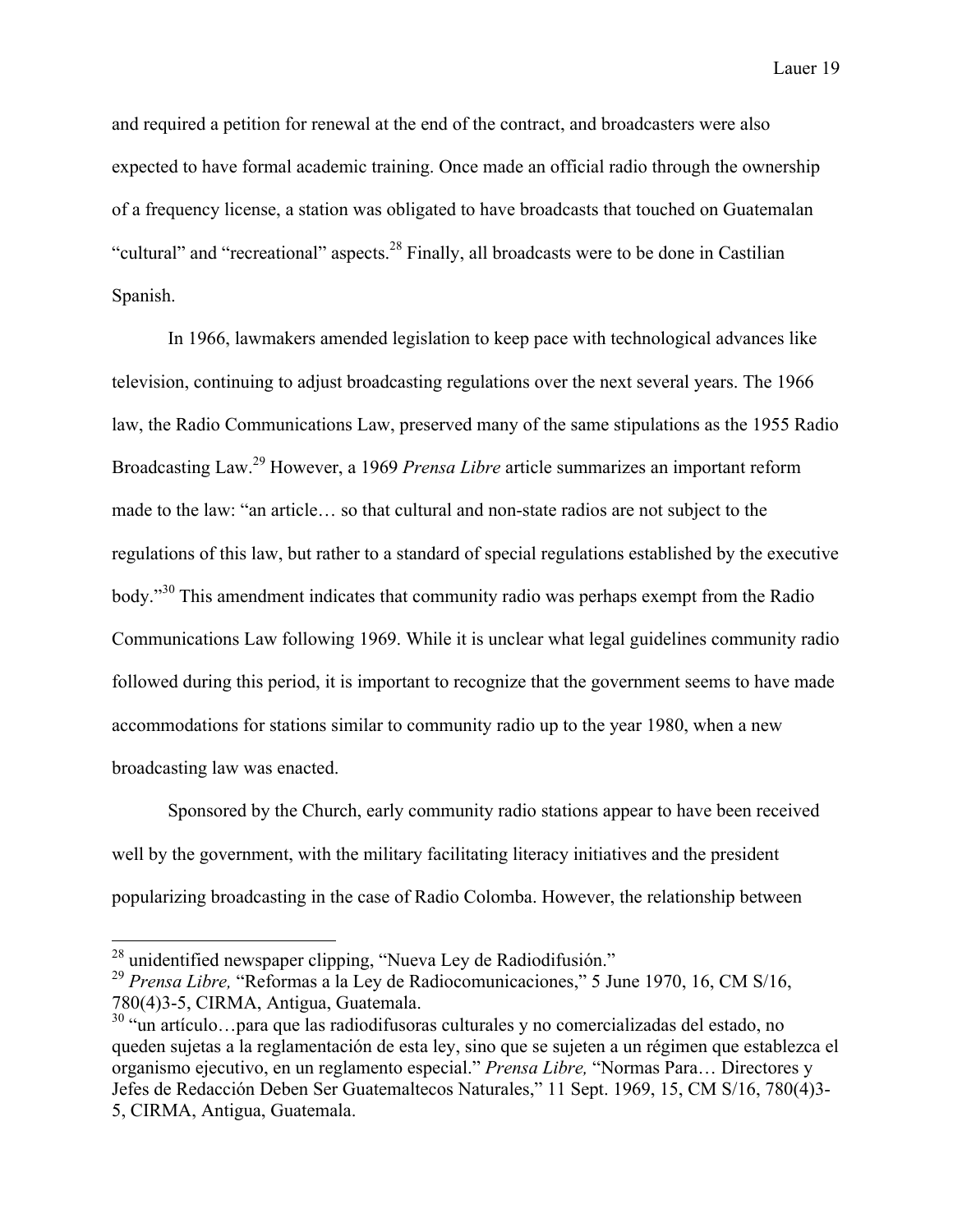community radio and the military—in power since 1954—would change in the coming decade. Community broadcasting, perhaps not coincidentally, came to popularity as military violence intensified in the country. While community radios established themselves throughout the 1960s, conflict also began to escalate as guerilla organizations that claimed to fight for *campesino* rights took up arms against the military state in the early 1960s.

In recognition of radio broadcasting's wide reach, major players in the conflict often announced their existence and their plans via radio. Commandeering commercial stations in surprise attacks, guerrilla groups converted commercial into community, speaking directly to the people of Guatemala, even if just for a few moments. In 1962, the first of these broadcasts occurred, with the announcement of the existence of *las Fuerzas Rebeldes Armadas* (FAR)*—*the Rebel Armed Forces. Taking over Radio Internacional, a commercial station presumably located in the capital, militants shared the intentions of the new group with listeners across the nation. With emphasis on the corruption of President Ydígoras Fuentes and other political elites, the broadcast sought to communicate with impoverished *campesinos* and those in similar situations, while declaring hope for an improved democracy. It urged, "People of Guatemala…Rise! One only needs to go 15 kilometers out of the city to see that the dogs of residential zones live better than our *campesinos.* This should not be like this, our people also have the right to a more dignified, secure, and happy life."<sup>31</sup> FAR addressed all walks of life and a range of members of the Guatemalan community, including farmers, workers, students, bosses, journalists, and soldiers, instructing them not to be complacent and to act. $32$ 

 <sup>31</sup> "¡Pueblo de Guatemala…a ponerse de pie! Sólo es necesario salir 15 kilómetros fuera de la ciudad para ver que los perros de las zonas residenciales viven mejor que nuestros campesinos. Esto no debe ser así, nuestro pueblo también tiene derecho a una vida más digna, segura y feliz." CEH, *Memoria del silencio,* Cap. 1: 270.

<sup>32</sup> CEH, *Memoria del silencio,* Cap. 1: 271.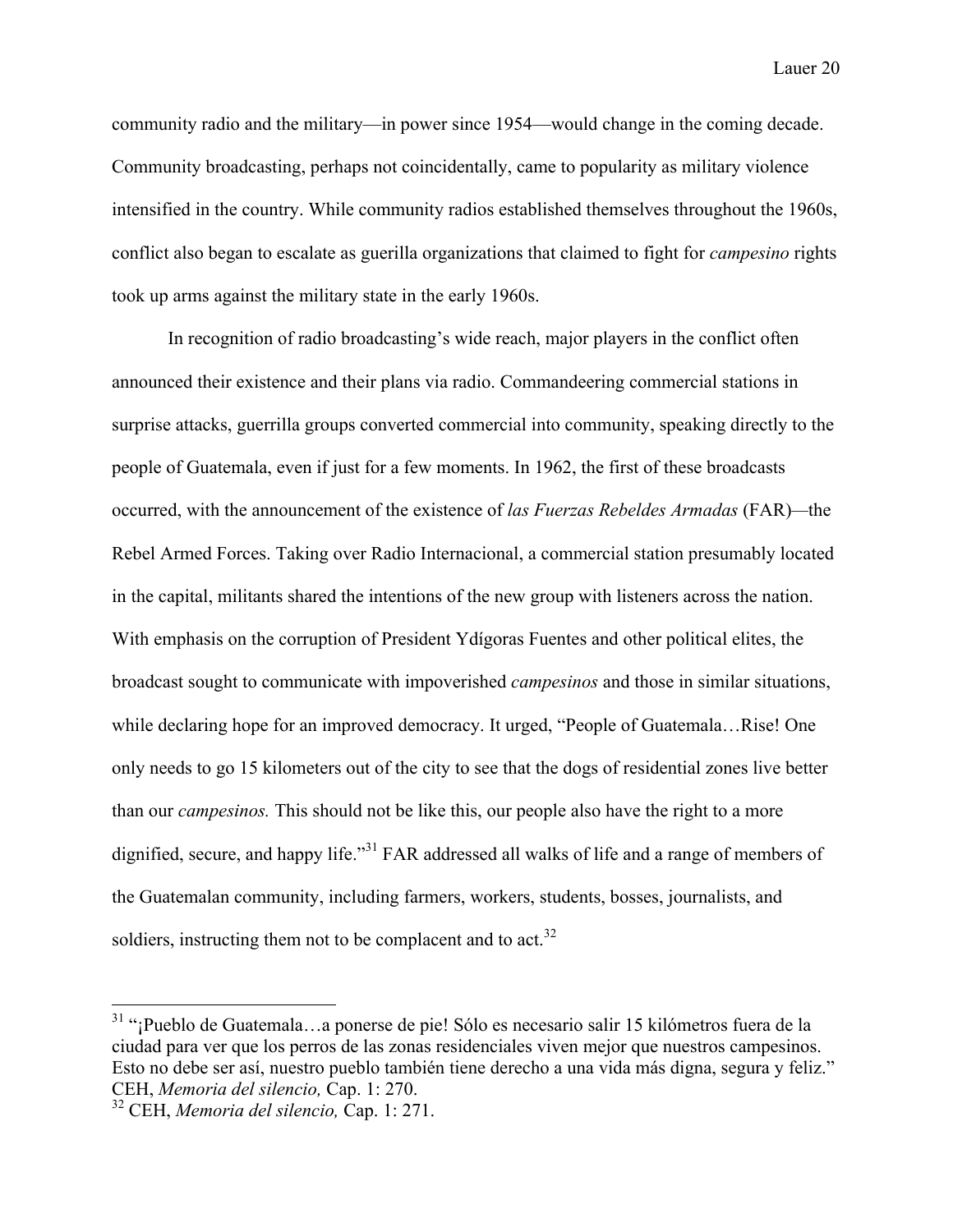As a whole, the late 1950s and early 1960s demonstrate the varying uses of community radio. These early years illustrated that broadcasting had the power to promote both social and political messages to communities on the local and national levels. Throughout the following decade, charged social programming often became indistinguishable from the political, as community broadcasters critically reflected on the impact the military state had on daily life.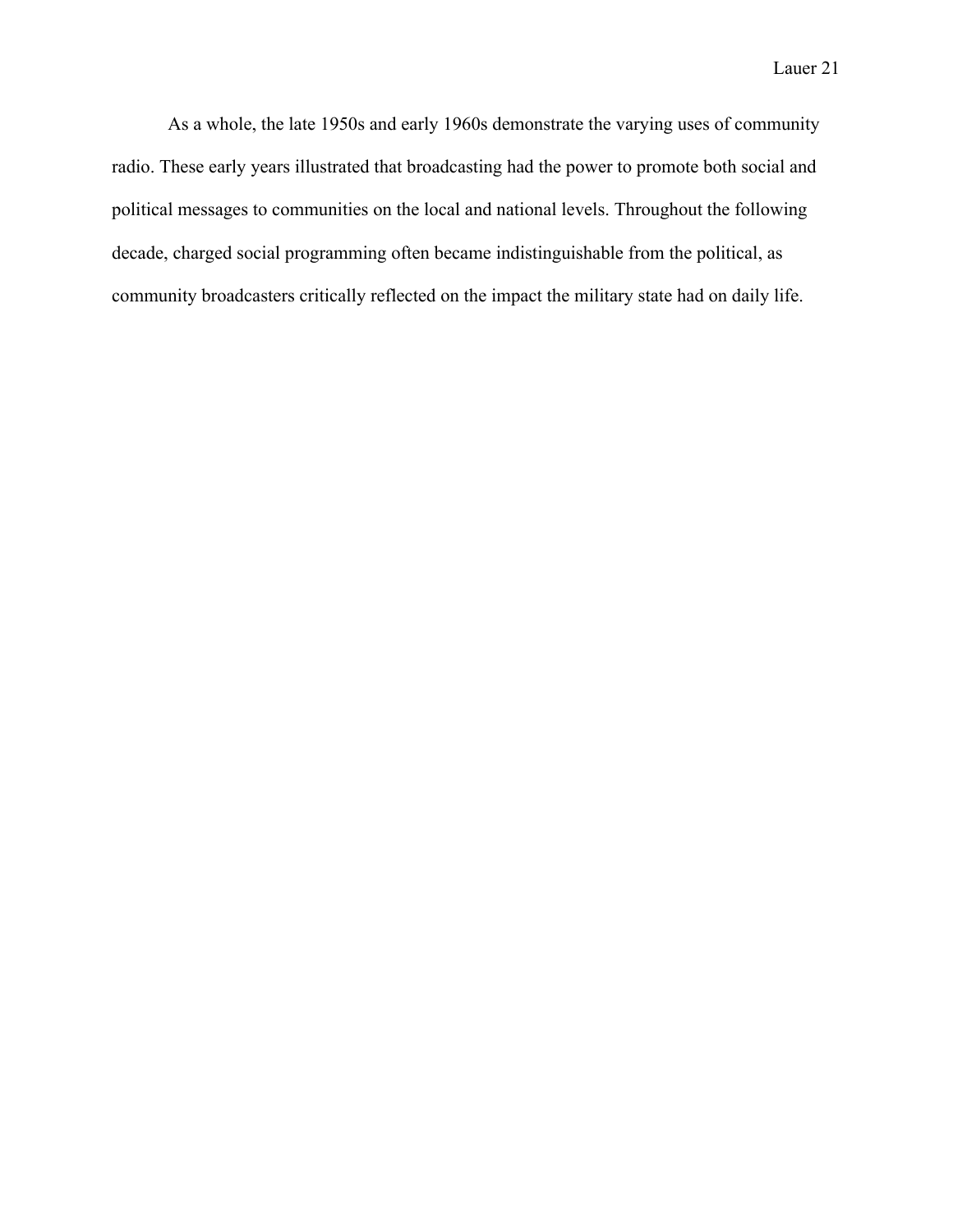## *Chapter 2: Politicization and Repression Rise*

As the 1970s opened and guerrilla and state violence increased, radio schools dove deeper into the process of creating a social consciousness in the communities they touched. In 1975, FGER published and circulated a document for its broadcasters: *Pensemos juntos*—Let's Think Together.<sup>33</sup> A workbook, *Pensemos juntos* was used in group settings during radio school programming, encouraging contemplation on daily activities, encounters, and problems. Its indigenous student authors, Konefal explains, "designed simple images accompanied by questions to facilitate group discussion" on topics actively related to helping the community in an embrace of Vatican II Liberation Theology.<sup>34</sup>

Through interviews, Konefal determined how La Voz de Atitlán specifically used *Pensemos juntos*. According to a member of the radio, the station's staff consisted of broadcasters and literacy facilitators. The two primary broadcasters would broadcast radio school lessons using sections of the workbook. During the program, members of the community, both young and old, would gather with facilitators to listen together, using the written text to work on reading, writing, and analytical skills. The questions community members worked through began with basic comprehension questions about the lesson and then moved to critical thinking questions that encouraged individuals to consider their own experiences and apply their personal thoughts.<sup>35</sup> The workbooks were written in accessible language and were direct in message, with informative graphics supplementing each lesson to depict the topic visually.

Writing, "*Pensemos juntos* is worth a close look because it was so widely used by activists around the highlands," Konefal emphasizes the popularity of radio schools in social and

 <sup>33</sup> Vilma Marleny Aguilar Gómez, "Historia y evolución de la federación guatemalteca de escuelas radiofónicas (FGER)," (Lic. de comunicación, Universidad de San Carlos, 2014), 75.<br><sup>34</sup> Konefal, *For Every Indio*, 45.

<sup>34</sup> Konefal, *For Every Indio,* 45*.* <sup>35</sup> Konefal, *For Every Indio,* 45.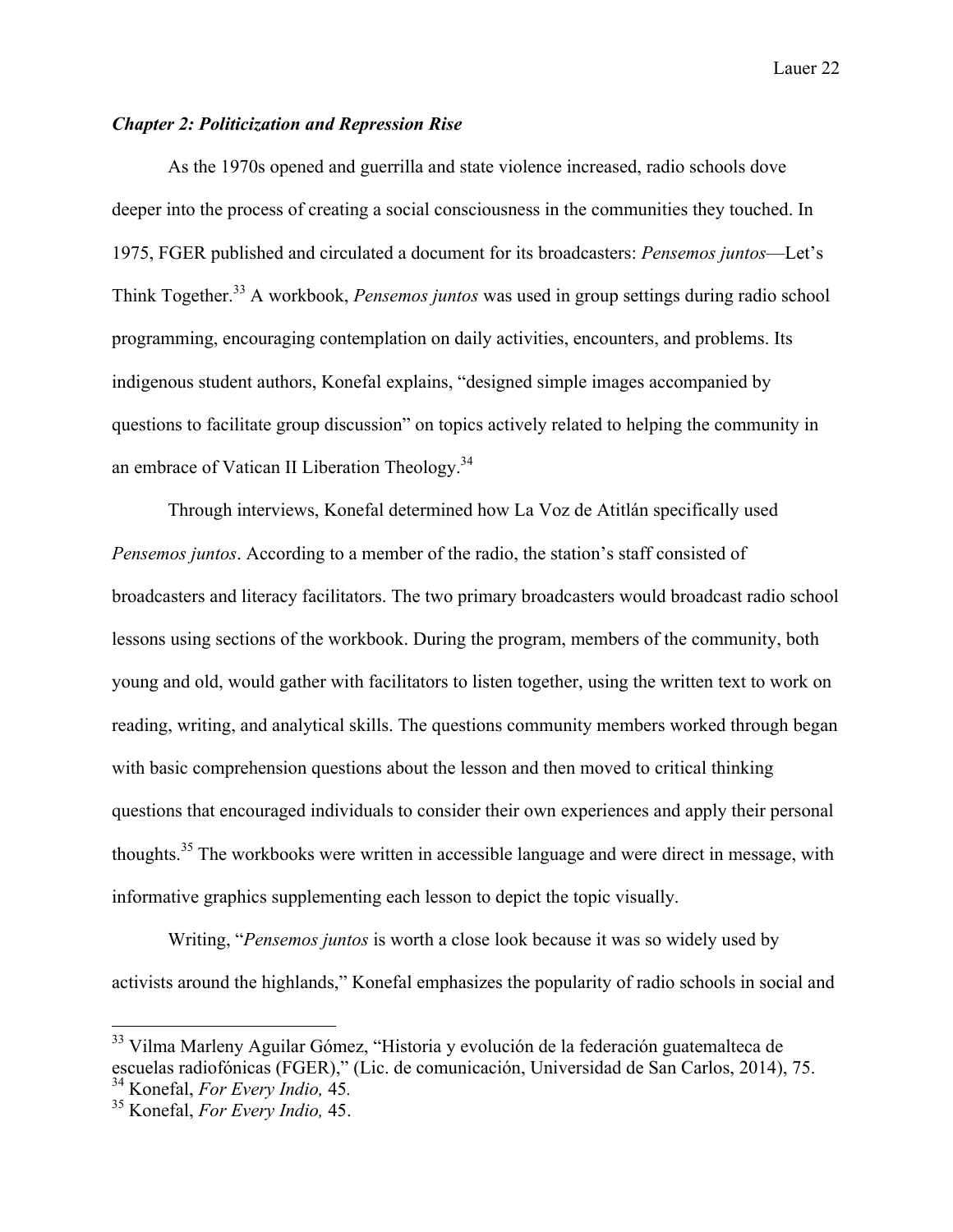political mobilization throughout the  $1970s<sup>36</sup>$  In her analysis, she highlights the lessons intended to educate participants on national laws that were often ignored, such as underpaying laborers less than minimum wage. The text continued to dig deeper at national frameworks, challenging paradigms of identity in terms of the *ladino-*indigenous binary. Konefal examines "an excerpt [included in *Pensemos juntos*] from the Guatemalan Constitution declaring that all human beings are free and equal in dignity and rights, and that the state guarantees the rights to life, dignity, and freedom from discrimination," using the example to prove the profound nature of the study guide.<sup>37</sup> *Pensemos juntos* successfully made complicated legal standards and academic philosophies digestible in order to confront the concepts of social justice and identity.

As the military authoritarianism that had been reinforced in the 1960s grew to a higher intensity in the 1970s, activists had to be careful in their political engagement in order to remain safe. *Pensemos juntos* "was cautious in its approach to critiquing the injustices that plagued highland Guatemala" in an effort to avoid being marked as subversive or antigovernment, to keep broadcasters safe.<sup>38</sup> However, in the highland region that includes Sololá, home to La Voz de Atitlán, the army's repression reached a point where it was inescapable. Its radio broadcasters, working with *Pensemos juntos* in order to follow their mission of information dissemination and consciousness-raising, addressed taboo topics. Konefal translated examples of their dangerous lesson questions: "Why does the army forcibly recruit soldiers, and take only *indígenas*? Who do the soldiers defend?...What advantages are there to being organized?"<sup>39</sup> This commentary made them direct army targets. Less than two decades before, community radio stations had been opened with support from the nation's highest political and military commander. However, by

 <sup>36</sup> Konefal, *For Every Indio*, 45.

<sup>37</sup> Konefal, *For Every Indio*, 46.

<sup>38</sup> Konefal, *For Every Indio,* 47.

<sup>39</sup> Konefal, *For Every Indio,* 47.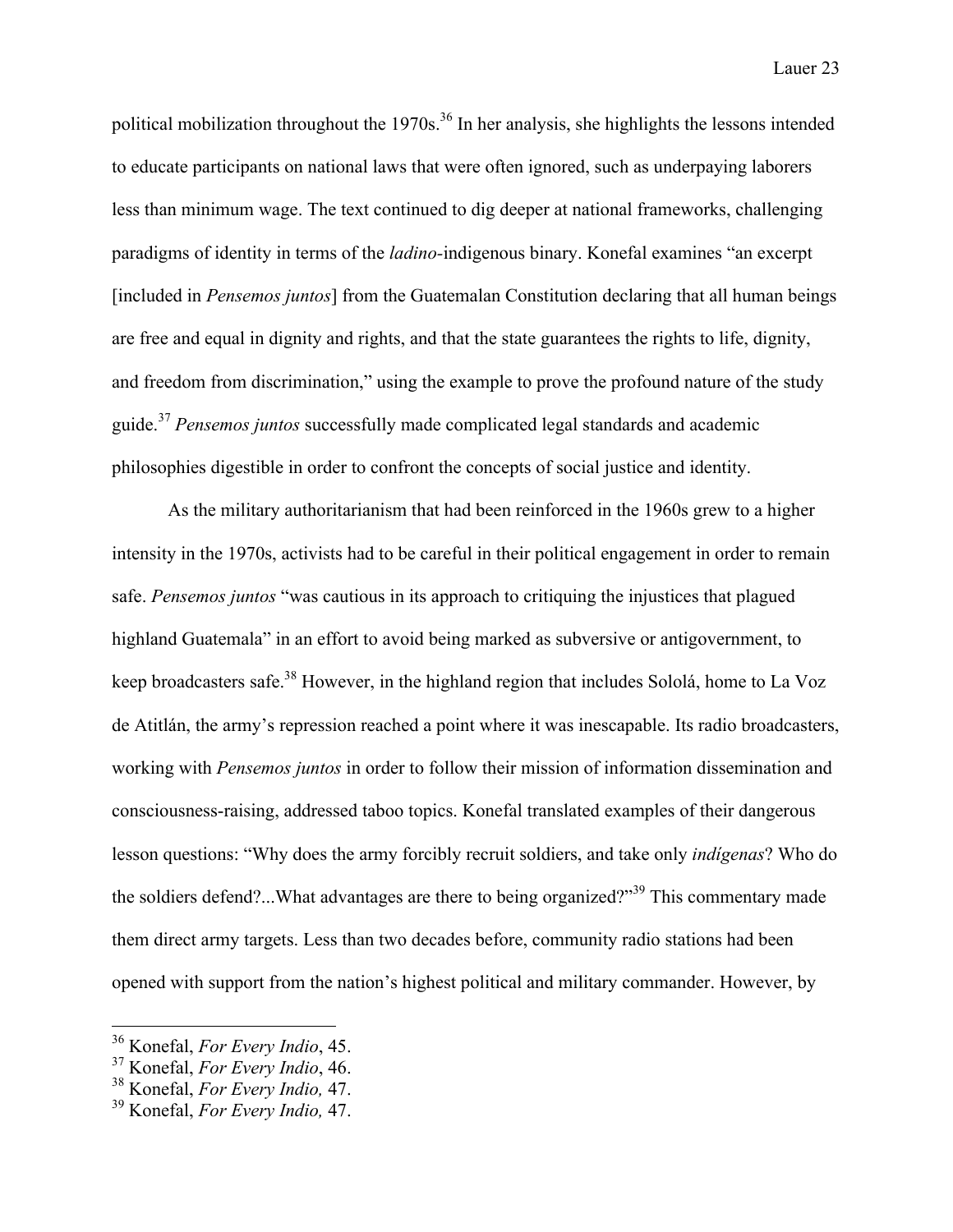the 1970s, broadcasters—specifically those at La Voz de Atitlán—explicitly challenged the government's brutality, reinforcing a local criticism of military violence.

While community radio stations affiliated with FGER appear to have existed within legal parameters, other stations also rooted at the local level operated illegally, actively denouncing the government. In October 1975, *Prensa Libre* reported that police had been searching for a covert radio for six months since it began broadcasting in the spring of that year. Police eventually uncovered it in San Martín Jilotepeque, Chimaltenango on a mountain in the small village of Sacalaj, where there was a 25 meter-tall antenna and small outbuilding containing a transmitter. The station primarily aired religious programming, but it also shared quick fifteensecond segments that contained overtly antigovernment messages.<sup>40</sup> People were rising against the state, wielding local radio as a weapon in their struggle to overturn the government.

In El Quiché, one well-known Radio Quiché broadcaster researched by Konefal was growing frustrated as a community and spiritual organizer at the lack of change he was seeing on the national level. In his own community, he was a popular broadcaster and witnessed great success in reinventing the narrative of the local Catholic Action, but that was not enough to change the regional experience with the army. As a vocal leader, the broadcaster was able to continue community advocacy beyond the microphone by joining a coalition of other prominent activists from both El Quiché and surrounding departments in 1976, helping to found the *Comité de Unidad Campesina* (CUC) — Committee for Peasant Unity.<sup>41</sup> Although just one case, he well-illustrates how broadcasters' social identities could feed into political identities outside of the station.

 <sup>40</sup> *Prensa Libre,* "Descubren radioemisora clandestine: Operaba en San Martín," 24 Oct. 1975, 747, DZ, CIRMA, Antigua, Guatemala.

<sup>41</sup> Konefal, *For Every Indio,* 68-69.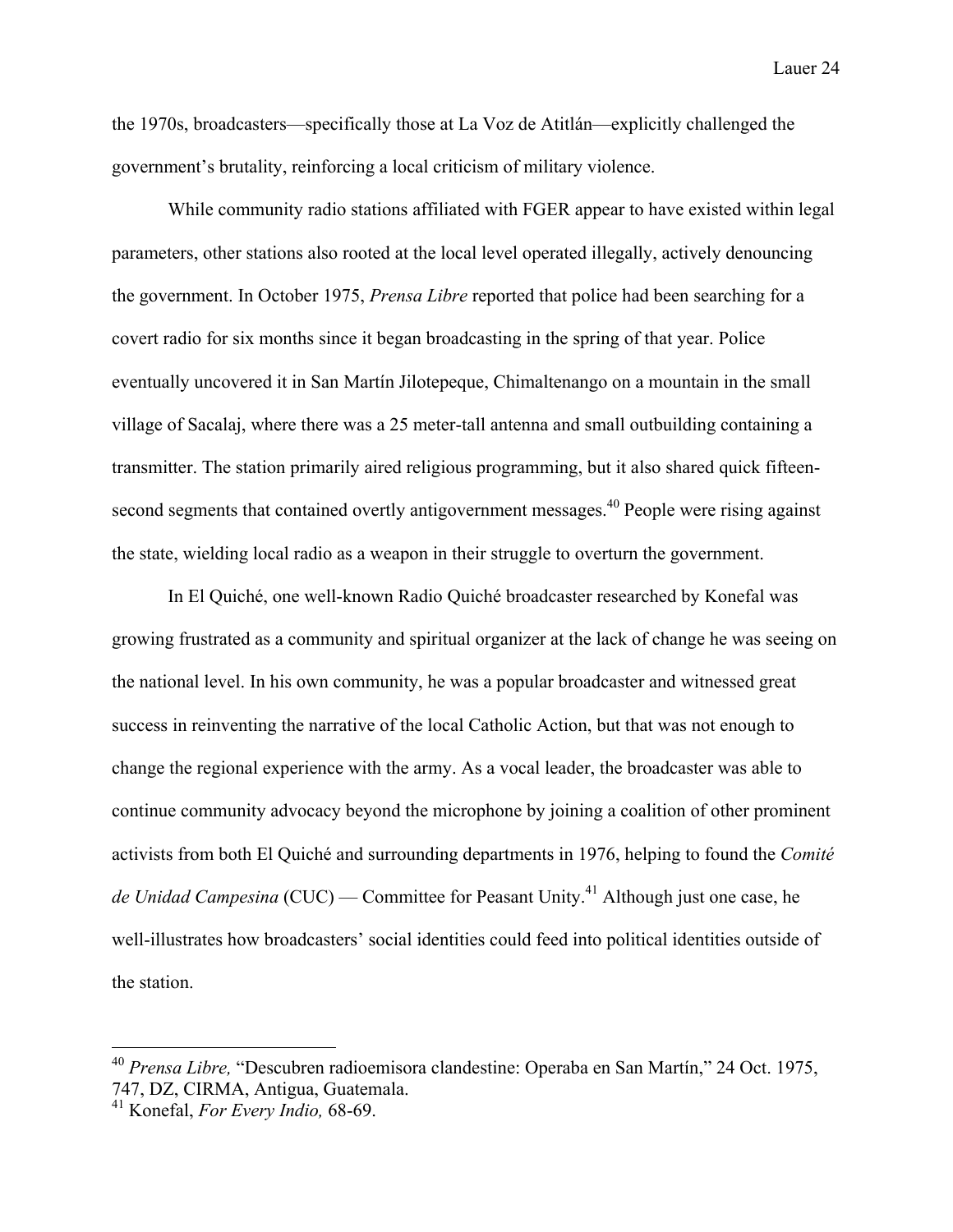Scholars Santiago Bastos and Manuela Camus aptly define the late 1970s as a time of increasing polarization, with military violence rapidly rising and activist groups responding in turn with local mobilization.<sup>42</sup> CUC exemplifies a growing local solidarity against the national government and military, where local leaders and organizations recognized the need for a new system to acknowledge their rights. Bastos and Camus clarify that it connected the *campesino*  identity with ideas about fundamental human dignity.<sup>43</sup> The 1974 national elections resulted in Kjell Eugenio Laugerud García taking the presidency; they also triggered indigenous "consolidation and radicalization" on the local level.<sup>44</sup> As part of a militancy movement, CUC was grassroots, growing out of a mobilized population searching for an end to systemic violence. Community radio fit in as a puzzle piece as one of the many means used throughout the 1970s to project this speech and action. There were many reactions and strategies employed by various indigenous, *campesino,* and guerrilla groups, but community radio was initially a popular method to broadcast socially galvanizing concepts in the most literal way. However, the feasibility of broadcasting such community messages would decrease rapidly as repression increased even more through the early 1980s.

Despite community radio stations' apparent legal existence, the national bodies governing radio continued to expand while maintaining only a narrow interest in commercially operated stations. In 1978, the private though influential association of the Chamber of Radio Broadcasting emerged out of a collaboration of broadcasting bodies, and it has since worked to

 <sup>42</sup> Santiago Bastos and Manuela Camus, *Quebrando el silencio: Organizaciones del pueblo maya y sus demandas 1986-1992,* 3rd ed*,* (Guatemala City: FLACSO, 1996), 30.

<sup>43</sup> Santiago Bastos and Manuela Camus, *Entre el mecapal y el cielo: Desarrollo del Movimiento Maya en Guatemala,* (Guatemala City: Cholsamaj, 2006), 92.

<sup>44</sup> Bastos and Camus, *Entre el mecapal,* 44.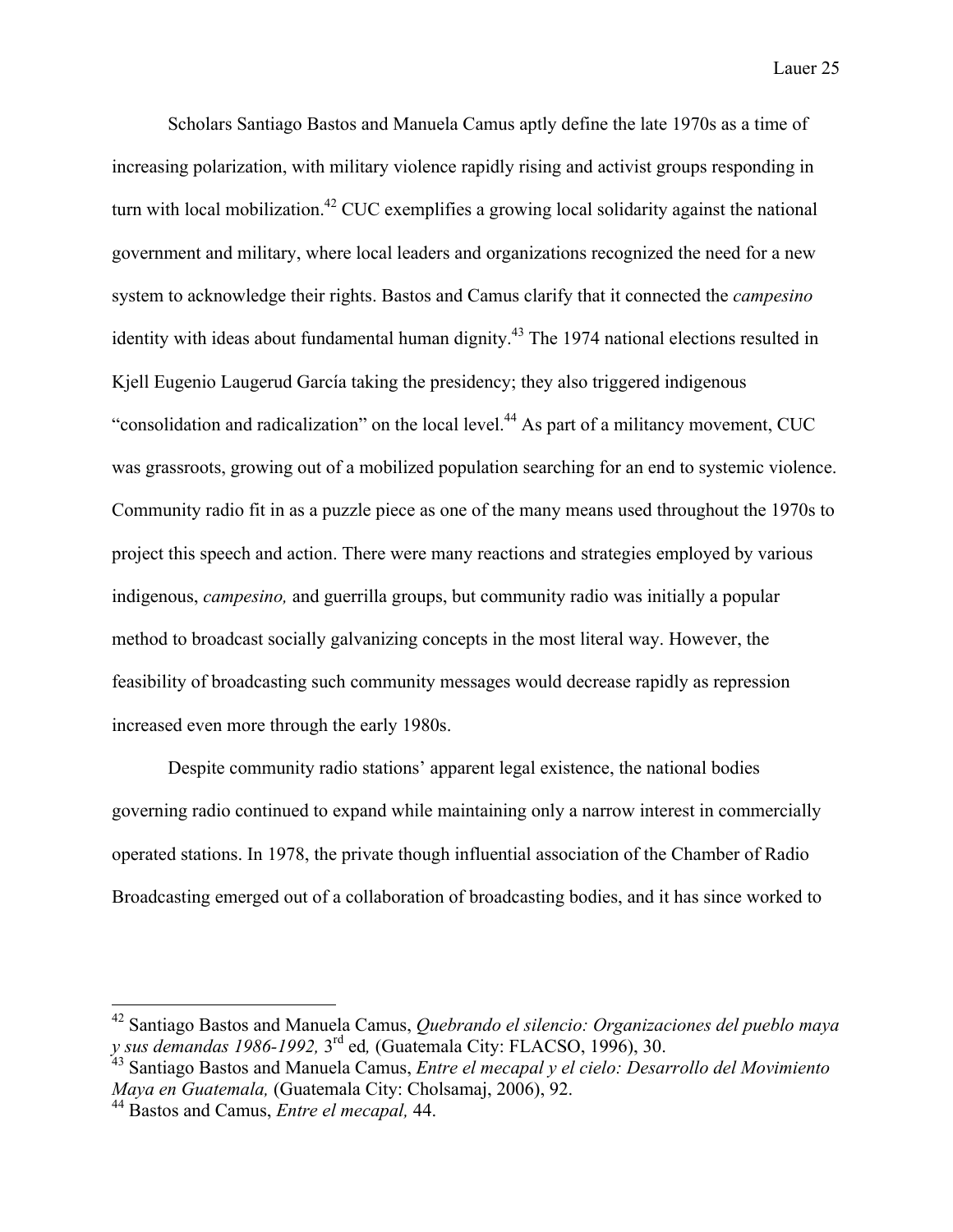monitor and support Guatemalan radio.<sup>45</sup> In May 1980, its executive board—members of commercial radio conglomerates—met to discuss the status of radio in the nation, most likely referring to commercial or national stations. A newspaper clipping captured how the president of the association made a profound remark about the importance of radio, a definition that spans the gap between commercial, state, and community stations:

The function of radio is threefold, he expressed, 'because we are counselors, educators, and transformers for thousands of listeners. Counselors, because through our programming we can guide the listener, who by internalizing, accepting or engaging with our message, can obtain a better education, and later become a productive person for his family and his community.<sup>'46</sup>

He is reported to have underscored the necessity of free speech and thought on radio, calling them "fundamental principles that we all should defend, because in losing them, man loses his liberty and with it, the opportunity for progress."<sup>47</sup> Yet despite these words by a leader in the radio world on the national stage, community broadcasters in zones of heavy conflict had little allowance to speak freely by the early 1980s.

In 1980, Congress updated Guatemala's broadcasting law again, and it appears that the law applied to community radios as well as commercial radios and television. The 1980 Radio

<sup>&</sup>lt;sup>45</sup> *CRG*, "Cámara de radiodifusión de Guatemala," accessed 6 Nov. 2016, http://camaraderadio difusiongt.org/camara/index.php/8-informacion-crg/2-historia.

<sup>&</sup>lt;sup>46</sup> "La función de la radio es una trilogía, expresó, 'porque somos orientadores, formadores y transformadores de los miles de oyentes. Orientadores, porque a través de nuestras programaciones podemos guiar al escucha, quien al asimilar, aceptar o captar nuestro mensaje puede obtener una mejor formación, y luego transformarse en una persona de bien para su familia y su comunidad.'" Unidentified newspaper clipping, "Mesa de Cámara de Radiodifusión Asumió Sus Cargos," 31 May 1980, CM S/16, 256(4)3-4, CIRMA, Antigua, Guatemala. <sup>47</sup> "'principios fundamentales que todos debemos defender, pues al perderlos, el hombre pierde su libertad y con ello [*sic*] las oportunidades de progreso.'" Unidentified newspaper clipping, "Mesa de Cámara de Radiodifusión Asumió Sus Cargos."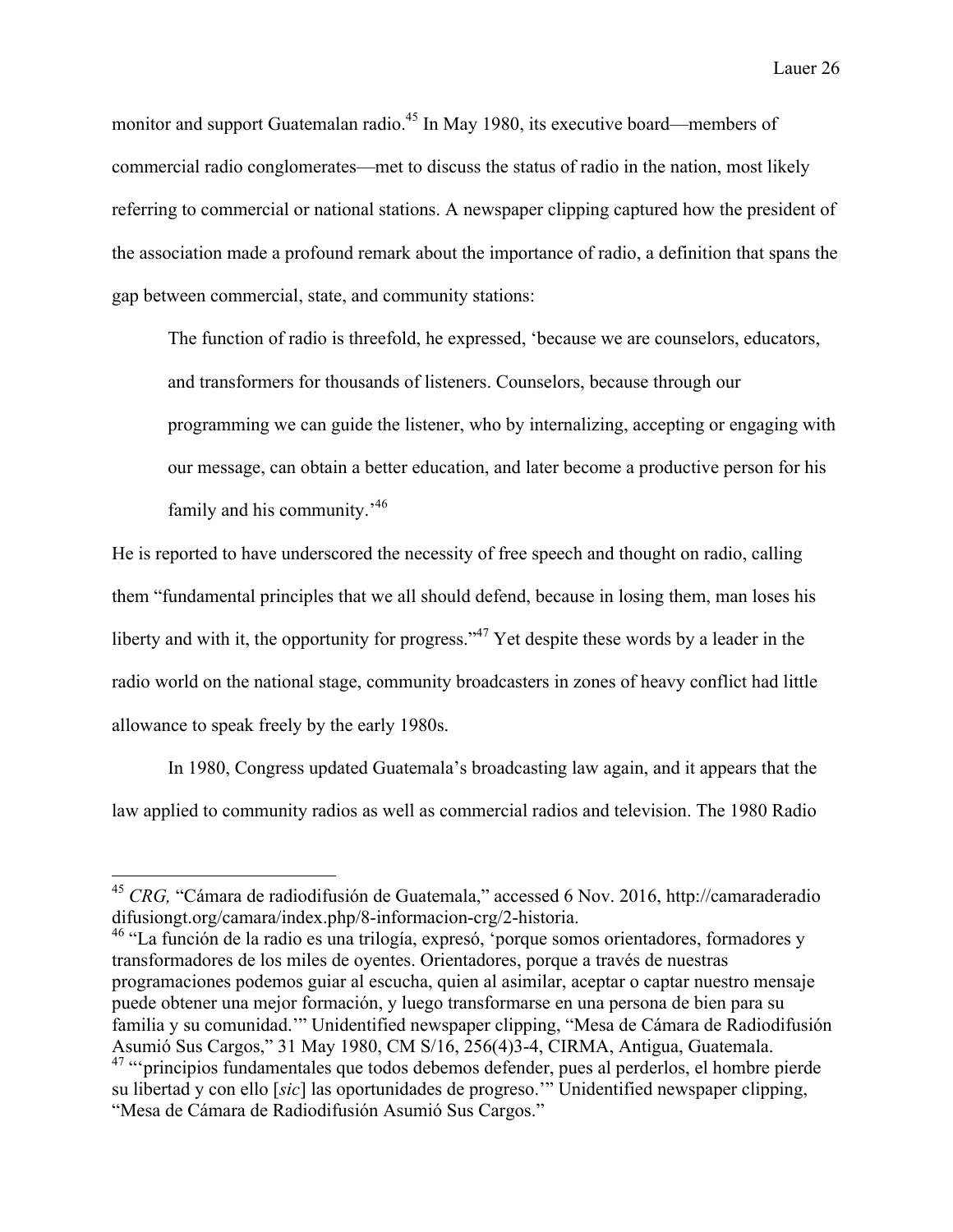Communications Law, as it was known, began with: "Considering that the importance and the technical advances of radio broadcasting require a regulation consistent with its current development and for the benefit of the public and in defense of the interests of the State," placing it immediately at odds with stations obviously critical of state acts.<sup>48</sup> In chapter V of the law, which covers the functions and services of broadcasting, the first article of section (27) emphasizes that radio is for public interest with a strong social utility. The following article (28) presents three subsections about what stations should convey:

Via radio broadcasting one should:

- 1) Maintain respect for moral principles, human dignity and family as an institution;
- 2) Contribute to elevating the cultural level of the people, to preserving the properties of the language and to exalting the material and spiritual values of the nation, and
- 3) Promote and disseminate the principles of democracy, of national unity and of international friendship and cooperation.<sup>49</sup>

Article 31 of the same chapter focuses on the role of broadcasting in relation to the operation of state endeavors. Part of the article is outlined below:

In radio and television stations, it is compulsory to prioritize and transmit free of cost:

 <sup>48</sup> "CONSIDERANDO: que la importancia y los avances técnicos de los servicios de radiocomunicaciones, requieren una regulación congruente con su desarrollo actual, en beneficio de la colectividad y en resguardo de los intereses del Estado." Congreso de la República de Guatemala, Decreto-Ley 43, "Ley de radiocomunicaciones de 1980," 1980,

http://www.palermo.edu/cele/cele/pdf/Regulaciones/GuatemalaLeRadio19 96).pdf.

<sup>&</sup>lt;sup>49 "A</sup> través de la radiodifusión se debe: 1) Mantener el respeto a los principios de la moral, a la dignidad humana y al vinculo familiar; 2) Contribuir a elevar el nivel cultural del pueblo, conservar la propiedad del idioma y exaltar los valores materiales y espirituales de la nación; y 3) Fomentar y divulgar los principios de la democracia, de la unidad nacional y de la amistad y cooperación internacionales." Congreso de la República de Guatemala, Decreto-Ley 433.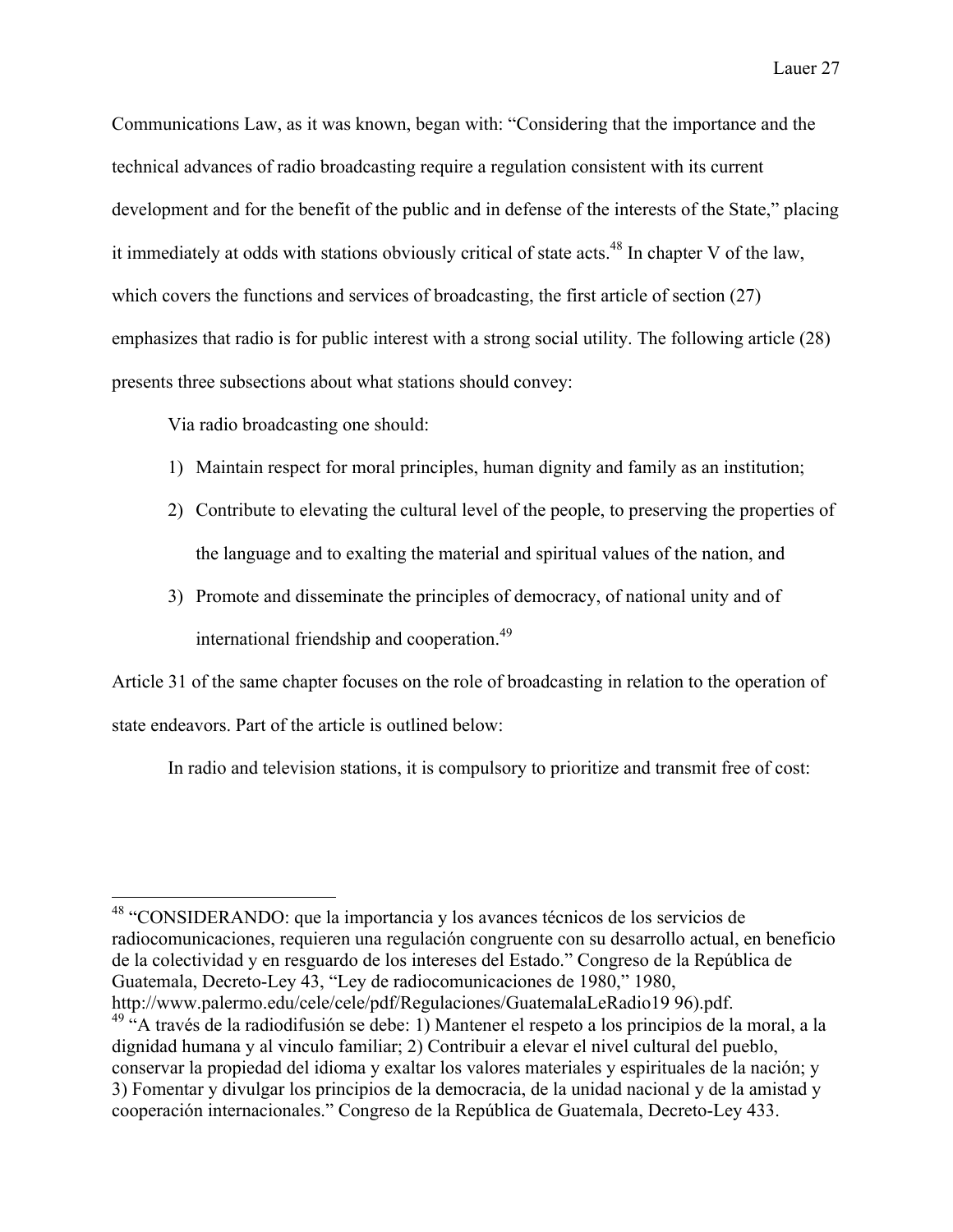1) Government bulletins that pertain to the security or the defense of national territory, to the preservation of public order, or to measures aimed at preventing or remedying any public catastrophe. $50$ 

Article 41 also addresses how broadcasting content is expected to comply with national rhetoric, outlining content prohibited on stations:

It is prohibited to broadcast:

- 1) News, messages or advertisements of any kind, contrary to State security or public order;
- 2) Messages that are transmitted by circumventing the services provided by the state to individuals in terms of telephones, telegraphs and telecommunications;
- 3) Broadcasts that are degrading or offensive to public spirit and national symbols, that are offensive to religious beliefs and that promote racial discrimination;
- 4) All kinds of vulgar humor or humor that includes rude noises;
- 5) Broadcasts that cause or could cause corruption of language and that are contrary to morality or good habits;
- 6) Broadcasts corruptive of children or young adults;
- 7) Broadcasts that defend delinquency... $^{51}$

 <sup>50</sup> "En las estaciones de radio y de televisión es obligatorio transmitir preferentemente y sin costo alguno: 1) Los boletines del Gobierno de la República que se relacionen con la seguridad o defensa del territorio nacional, con la conservación del orden público, o con medidas encaminadas a prevenir o remediar cualquier calamidad pública." Congreso de la República de Guatemala, Decreto-Ley 433.

<sup>&</sup>lt;sup>51</sup> "Se prohíbe difundir: 1) Noticias, mensajes o propaganda de cualquier clase, contrarios a la seguridad del Estado o al orden público; 2) Mensajes que se transmitan eludiendo los servicios que el Estado presta a los particulares en materia de teléfonos, telégrafos y telecomunicaciones; 3) Transmisiones que sean denigrantes u ofensivas al civismo y a los símbolos patrios, injuriosas a las creencias religiosas, y las que fomenten la discriminación racial; 4) Toda clase de comicidad vulgar o de sonidos ofensivos; 5) Transmisiones que causen o puedan causar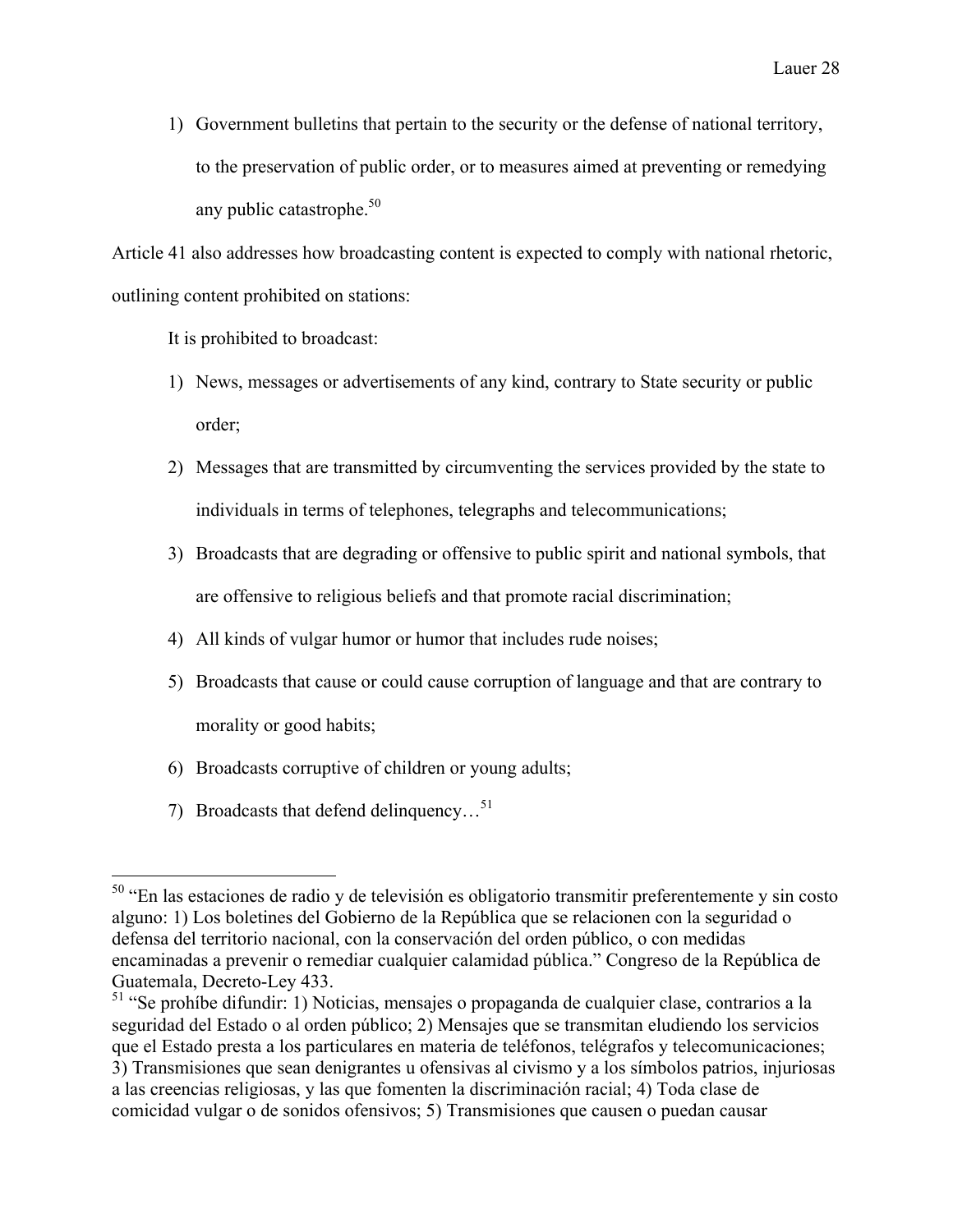These various articles, which are a specific sampling of one chapter of a law with 106 articles total, provide a glimpse into what was acceptable content and what the state expected to hear on the airwaves. Put in conversation with the events of the time and the ever-rising intensity of the conflict, which climaxed in violence in the years surrounding 1980, the law encourages ideals that were not being applied in other realms of governance—specifically the army. The law places emphasis on the necessity of programs that must inspire positive reflections of morals and human dignity. The state, moreover, wanted broadcasters to help create public order, one compliant with its expectations. Concurrent to this law's enactment, however, the army was terrorizing, displacing, and eliminating Guatemala's indigenous citizens, including community broadcasters.

corrupción del lenguaje, y las contrarias a la moral o a las buenas costumbres; 6) Transmisiones nocivas a la niñez o a la juventud; 7) Transmisiones que hagan apología de la delincuencia." Congreso de la República de Guatemala, Decreto-Ley 433.

 $\overline{a}$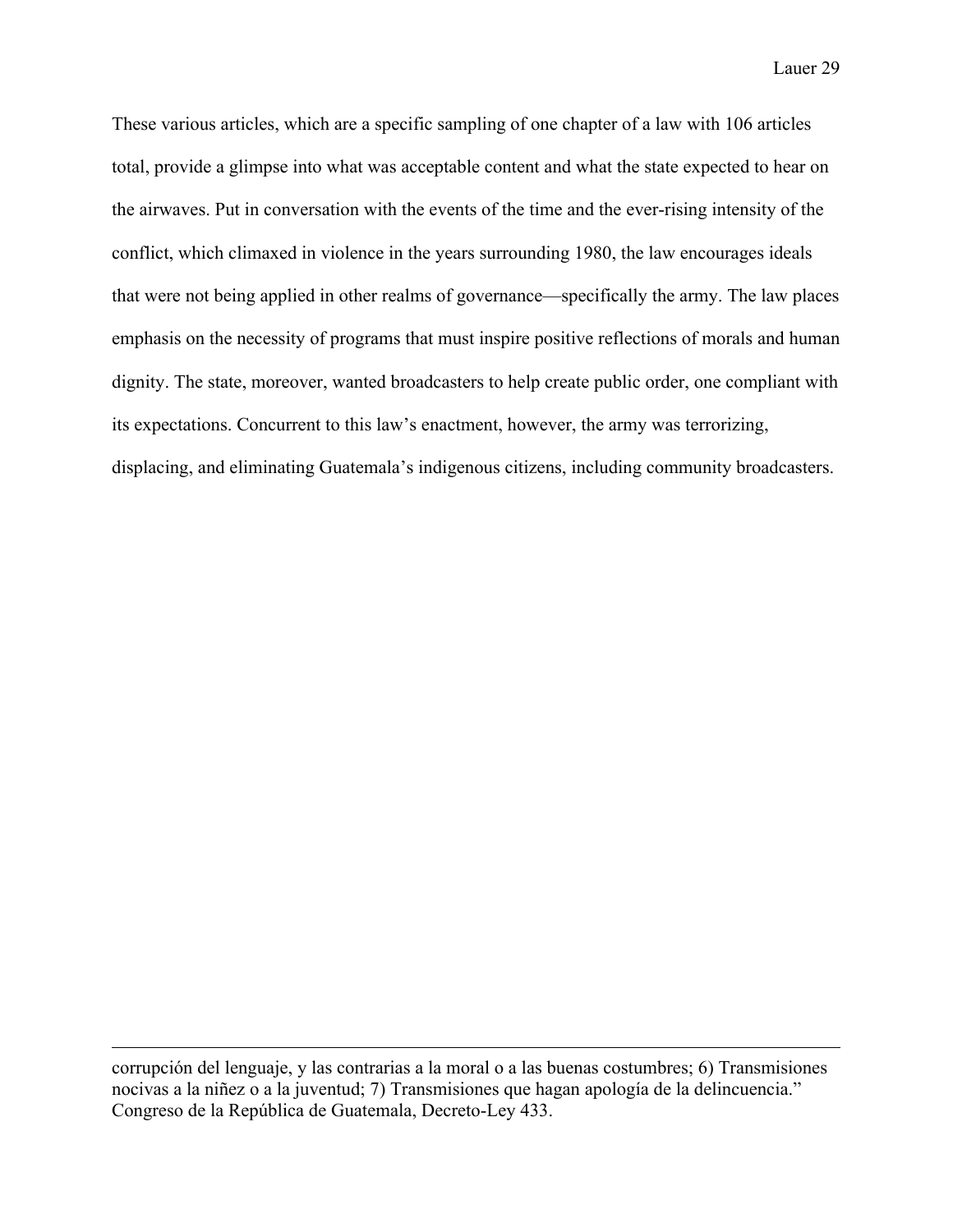# *Chapter 3: Violence*

Community stations promoting consciousness-raising were not necessarily fighting against the government; instead, they were working to advance the community for their listeners. However, in a time when government-inflicted violence was viscerally stifling daily life, particularly outspoken community broadcasters could not ignore the horrifying acts of brutality that were suffocating their communities. Many advocated on-air for local action to find peace and equality—the political and the social had become inseparable. Though not the same as a guerrilla action, the government nonetheless recognized these broadcasts as subversive and was quick to silence involved broadcasters.

As military counterinsurgency affected the civilian indigenous population more deeply and widely, community radios continued to galvanize community mobilization. Returning to broadcasters in Santiago Atitlán, La Voz de Atitlán experienced firsthand the suffocating military counterinsurgency programs of the early 1980s. A former director recalls that the organization raised money to give loans for daily objects that stimulated the economy like thread and agricultural items. He cites this engagement off the airwaves as part of why the army perceived the station as linked to guerrilla activity.<sup>52</sup> Additionally, Konefal writes that two of the primary broadcasters "began to condemn army violence on the radio, and soon the army targeted the Voz de Atitlán Radio Association specifically."<sup>53</sup> Konefal provides a description of how La Voz de Atitlán broadcasters integrated language against violence into their religious and community programming. One broadcaster looked to the Scripture as the base of his broadcasts,

 <sup>52</sup> Guarcax González, "Surgimiento de la Municipalidad Maya," 75.

<sup>53</sup> Konefal, *For Every Indio,* 48.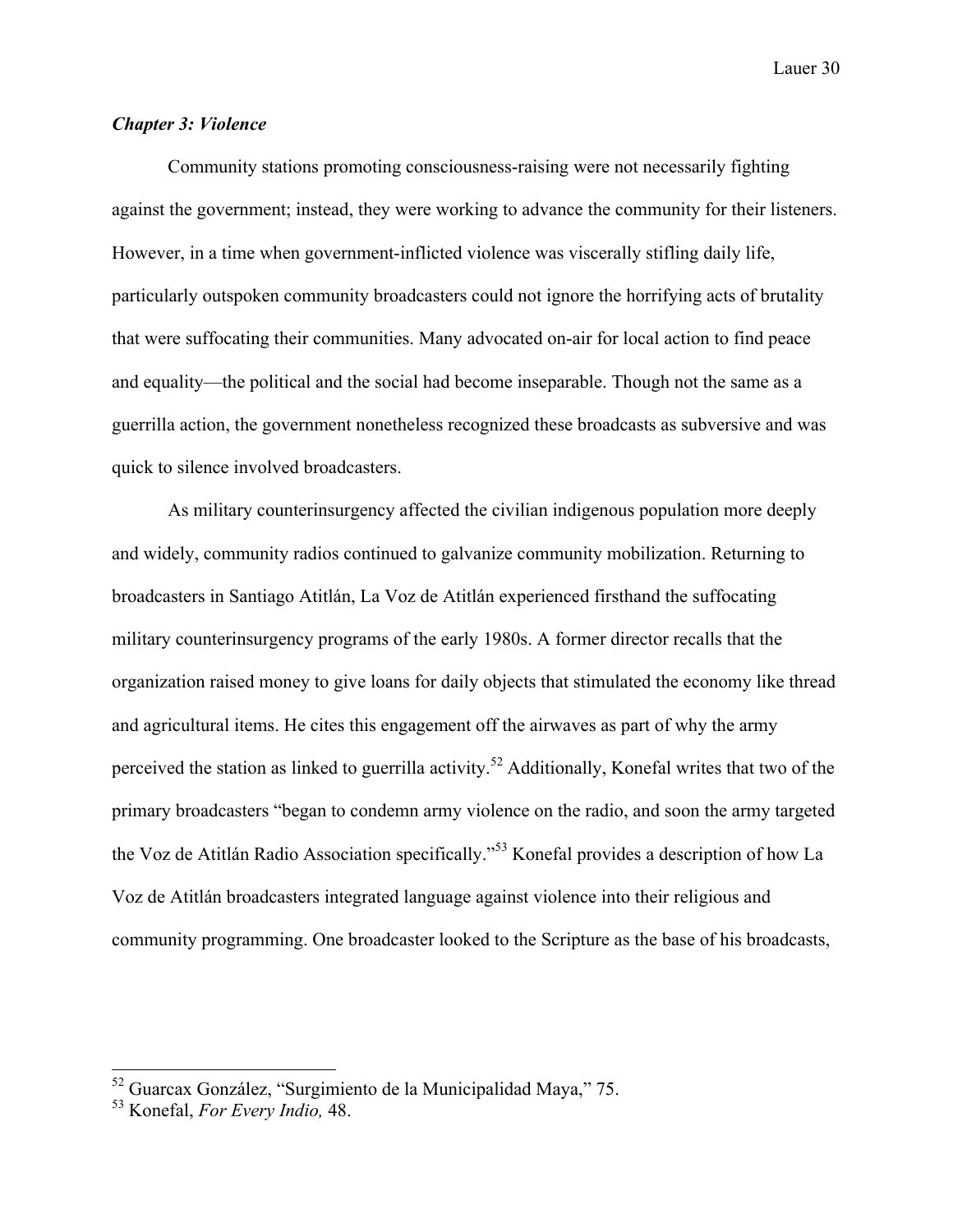titling one native-language Tz'utujil program, *The Words of God.* While exploring the meaning of biblical passages, he worked in themes of equality, both racial and economic.<sup>54</sup>

Konefal translated an excerpt of the program where the broadcaster actively applied the words of the Bible to daily life in his home of Santiago Atitlán. Originally broadcast in mid-fall, the excerpt speaks to the realities of what local listeners would have been facing every day in 1980. The following is taken directly from Konefal, who received a Spanish translation of the Tz'utujil original from members of La Voz de Atitlán*:* 55

What do you think?...In the readings we learn that God created man, [but] not to be persecuted by death…We are all now under the threat of death, death stalks us;…we are losing our being,…we are losing our life.

We cannot speak, seek a better life, because death will follow us, will come between us, destroy us. The question is, who…has brought death among us? The only thing the enemy wants is that we fight among ourselves, that we separate, that we hate each other…

Dear brothers, let's think. Are we living in real justice? Are we all equal as the Scripture says? Is there no discrimination? That's not true, among us there are poor, and besides being poor…we [Tz'utujiles] are discriminated against. Why? Because all are not equal…God says, live with equality and without discrimination, but that is not what we are doing, there is no justice, there is no equality.

<sup>54</sup> Konefal, *For Every Indio,* 127*.* <sup>55</sup> Konefal, *For Every Indio,* 214, no. 50.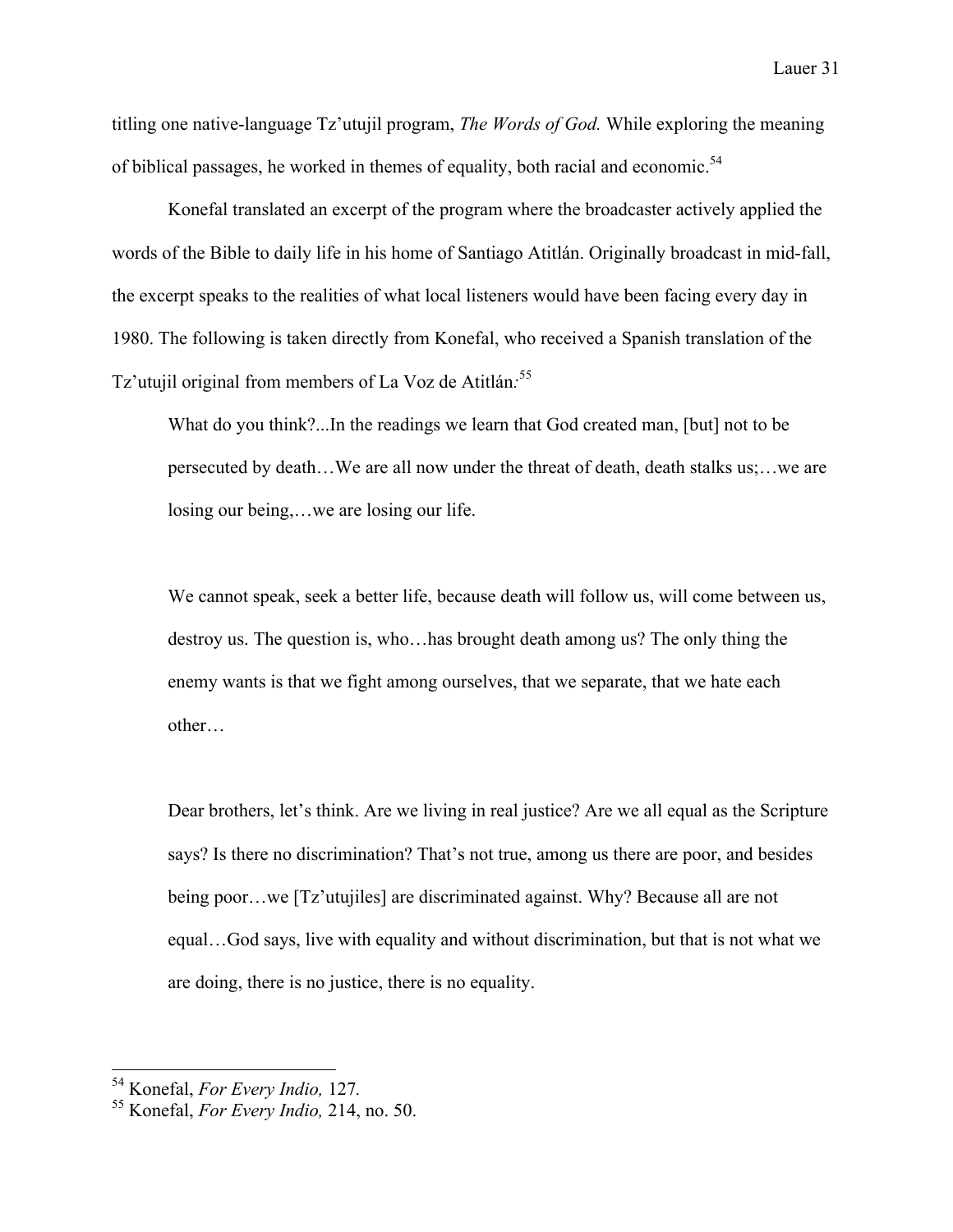Think a little more deeply: do all of us have goods,…lands, thousands and thousands of *cuerdas* of lands in our hands? In whose hands are the great quantities of land, …while others have none?...[Few] people have almost all the lands and the poor have nothing. That is why there is extreme poverty in our families…Think and reflect because God asks you to exercise love, peace and justice.<sup>56</sup>

At this time in 1980, repression had reached a point where any show of activism jeopardized everyone involved: many were in hiding from the military, and there was little space left for organizing. CEH describes how suppression of free speech became commonplace in this period, with regional newspapers, magazines, and community radio stations disappearing at a rapid rate, as the state tightened the flow of information within the nation.<sup>57</sup> In fact, CEH highlights that the state ultimately concluded that local media, "above all, radio stations, were linked to insurgency," and therefore broadcasters and stations were automatic targets.<sup>58</sup> Informants and pressured community members betrayed activism to the military, and the military consequently closely monitored anyone perceived as subversive. La Voz de Atitlán's literacy groups had almost entirely ceased to meet due to the army's heightened presence.<sup>59</sup> However, in the face of direct violence, *The Words of God* encouraged listeners to continue combating the military's counterinsurgency. The broadcaster was championing resistance through critical thought, asking his listeners to consider their position economically and socially, to contemplate

 <sup>56</sup> Konefal, *For Every Indio,* 128.

<sup>57</sup> CEH, *Memoria del silencio*, Cap. 2:161.

<sup>58</sup> "El Estado mantuvo como cierto que los medios de comunicación del interior del país, y sobre todo las radioemisoras, estaban vinculados a la insurgencia." CEH, *Memoria del silencio,* Cap. 2: 161.

<sup>59</sup> Konefal, *For Every Indio,* 128.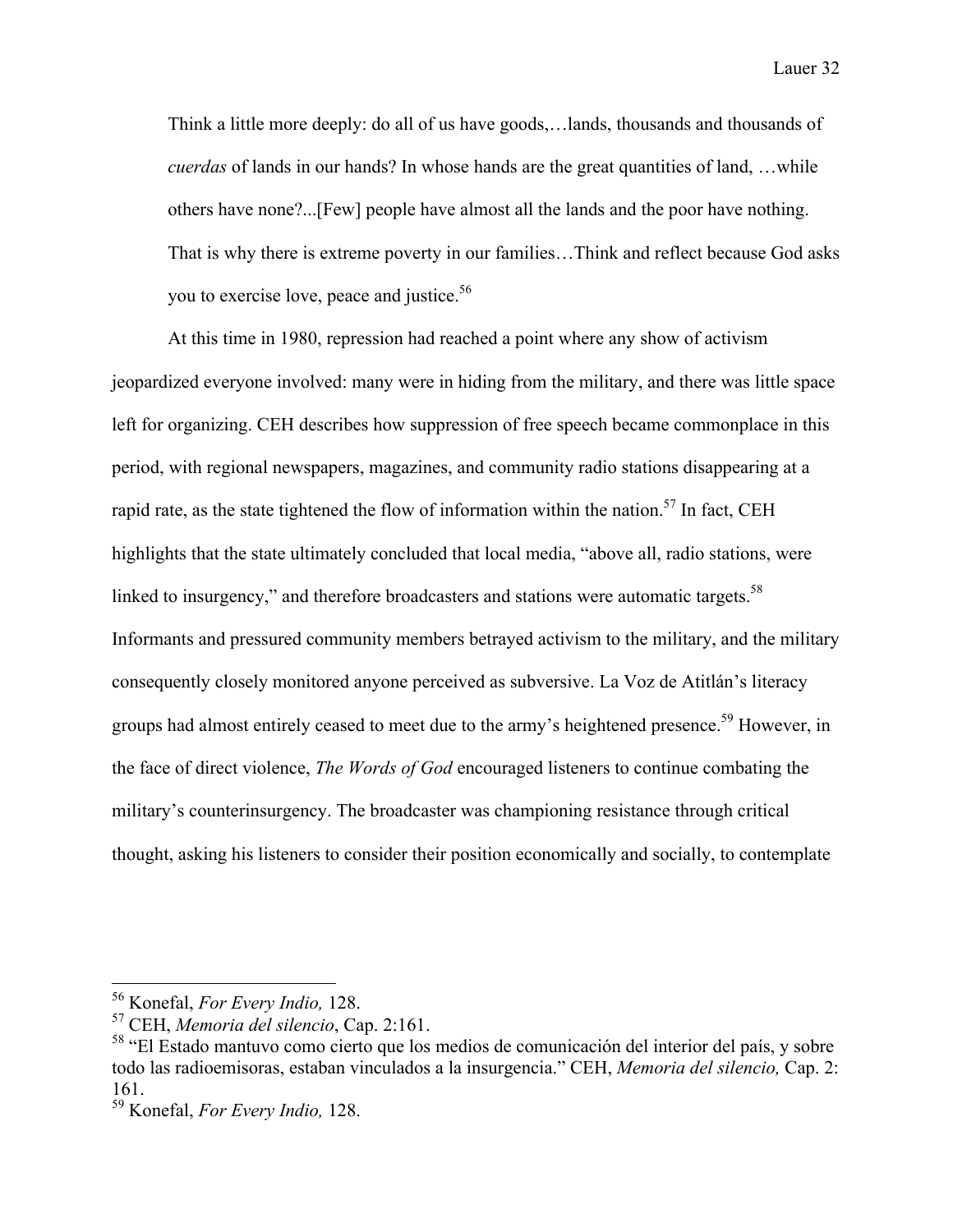the nature of prejudice. Soon after *Words of God* aired, the broadcaster was disappeared on October 24, 1980. 60

Within just days of his disappearance, La Voz de Atitlán ceased to broadcast directly as a result of military action, and its board of directors was forced to escape their Lake Atitlán home. The closure and swift departures were prompted not only by the disappearance, but also by an assault on the radio on October 29. $^{61}$  Members of the military stormed through the radio station, "searched files, stole tape recorders and type writers."<sup>62</sup> Despite their escape, four board members were tracked down in Antigua and disappeared there in November.<sup>63</sup> Konefal writes that only one of the four's fate is known: his body was discovered covered in burns, with his fingers hacked off and his eyes gouged out.64

One year later in October 1981, Santiago Atitlán was still suffering immense pressure from the military, with activists being characterized as dangerous subversives. Soldiers forced members of La Voz de Atitlán who had not yet fled or been disappeared*,* along with those associated with the literacy initiative, into camps, where they were maltreated and subjected to interrogation. After weeks of this, they were publically declared in *Prensa Libre* to be "confessing subversives."<sup>65</sup> The radio station was condemned as being complicit in the promotion of insurgent thought. With this, its members were coerced into stating that they were unaware of the leftist impact of *Pensemos juntos,* casting themselves as ignorant of the effects of

 <sup>60</sup> Konefal, *For Every Indio,* 128.

<sup>61</sup> CEH, *Memoria del silencio,* Cap. 2:162.

<sup>62</sup> Konefal, *For Every Indio,* 129.

<sup>63</sup> CEH, *Memoria del silencio,* Cap. 2:162.

<sup>64</sup> Konefal, *For Every Indio,* 129.

<sup>65</sup> Konefal, *For Every Indio,* 129-130.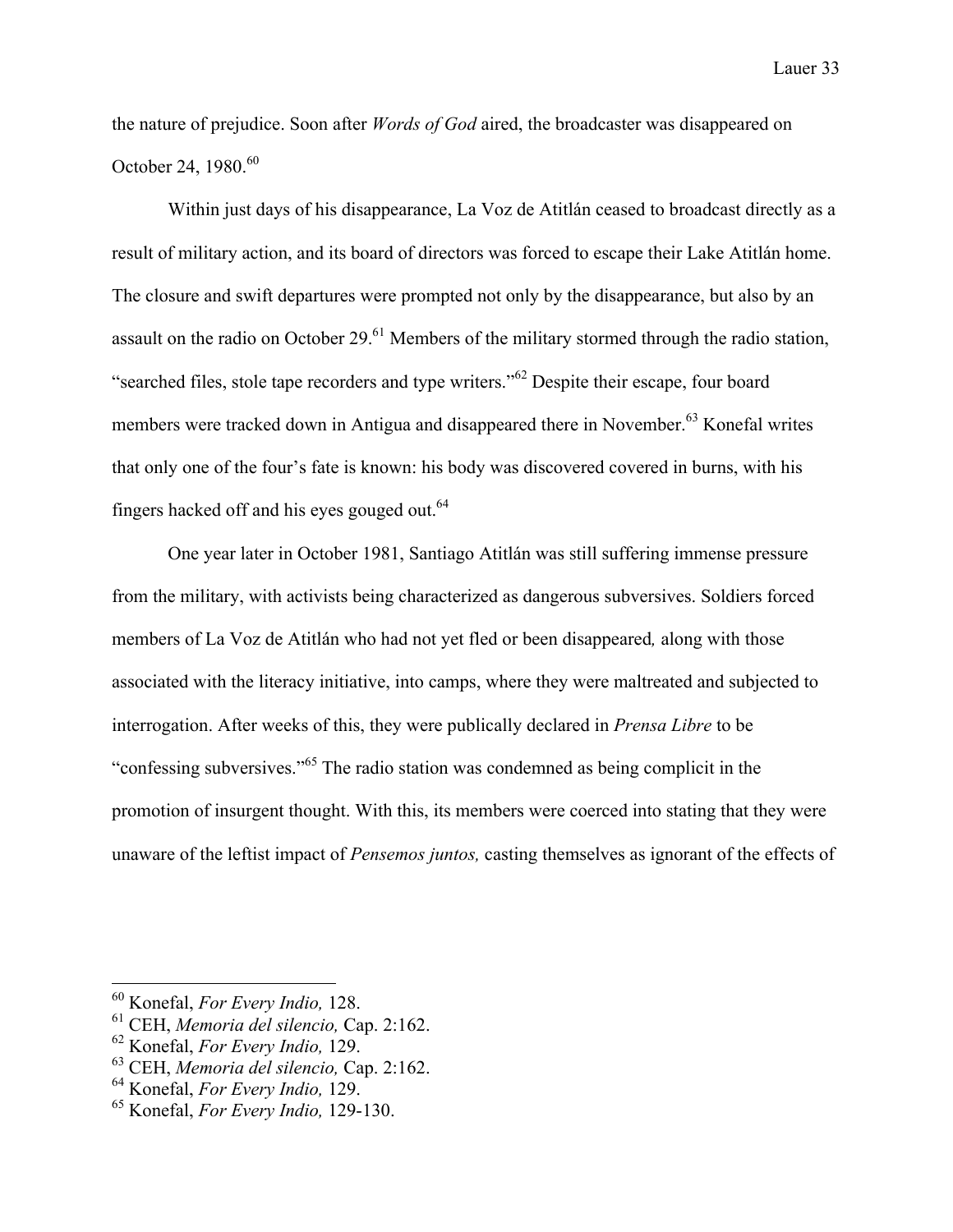their initiatives. Eventually everyone was released, save two women who were strong-armed into servitude for the military.<sup>66</sup>

On November 11, 1981, one day after the publication of the article censuring La Voz de Atitlán, *Prensa Libre* again published on the topic of community radio. The article considers native-language broadcasting in relation to the recent events with La Voz de Atitlán*.* It states that state authorities planned on investigating other community radios that broadcast in indigenous languages, including La Voz de Nahualá, La Voz de Jocotán, and La Voz de Cabricán, in order to confirm that they were not also sharing "subversive" material. The article admits that it was hard for the government to monitor native-language broadcasting. As a result, the government depended on bilingual monitors to verify that content followed sanctioned norms. The article concludes that no station was allowed to operate beyond the bounds of the nation's laws, and absolutely nobody was permitted to share antigovernment messages. $67$  CEH confirms the article's content, explaining that the military kept a tight watch particularly on indigenouslanguage stations.<sup>68</sup> To demonstrate how the monitoring system functioned, CEH includes the case of K'iche'-speaking Voz de Utatlán*.* The informant was a prisoner who proclaimed—while incarcerated by the military—that there was an active collaboration between community radio stations and the insurgency. The result of this accusation, according to CEH, was the shooting of two Voz de Utatlán broadcasters.<sup>69</sup>

La Voz de Atitlán members and leaders were unwilling to submit and initially resisted government restrictions, leading to the four-day incarceration and then disappearance of the other primary broadcaster, who—due to his role as president of the organization—the military

 <sup>66</sup> Konefal, *For Every Indio,* 130.

<sup>67</sup> *Prensa Libre*, "Investigan radios que transmiten en lengua," 11 Nov. 1981.

<sup>68</sup> CEH, *Memoria del silencio,* Cap. 2:162.

<sup>69</sup> CEH, *Memoria del silencio,* Cap. 2:162.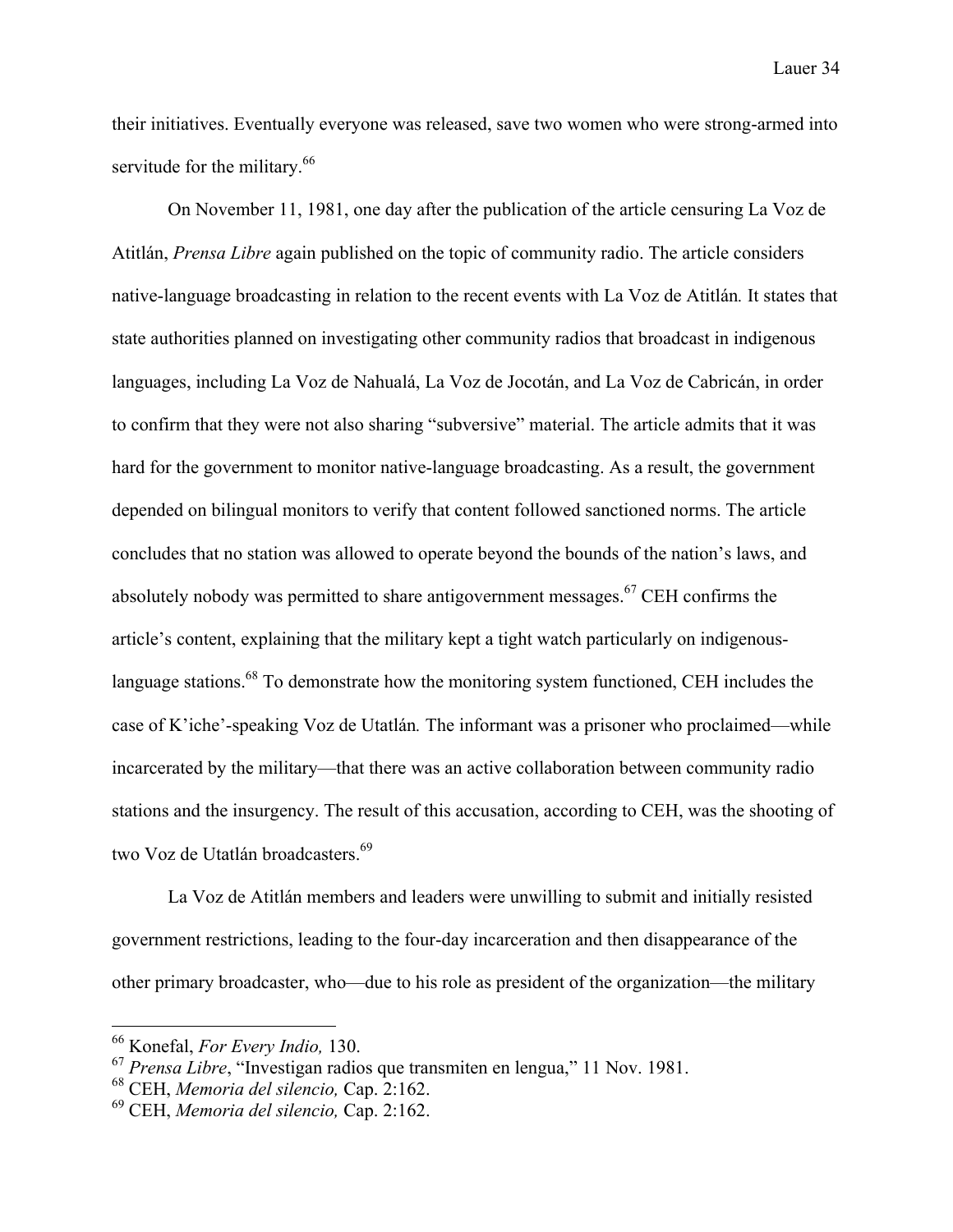deemed subversive.<sup>70</sup> By spring 1982, his successor received written word from the Ministry of Defense that La Voz de Atitlán could return to air.<sup>71</sup> Beyond that, CEH reports that the army expected frequent meetings with the radio's staff.<sup>72</sup> The new director conceded; the station reopened, though likely much less outspoken than before, understanding that the Ministry of Defense was listening.

Also critiquing local realities much like La Voz de Atitlán, Radio Quiché suffered similarly intense military persecution.<sup>73</sup> Broadcasters were direct targets, and death squads assassinated many.<sup>74</sup> The bodies of disappeared broadcasters and those associated with the radio were found dumped, often times missing limbs. For example, one broadcaster was kidnapped on October 8, 1980 while leaving the station. Days later, his body was found on the side of a road, covered with marks of torture and riddled with bullet holes.<sup>75</sup> In one instance, the wife of a Radio

 <sup>70</sup> Konefal, *For Every Indio,* 131.

<sup>71</sup> Konefal, *For Every Indio,* 131.

<sup>72</sup> CEH, *Memoria del silencio,* Cap. 2: 164.

 $^{73}$  Also located in Santa Cruz del Quiché, Radio Utatlán faced a string of losses as well. On October 21, 1981, a group of armed men, wielding machine guns, ambushed a broadcaster in plantation fields at la Finca El Carmen in San Pedro Jocopilas, just north of Santa Cruz del Quiché.<sup>73</sup> He was shot to death on the spot. Three months later, two of his colleagues suffered a similar fate. They were both assassinated on January 21, 1982. Little is known about the circumstances of their deaths, but newspapers that reported it accused death squads of the assassination. One victim's brother recalls that a team of broadcasters had left the station that morning to do a broadcast remotely in a local community. However, when it came time for the program to air, there was just silence. The family did not think much of it in the moment glitches happen. It was not until the next day that his family was informed of the murder, and the brother remembers rushing to the hospital in Santa Elena, learning once there that the broadcaster had been shot in the temple and bled to death from his ears. He also recollects how the remaining staff at Radio Utatlán cried over the loss of their deceased friends and colleagues. Oficina de Derechos Humanos del Arzobispado de Guatemala (ODHAG), *Y la verdad nos hará libres: Reconocimiento a la labor periodística en Guatemala* (Guatemala City: ODHAG, 2005), 186-7.

<sup>74</sup> CEH, *Memoria del silencio,* Cap. 2: 162.

<sup>75</sup> ODHAG, *Y la verdad,* 180.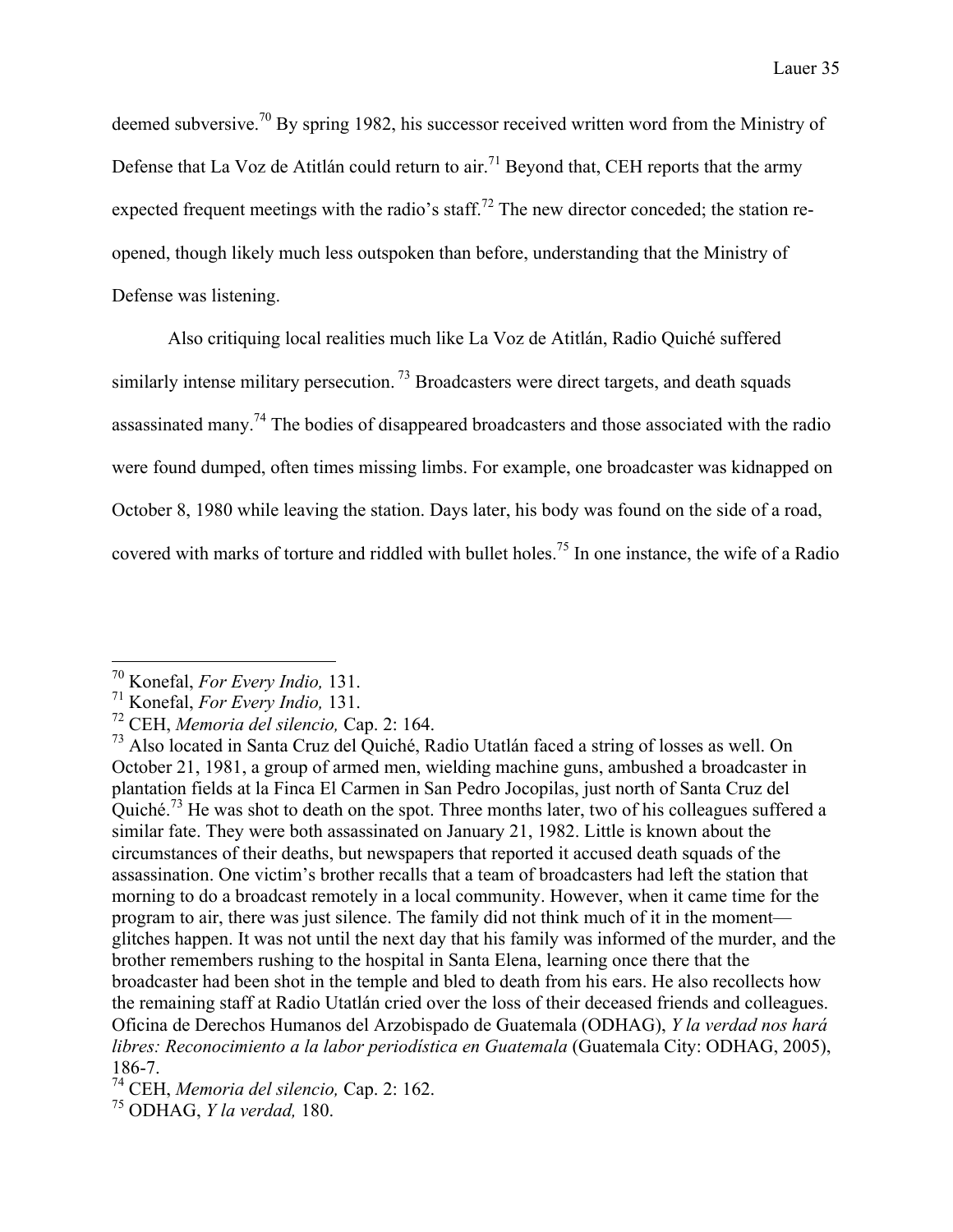Quiché associate received her disappeared husband's head in a box.<sup>76</sup> Suspicions were strong that the police were involved in these disappearances. In the case where another broadcaster was kidnapped and killed in 1980, the Archbishop of Guatemala's Office of Human Rights' records note, "police were suspected."<sup>77</sup>

According to Radio Quiché's own history, the station's director, a local priest, faced a serious dilemma in 1980. He had plans to promote new projects with community interest. However, with the intensified violence that resulted in the death of many of his broadcasters, he was forced to reorient the station's agenda. With fear guiding his decision, the priest elected to decrease the station's characteristic consciousness-raising programming. He instead made Radio Quiché echo commercial stations with more neutral programming, attempting to protect the station and himself from more violence.<sup>78</sup>

Designed to maintain military control of communities on the local level, civil defense patrols were militarized bands of coerced civilians empowered under the regime of Ríos Montt. Operational at the peak of civil patrol activity, Radio Kikoten in Sololá originally aimed to return native languages to their original "pure" forms and eliminate Spanish-language influence. However, one broadcaster strongly opposed the forced conscription of local men into civil patrols, condemning it on-air in 1980, the same year one of his peers went into exile after receiving death threats.<sup>79</sup> Upset by the public condemnations, a local indigenous leader and civil patrol member denounced him to the police, and the broadcaster was subsequently executed that

 <sup>76</sup> "Ellos operaban 'desapareciéndolos y luego dejaban el cadáver, a veces sin partes del cuerpo. Hubo uno de la Radio Quiché, a quien luego a la esposa le enviaron en una cajita la cabeza.'" CEH, *Memoria del silencio,* Cap. 2:162.

<sup>77</sup> ODHAG, *Y la verdad,* 177.

<sup>78</sup> Radio Quiché*,* "Historia de la Radio Diocesana."

<sup>79</sup> CEH, *Memoria del silencio,* Anexo 1: 359.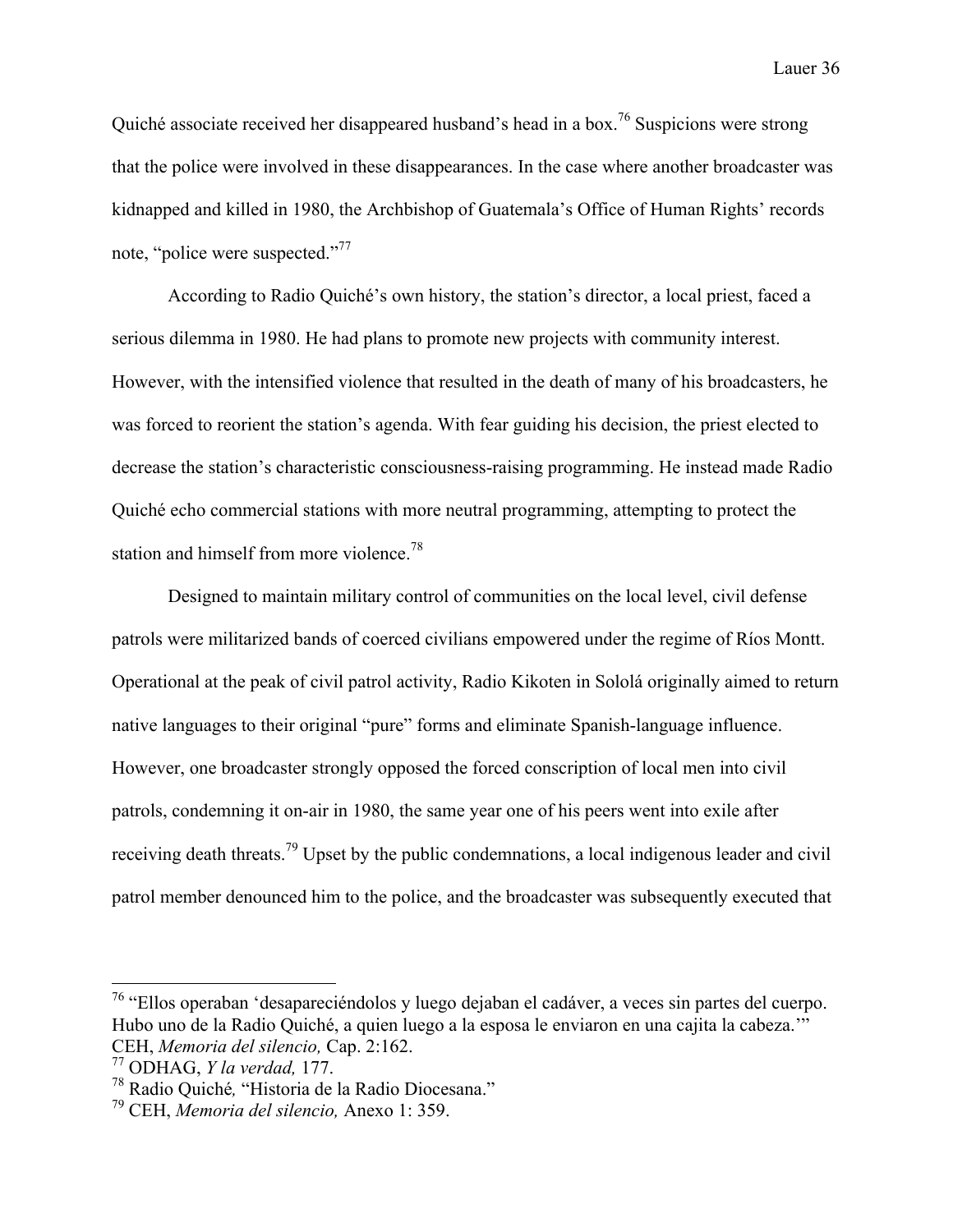same year. Following his death, the station was raided, and all the equipment was taken. $80$ Interestingly enough, CEH reported that the son of this leader, also a civil patrol member, directed the station by 1982. One night as the father and son walked home from a civil patrol meeting in 1982, they were disappeared by what CEH refers to as 'presumed guerillas.<sup>81</sup> The same year, while one of the station's broadcasters was traveling by foot from his village to the station in Sololá, members of the National Police—recognizable in their familiar uniforms abducted him. Fifteen days later, after community members had searched high and low for him, his dismembered, mutilated body was found in a river, only made identifiable by the shirt he was wearing. The radio quickly ceased to operate.<sup>82</sup> This example betrays the complex nature of the period, with community radio at the center of the broader conflicts engulfing the highlands.

Inescapable, the unrestrained violence of the early 1980s led to a silencing of many community stations. An important medium for demonstrating leadership and organizing the local population in their own defense, community radio stations were obvious targets in the counterinsurgency of the period. By silencing outspoken broadcasters, the military sought to repress the action of the communities they worked in, publically illustrating the oftentimes-fatal consequences of protest. I have found no available record of public protest on-air against the state by community radio stations following 1982 through the late 1980s. That said, community radio stations continued to broadcast, though without the same conspicuous level of political engagement for fear of ruthless retaliation. Concurrently, however, national actors on both sides of the conflict took to the airwaves in an effort to speak to the wider Guatemalan national community.

 <sup>80</sup> Guarcax González, "Surgimiento de la Municipalidad Maya," 57.

<sup>81</sup> CEH, *Memoria del silencio,* Anexo 1: 1620.

<sup>82</sup> CEH, *Memoria del silencio,* Cap.2: 164.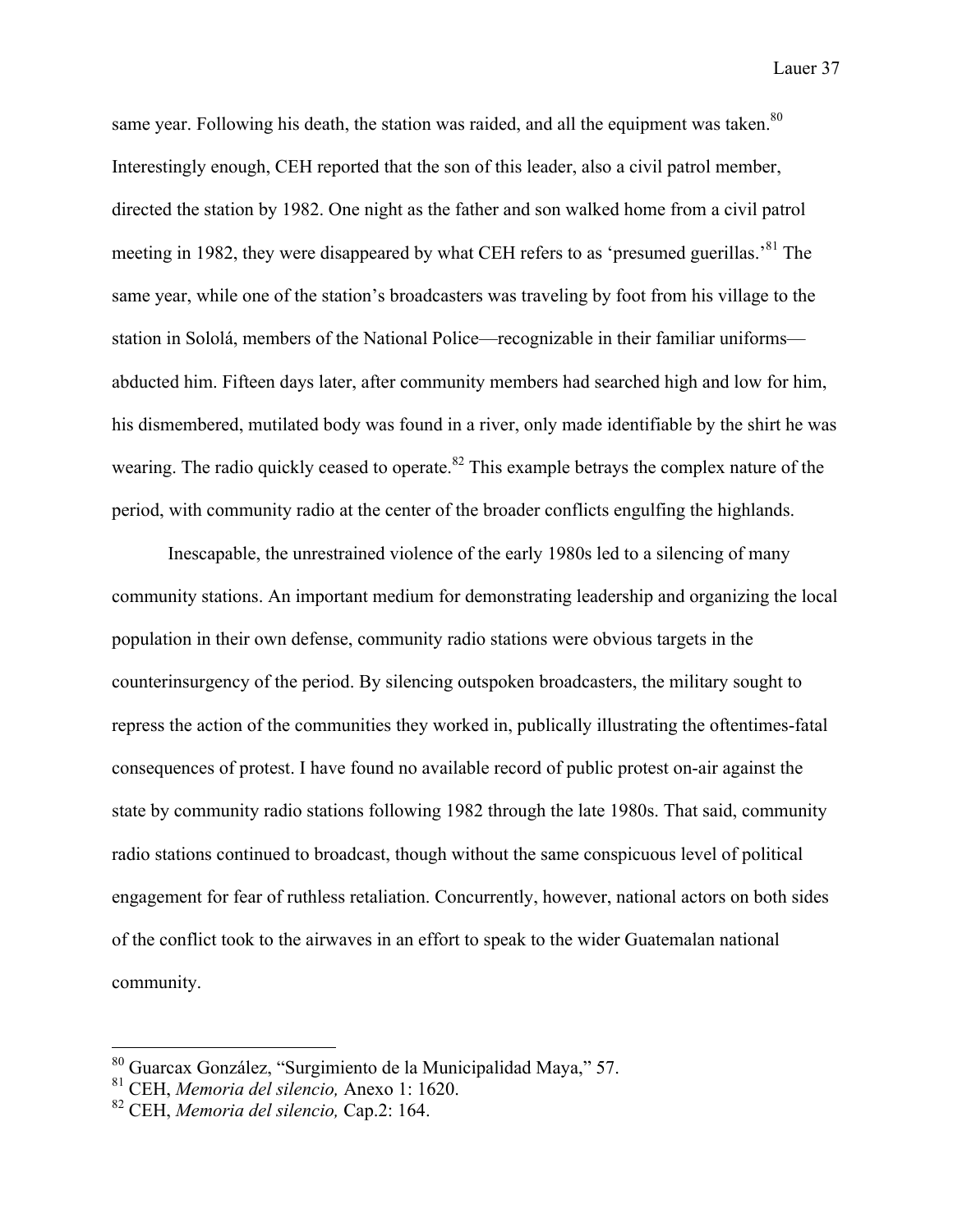## *Chapter 4: Community Radio on the National Scale*

While these moments of violence were occurring at the local level, General Efraín Ríos Montt seized power in a military coup on March 23, 1982. Although he only held the presidency for seventeen months, his impact ran deep. As a higher up in the military, he was heavily involved in counterinsurgency tactics throughout the  $1970s$ .<sup>83</sup> Despite being ousted in 1983, he remained active in the Guatemalan political sphere, particularly in the 1990s and early twentyfirst century. During his dictatorial reign as head of state, the violence seen in rural spaces against predominantly indigenous populations increased at a jaw-dropping rate. His government embraced scorched-earth policies in the leveling of villages and the slaughter of thousands of civilians. Consequently, he is internationally recognized as a perpetrator of genocide. Under Ríos Montt, the military grew as members of targeted villages were forced into civil patrols—over a million men compelled into inflicting terror on their own communities, their own neighbors.<sup>84</sup>

When he came to power, he began a campaign of "amnesty," encouraging displaced people to return to their homes. However, in many cases, assault or death awaited their returns.<sup>85</sup> Over the state radio, broadcasts trumpeted the existence of amnesty, promoting the government and military as positive forces for the people of Guatemala. Programming described soldiers as "friends of the people," calling them defenders of the rural *campesino* population.<sup>86</sup> Coming from the capital and the president, these broadcasts cast the war as over and begged people who had fled and were in hiding to come home. When individuals reflected back on those moments in interviews with CEH, they emphasized that the plea of return made over the radio was a hollow

 <sup>83</sup> Rachel A. May, *Terror in the Countryside: Campesino Responses to Political Violence in Guatemala* (Athens, OH: Ohio University Center for International Studies, 2001)*,* 61. <sup>84</sup> Konefal, *For Every Indio*, 152.

<sup>85</sup> CEH, *Memoria del silencio,* Cap. 2: 227.

<sup>86</sup> CEH, *Memoria del silencio,* Cap. 2: 227.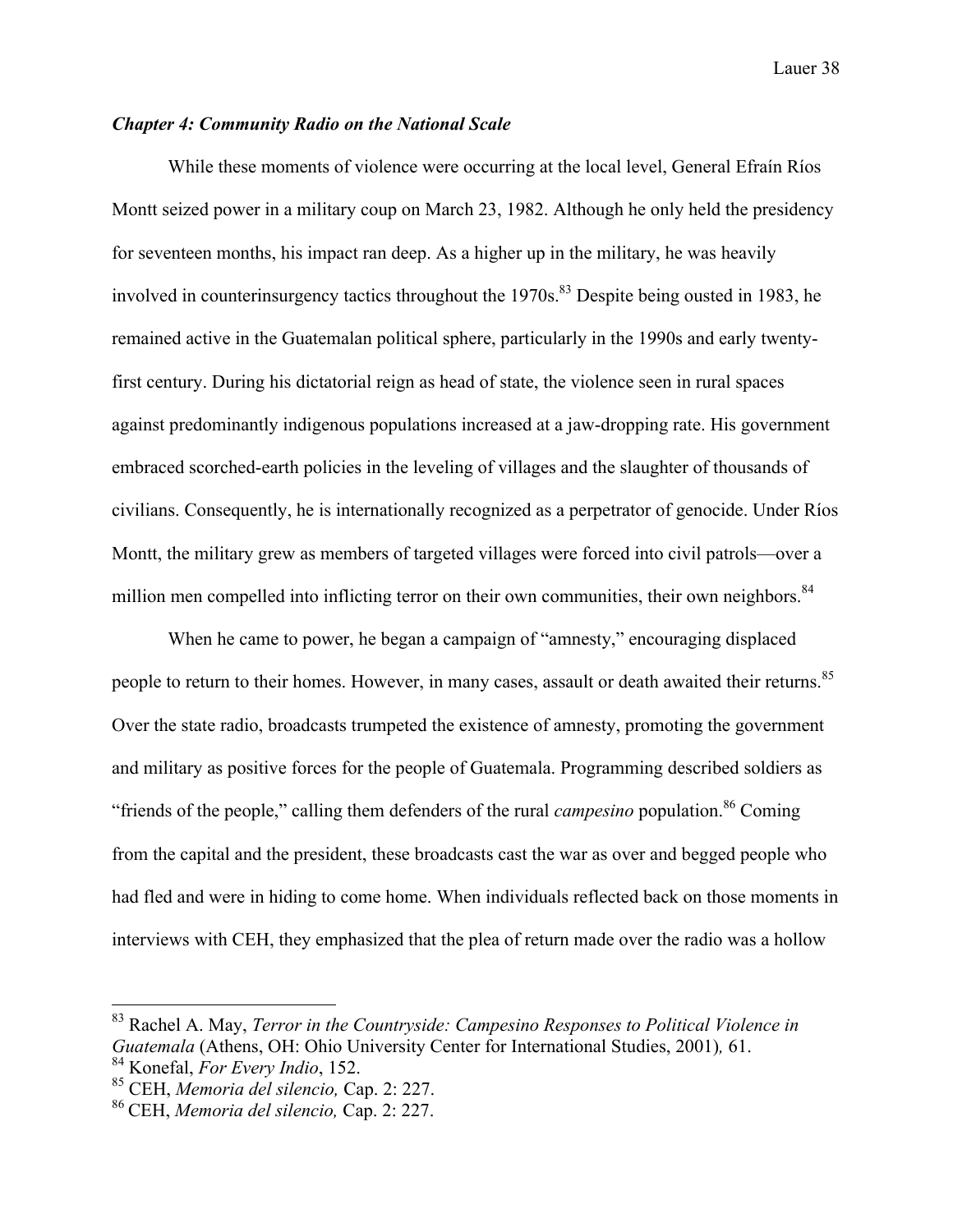one, intended to lure those seen as subversive back home with the notion of peace and amnesty, in order for the military to "capture and kill" them.<sup>87</sup> Radio in this case was a propagandist instrument used to reach displaced individuals, providing false information and coloring the conflict for the military's benefit.

Aside from his role in enabling oppression, Ríos Montt is of particular relevance to this thesis because he himself engaged with radio. As an evangelical Christian, he made weekly broadcasts—via radio and television—every Sunday that focused on morals rooted in evangelical teachings, acting as if he were a community broadcaster. He discussed how morals should apply to one's personal and family life, as well as one's identity as a Guatemalan.<sup>88</sup> He used media to help his mission of crafting a Guatemala that conformed to his evangelical vision, as a way to reach people in every sector of society and to push them into adopting his value system.

While Ríos Montt paralyzed the nation through repeated threats, massacres, and assassinations, guerrilla groups persisted, despite the rising death toll of their members. Far from black and white, the networks of those participating in violence are difficult to untangle. Paramilitary troops and civil patrols committed extreme violence classified as genocide against the nation's indigenous population, including radio broadcasters. At the same time, individuals and groups who engaged radio on the community level were not exempt from using force; their actions, however, are not comparable to the army's punishing counterinsurgency tactics.

Also using raids, though in an apparently non-destructive manner, guerrilla groups employed force to overcome commercial stations in order to promote their own community messages, just as FAR did in the early 1960s. In cyclical plays of power, where top-down

 <sup>87</sup> CEH, *Memoria del silencio,* Cap. 2: 227.

<sup>88</sup> CEH, *Memoria del silencio,* Cap. 1: 195.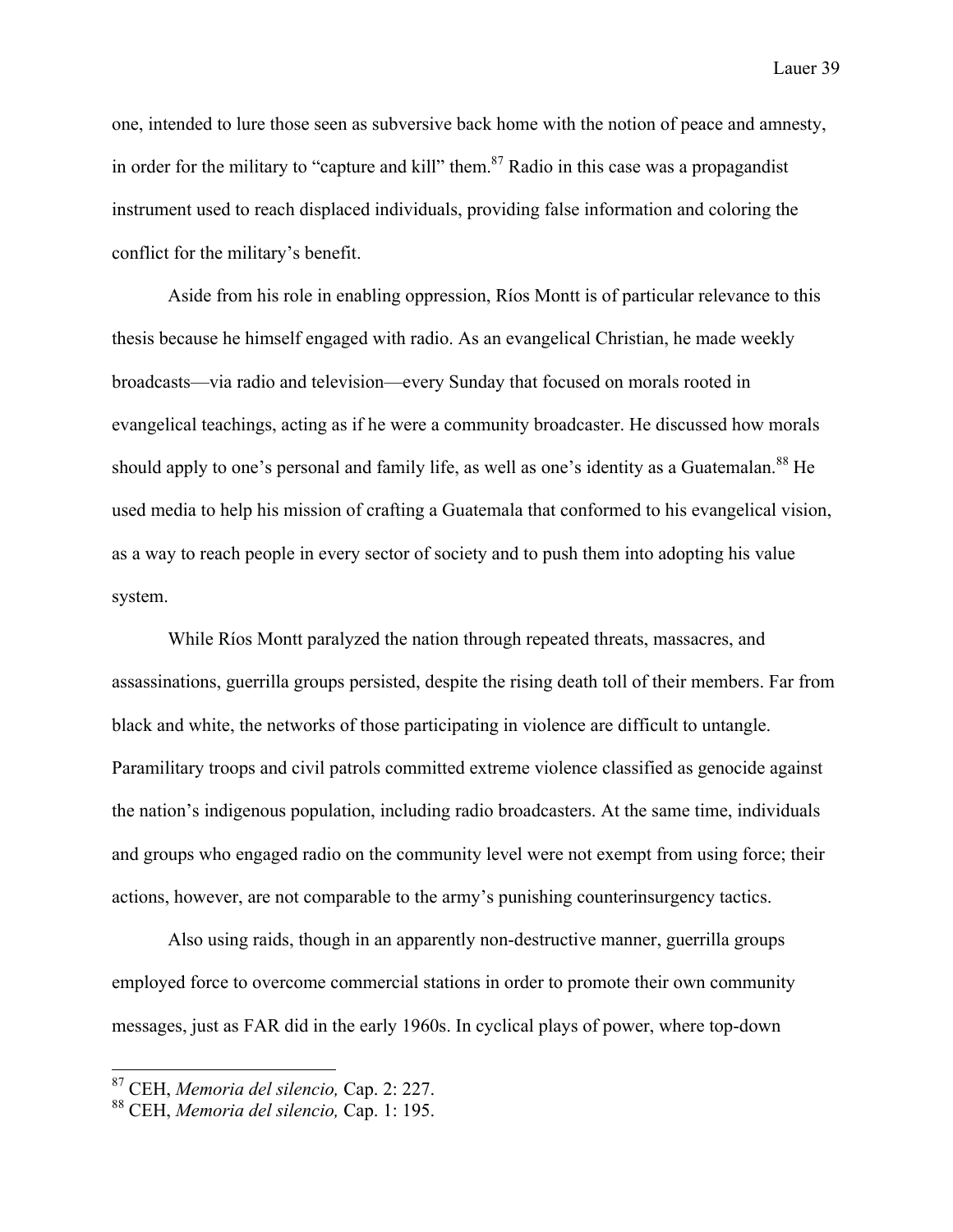structures of commercial radio collided with bottom-up tactics of militants, the guerrilla radio raids reflect true insurgent action against the government. These were moments of broadcasting being used by organizations to fight the government explicitly. In February 1982, multiple newspapers reported guerilla raids on popular commercial radio stations in the capital. The following accounts are taken from a collection of small newspaper clippings, two of which are from unmarked papers. On the afternoon of February 8, armed groups swooped into Radio Fabu-Estéreo, Radio Progreso, and Radio Rumbos. Taking control of the broadcasting equipment in each station, they rolled a tape of antigovernment rhetoric. In addition to that, they introduced their organizations, publicizing cooperation between FAR, *el Ejército Guatemalteco de los Pobres* (EGP)—the Guerrilla Army of the Poor, *la Organización del Pueblo en Armas*  (ORPA)*—*the Revolutionary Organization of Armed People, and *el Partido Guatelmalteco de Trabajo* (PGT)—the Guatemalan Labor Party. This cooperation was known as *la Unión revolucionaria nacional guatemalteca* (URNG) — The Guatemalan National Revolutionary Unity.<sup>89</sup> The URNG soon became the most powerful guerrilla network, an umbrella for all the organizations working for the same end, and the government's primary target in 1980s counterinsurgency campaigns.

On February 24, ORPA again broke into a station, Radio 5-60. An article recalls peppy music on regularly scheduled programming cutting short, to listeners' surprise. Suddenly a woman's voice rang out patriotically as she sang the Guatemalan national hymn. Soon the voices of ORPA members replaced the hymn, and they had a charged message to share. They were addressing young men, asking them to join their ranks as soldiers or as militant youth to fight

 <sup>89</sup> unidentified newspaper clipping, "Incursiones Violentas Hubo en 3 Radiodifusoras en la USAC," 9 Feb. 1982, CM S/16, 256(4)3-4, CIRMA, Antigua, Guatemala.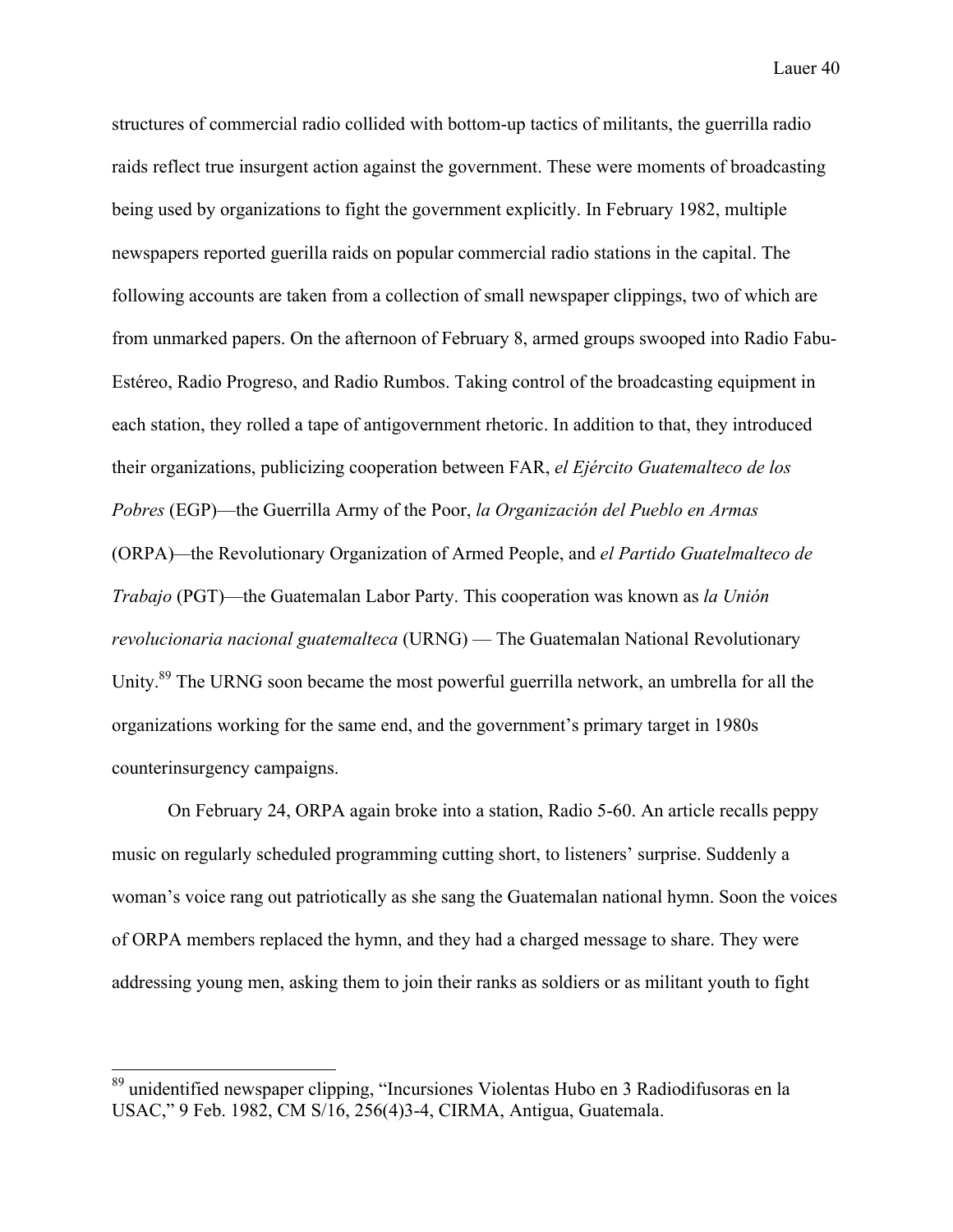against the government. Unlike the raid on February 8, the message was sent remotely from a portable FM radio transmitter that diverted the frequency.<sup>90</sup>

Three days later, on February 27, Radio Progreso again faced a guerilla invasion. At 5:00 PM, three unknown armed men burst into the station, intimidating both the guard and the broadcaster, the only two present in the station at the time. The men forbade the employees from tampering with a broadcast that began to play. Much like ORPA had done days earlier, the program shared antigovernment messages from a remote transmitter over the station's frequency. The group remained anonymous, but based on their messages against the government, they were assumed to be a clandestine guerilla group, according to the *Prensa Libre* article that reported it. The hostages recalled in interviews that the men were careful not to touch or take anything, keeping their task exclusively to ensuring that their message was not immediately discontinued.<sup>91</sup>

Again, as the 1980s drew to a close, community radio stations became quiet, conforming to the expectations of the government. I found no accessible records of outspoken community radios in the late 1980s, save one. In 1987, from deep in the Sierra Madre Mountains in the department of San Marcos, the URNG—which itself had announced its existence in the February 8, 1982 radio raid—decided to open its own official community radio. With its first broadcast on May 22, 1987, the station, called *La Voz Popular*—The People's Voice—, initially aired on Fridays with evening programs.<sup>92</sup> The station's broadcasters purportedly had no formal training in radio production, neither in how to operate the technology nor in how to present programs.<sup>93</sup>

 <sup>90</sup> unidentified newspaper clipping, "Interrumpen Transmisión de Radio 5-60," 25 Feb. 1982, CM S/16, 256(4)3-4, CIRMA, Antigua, Guatemala. <sup>91</sup> *Prensa Libre,* "Tres desconocidos asaltan Radio Progreso y transmiten un mensaje

antigubernativo," 28 Feb. 1982, CM S/16, 256(4)3-4, CIRMA, Antigua, Guatemala. <sup>92</sup> URNG, "La Voz Popular, de Guatemala, a los participantes en AMARC-3," Aug. 1998, CHS,

Cartapacio 1, N18, CIRMA, Antigua, Guatemala.

<sup>&</sup>lt;sup>93</sup> URNG, "A los participantes en AMARC-3."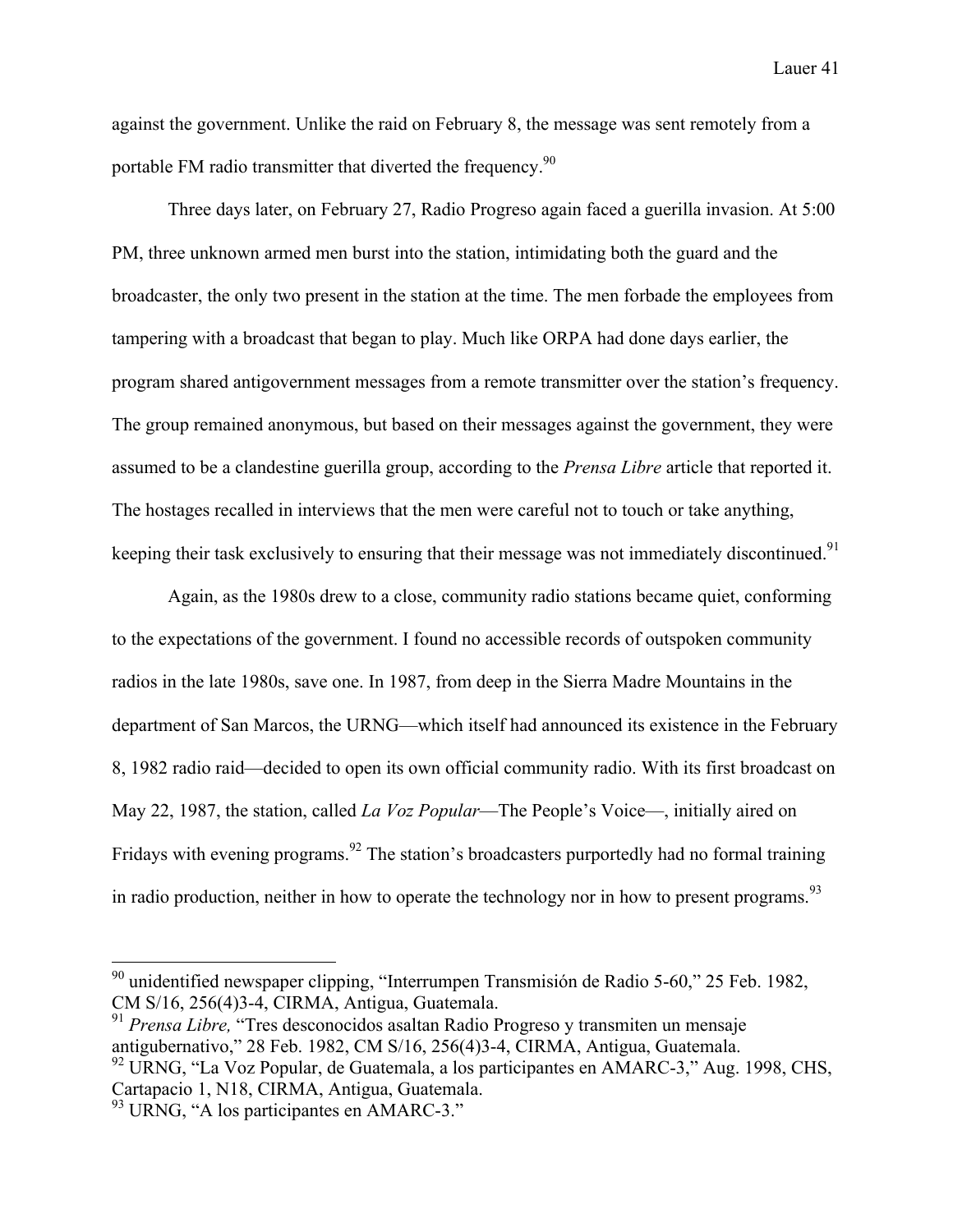However, they claimed to be responding to a serious problem: community broadcasters across the country were being targeted, assaulted, and murdered year after year. The station presented itself as a new generation of community radio, filling a void created by oppression and fear. URNG broadcasters acknowledged the impact these attacks were having on media and the circulation of news. In military threats, disappearances, and assassinations, URNG broadcasters said they recognized the state as concealing brutality and suppressing expression.<sup>94</sup>

The station quickly gained acclaim in the international arena, with broadcasters taking their role as community interlocutors to AMARC's (World Association of Community Broadcasters) 1988 third world assembly (AMARC 3) in Managua, which drew community radio associates from all over the globe. Asked to present on the role of community radio in fights for freedom, La Voz Popular broadcasters arrived as representatives of Guatemalan community radio and community radios engaged in freedom fights worldwide. The station's memorandum sent to AMARC 3 emphasizes that the station perceived itself as a tool for the greater public's advancement: "The feeling, the suffering and the struggle of the people of Guatemala are present in each program of La Voz Popular*.* La Voz Popular seeks to educate, inform and stand by the people in their struggle, and to be an instrument in their victory and liberation."<sup>95</sup> According to the document, the station disseminated many of the values of the URNG, carefully outlining La Voz Popular's five core intentions:

La Voz Popular:

 <sup>94</sup> URNG, "La Voz Popular, Guatemala: Emisora Oficial de la URNG," Sept. 1988, 7, CHS, Cartapacio 1, N19, CIRMA.

<sup>&</sup>lt;sup>95</sup> "El sentir, el sufrir y la lucha del pueblo de Guatemala están presentes en cada programa de La Voz Popular. Busca la Voz Popular formar, informar y acompañar al pueblo en su lucha, y ser un instrumento para su triunfo y liberación." URNG, "A los participantes en AMARC-3."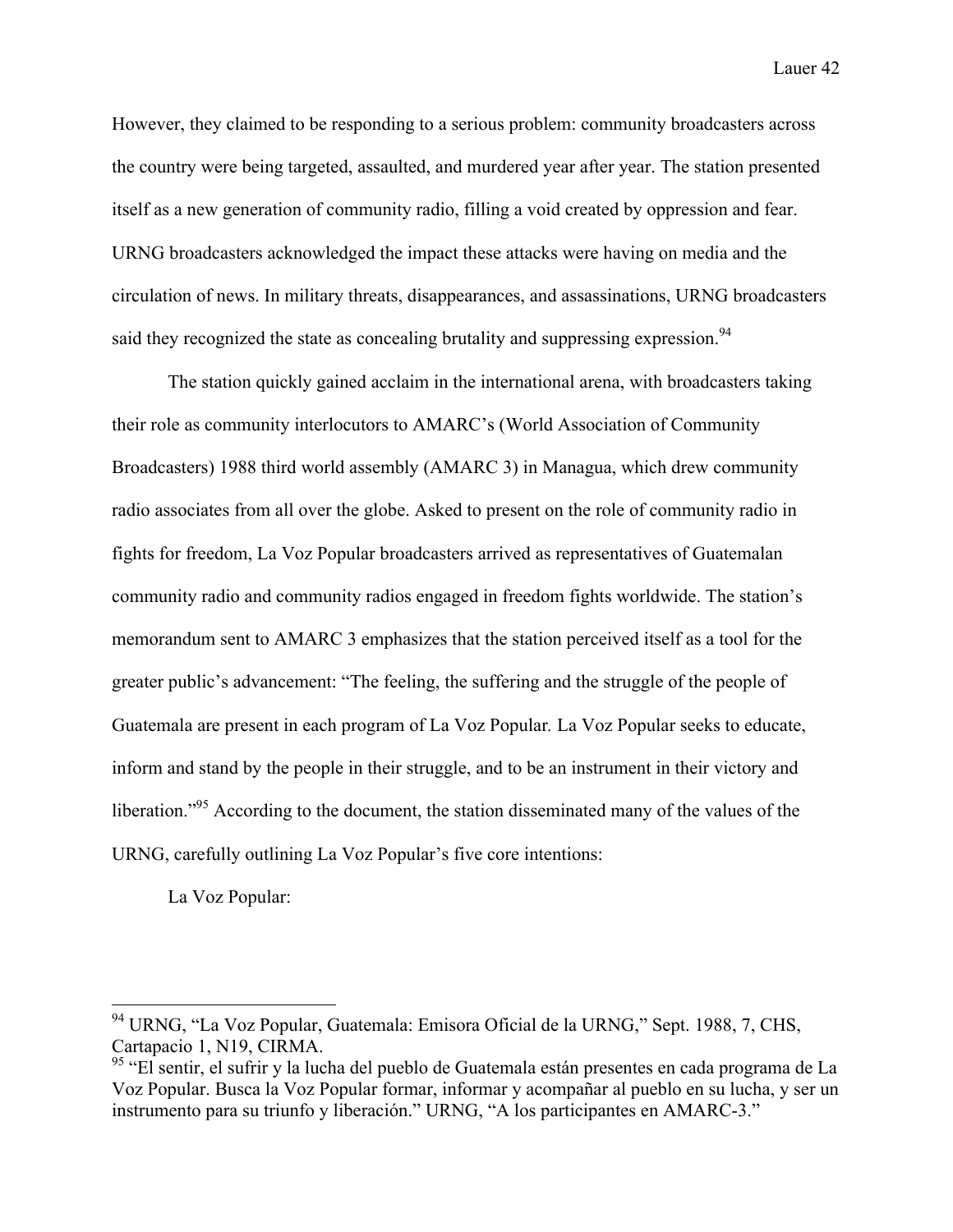- Denounces the repression that the people of Guatemala have suffered and continue to suffer.
- Provides updates on *campesino*, public and union fights being fought across the country.
- Publicizes the development of the people's revolutionary war that is being carried out by the people of Guatemala.
- Offers a survey of the situation of the nation every Friday.
- Brings information and hope to more than 100,000 brothers who were forced to seek refuge in neighboring countries, fleeing military massacres.<sup>96</sup>

With these five initiatives, La Voz Popular portrayed itself as pertinent to both the local and the national, addressing the people locally to keep them up-to-date on national happenings.

In this setting in front of AMARC 3's international audience, La Voz Popular underscored its relationship with the indigenous population of Guatemala, with a specific emphasis on the history that had unfolded in the prior five centuries. At AMARC 3, they opened their presentation with this definition: "One of the elements that defines our people is their Maya history, with their great cultural accomplishments. But we are also defined by a distinctive history of oppression, repression, exploitation and discrimination, which we have been suffering for many centuries."<sup>97</sup> In this presentation, they tied themselves directly to the greater Maya

 <sup>96</sup> "Denuncia la represión que ha sufrido y sufre el pueblo de Guatemala./Informa sobre las luchas campesinas, populares y sindicales que se libran en el país./Da a conocer el desarrollo de la guerra popular revolucionaria que está librando el pueblo de Guatemala./Ofrece cada viernes una panorámica de la situación del país./Lleva información y esperanza a más de 100,000 hermanos que se vieron obligados a refugiarse en países vecinos, huyendo de las masacres del ejército." URNG, "A los participantes en AMARC-3."

 $97$  "Uno de los elementos que definen a nuestro pueblo es su historia maya, con sus grandes realizaciones culturales. Pero también nos define una historia particular de opresión, represión, explotación y discriminación, que venimos sufriendo desde varios siglos." URNG, "La radio en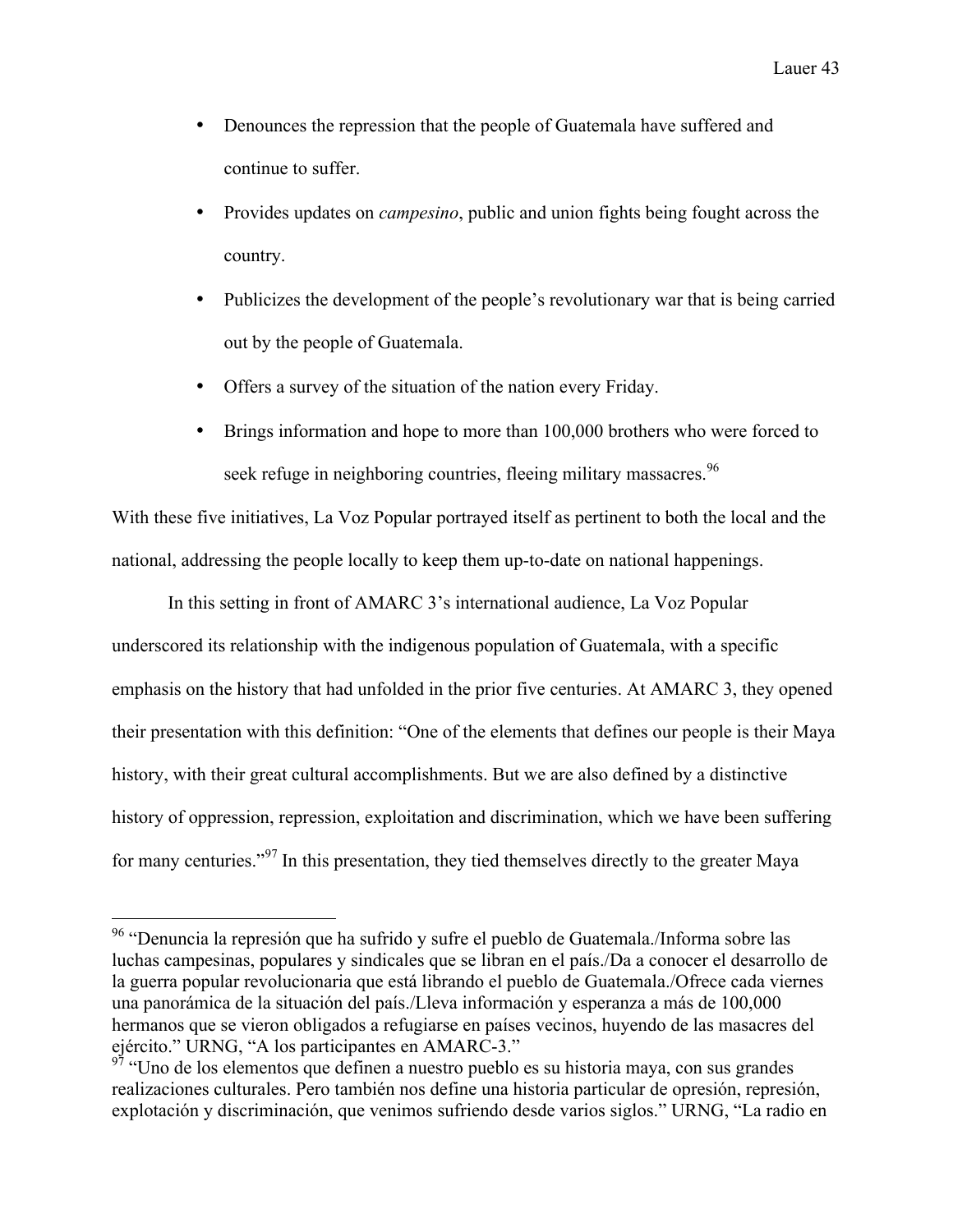public, to those who were allied with the URNG and to those who were not. La Voz Popular was also, like the radio schools, a consciousness-raiser, though it pursued a more militant awakening, using cultural history and values as a catalyst for mobilization, "[for] triumph and [for] the liberation of a new society."98 In the lecture, they criticize the divide imposed on Maya cultures of pre- and post-contact, explaining that:

In Guatemala, the system distorts, cuts and divides history. It presents the nation's history as follows: There once existed hardworking, intelligent and advanced Maya, who developed a great culture. But those Maya died. The Maya of today are uncivilized, backward, lazy and incompetent. The Maya of today have nothing to do with the Maya of before $99$ 

La Voz Popular stated it had the mission of affirming the agency of contemporary Maya populations in the face of stereotypes, much the way *Pensemos juntos* did. In their discussion of local communities, broadcasters emphasized to the audience the individuality of every cultural group and acknowledged that their radio station was limited to its own unique context. Despite the concession that they could not speak to the distinct realities of each community they reached, they hoped that the perspectives they shared would facilitate thought and conversation.<sup>100</sup> They said they sought to expose corrupt political systems, the many different forms of discrimination and exploitation in the nation, and the militarization—particularly in terms of civil patrols—of

 $\overline{a}$ 

las luchas de liberación" (presented at AMARC 3, Managua, Nicaragua, 1988), 1, CHS, Cartapacio 1, N17, CIRMA, Antigua, Guatemala.

<sup>98</sup> "del triunfo y de la liberación de la nueva sociedad." URNG, "La radio en las luchas de liberación," 6.

<sup>99</sup> "En Guatemala el sistema tergiversa, corta y secciona la historia. El sistema presenta la historia del país así: Existieron unos mayas trabajadores, inteligentes y evolucionados, que desarrollaron una gran cultura. Pero esos mayas murieron. Los mayas de hoy son incultos, atrasados, haraganes e incapaces. Los mayas de hoy nada tienen que ver con los mayas de antes." URNG, "La radio en las luchas de liberación," 6.

<sup>&</sup>lt;sup>100</sup> URNG. "La Voz Popular, Guatemala," 1.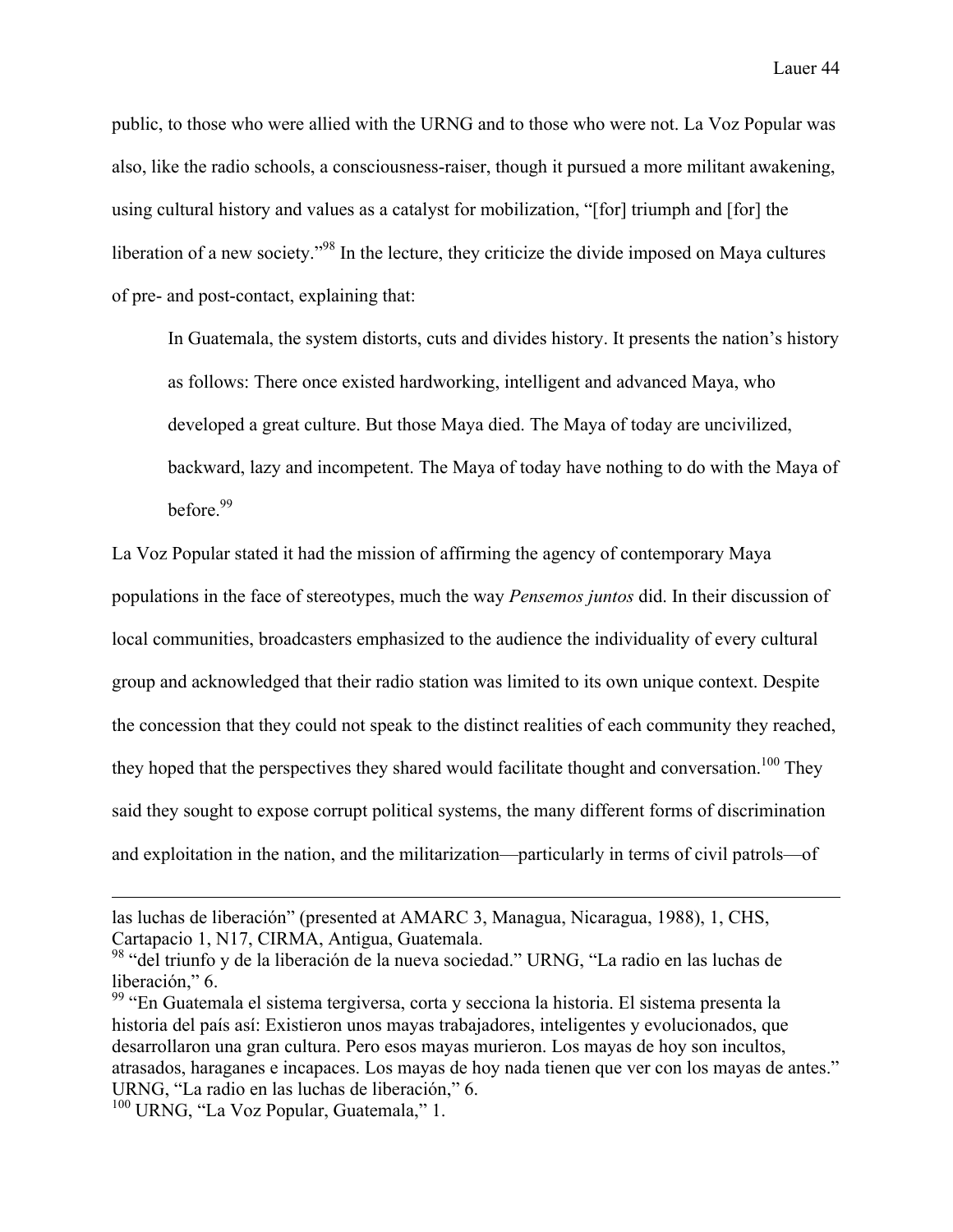the country. Beyond this, they explained they wanted to produce objective news, exposing censored and silenced information with confirmed facts. In sharing the recent happenings of the nation, they hoped to turn truth into ammunition: "to provide information with total objectivity is to transform social, political, military, etc. facts and events into weapons of war."<sup>101</sup> As a whole, the speech was intended to provide an example for community radio stations and broadcasters around the world of how to address and embolden listeners, facilitating engagement in fights for freedom—to show resistance against repression.

A descriptive report produced by the URNG to fundraise for production equipment explains that, not surprisingly, the government and military supposedly were quick to take action against the station, but they struggled to find the clandestine, mobile broadcasting center. In even the station's earliest moments, the state apparently sought to silence it, before any broadcasts had been aired. The compilers recall that the government pressured other broadcasting firms not to publicize the existence of La Voz Popular, attempting to quash the programming before it could begin.<sup>102</sup> However, this purportedly did not inhibit La Voz Popular from going on air, nor did it entirely prevent other outlets from advertising the new station and program. The report depicts how, transmitting on-the-go from guerrilla camps, broadcasters hopped between locations, with combat between guerrillas and soldiers never far off: "today we broadcast from here, tomorrow from there. From any mountain ridge, a riverbed, or the remains of a house burned by government troops."103 The report claims that the army, desperate to determine the location of the station, abducted local *campesinos* in the hopes they could serve as informants. However,

<sup>&</sup>lt;sup>101</sup> "Dar la información con objetividad es convertir los hechos y acontecimientos sociales, políticos, militares etc., en armas de guerra." URNG, "La radio en las luchas de liberación," 3. <sup>102</sup> URNG, "La Voz Popular, Guatemala," 7.

<sup>103</sup> "Hoy transmitimos acá y mañana allá. Desde cualquier filo, en una vaguada o en los restos de alguna casa incendiada por las tropas del gobierno." URNG, "La Voz Popular, Guatemala," 8.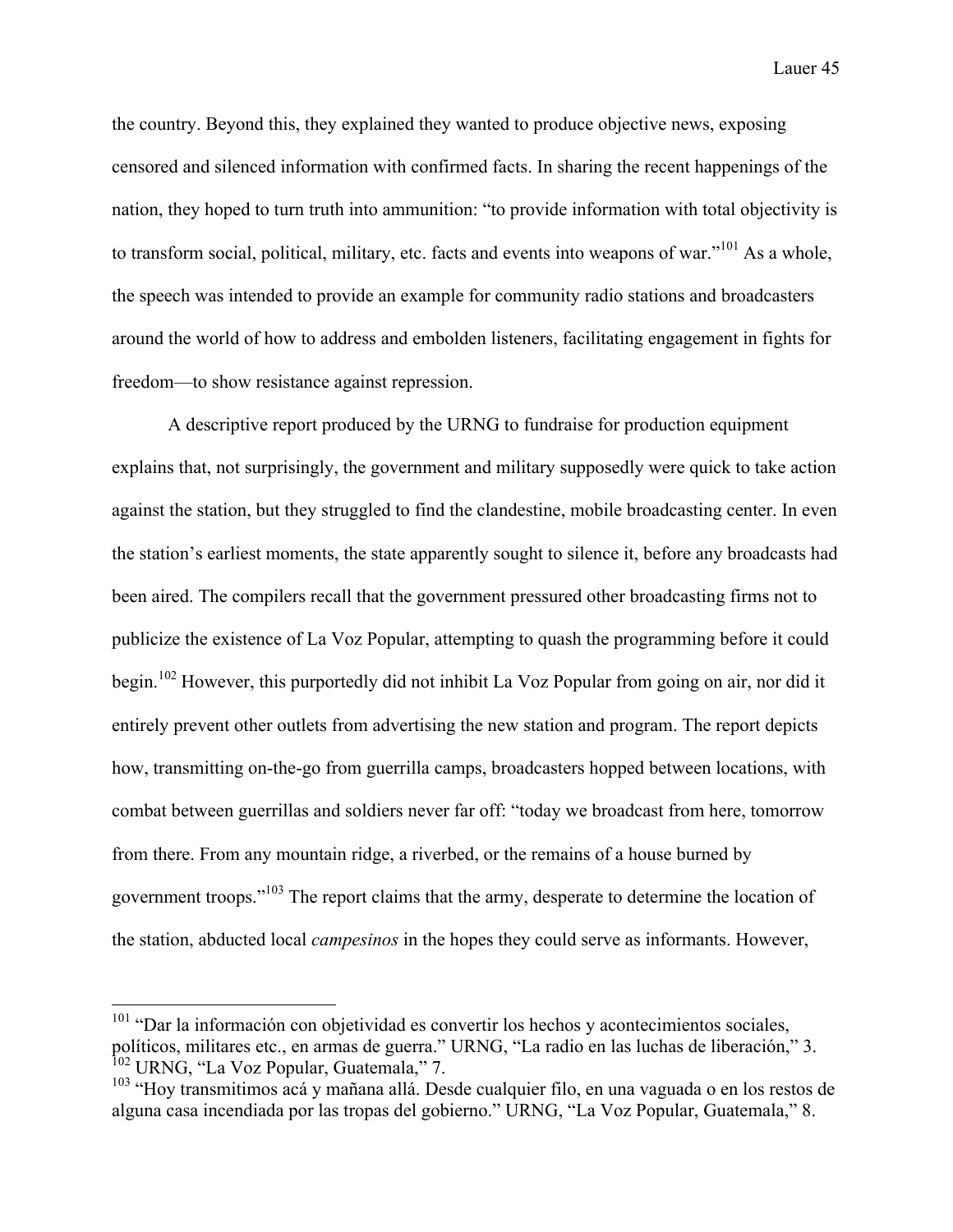truly not knowing its location, the kidnapped *campesinos* could not supply any information and were, according to the report, killed as a result.<sup>104</sup>

The report also narrates a moment from the end of July 1988: 600 members of the Guatemalan special forces surrounded the station, "but after five days of fierce combat, when they succeeded in executing the siege, La Voz Popular was not there and the guerrilla units had already cleared out in an orderly manner."<sup>105</sup> In order to avoid attacks, the broadcasters allegedly recorded their programs at 10:00 AM and then aired them at 5:15 PM in order to protect themselves and the equipment from being intercepted; this way, the transmission led only to a recording. The authors say that the technical equipment was of particular import, as the local population had apparently provided or funded the ones being used at the time of this report.<sup>106</sup> To get more equipment, they had to smuggle it in from other countries at a steep price. The report explains, "in Guatemala there is no market for [broadcasting] equipment and the small one that exists is tightly controlled by military intelligence," forcing a revolutionary station like La Voz Popular to turn to external vendors.<sup>107</sup> At the end of the report, they provide a cost analysis, illustrating that buying new equipment to expand their broadcast base would cost a shocking \$85,200 USD. 108

<sup>&</sup>lt;sup>104</sup> "Campesinos ha sido secuestrados por las fuerzas represivas y obligados a decir dónde está La Voz Popular, y al no poder responder, porque lo ignoraban, han sido asesinados." URNG, "La Voz Popular, Guatemala," 8.

<sup>&</sup>lt;sup>105</sup> "La más reciente [ofensiva] fue la de finales de julio, donde más de seiscientos elementos de tropas especiales del ejército tendieron un cerco sobre la emisora. Pero, tras cinco días de encarnizados combates, cuando lograron cerrar el cerco, allí no estaba La Voz Popular y las unidades guerrilleras se habían marchado ordenadamente." URNG, "La Voz Popular, Guatemala," 8.

<sup>106</sup> URNG, "La Voz Popular, Guatemala," 8.

<sup>&</sup>lt;sup>107</sup> "En Guatemala no hay mercado de estos equipos y el poco que existe está fuertemente controlado por la inteligencia militar." URNG, "La Voz Popular, Guatemala," 9. <sup>108</sup> URNG, "La Voz Popular, Guatemala," 10.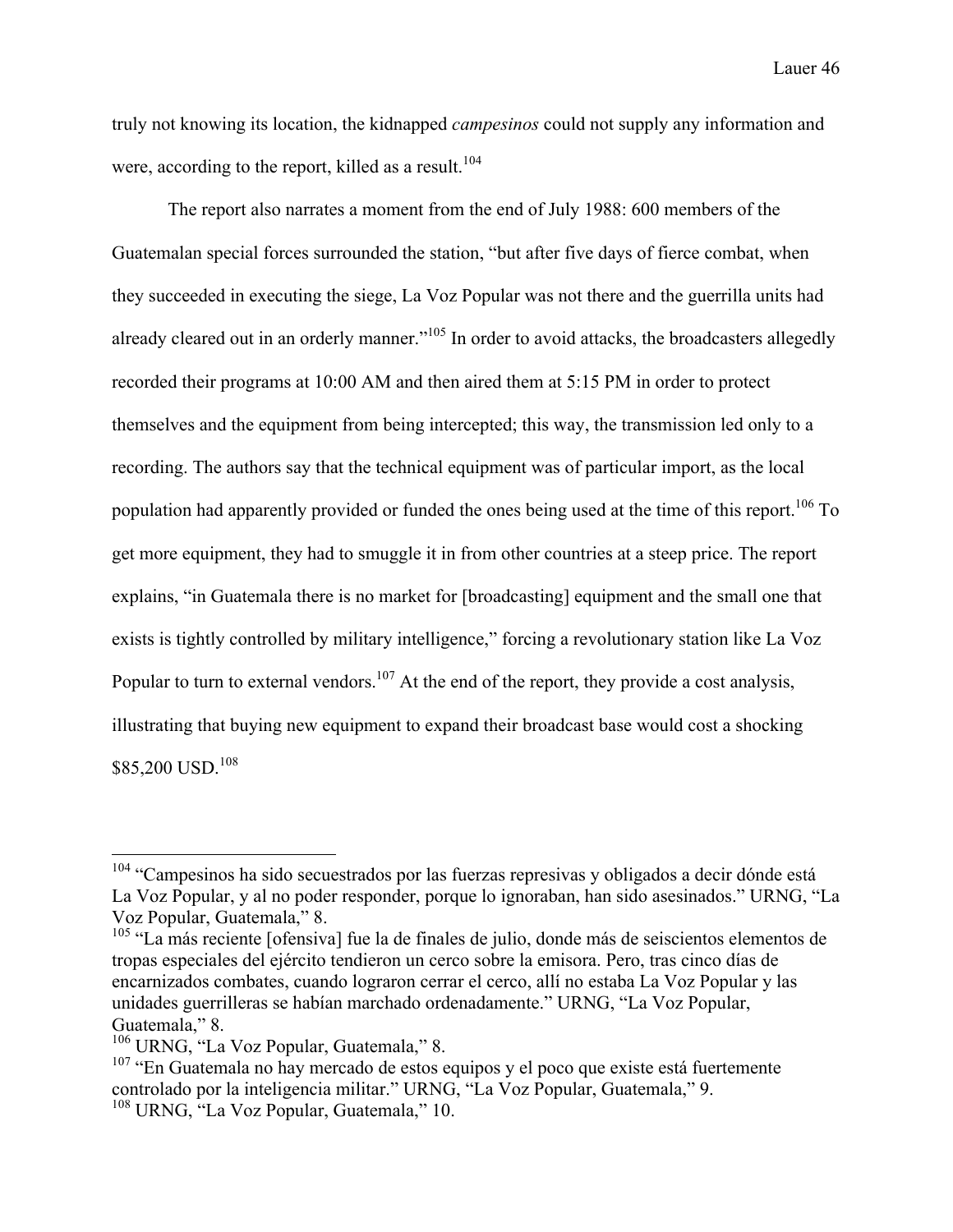The archives at CIRMA house a copy of the 79<sup>th</sup> broadcast produced by the URNG, and the transcript provides insight into how La Voz Popular may have presented its programs. The broadcast was done in Spanish and an unmarked native language, with each segment first said in Spanish and then repeated in native language segued with music. Airing on November 18, 1988, the 79<sup>th</sup> program opened with music that transitioned into the Guatemalan National Anthem followed by a broadcaster's voice welcoming listeners, particularly "the *campesino* brothers that are suffering army repression."<sup>109</sup> The speaker subsequently rallied the listeners with the call, "Only united and organized will we stop this repression and these abuses that the army perpetrates against us!"110 In the same segment, the broadcaster detailed recent news about soldiers disguising themselves as guerrillas and kidnapping *campesinos* off the road, in an effort to frame guerrillas for attacking civilians.

Focusing on the theme of exploitation of migrant laborers on coastal plantations for this specific program, the broadcasters shared messages illuminating the abuse experienced by workers and the wrongs committed by the wealthy. The following is a translated excerpt:

To our *campesinos* that work picking cotton:

*Campesino* brother, who works dawn to dusk to make a few cents and to allay the hunger of your children.

Brother, for a long time you have been coming down at five to pick cotton…

…where life is unbearable, because they pay you very little, they rob you when weighing and measuring your product, and they increase your workload. In the plantations, every

<sup>&</sup>lt;sup>109</sup> "los hermanos campesinos que están sufriendo la represión del ejército." URNG, La Voz Popular Broadcast 79, 18 Nov. 1988, 1, G37.1, 1107, CIRMA, Antigua, Guatemala.

 $110$ <sup> $\ldots$ </sup>¡Sólo unidos y organizados, vamos a detener esta represión y estos abusos que el ejército comete contra nosotros!" URNG, La Voz Popular Broadcast 79, 1.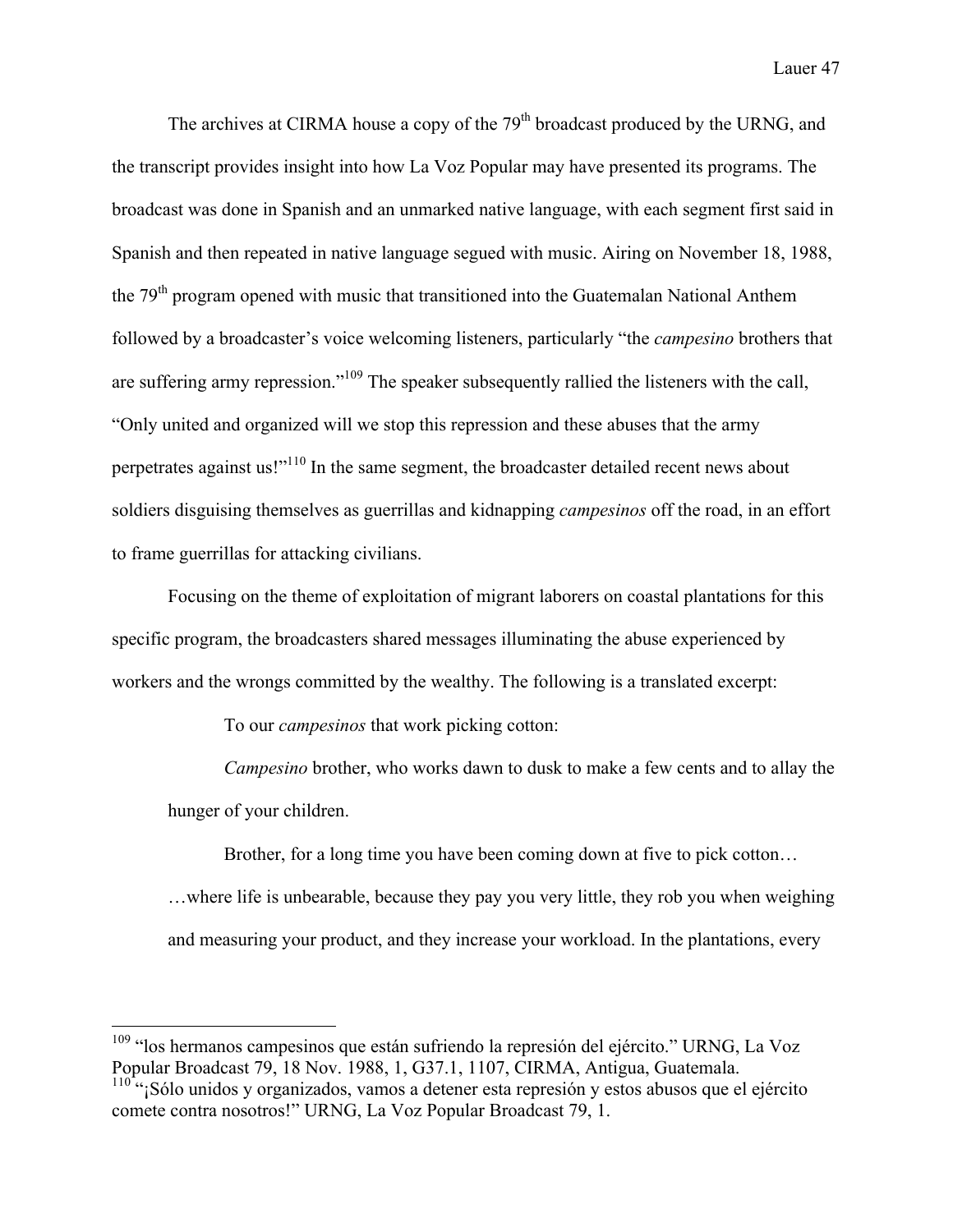day you spend your strength, and with your sweat, you irrigate the land and the great sugar factories—lands that were ours, but were taken from us long ago.

The rich are responsible for this cruel misery, because they get richer with your work, and you go back to your village full of sickness, maybe even leaving one of your children buried at the plantation. You return with little money that can't even cover the basic necessities.

Brother, to go down to the plantations, to work for the rich, this does not make your life better…your family remains worse off, because they don't raise salaries and every day the price of things increases.

*Campesino* Brothers*:* this has to end. We have to organize ourselves within

plantations, villages, small towns and municipalities, and unite to demand our rights!

Fighting together, we will end the hunger, the misery, the exploitation and the

disdain that our people suffer today!

*Campesinos,* plantation workers that are trapped under the exploitation of the landowner; you all have to support this war of the poor, so the triumph of our people will arrive faster. 111

 <sup>111</sup> "A nuestros campesinos que trabajan en el corte de algodón: Hermano campesino, que trabajas de sol a sol, para ganar unos centavos y calmar el hambre de tus hijos. Hermano, desde hace mucho tiempo estas bajando a las cinco a cortar algodón…en donde la vida es insoportable, porque te pagan poco, te roban en las pesas y medidas y te aumentan más tareas. En las fincas cada día gastas tus fuerzas y con tu sudor, dejas regadas las tierras y las [*sic*] grandes ingenios; tierras que fueron nuestras, pero nos las quitaron hace muchos años. Los ricos son los culpables de esta cruel miseria, porque ellos se enriquecen más con tu trabajo, y tu vuelves a tu aldea lleno de enfermedades, dejando alguno de tus hijos enterrado en la finca; regresas con poco dinero, que ni siquiera alcanza para cubrir todas las necesidades. Hermano: bajar a las fincas, trabajar para los grandes ricos, eso no mejora tu vida…tu familia sigue peor, porque no aumentan el los salarios y cada día suben los precios de las cosas. Hermanos Campesinos: ¡Esto tiene que terminar, todos tenemos que organizarnos en las fincas, aldeas, caserios y municipios, y unirnos para reclamar nuestros derechos! ¡Luchando juntos, acabaremos con el hambre, miseria,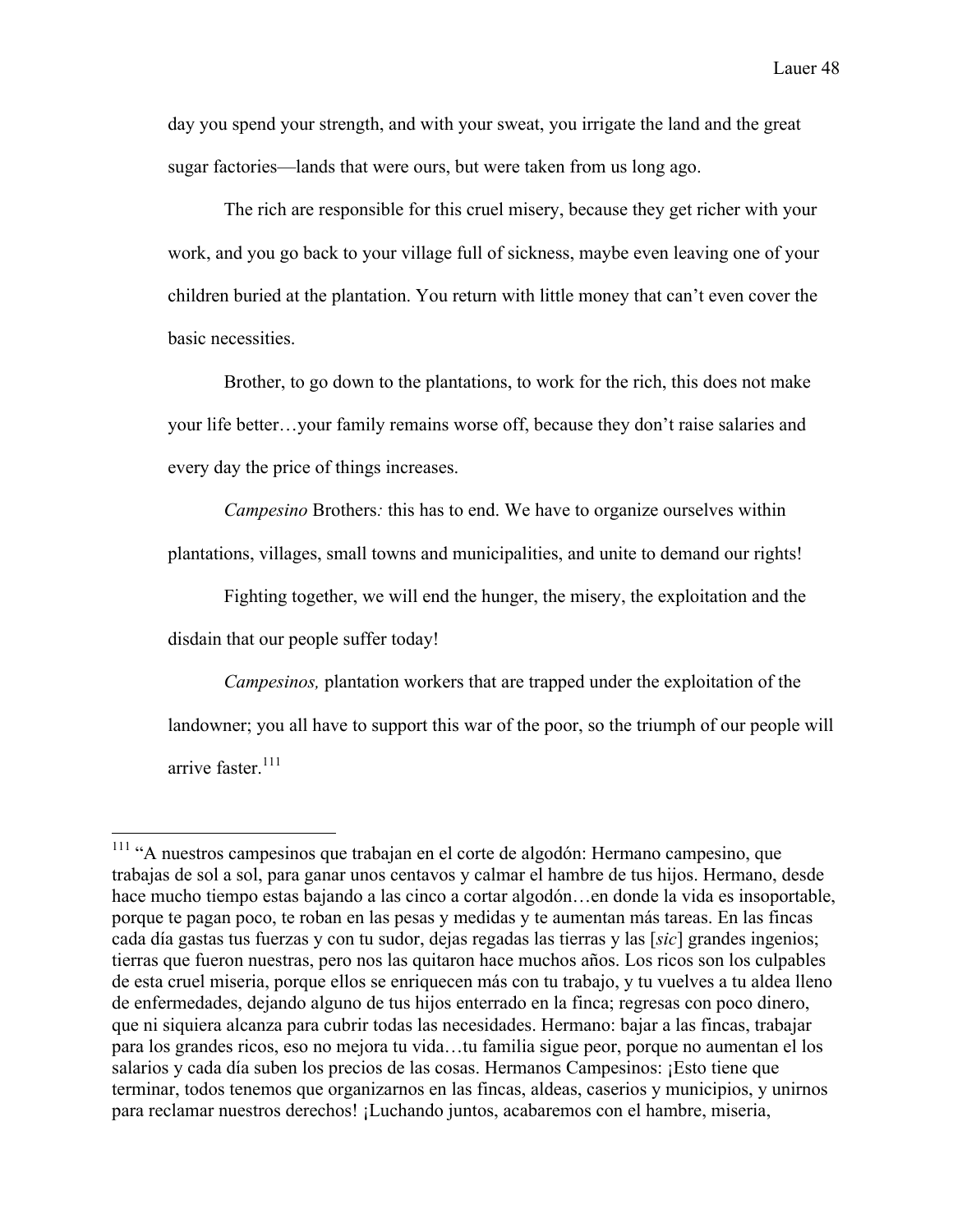Throughout this segment, the broadcaster uses terms referring to a collective, creating inclusion by using "us" and speaking directly to listeners familiarly with the informal, personal "tú." The speaker underscores the distinction between the poor and the rich, framing them as the used and the users, respectively. To reinforce the injustice of the dichotomy, the broadcaster returns to the pre-Columbian past, contrasting it with the poverty-plagued present marred by illness and exploitation. In an effort to raise the consciousness of the listener base, the broadcaster concludes with a passionate call for unity and for the overthrow of these repressive systems, done by the *campesinos* for the *campesinos*.

The program moves on to focus on the military's opaqueness, asking a series of unanswered questions to facilitate discussion among listeners and encourage critical thought on the misalignment of military rhetoric and military action. Questions included, "if the military says that there is no more war, then why are they increasing the number of soldiers?," "And why do they continue having more than 1.2 million civil patrol members kept in service by force? Wouldn't it be better to release them so they could dedicate themselves peacefully to their work and family?," "if they say the guerrilla is divided and lacks political and military direction, then how can the messages of unity from La Voz Popular be explained?," and "if they say the guerrilla is disorganized without arms or food, how is it possible then that such a guerrilla has caused more than 2.2 thousand army casualties this year?"<sup>112</sup> These questions were designed to

explotación y desprecios que sufre nuestro pueblo. Campesinos, trabajadores de las fincas que están bajo la explotación del patrón, todos tienen que apoyar ésta guerra de los pobres, así llegará más rápido el triunfo de nuestro pueblo." URNG, La Voz Popular Broadcast 79, 2-3. <sup>112</sup> "Si los militares dicen, que en el país ya no hay guerra. Entonces, ¿Por qué están aumentando el número de soldados?" "Y por qué siguen manteniendo por la fuerza a un millón dos cientos mil patrulleros civiles? ¿No sería mejor dejarlos en libertad y que se dediquen tranquilamente a su trabajo y a su familia?" "Si dicen que la guerrilla está dividida y no tiene dirección política ni militar. Entonces, ¿cómo se explican los mensajes unitarios de la Voz Popular?" "Si dicen que guerrilla está desorganizada, sin armas, sin comida. ¿Cómo es posible que una guerrilla así, haya

 $\overline{a}$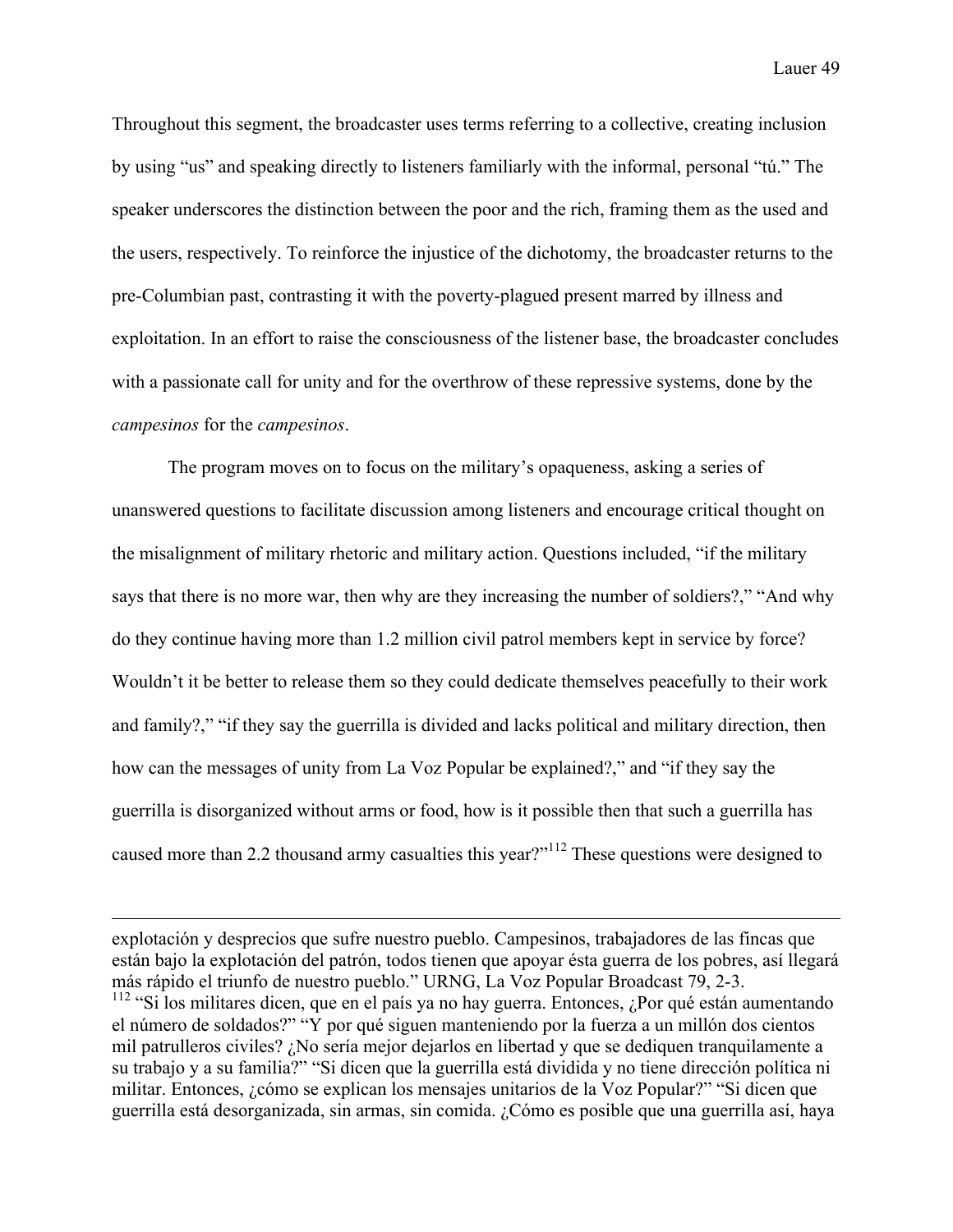stimulate reflection on the military's motives, as well as the URNG's successes. Through the questions, the broadcaster seemed to have sought to build trust in the URNG, illustrating to listeners that the government and military were not reliable sources of information.<sup>113</sup>

There is a certain echo in La Voz Popular of concepts dissected in *Pensemos juntos* a decade before on community radio stations like La Voz de Atitlán, illustrating in some ways a coherent focus on consciousness-raising strategies over time, space, and organization. Both stations concentrated on relatable experiences, with this specific La Voz Popular program considering ideas that had been championed by CUC in the previous decade, like plantation exploitation and inadequate incomes, much the way *Pensemos juntos* lessons analyzed the violation of wage laws. The parallels continue in terms of the way both asked questions meant to direct thought about the state's actions and motives, guiding listeners without overtly stating conclusions. Although they had distinct intentions in different periods, both hoped to inspire the people who were witnessing military actions and working under discriminatory circumstances, creating a thread of continuity between the two realities. They demonstrate in their broadcasts, both in message and literal action, the ways community radio resisted when confronted by the suffocating grip of state repression.

 $\overline{a}$ 

podido causar en este año más de dos mil dos cientas bajas al ejército?" URNG, La Voz Popular Broadcast 79, 4.

<sup>&</sup>lt;sup>113</sup> Other segments in the broadcast convey the URNG's proposed remedies to the lack of transparency across the nation. The broadcaster warns youth not to fall under the influence of the army and tells them that if they feel the need to fight, they should unite with their people as represented by the URNG. The speaker follows with a report on recent news to illustrate the necessity of taking caution and staying alert. After the domestic news, the program moves to national and international decisions related to the conflict, reviewing President Vinicio Cerezo's recent international plea for monetary support to buy arms, support that the broadcaster claims was partially pocketed by the President and his Defense Minister.<sup>113</sup> The program wraps up with vivid descriptions of front line encounters between guerrilla and army forces, highlighting scenes of combat occurring across the country from El Petén to Quetzaltenango. URNG, La Voz Popular Broadcast 79, 12.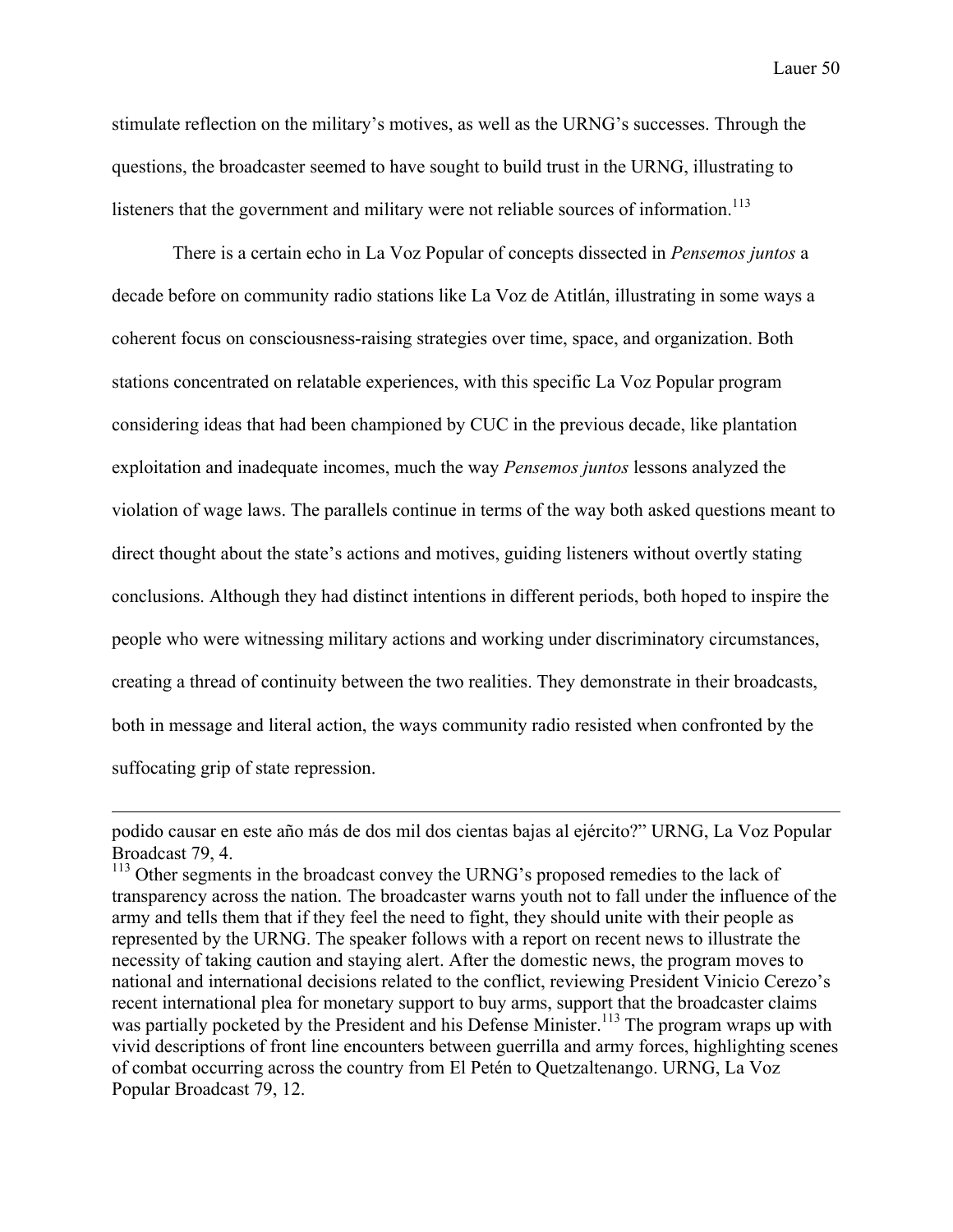## *Chapter 5: 1996: A Turning Point in Name*

As the 1990s opened, community radio stations remained quiet, aside from the unique example of La Voz Popular, seeming to have succumbed to the state's expectations. However, in 1996, the nature of the repression changed with the incongruous passage of frameworks that supported indigenous rights and a law that commodified radio frequencies. While repression following 1996 is legally legitimated, physical and structural violence reminiscent of the 1970s and 1980s continues to haunt a number of community radio stations across Guatemala. But no longer silent, community broadcasters have become vocal again through the Community Radio Movement and related initiatives, speaking out against the repression many small stations presently face. By the 1990s, the inexorable violence of the army had lessened, and political spaces had opened, allowing broadcasters to voice their legally founded opposition to repression without the fear of vicious retaliation.

In 1996, the government and the URNG came together to sign a series of accords that supposedly put an end to the thirty-six year conflict, after external political and economic forces pressed the government to end state-led violence. On March 31, 1995, the URNG and the Guatemalan government signed the Accord on the Identity and Rights of the Indigenous Population. The accord encompasses a range of topics defined as indigenous, themes specific to cultural identity. Despite this, socioeconomic issues important to indigenous communities feature in other accords. What is particularly noteworthy, however, is that indigenous access to media receives a whole article (Article H) in the Accord on Identity:

> 1. Much like the education system, media has a fundamental role in the defense, development and dissemination of cultural values and knowledge. The government, as well as all those that work and participate in the communication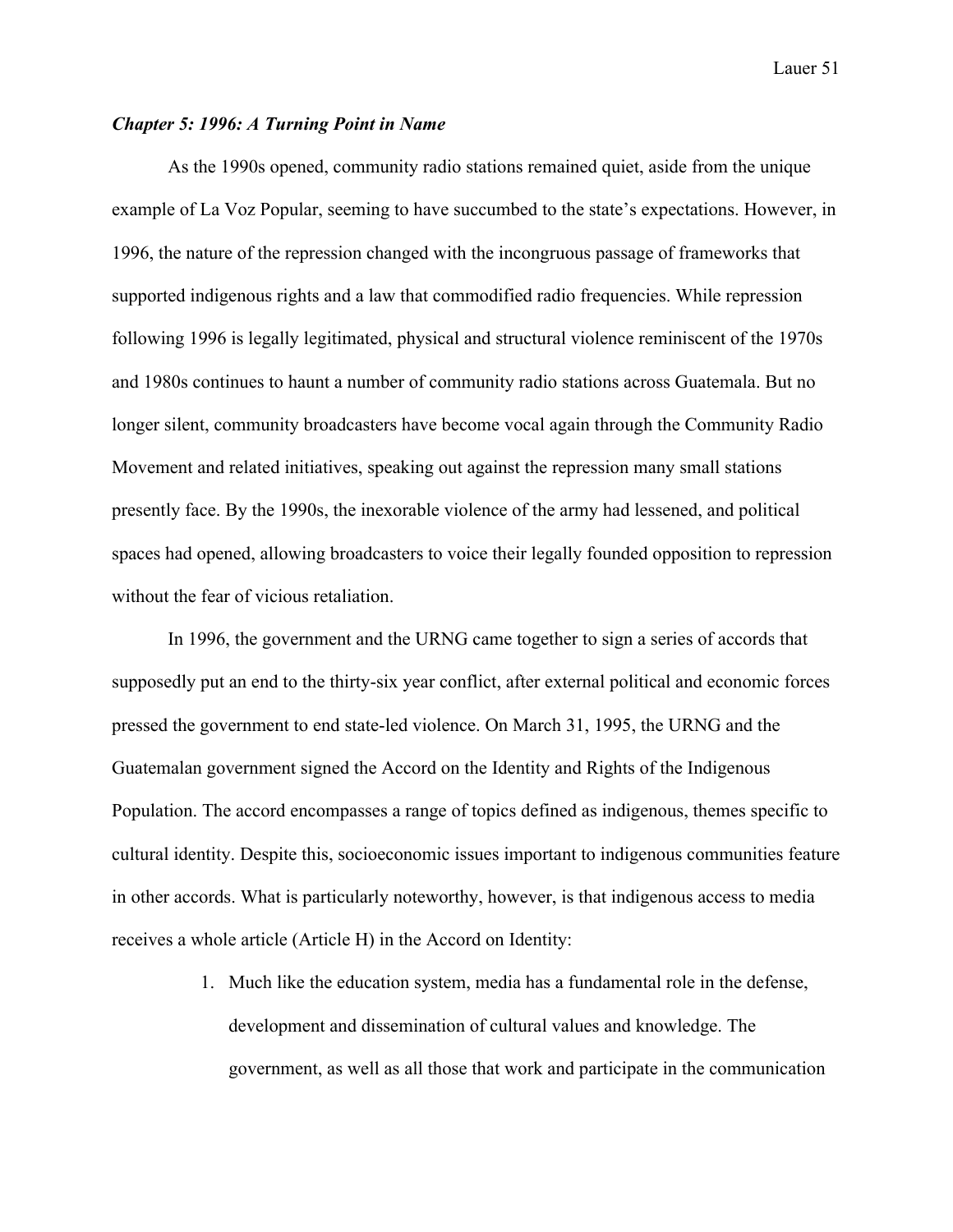sector are responsible for promoting respect for and dissemination of indigenous cultures, for the eradication of all forms of discrimination, and for contributing to helping Guatemalans embrace their multicultural heritage.

- 2. In order to facilitate the widest access to media for Maya communities and institutions and for all other indigenous peoples, and the widest possible dissemination in indigenous languages of indigenous cultural patrimony, particularly Maya, as well as universal cultural patrimony, the Government will specifically take the following measures:
	- a. Open spaces in official media for the circulation of indigenous cultural expression, and promote similar openings in private media.
	- b. Advocate to Congress the reforms that are necessary to the current Radio Communications Law with the intention of providing frequency licenses for indigenous projects and guaranteeing that the principle of nondiscrimination is observed in the use of media. Likewise, promote the elimination of all legal instruments that hinder the rights of indigenous peoples to use media for the advancement of their identity; and
	- c. Legalize and support a system of informational, scientific, artistic and educational programs about indigenous cultures in their languages, through the means of national radio, television, and print press.<sup>114</sup>

 <sup>114</sup> "Al igual que el sistema educativo, los medios de comunicación tienen un papel primordial en la defensa, desarrollo y transmisión de los valores y conocimientos culturales. Corresponde al Gobierno, pero también a todos los que trabajan e intervienen en el sector de la comunicación, promover el respeto y difusión de las culturas indígenas, la erradicación de cualquier forma de discriminación, y contribuir a la apropiación por todos los guatemaltecos de su patrimonio pluricultural. 2. Por su parte, a fin de favorecer el más amplio acceso a los medios de comunicación por parte de las comunidades e instituciones mayas y de los demás pueblos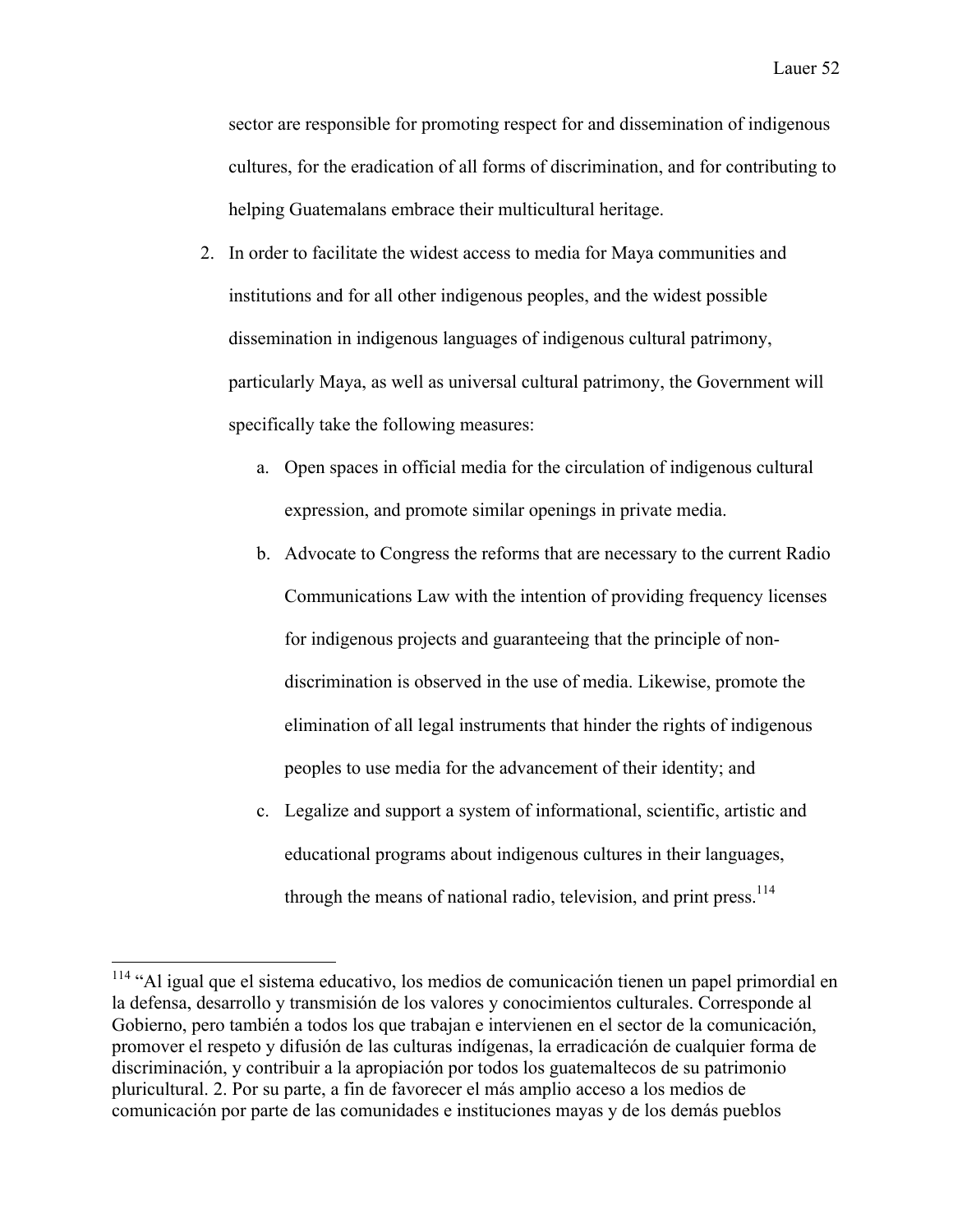These measures, while not enforced by active legislation, suggest that there was an acknowledgement on the national scale of community radio's importance. It appears as a tool for indigenous communities in terms of linguistic conservation and revival, as well as cultural promotion. Broadcasting is framed as an instrument, one used in the defense of values and lifestyles, to eliminate stereotypes and prejudice. Subsection H2b also addresses the 1980 Radio Communications Law and the fact that it required alteration to safeguard indigenous communities' access to the resource, implying that community radio had indeed been subject to the law, as well as hindered by it. Overall, the article highlights a consensus that indigenous populations should face no obstacles in reaching the airwaves via community radio.

However, alterations to the 1980 law came in an entirely different form. Throughout the 1990s and into the early 2000s, the Guatemalan government began to auction off radio frequency licenses, which had formerly been distributed to applicants for a fee of a few hundred quetzales. The auctions have their origins in the neoliberal policies of the Minister of Communications, Fritz García Gallont, who served in the position January 1996 to July 1999. In June 1996, having been in office only a few months, he announced an initiative for a Telecommunications and Radio Frequency Law, faulting the existing 1980 Radio Communications Law for not being of

indígenas, y la más amplia difusión en idiomas indígenas del patrimonio cultural indígena, en particular maya, así como del patrimonio cultural universal, el Gobierno tomará en particular las siguientes medidas: a) Abrir espacios en los medios de comunicación oficiales para la divulgación de las expresiones culturales indígenas y propiciar similar apertura en los medios privados; b) Promover ante el Congreso de la República las reformas que sean necesarias en la actual Ley de Radiocomunicaciones con el objetivo de facilitar frecuencias para proyectos indígenas y asegurar la observancia del principio de nodiscriminación en el uso de los medios de comunicación. Promover asimismo la derogación de toda disposición del ordenamiento jurídico que obstaculice el derecho de los pueblos indígenas a disponer de medios de comunicación para el desarrollo de su identidad; y c) Reglamentar y apoyar un sistema de programas informativos, científicos, artísticos y educativos de las culturas indígenas en sus idiomas, por medio de la radio, la televisión y los medios escritos nacionales." Guatemalan Peace Accords, Government of Guatemala-URNG, 29 Dec. 1996, 263-4, http://www.gt.undp.org/content/dam/guatemala/docs /publications/undp\_gt\_Acuerdos-de-Paz-O.pdf.

 $\overline{a}$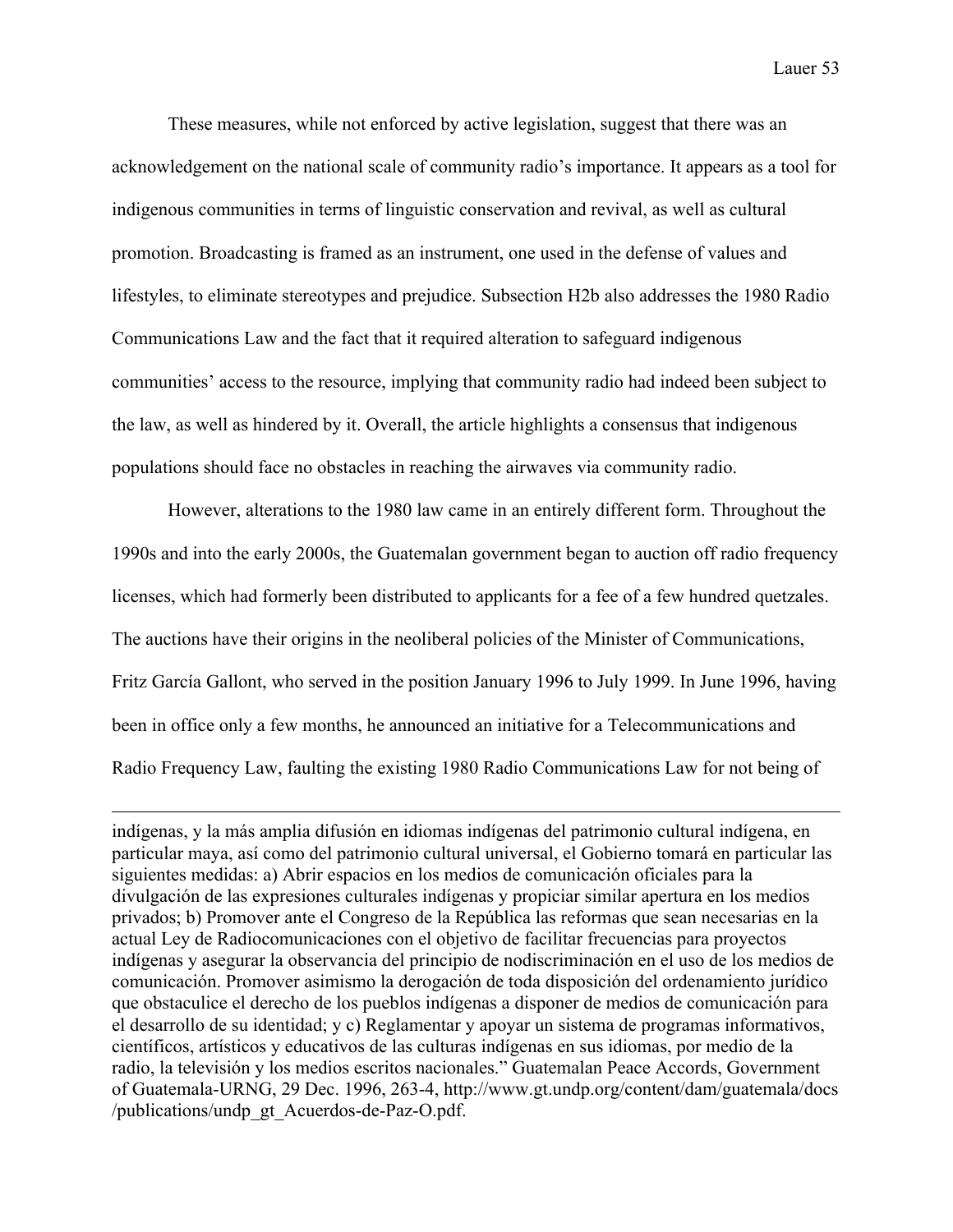any commercial benefit to the government, reported *Siglo Veintiuno*. The law that existed prior to 1996 required an annual fee of 300-400 quetzales for frequency-use licenses. In these licenses, García Gallont saw a window for government profit in the sale of frequency-use rights and committed to accepting the highest bids at auction for frequency-use licenses called *Títulos de usufructo* (TUFs), whether it be a domestic or an international offer.<sup>115</sup> There was much concern and outcry from various parties that this law could be a government "measure to exert pressure on the media" and that it would yield monopolies and oligopolies; yet, García Gallont countered that his law respected previous government-media contracts and that he would employ regulatory measures, respectively.<sup>116</sup> Despite dissent from the influential Chamber of Radio Broadcasting, García Gallont pushed the law into action.

By June 1997, the new Telecommunications Law had been passed, and the auctions of TUFs had begun. Auctions were controlled by *la Superintendencia de Telecomunicaciones* (SIT)—the Superintendence of Telecommunications—, whose employees *El Gráfico* described as "young and very dynamic people, but with little experience in this field, inasmuch as they know a lot about telephones and wireless communication, but very little about radio broadcasting."<sup>117</sup> The first round of auctions in June resulted in the government earning more than 17 million quetzales (in 1998  $6.39Q$ :\$1.00USD).<sup>118</sup> The second round of auctions of 33

 <sup>115</sup> Carlos Castañaza Rosales, "García-Gallont: Frecuencias de radio y T.V. serán adujicadas por medio de licitaciones," *Siglo Veintiuno*, 8 Jun. 1996, G30.2, CIRMA, Antigua, Guatemala. <sup>116</sup> "una medida para ejercer presión sobre los medios de comunicación." Castañaza Rosales, "García-Gallont: Frecuencias."

<sup>&</sup>lt;sup>117</sup> "gente joven y muy dinámica, pero con poca experiencia en este campo, ya que saben mucho de telefonía y comunicación vía radio, pero muy poco de radiodifusión." *El Gráfico,* "Radiodifusoras departamentales contra libre subasta de frecuencias," 16 Feb. 1997, 13, G30.2, CIRMA, Antigua, Guatemala.

<sup>118</sup> *Siglo Veintiuno,* "Concluye primera fase de subasta de frecuencias para operadores de radio," 13 Aug. 1997, G30.2, CIRMA, Antigua, Guatemala; International Monetary Fund, *International Financial Statistics: Yearbook 2004* (Washington D.C.: IMF, 2004), 258.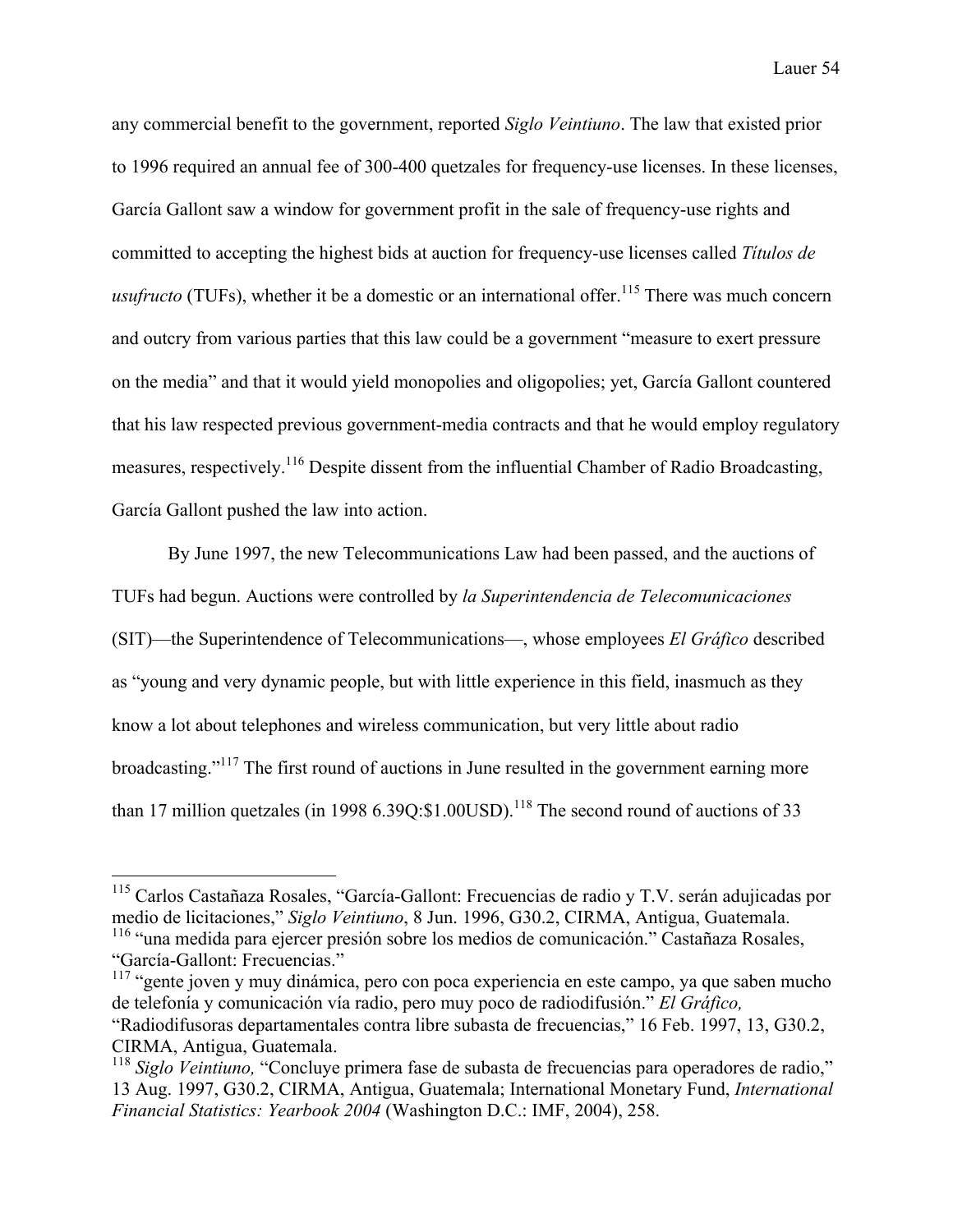TUFs was spread over August 1997 and required that parties interested in licenses for the capital be prepared with a base deposit of 275,000 quetzales, with departmental frequency deposits costing anywhere between 10,000 and 55,000 quetzales.<sup>119</sup> While bidders were instructed to come primed with those amounts to deposit, the auctions drove the prices up, with the lowest winning cost being 167,000 quetzales in the first phase for a frequency in Chiquimula. This phase total earned the government 3.5 million quetzales.<sup>120</sup> In the following phase in mid-August, the government earned 6.7 million quetzales, with over half of that coming from Central de Radio's 3.5 million quetzal bid for a capital frequency originally set at 81,000 quetzales.<sup>121</sup> The final phase of the second round concluded with the total of the whole round grossing at 13,047,254 quetzales for the government, which was divided 70-30 between the Radio Social Fund and SIT, respectively.<sup>122</sup>

In early February 1998, Guatemalan President Álvaro Arzú formally issued the TUFs to the highest bidders, and various national print media outlets immediately began running stories criticizing inequalities in distribution. The question of monopolies remained front and center. An *El Gráfico* journalist observed, "Someone could control all possible frequencies, form a sort of monopoly and practically have control of radio in Guatemala."<sup>123</sup> Beyond this economic worry was a social one, one pertaining to the inclusion of local communities. Writing for *El Periódico,* 

 <sup>119</sup> Victoria Alvarado, "Q275 mil cuesta una emisora en FM," *El Periódico,* 7 Aug. 1997, G30.2, CIRMA, Antigua, Guatemala.

<sup>120</sup> *Siglo Veintiuno,* "Concluye primera fase."

<sup>121</sup> *Siglo Veintiuno,* "Gobierno recaudó Q6.7 millones en subasta de 11 frecuencias de radio," 20 Aug. 1997, G30.2, CIRMA, Antigua, Guatemala; *El Periódico,* "Tres millones por frecuencia en FM," 20 Aug. 1997, G30.2, CIRMA, Antigua, Guatemala.

<sup>122</sup> Victoria Alvarado, "Termina la subasta de frecuencias para FM," *El Periódico,* 22 Aug. 1997, G30.2, CIRMA, Antigua, Guatemala; *Siglo Veintiuno,* "Gobierno recaudó Q6.7 millones." <sup>123</sup> "Alguien pueda acaparar todas las frecuencias posibles, forme una especie de monopolio y tenga prácticamente un control de la radio en Guatemala." Carlos García Urrea, "Venta de frecuencias provocará monopolios," *El Gráfico,* 2 Feb. 1998, G30.2, CIRMA, Antigua, Guatemala.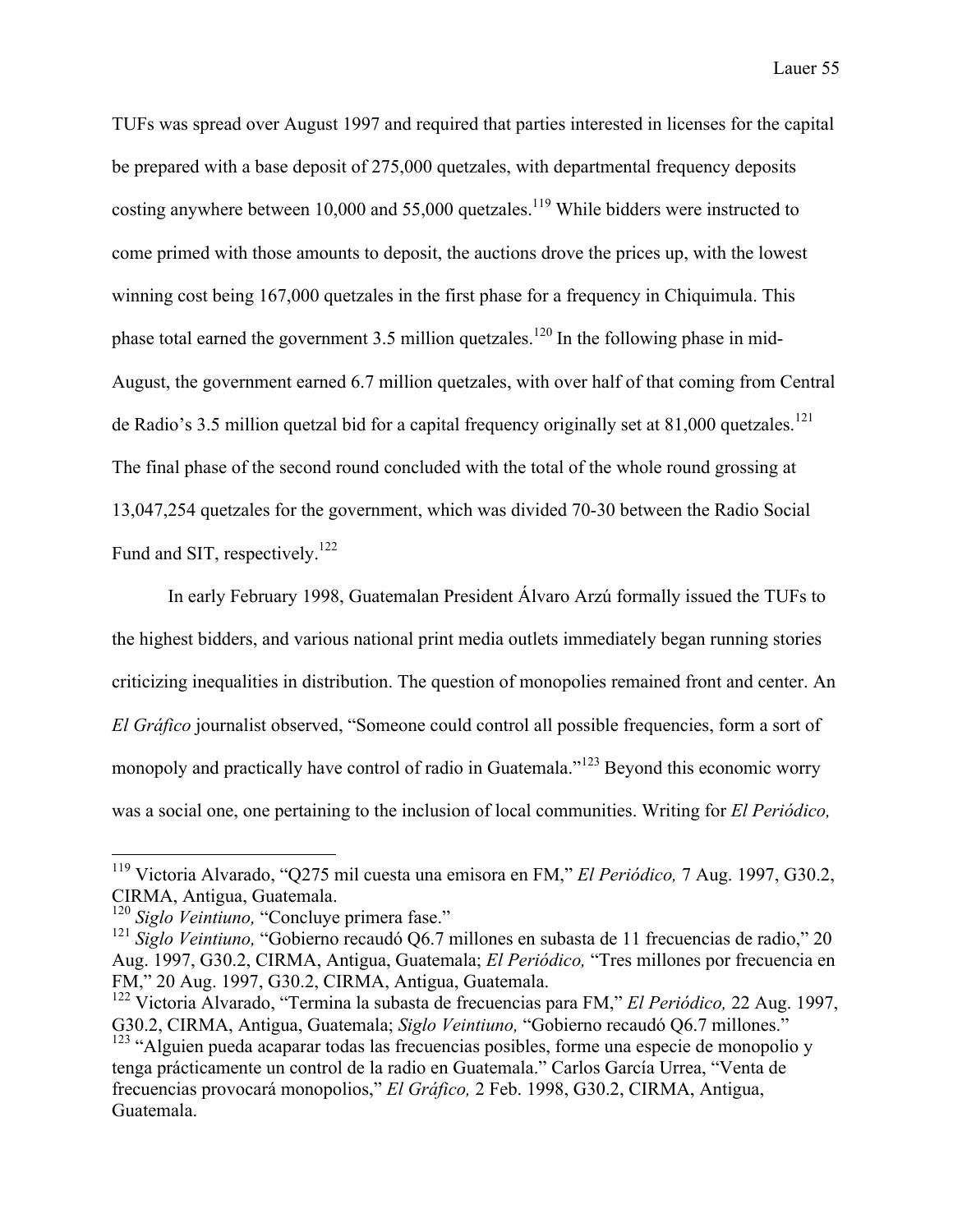a journalist commented that TUFs were only accessible to those who could pay and that "community radios cannot compete."<sup>124</sup> He clarified that small community associations could not rival the bids of thousands or even of millions of quetzales made by commercial groups. He worried that "the [Telecommunications] law sanctions that telecommunications should only be for the benefit of the few that have the economic ability to buy frequencies, disrespecting the right of communities that use frequencies for the purposes of education, culture and exchange."<sup>125</sup> From the very initial rounds of the frequency auctions that would continue through the turn of the millennium, it was evident that community radio organizations had little opportunity to engage financially against large domestic and international private organizations in auctions for TUFs.

A few days later on February 11, 1998, *Prensa Libre* specifically spoke to the political implications of the auctions as they related to indigenous rights, reporting on behalf of a community radio group called *Asociación de Comunicadores Comunitarios de Guatemala* (ACCG)—The Association of Community Broadcasters of Guatemala. The article considered how the auction system lacked an effective way to ensure that indigenous community radio organizations were able to purchase TUFs and posed that the law needed to be reformed in order "to assure compliance with the principle of no discrimination in the use of media," as the Peace Accords state.<sup>126</sup> With that, indigenous access to frequencies was presented as a political

<sup>&</sup>lt;sup>124</sup> "Las radios comunitarias no pueden competir." Miguel Angel Albizures, "Puerta libre a un monopolio más," *El Periódico,* 6 Feb. 1998, G30.2, CIRMA, Antigua, Guatemala.

<sup>&</sup>lt;sup>125</sup> "la ley contempla que las telecomunicaciones deben ser para el beneficio de unos pocos que tienen capacidad económica para apropiarse de las frecuencias, irrespetando el derecho de las comunidades que utilizan con fines educativos, culturales y de intercambio." Albizures, "Puerta libre a un monopolio más."

<sup>126</sup> "Asegurar la observancia del principio de no discriminación en el uso de los medios de comunicación." *Prensa Libre,* "ACCG pide otorgar frecuencias a comunidades indígenas," 11 Feb. 1998, 18, G30.2, CIRMA, Antigua, Guatemala.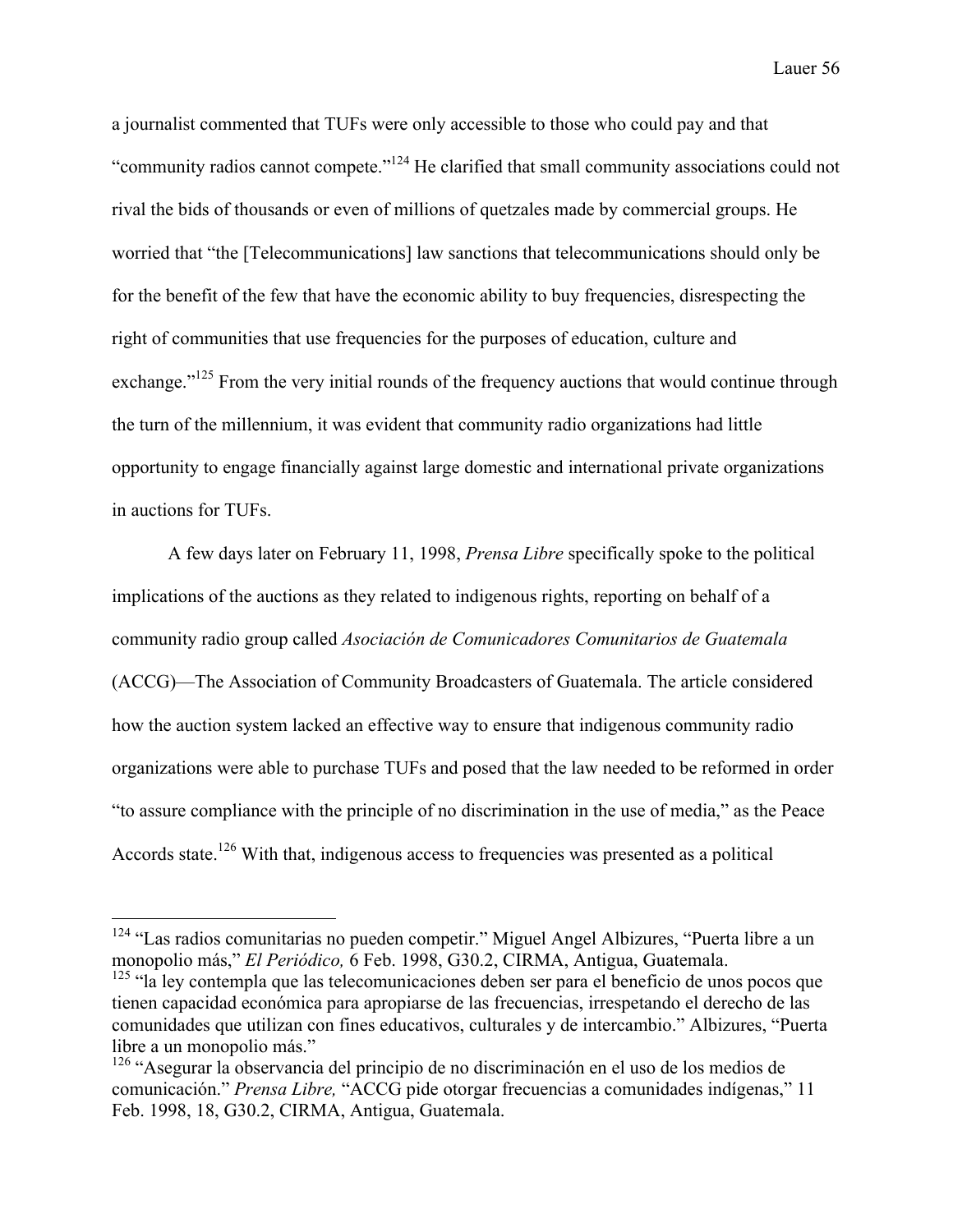demand, highlighting the Telecommunications Law as a violation of the Peace Accords. The article shared the sentiment against the commercial monopolization of frequencies as well, quoting a magazine editor: "We as alternative media do not agree with the auctioning of frequencies that the government is carrying out, because those who are acquiring [frequencies] are those who possess more financial resources, which creates a large disadvantage for the communities that do not have sufficient resources."<sup>127</sup> ACCG was not the only early organized group worried explicitly about the incompatibility of frequency sales and indigenous rights. Two days after the *Prensa Libre* article, *El Gráfico* reported that, during a Worldwide Association for Christian Communication convention attended by international indigenous organizers in the capital:

Representatives from indigenous communication projects from Mapuche, Aymara,

Quichua, Miskito, K'iché, Kaqchikel, Tzútujil, Mam and Zapotec peoples presented

…their concern about the situation that indigenous peoples experience in Guatemala,

where, through the mechanisms of the market economy like the auctioning of radio

frequencies, the initiatives of indigenous communities were eliminated.<sup>128</sup>

Much like the ACCG, these representatives pointed to Article H on indigenous access to media in the Peace Accords. They commented that there should be a range of "different voices [and]

<sup>&</sup>lt;sup>127</sup> "Los medios alternativos no estamos de acuerdo con la subasta de las frecuencias que está llevando a cabo el Gobierno, porque quienes la están adquiriendo son quienes poseen más recursos financieros, lo cual significa una gran desventaja para las comunidades que no cuentan con suficientes recursos." *Prensa Libre,* "ACCG pide otorgar frecuencias a comunidades indígenas," 18, G30.2, CIRMA, Antigua, Guatemala.

<sup>&</sup>lt;sup>128</sup> "Representantes de proyectos de comunicación indígena de los pueblos Mapuche, Aymara, Quichua, Miskito, K'iché, Kaqchikel, Tzútugil, Mam y Zapoteco, manifestaron…su preocupación ante la situación que viven los indígenas en Guatemala, donde, a través de mecanismos de mercado, como la subasta de frecuencias radiales, fueron eliminadas las iniciativas de las comunidades indígenas." Mario Rivero, "Proyectos de comunicación: Ven marginación de pueblos indígenas en otorgamiento de frecuencias de radio," *El Gráfico,* 13 Feb. 1998, G30.2, CIRMA, Antigua, Guatemala.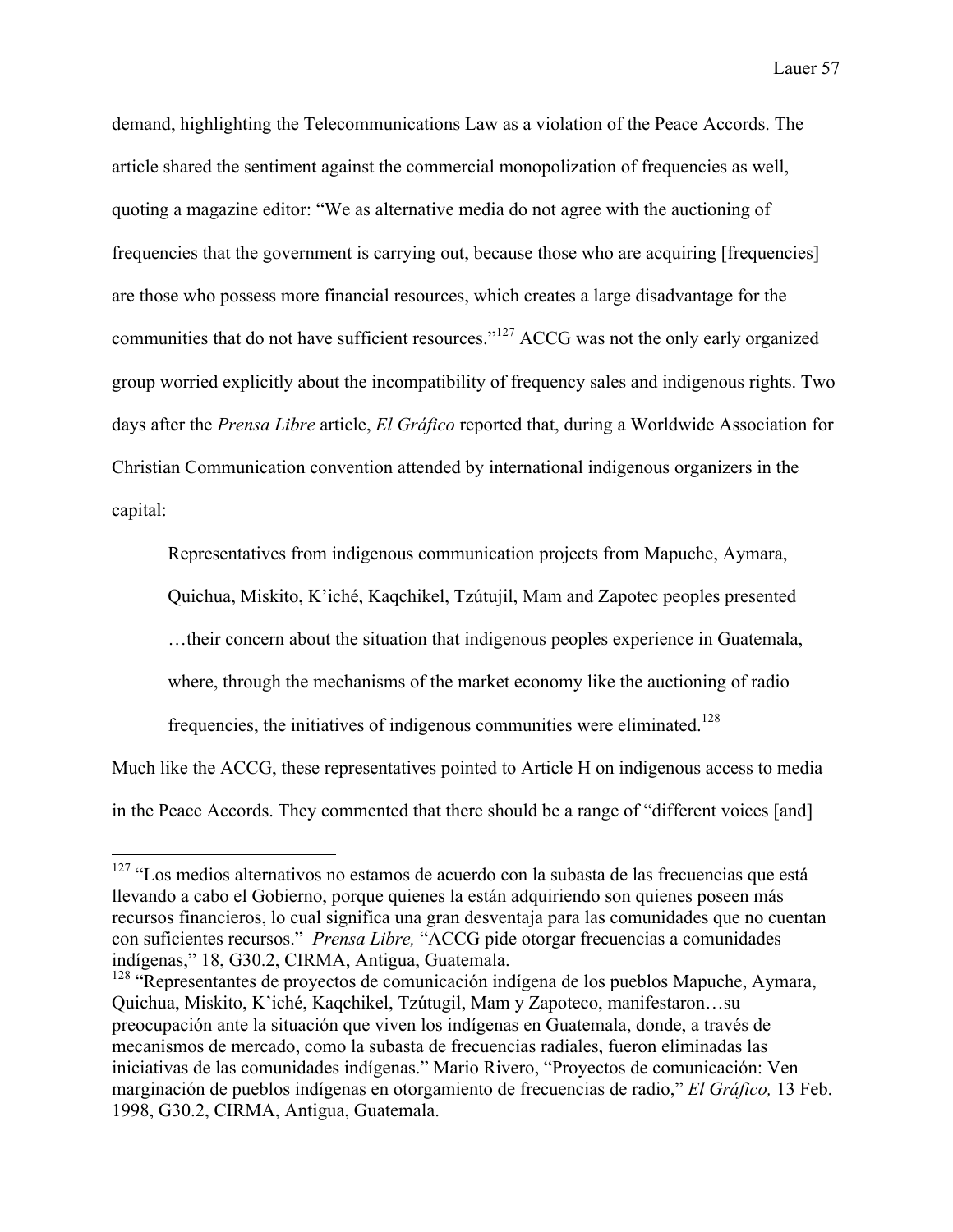different ideological, political and religious opinions" heard on the radio and that they intended to organize and fight for the "democratization of mass media."<sup>129</sup>

According to *Pulso,* on April 8, 1999, SIT auctioned off nine more frequencies for a total of 38,100 quetzales. However, around the same time it became clear that the number of illegal stations operating in the nation was growing, with at least 80 underground—unlicensed—stations known at that point. A lack of TUF changed a station's status from "community" to "pirate." This cast unlicensed community stations as illegal institutions that deliberately rebuffed the auction system, meaning they be could be lawfully fined and closed if discovered by authorities. Of those 80, only eight were being penalized, as SIT then lacked a functional system for determining the names of employees or the location of the stations. Once SIT uncovered their whereabouts and had more concrete evidence of illegal operation, it would issue fines ranging from \$10,000 to \$100,000 USD as established in the Telecommunications Law.<sup>130</sup> In May 1999, four more unlicensed stations were fined by  $SIT$ .<sup>131</sup> By June, SIT reported that it had already closed 17 unlicensed stations mainly in Sololá, most of which were religious. *Pulso* explained that in some cases unauthorized stations had fraudulent TUFs that claimed to be worth 25,000 quetzales. From the reported perspective of the various authorities, these radio stations were not only causing economic damage by not paying, but were also infringing on the right of free speech of stations that had lawfully purchased  $TUFs$ <sup>132</sup>

 <sup>129</sup> "diferentes voces, a diferentes posiciones ideológicas, políticas y religiosas." "La democratización de los medios de comunicación." Rivero, "Proyectos de comunicación: Ven marginación."

<sup>130</sup> Luis Enrique González, "Ochenta radiodifusoras operan en forma clandestina," *Pulso,* 8 Apr. 1999, 54, G30.2, CIRMA, Antigua, Guatemala.

<sup>131</sup> *Pulso,* "Cuatro emisoras *fantasma* enfrentarán procesos penales," 19 May 1999, G30.2, CIRMA, Antigua, Guatemala.

<sup>132</sup> Luis Enrique González, "Sancionan a 17 radiodifusoras ilegales," *Pulso,* 4 Jun. 1999, 58, G30.2, CIRMA, Antigua, Guatemala.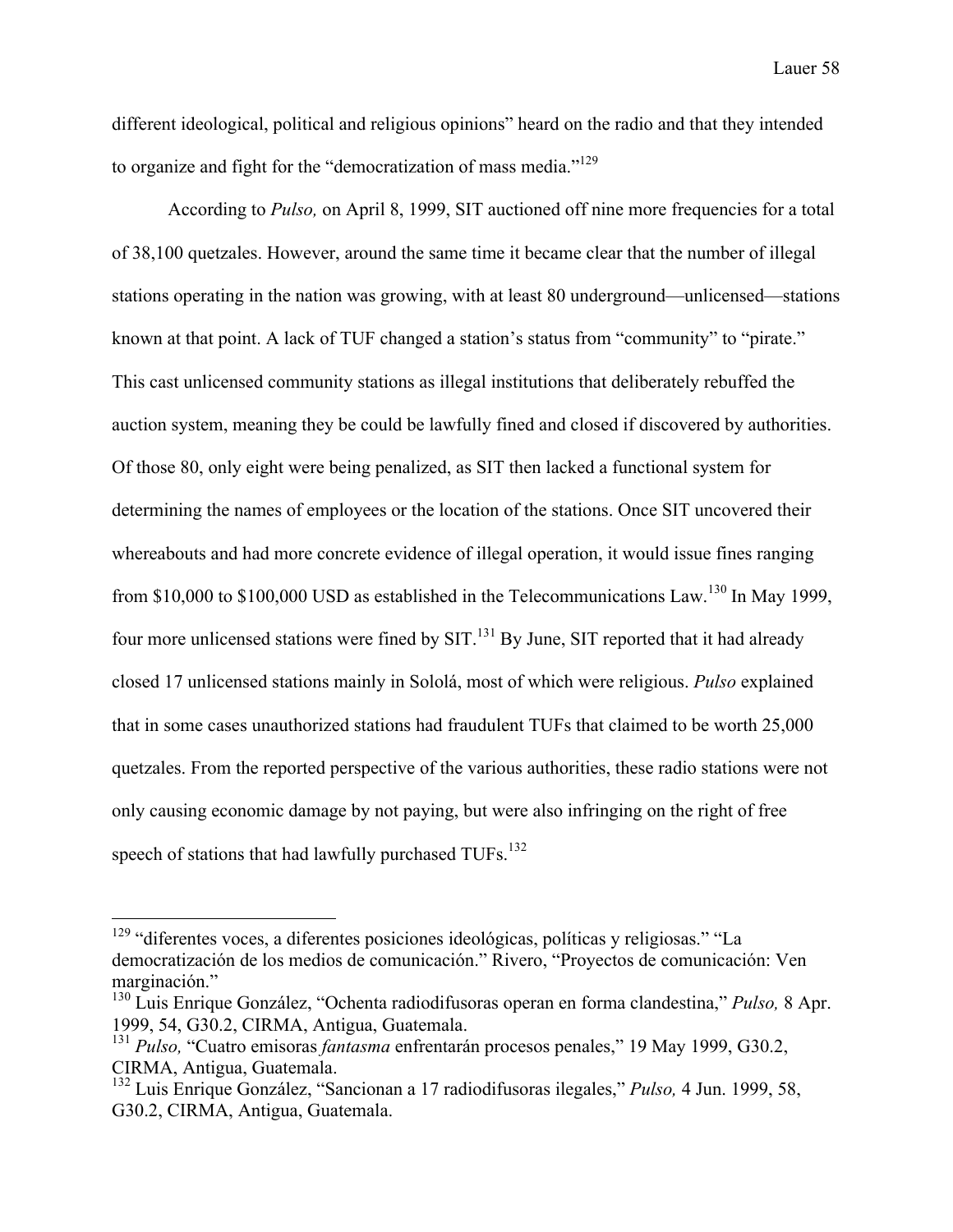*Siglo Veintiuno* reported on May 5, 2000 that President Alfonso Portillo ordered the suspension of the upcoming auctions scheduled for May 16 and 17. Santiago Cantón, from the Organization of American States' Inter-American Commission on Human Rights (OAS IACHR), triggered this decision during his visit to the country as IACHR Executive Secretary. While reviewing the state of human rights in the nation, he expressed a number of concerns, notably that the sale of frequencies needed to be democratized, marketed in a "comprehensive and transparent" way rather than just "to one group or person in particular."<sup>133</sup> Despite the immediate protests of community radio advocates throughout the late 1990s and the May freeze, the auctions ultimately continued into summer 2000 with similarly low levels of community radio inclusion.

In August 2000, *Prensa Libre Domingo* broke down the distribution of TUFs in every department. Nationally, out of a total of 646 frequencies, 498 were controlled by commercial stations, and only 42 were labeled as "cultural"—though that does not necessarily even denote community or indigenous radio stations.<sup>134</sup> The remaining TUFs belonged to religious or state stations. In other words, non-commercially affiliated groups made up just barely over 20% of the nation's legal radio stations. Recording complaints from community broadcasters, the article described, "The little radio broadcasters—above all those who work in distant communities—,

<sup>&</sup>lt;sup>133</sup> "amplia y transparente... no a un grupo o persona en especial." René Góngora, "Gobierno ordena suspender subastas de frecuencias," *Siglo Veintiuno,* 5 May 2000, 6, G30.2, CIRMA, Antigua, Guatemala.

<sup>134</sup> Manolo García, "Ondas bajo control," *Prensa Libre,* 20 Aug. 2000, 9, G30.2, CIRMA, Antigua, Guatemala.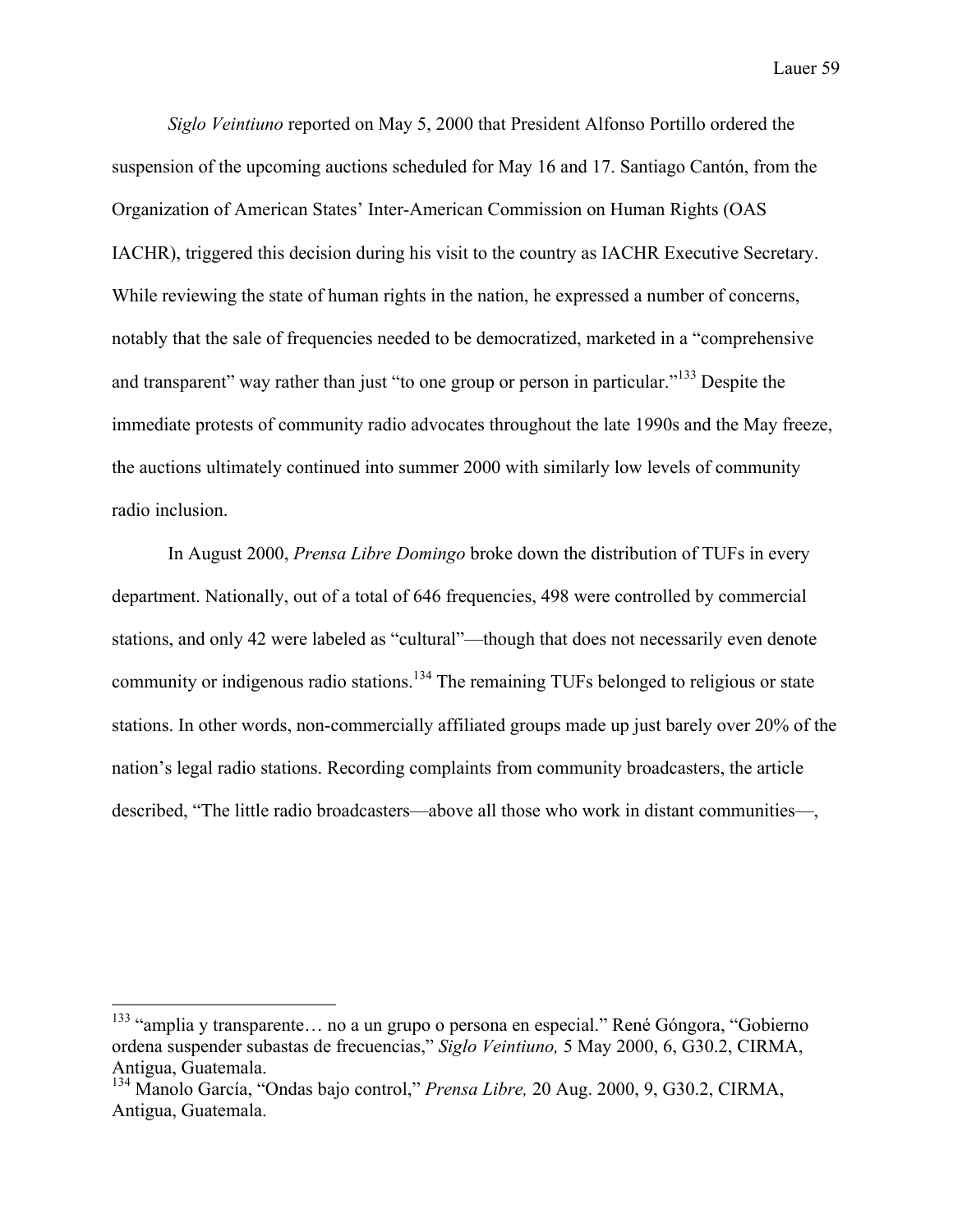complain that the public auctions will enable the concentration of radio frequencies into a few hands."<sup>135</sup>

With no capacity to gain legal access to frequencies through auctions, a large group of community radio stations continued to operate despite a lack of license. Quoting the president of a Sololá radio association, *Prensa Libre* determined that the number had grown to 135 known community radio stations broadcasting with neither TUFs nor legal aid in August 2000.<sup>136</sup> To that end, on August 15, 2000, *El Periódico* reported that SIT fined 120 community radios on the basis that they were operating without legal authorization.<sup>137</sup> Notified in July 2000, community radio broadcasters in the 120 stations in question learned that SIT was providing a ten-day period for them to pay \$10,000. After the window closed, the fines had the ability to rise up to \$100,000. According to the article, SIT defended this hefty financial punishment with the fact that the stations lacked proper legal justification for not having complied with the TUF auctions.138

However, community radio organizers protested that these fines were out of line, because many stations did not have coverage beyond five kilometers and relied solely on local donations. Beyond this, representatives of community radio argued that "the places where the stations operate are so remote that radio is the only means of communication between their inhabitants, their uses are purely social," not for profit.<sup>139</sup> And moreover, there was true legal justification:

<sup>&</sup>lt;sup>135</sup> "Los pequeños radialistas—sobre todo quienes trabajan en comunidades distantes—, se quejan de que las subastas públicas acentuarán la concentración de las frecuencias radiales en pocas manos." García, "Ondas bajo control," 9.

<sup>&</sup>lt;sup>136</sup> García, "Ondas bajo control," 10.

<sup>137</sup> Paola Hurtado, "SIT multa a 120 radios comunitarias," *El Periódico,* 15 Aug. 2000, 6, G30.2, CIRMA, Antigua, Guatemala.

<sup>138</sup> Hurtado, "SIT multa a 120 radios comunitarias," 6.

<sup>&</sup>lt;sup>139</sup> "Los lugares donde operan son tan alejados que es el único medio de comunicación entre sus habitantes, sus usos son puramente sociales." Hurtado, "SIT multa a 120 radios comunitarias," 6.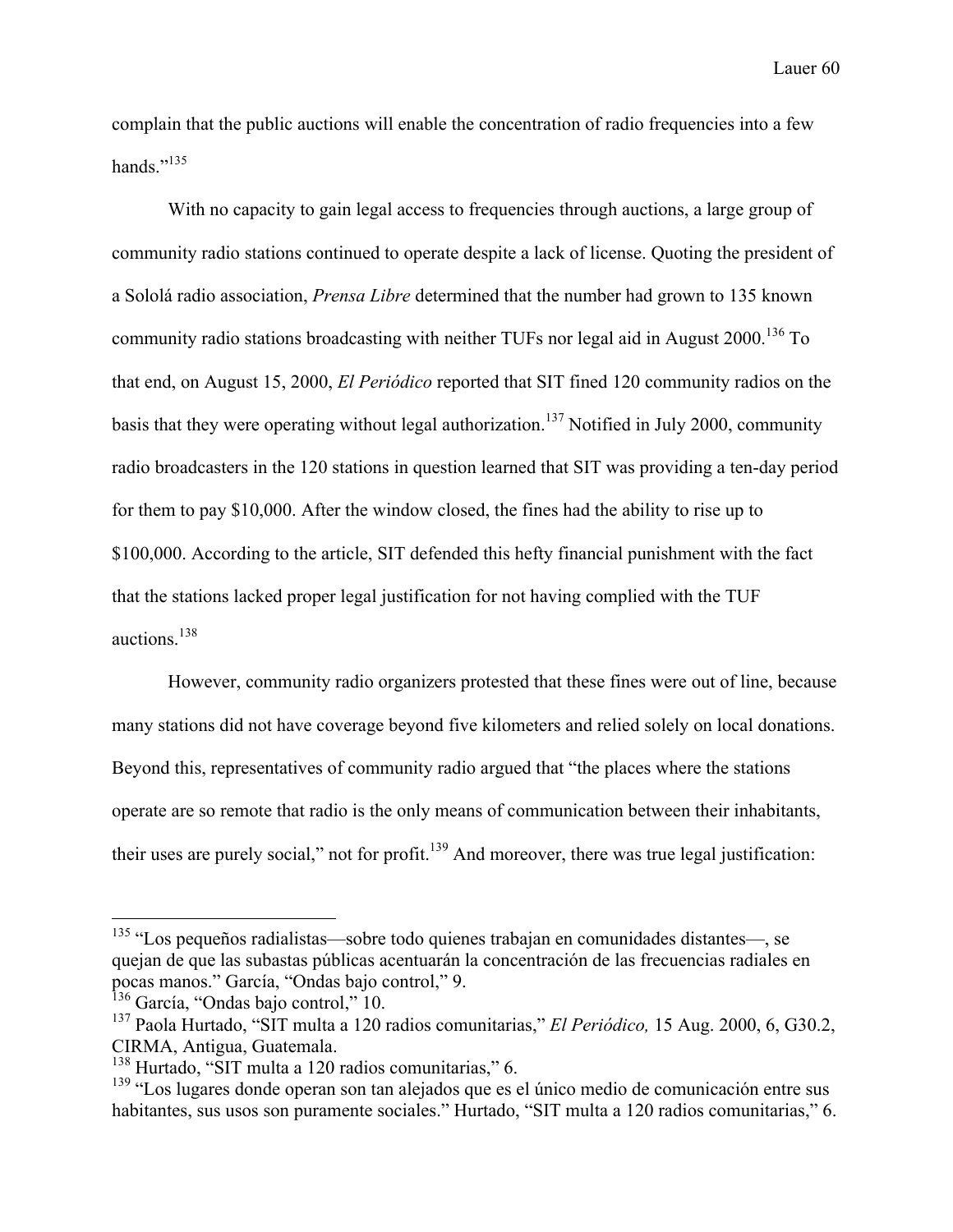these auctions blatantly disregarded the Peace Accords by barring access to frequency use through conspicuous financial exclusion. In many of these stations, broadcasters themselves apparently constructed much of the equipment, spending no more than 500 quetzales. The article contrasts the low cost of the equipment with the devastatingly high fines of \$10,000 to \$100,000—a fee entirely beyond the means of stations that could not necessarily even afford to buy professional equipment.<sup>140</sup> At the time the article was published, the stations were refusing to pay the fines or to close. With a passionate conclusion, the article states that, "if broadcasters have to go to jail [for rejecting SIT's fines], they are ready to go."<sup>141</sup>

That same month, *Prensa Libre* expressed that the Telecommunications Law "is a clear example of the absurd and culturally disastrous regulations, also of blocking *campesinos* and the residents in small communities from listening to their own radio, with their own programs and their own broadcasters."142 Due to this structural exclusion, SIT's actions, and unrealizable fines, one community broadcaster group "declared that the Telecommunications Law does not have room for community radios, which restricts their right to freedom of expression."<sup>143</sup> The solution suggested by some community radio leaders at the time of 2000—including FGER's executive secretary—was to create auctions where bid amounts were capped within a reasonable financial grasp of small community organizations.

In October 2000, 150 associations that promoted community radio rights banded together to form the *Consejo Guatemalteco de Comunicación Comunitaria* (CGCC)—the Guatemalan

 <sup>140</sup> Hurtado, "SIT multa a 120 radios comunitarias," 6.

 $141$  Hurtado, "SIT multa a 120 radios comunitarias," 6.

<sup>&</sup>lt;sup>142</sup> "es un ejemplo claro de las regulaciones absurdas y culturalmente nefastas, además de impedirles a los campesinos y los residentes en pequeñas comunidades, escuchar su propia radio, con sus propios programas y sus propios locutores." Mario Antonio Sandoval, "Multas injustas," *Prensa Libre,* 16 Aug. 2000, G30.2, CIRMA, Antigua, Guatemala.

<sup>&</sup>lt;sup>143</sup> "declarado que la ley de telecomunicaciones no tiene un espacio para las radios comunitarias, lo cual restringe su derecho de la Libertad de Expresión." García, "Ondas bajo control," 11.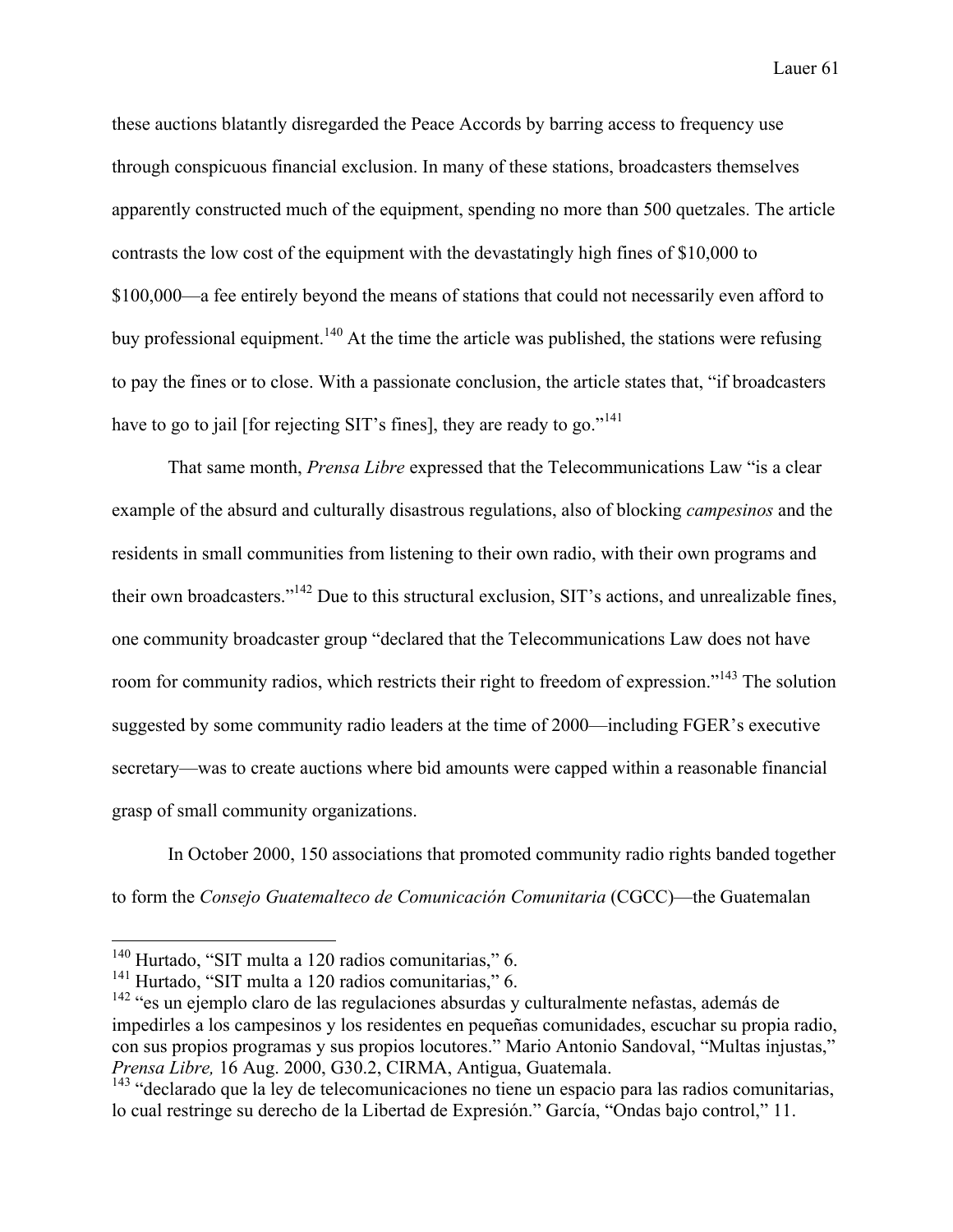Council on Community Communication. According to a brief history produced by community radio advocates engaged in the Community Radio Movement, its function was "to contribute to the construction of democracy, to encourage citizen participation with equality and to promote the free expression of thought and the democratization of the media."144 The CGCC served as the predecessor of the current Community Radio Movement, beginning initiatives that the Movement continues to pursue presently.

An image printed by *Prensa Libre* in November 2000, about four months after SIT issued the steep fines to the 120 radios, depicts a large group of representatives gathered outside Congress. Hundreds of men and women, many of the latter dressed in *traje*, had gathered to demand frequency access for community radio stations in rural parts of the nation. According to the accompanying article, they had assembled in order to present a draft for a community media law. Ríos Montt, then sitting in congress, met with them in the streets, accepting their petitions himself while affirming the importance of community radio in "strengthening local identity and acknowledging the cultural value of the communities."<sup>145</sup> He reportedly announced to the representatives:

As a State guarantee, we want all of us to uphold the same notion of development, and the most appropriate way for the State to fulfill this function is through community organization, where radios play a very important role… [if the law cannot be put into

<sup>&</sup>lt;sup>144</sup> "Con el objetivo de contribuir a la construcción de la democracia, fomentar la participación ciudadana con equidad, promover la libre expresión del pensamiento y la democratización de los medios de comunicación." Movimiento de Radios Comunitarias de Guatemala, *Radio comunitaria: Su historia,* 16.

 $145$  "para fortalecer la identidad local y reconocer el valor cultural de las comunidades." Myriam Larra, "Se compromete a dar frecuencia." *Prensa Libre,* 23 Nov. 2000, G30.2, CIRMA, Antigua, Guatemala.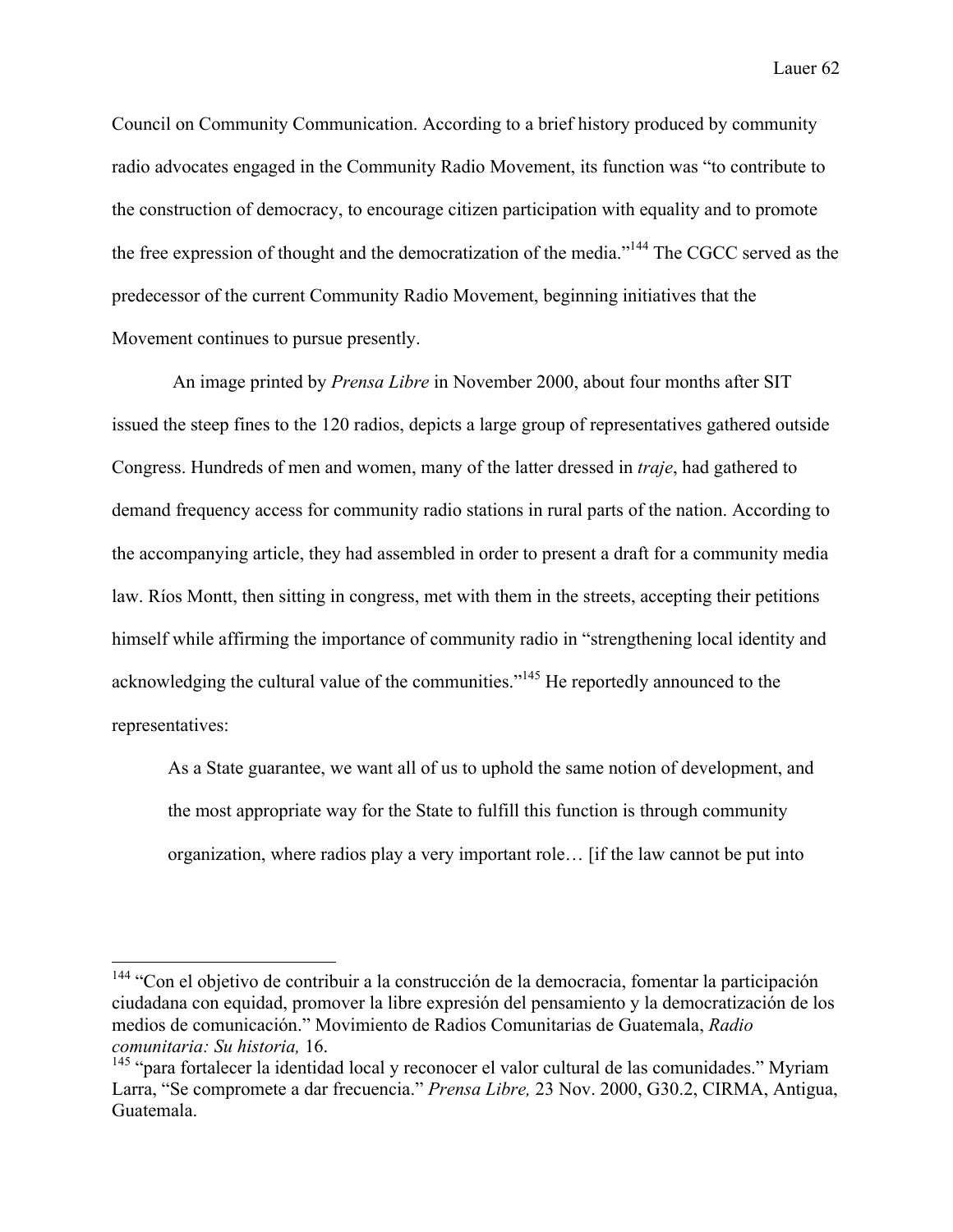practice due to some legal problem], Congress will have to buy a frequency, for community radios.<sup>146</sup>

The article describes that those scores of men and women applauded when he stated this. Given that Ríos Montt had led the nation at the time of the most brutal radio station closures, it is unclear what his motives were in this moment. Nonetheless, this is an important scene, because radio advocates are visibly asserting themselves against national leaders in a show of solidarity.

In May 2001, CGCC rejected the Ministry of Communications' new proposition of six hours of community radio programming daily under a two-year permit on the state station, called TGW. CGCC's spokesperson seemed skeptical that this offer was even legitimate, explaining that the radios would come under the umbrella of TGW. Disturbed by this flimsy compromise, he exclaimed, "The agreements from the Ministry of Communications are a mockery of the Agreement of Identity," referring to the Indigenous Rights Accord.147 *El Periódico* explained that there was also controversy over how this would even work in reality.<sup>148</sup>

In February 2002, CGCC continued the fight for frequencies and law change by presenting another community radio law initiative. They demanded that SIT halt auctions until an appropriate legal framework for community radio frequency access—one based hopefully on the drafted law initiative created by CGCC—had been established. In the initiative, its ten legislative drafters urged that community radio be allowed to operate under the same conditions

 <sup>146</sup> "'Como Estado garante queremos que todos estemos dentro del mismo concepto de desarrollo, y la forma más apropiada para que el Estado cumpla esa función es a través de la organización comunitaria, donde los medios radiales juegan un papel muy importante.'... 'si la ley no se puede poner en práctica por algún problema legal, 'el Congreso tendrá que comprar una frecuencia, para las radios comunitarias." Larra, "Se compromete a dar frecuencia." <sup>147</sup> "los acuerdos del Ministerio de Comunicaciones son una burla al Acuerdo de Identidad."

*Prensa Libre,* "Rechazan acuerdos de Comunicaciones," 12 May 2002, G30.2, CIRMA, Antigua, Guatemala.

<sup>&</sup>lt;sup>148</sup> Marja Valdés de Arias, "Radios comunitarias se rehúsan transmitir en la frecuencia de la 'TGW,'" *El Periódico,* 16 May 2001, G30.2, CIRMA, Antigua, Guatemala.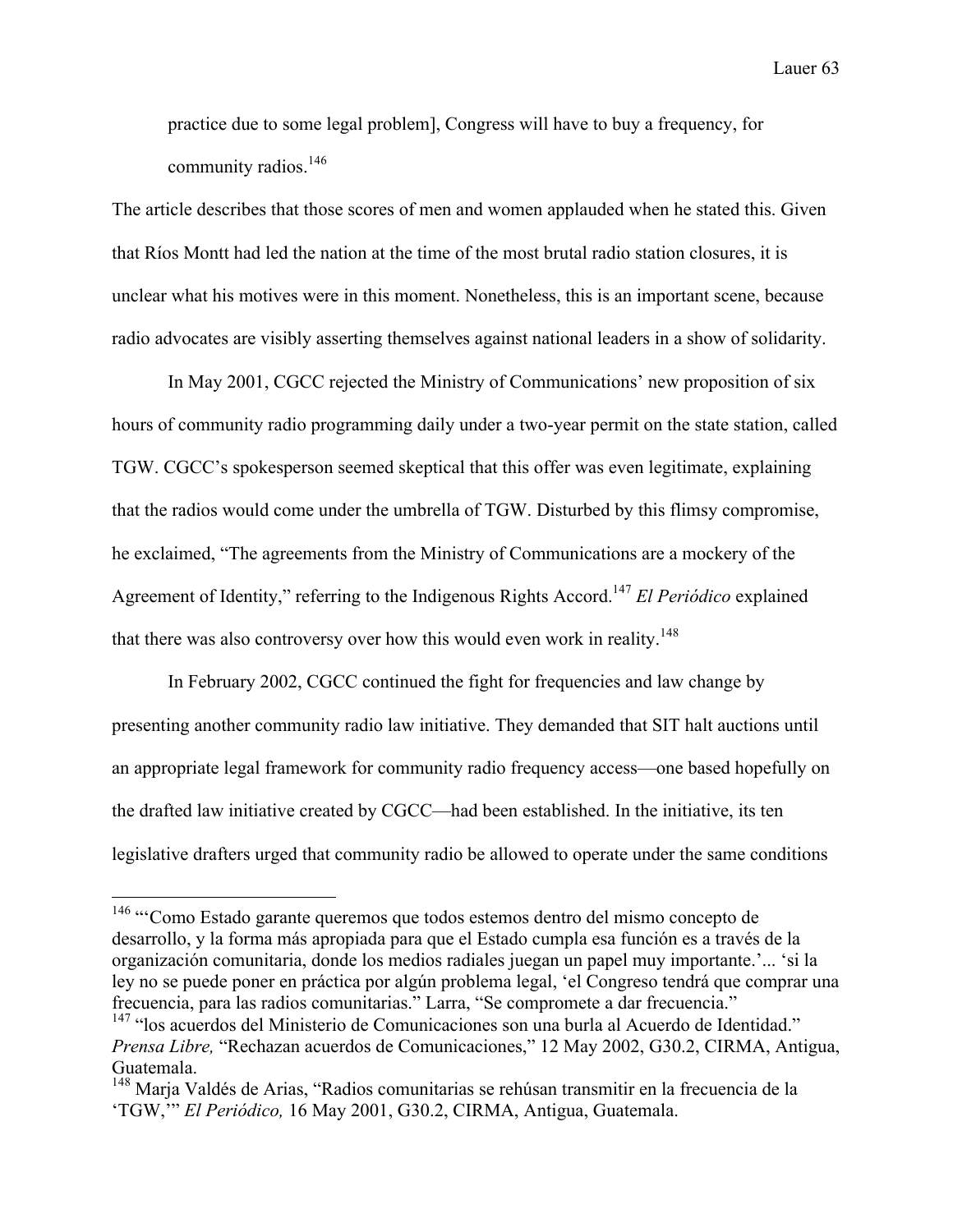as commercial radio and that community radio stations receive 25% of the nation's available frequencies via grants. In this model, they expected that community stations would receive enough watts to give them the ability to reach the entirety of their respective communities, while sold publicity and ads during airtime would cover their operational costs.<sup>149</sup> A CGCC representative explained to *El Periódico* that this policy "is the only way. We don't have the economic resources to participate in the auctions. The Telecommunications Law excludes us."<sup>150</sup>

However, the president of the Chamber of Broadcasting, which as a firm had been a partner and consultant on the initiative, scoffed at the idea of 25%, commenting that only 8% could possibly be available. He preferred the previously presented TGW model, where community radio operated under one national frequency. He saw this as a solution both to sacrificing an enormous portion of frequency-use license sales and to unjustly marking community radio stations as pirate.<sup>151</sup> In June 2002, as the law initiative was still under review, a congressional leader expressed that there was no way to make the law feasible. Explaining that there simply were not enough available frequencies, he stressed that it would be unjust to take frequencies from organizations that had already paid for them just to give them away for free to others. He preferred the idea of a private fund that both secular and evangelical community radio organizations could dip into in order to buy frequencies while also gaining legal legitimacy in the process.152

 <sup>149</sup> Paola Hurtado, "Radios piden el veinticinco por ciento de las frecuencias," *El Periódico,* <sup>7</sup> Feb. 2002, G30.2, CIRMA, Antigua, Guatemala; Rocío Bonini, "Una voz que se intenta acallar," *Prensa Libre*, 18 Feb. 2002, G30.2, CIRMA, Antigua, Guatemala.<br><sup>150</sup> "Es la única forma. Nosotros no tenemos los recursos económicos para participar en las

subastas. La Ley de Telecomunicaciones no excluye." Hurtado, "Radios piden el veinticinco." <sup>151</sup> Hurtado, "Radios piden el veinticinco."

<sup>152</sup> Paola Hurtado, "Radios comunitarias rehúsan aliarse con emisoras evangélicas," *El Periódico,* 25 Jun. 2002, G30.2, CIRMA, Antigua, Guatemala.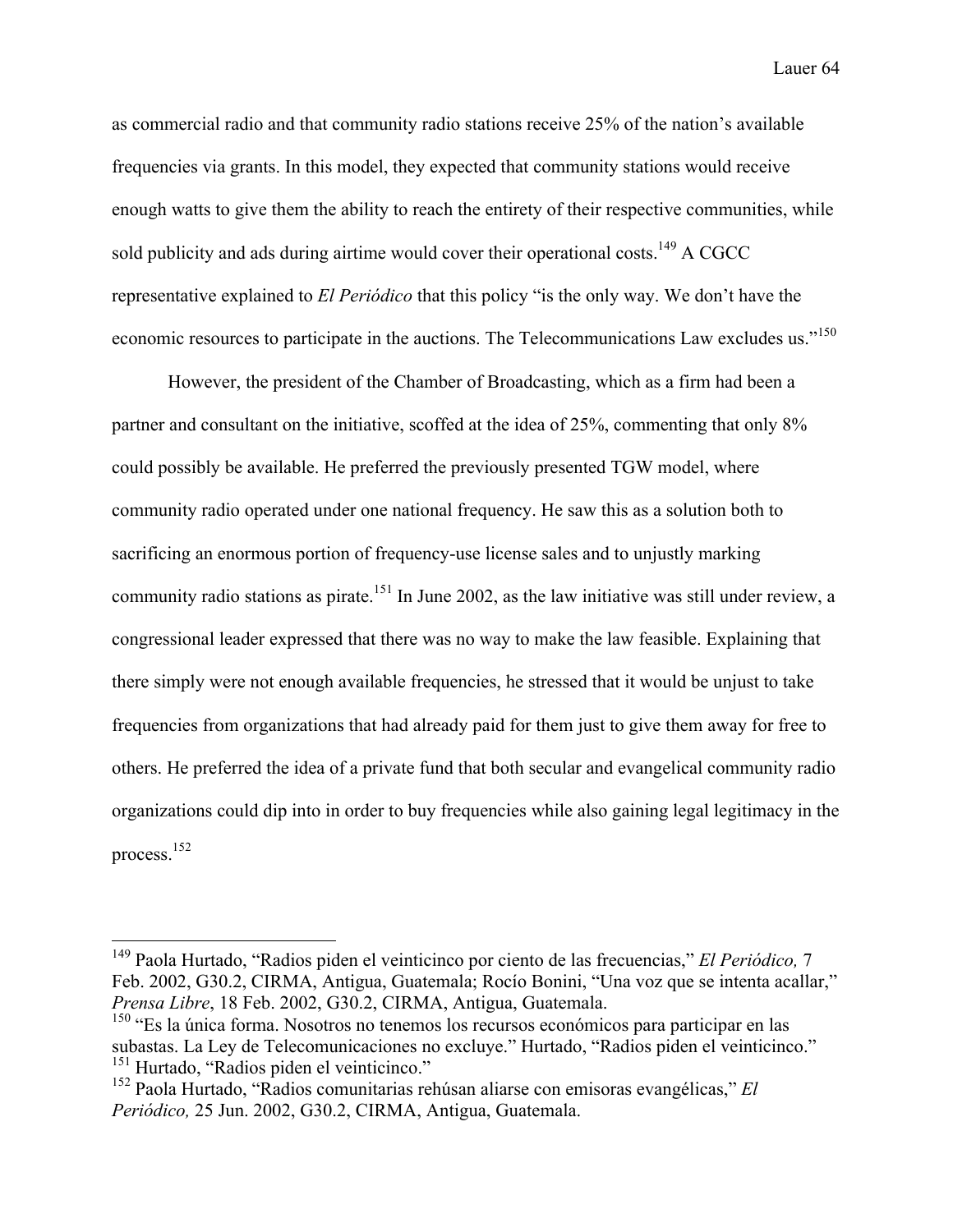That same month, just a few days after the law initiative was presented and barely a week before another round of auctions that would take place on February 27, SIT again fined community radios that were operating without licensed authorization. Publicized by *Prensa Libre,* this time the case involved at least 35 stations in the southwest corner of the country being curbed by steep fines again of \$10,000.<sup>153</sup> According to an interview with a Radio Estéreo Libertad community broadcaster, running a community radio station required in 2002 about 3,500 quetzales (in 2002 7.80Q:\$1.00) a month to pay for space and electricity, most of which community members donated.<sup>154</sup> To fund equipment and staffers, Radio Estéreo Libertad took out a loan and was slowly paying it off. Beyond this, many employees typically went unpaid, resulting in their having to work other jobs elsewhere to receive an income.<sup>155</sup> While it is only one example, Radio Estéreo Libertad demonstrates the difficult financial position many community stations continue to find themselves in, with the Telecommunications Law perpetually exacerbating the situation. Although they claimed to be broadcasting on otherwise empty frequencies, stations without any legal authorization were and continue to be viewed as thieves who interfere with commercially owned frequencies by the authorities. While unlicensed community broadcasters negate that their programs cause interference, in 2000, *Prensa Libre* did report that an unauthorized station's signals were affecting the broadcast of the one licensed evangelical station in Totonicapán, which resulted in the closure of the unapproved station by  $SIT.<sup>156</sup>$ 

<sup>&</sup>lt;sup>153</sup> Bonini, "Una voz que se intenta acallar."

<sup>154</sup> IMF, *International Financial Statistics: Yearbook 2004*, 258.

 $155$  Bonini. "Una voz que se intenta acallar."

<sup>156</sup> Luis Tax, "Radioemisoras no autorizadas," *Prensa Libre,* 18 Sep. 2000, G30.2, CIRMA, Antigua, Guatemala.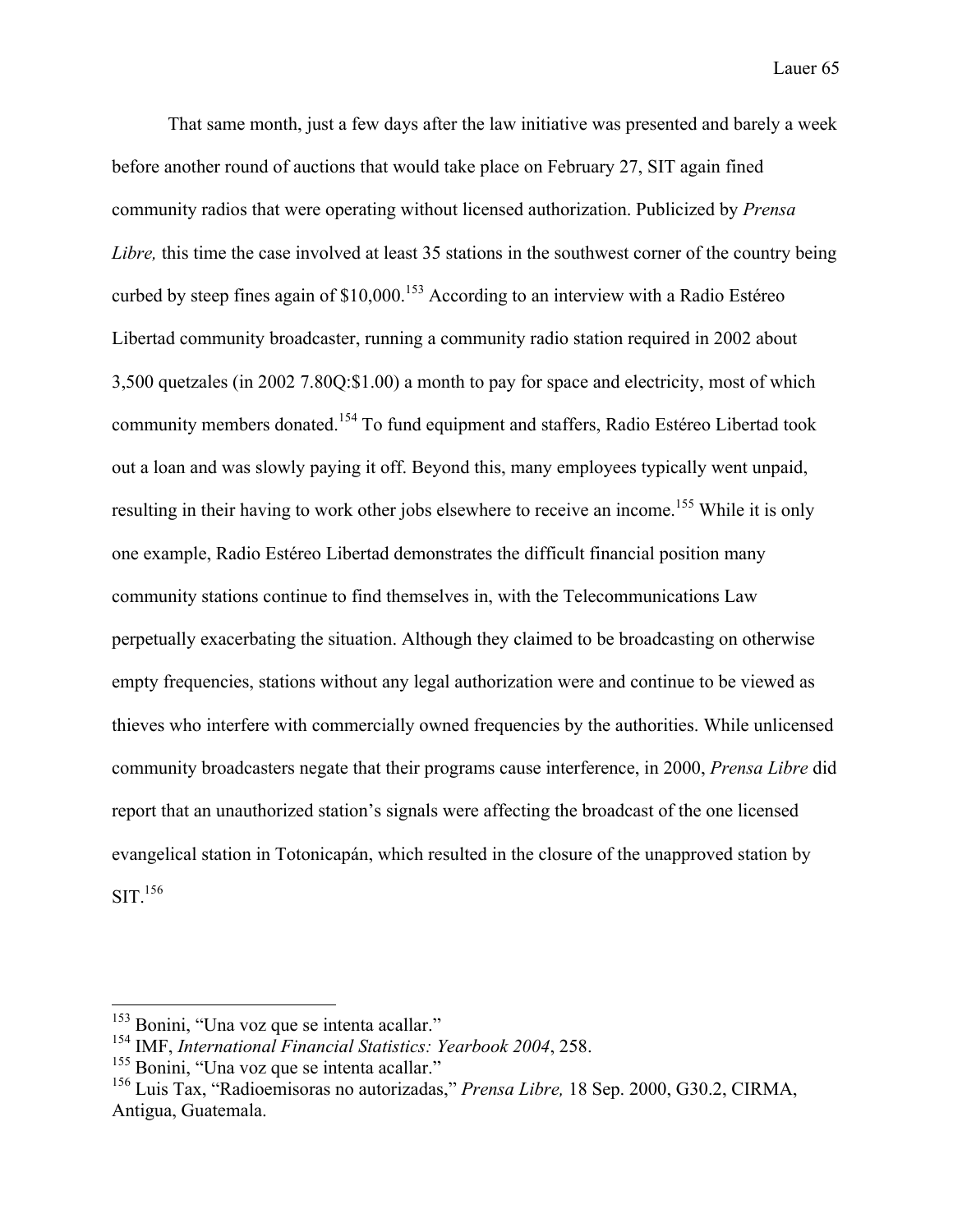This wave of fines, however, had another thorny layer: the question of religious affiliation and its implication on "community" status. *Prensa Libre* reported that these persecuted radio stations were associated through a coordination of evangelical radios.<sup>157</sup> Just as tensions existed between government authorities and community radio, so did controversy between secular stations and religious stations that both laid claim to the title of "community." They had once been intertwined, with early community radio stations existing under the Church's domain. However, secular community radio representatives perceived that the two had separated entirely by the twenty-first century: "we promote citizen participation, and they, a religion."<sup>158</sup> Secular stations argued that religious stations had financial backing from their respective church while secular ones depended solely on money contributed by the community. Rebuking this notion, religious stations defended that they received no money for their religious programs and that donations went to equipment maintenance.<sup>159</sup> It continues to be a heated debate, one that still affects how community organizations and stations interact with one another. The divergence between them also shows a move away from the community radio operations of the twentieth century, which depended heavily on the Catholic Church for support.

Days later on March 1, 2002, the Chamber of Radio Broadcasting issued a paid release in *Siglo Veintiuno* that expressed its support for community radio stations, acknowledging specifically CGCC and its fight to legalize community radio through the drafted law. The release expressed that community radio was an important counterpart to privatized commercial radio in

<sup>&</sup>lt;sup>157</sup> Bonini, "Una voz que se intenta acallar"; Elda Sucely Sajquim Ruano, "Función social de las emisoras comunitarias en Guatemala," (Licenciado in Communication Science, USAC, 2010), 18.

<sup>158</sup> "Nosotros promovemos la participación ciudadana y ellas, una religion." Hurtado, "Radios comunitarias rehúsan."

<sup>159</sup> Bonini, "Una voz que se intenta acallar."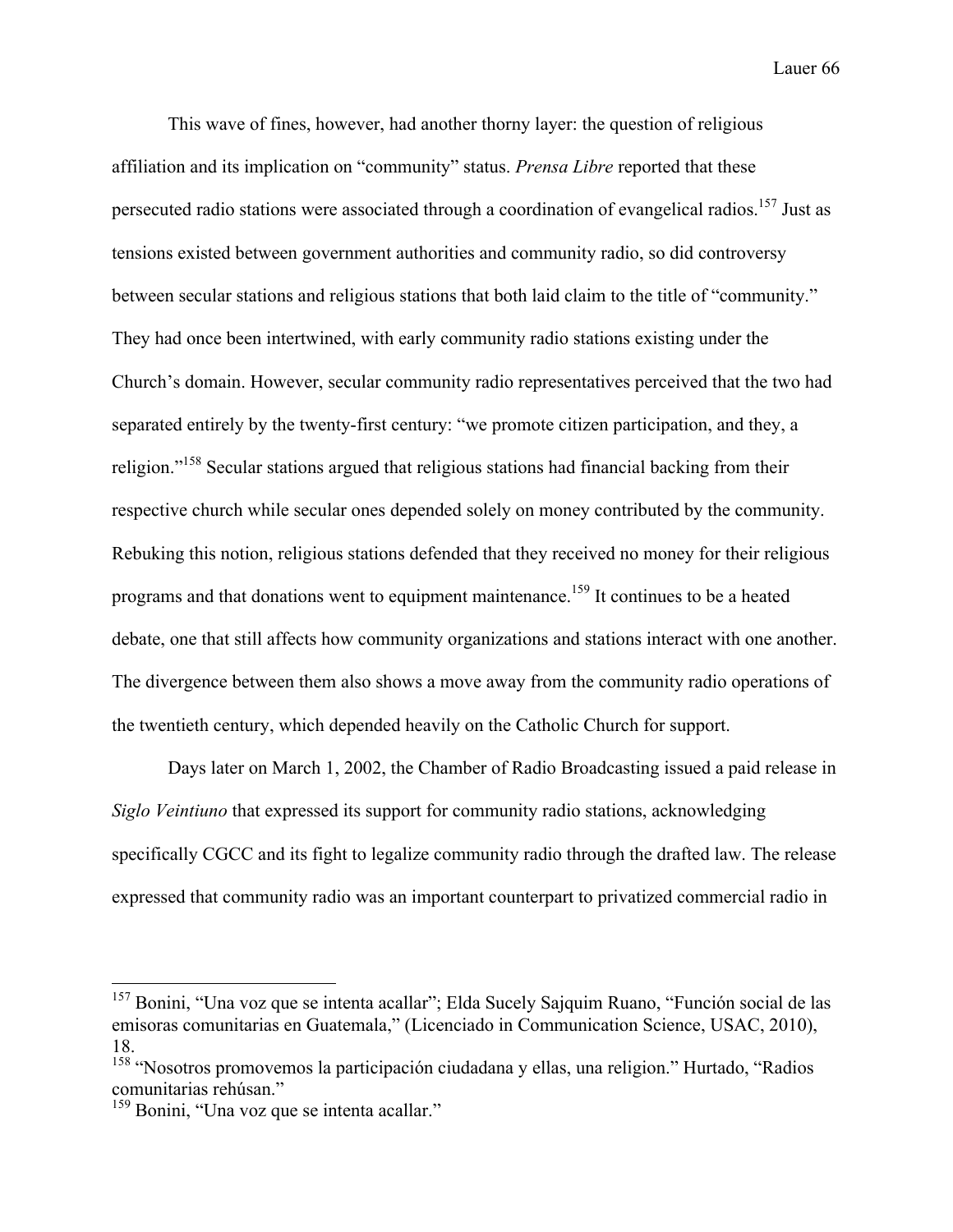both "rights of communication and expression of the communities."<sup>160</sup> In their call for support, the Chamber recognized a UNESCO agreement called the Declaration of Panama, which promoted granting legality and frequency access. Along with agreeing to facilitate free training sessions for community broadcasters, the release expressed that both groups wanted to analyze and work on the existing law project suggested by Congress. The Chamber also claimed to want to meet with members of SIT, Congress, and the congressional body called the Indigenous Peoples Commission, in order to find a compromise that worked for all groups, while following the practices outlined in the Peace Accords. 161

In April 2002, Cantón, the OAS IACHR Executive Secretary, visited Guatemala again at the behest of President Portillo. There to investigate the widely criticized monopoly of frequencies, specifically for national television, Cantón ultimately "suggested that auctions be avoided until access to media is guaranteed to indigenous groups," reported *Siglo Veintiuno.* 162 However, officials involved in the auctions disagreed with Cantón's conclusions, arguing that because auctions were public and did not favor a specific sector, they were inclusive and "generated trust between domestic and foreign investors."163 Beyond this, a former SIT leader commented that people in support of easier access for indigenous groups "justified their request

<sup>&</sup>lt;sup>160</sup> "los derechos de comunicación y expresión de los pueblos." CGCC & La Cámara de Radiodifusión de Guatemala, "La Cámara de Radiodifusión de Guatemala en favor de la radio comunitaria," *Siglo Veintiuno,* 1 Mar. 2002, G30.2, CIRMA, Antigua, Guatemala.

<sup>&</sup>lt;sup>161</sup> CGCC & La Cámara de Radiodifusión de Guatemala, "La Cámara de Radiodifusión de Guatemala en favor."

<sup>162</sup> "sugirió evitar las subastas hasta que se garantice a los grupos indígenas." *Siglo Veintiuno,* "Frecuencias de radio y TV: Suspensión de subastas causa polémica," 22 May 2002, G30.2, CIRMA, Antigua, Guatemala.

<sup>163</sup> "generado confianza entre los inversionistas locales y extranjeros." *Siglo Veintiuno,* "Frecuencias de radio y TV."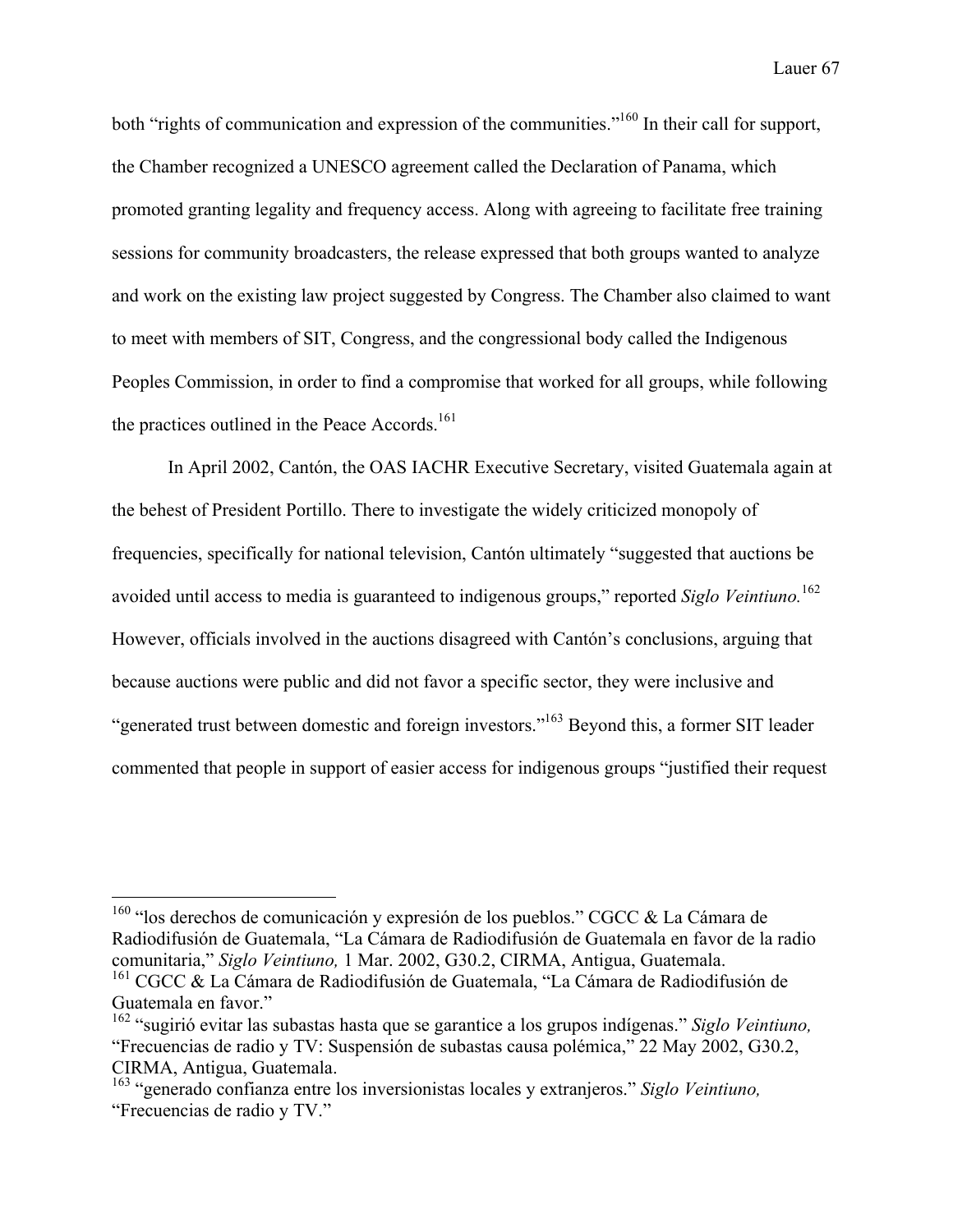with the Peace Accords, but they should understand that an accord is not superior to" the Telecommunications Law.164

Despite years of outcry by members and supporters of community radio, as well as the suggestions made by Cantón, auctions continued in August 2002. On the first day of that month, SIT released an announcement in *Prensa Libre* that confirmed their adherence to the Telecommunications Law. It stated that frequencies were only allowed to be used by those who had received authorization from SIT via auctions and confirmed that stations using frequencies illegally were still subject to fines of  $$10,000$  to  $$100,000$ .<sup>165</sup> While previous auctions had focused on both the capital—where the majority of major commercial stations broadcast from and departments, the August 2002 auctions "prioritized frequencies with departmental coverage, especially with frequency bands that can be used on border departments," reported *Siglo*  Veintiuno.<sup>166</sup> SIT set base bids at 30,000 quetzales for department-wide frequencies and 15,000 quetzales for municipality-wide frequencies.<sup>167</sup> As true in previous auctions, some bids skyrocketed up to over a million quetzales. Even the lowest winning bid landed almost four times the reserve, at 118,000 quetzales in the municipality of Santa María Ixhuatán.<sup>168</sup> In an apparent attempt to be more inclusive, Portillo designated nine AM frequencies to members of civil society in September 2002. However, according to the Community Radio Movement, the

<sup>&</sup>lt;sup>164</sup> "Ellos justificaban su solicitud en los acuerdos de paz, pero deben comprender que un acuerdo no es superior al marco jurídico." *Siglo Veintiuno,* "Frecuencias de radio y TV." <sup>165</sup> SIT, "La superintendencia de telecomunicaciones de Guatemala-SIT-al público en general hace saber," *Prensa Libre,* 1 Aug. 2002, G30.2, CIRMA, Antigua, Guatemala.

<sup>&</sup>lt;sup>166</sup> "priorizó frecuencias con coberturas departamentales, especialmente las bandas que se pueden utilizar en departamentos fronterizos." Luisa F. Gonzáles, "Subasta llega a Q13 millones," *Siglo Veintiuno,* 30 Aug. 2002, G30.2, CIRMA, Antigua, Guatemala.

<sup>167</sup> Luisa F. Gonzáles, "Subastarán frecuencias radiales," *Siglo Veintiuno,* 2- Aug. 2002, G30.2, CIRMA, Antigua, Guatemala.

<sup>&</sup>lt;sup>168</sup> Gonzáles, "Subasta llega a Q13 millones."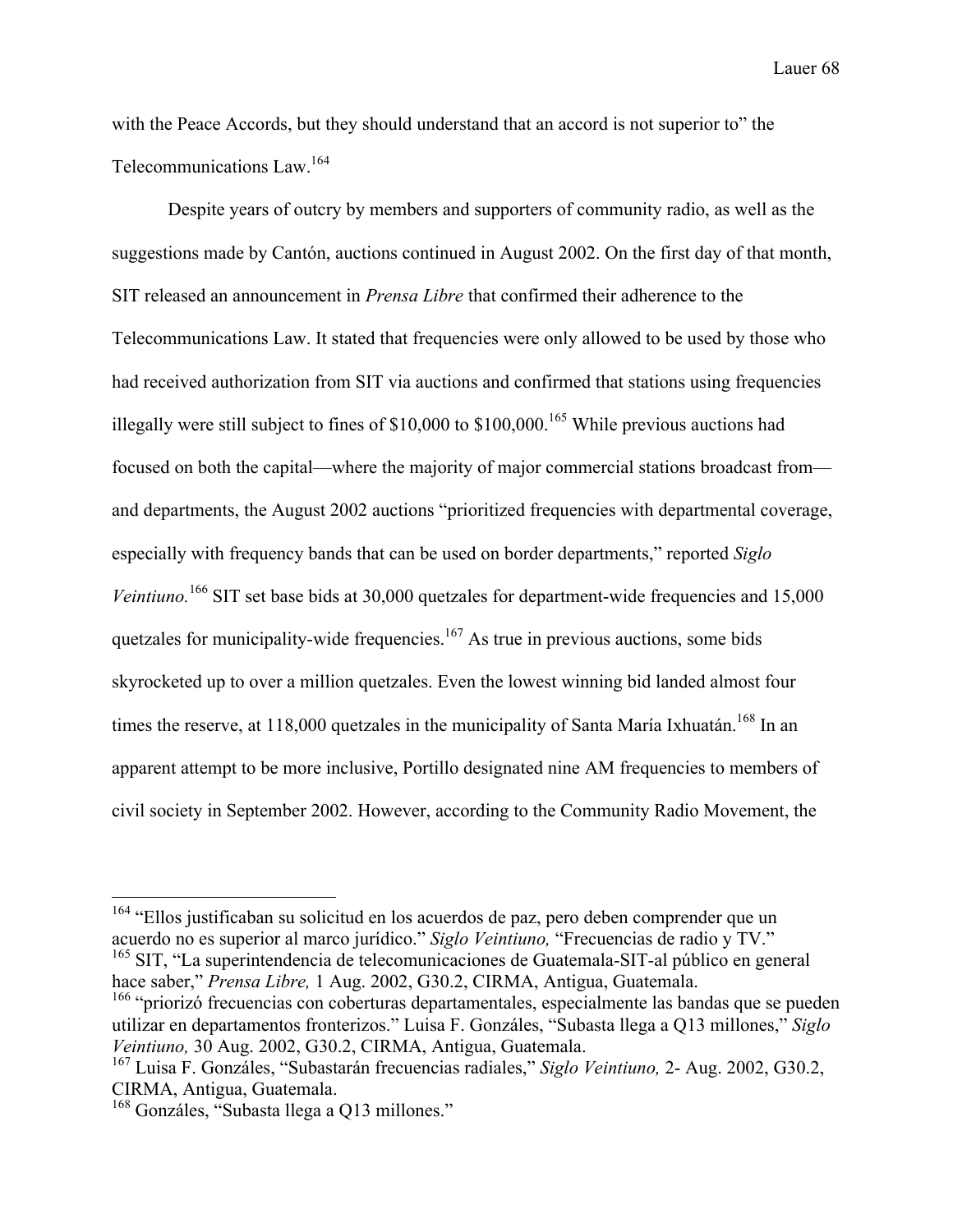plan failed. Not all were purchased due to their steep price, and the ones that were did not necessarily end up being used, because it was even pricier to put them into effect.<sup>169</sup>

In February 2003, as the law initiative in support of community radios was still awaiting deeper scrutiny by Congress, the issue of falsified TUFs continued, a problem that had been noted by *Pulso* four years prior. In a *Prensa Libre* release, the Chamber of Radio Broadcasting condemned 341 radio stations operating without SIT authorization. In the release, they exposed an association that created false TUFs and sold them to stations for around 15,000 quetzales. A different *Prensa Libre* article described that an association of community radio stations was circulating these false licenses marked with a forged seal of SIT and Congress. In the release, the Chamber called on the government to close the stations using these counterfeit TUFs and to arrest their creators. With a long list of accused stations, the release ends with a demand that SIT fine each radio station the established \$10,000 and that the equipment of the 341 stations be confiscated, while the Public Ministry arrest the responsible forgers.<sup>170</sup>

In response to the Chamber's public indictment of the 341 stations, *Prensa Libre*  published an article that termed the situation a "war of radios."<sup>171</sup> The Chamber's president defended the condemnation: "The trouble is not that community radios exist, but rather that in the past months tens of radios have appeared that rob us of the frequency we acquired legally."<sup>172</sup> CGCC, despite its partnership with the Chamber, jumped to defend community radios, returning

 <sup>169</sup> Movimiento de Radios Comunitarias de Guatemala, *Radio comunitaria: Su historia,* 19.  $170$  Cámara de Radiodifusión, "La Cámara de Radiodifusión de Guatemala-CRG-denuncia ante las autoridades correspondientes y ante el pueblo de Guatemala: Que actualmente operan 341 radiodifusoras ilegales en la República," *Prensa Libre,* 21 Feb. 2003, G30.2, CIRMA, Antigua, Guatemala.

<sup>171</sup> Conié Reynoso, "La guerra de las radios," *Prensa Libre,* 7 Apr. 2003, G30.2, CIRMA, Antigua, Guatemala.

<sup>&</sup>lt;sup>172</sup> "La molestia no es que existan radios comunitarias, sino que en los últimos meses han aparecido decenas de radiodifusoras que nos roban la frecuencia que adquirimos legalmente." Reynoso, "La guerra de las radios."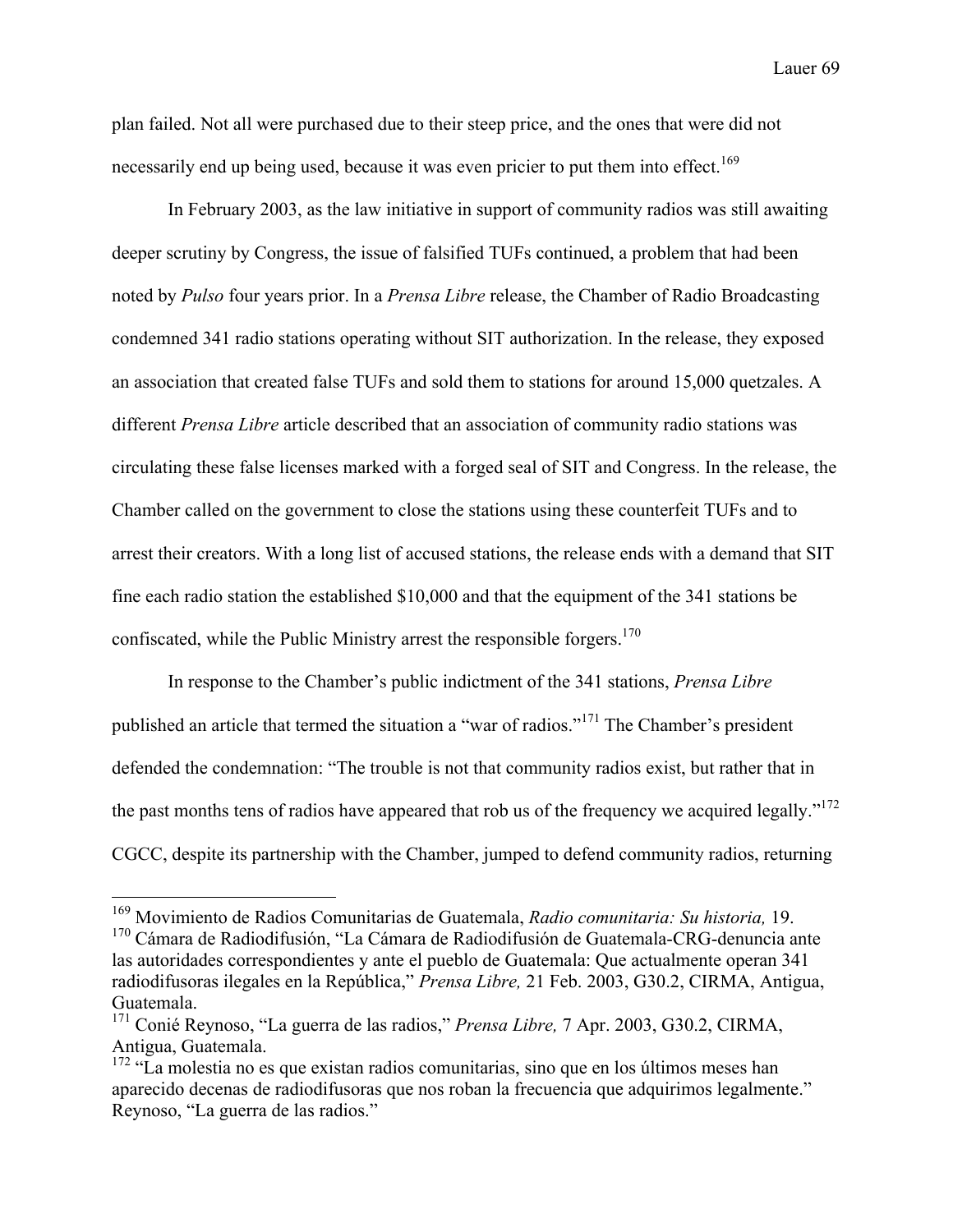the discussion again to the Peace Accords and the sociocultural importance of community radio in remote spaces. The same themes that had been argued since the turn of the millennium remained, with questions of frequency interference, monopolies, and indigenous rights clashing. Another clash that appeared centrally in the "war" existed within the community radio world itself, pitting different types of "community" stations against one another—secular versus religious. Despite conflicting opinions on the situation, FGER and the Chamber agreed that a breakdown of illegal radios showed that 10% were secular community stations, 5% were Catholic stations,  $70\%$  evangelical stations, and  $15\%$  were for personal interest in  $2003$ .<sup>173</sup>

2005 appeared to be a productive year in the fight for community radio rights. In March 2005, representatives from the government, including SIT, attended a conference hosted by the OAS IACHR, which focused specifically on Guatemalan community radio. According to the Community Radio Movement's summary of the meeting, SIT representatives explained the logistical issues of changing the system, emphasizing how auctions and regulations were not easily changed.<sup>174</sup> Despite this, the meeting seemed at the time to be a positive step forward, as it indicated a level of governmental cooperation. Four months later, in June 2005, the IACHR freedom of speech reporter, Eduardo Bertoni, backed community radio broadcasters' now almost decade-old request that the Peace Accords be upheld, especially the Agreement on the Identity and Rights of Indigenous Peoples, and that reforms be made to the Telecommunications Law to make frequency-use licenses available to community stations. Consequently, the Guatemalan Presidential Commission of Human Rights established a round table of indigenous radio advocates. As a group, the round table again tried to draft a new community radio law that

<sup>&</sup>lt;sup>173</sup> Reynoso, "La guerra de las radios."

<sup>174</sup> Movimiento de Radios Comunitarias de Guatemala, *Radio comunitaria: Su historia,* 17.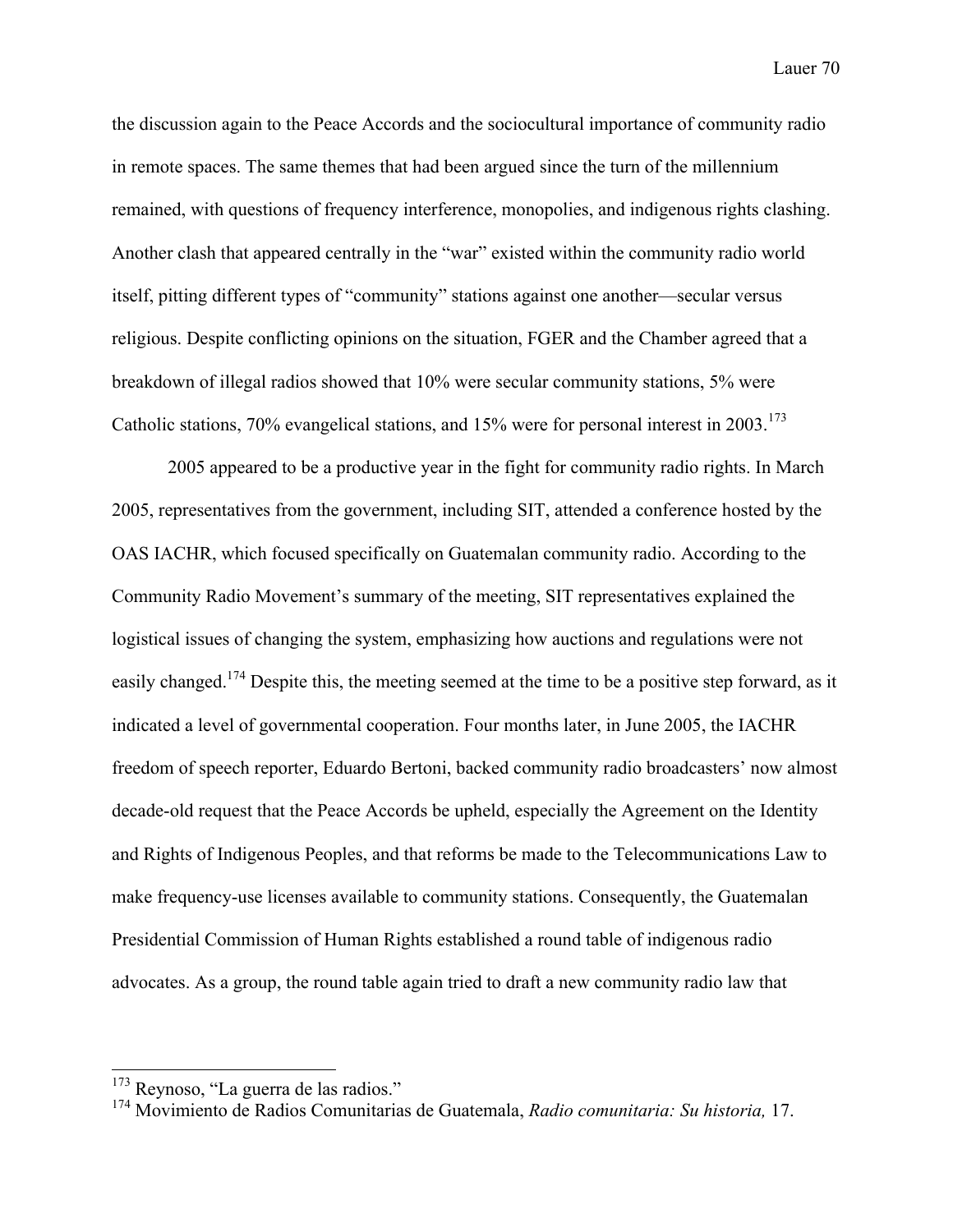adhered to the Peace Accords and incorporated suggestions made by international human rights experts', specifically following Bertoni's, recommendations.<sup>175</sup>

Throughout the late 1970s and early 1980s, army raids of community radio stations were common practice. Raids again emerged as a governmental tactic against unlicensed stations in 2008, becoming legal that year. A product of Oscar Berger's presidency, the Prosecutors of the Radio Spectrum serve as a body that helped arraign and facilitate raids on unlicensed community stations.176 The Community Radio Movement's report writes that "in February of [2008] the government of Guatemala passed a resolution to develop a governmental policy by which [the police were] instructed to occupy radio stations and confiscate equipment of stations that operate without authorization, which implies the closure of community radios."<sup>177</sup> Despite the progress made in the round table of 2005, the government approved the resolution without informing members of the 2005 discussion and ignored the Peace Accords once again.<sup>178</sup>

As a result, the groups involved in the conversation from 2005 determined that stronger counter-legislation was necessary to ensure that community stations were able to operate. They revised the proposed reforms from the early 2000s and 2005, creating what is now called law initiative 4087, The Community Media Law, an initiative that the Community Radio Movement is still promoting nine years later.<sup>179</sup> In December 2007, the Movement had gained another tool in its arsenal to protest the injustice of the Telecommunications Law: The UN Declaration of the

<sup>177</sup> "en febrero de este año el gobierno de Guatemala aprobó una resolución para desarrollar una política gubernativa por la que se instruye a ocupar y decomisar las estaciones de radio y equipos de las emisoras que operen sin autorización, lo que implica el cierre de radios comunitarias." Movimiento de Radios Comunitarias de Guatemala, *Radio comunitaria: Su historia,* 18. 178Movimiento de Radios Comunitarias de Guatemala, *Radio comunitaria: Su historia,* 18.

 <sup>175</sup> Movimiento de Radios Comunitarias de Guatemala, *Radio comunitaria: Su historia,* 17.

<sup>176</sup> Movimiento de Radios Comunitarias de Guatemala, *Radio comunitaria: Su historia,* 19.

<sup>179</sup> Movimiento de Radios Comunitarias de Guatemala, *Radio comunitaria: Su historia,* 18.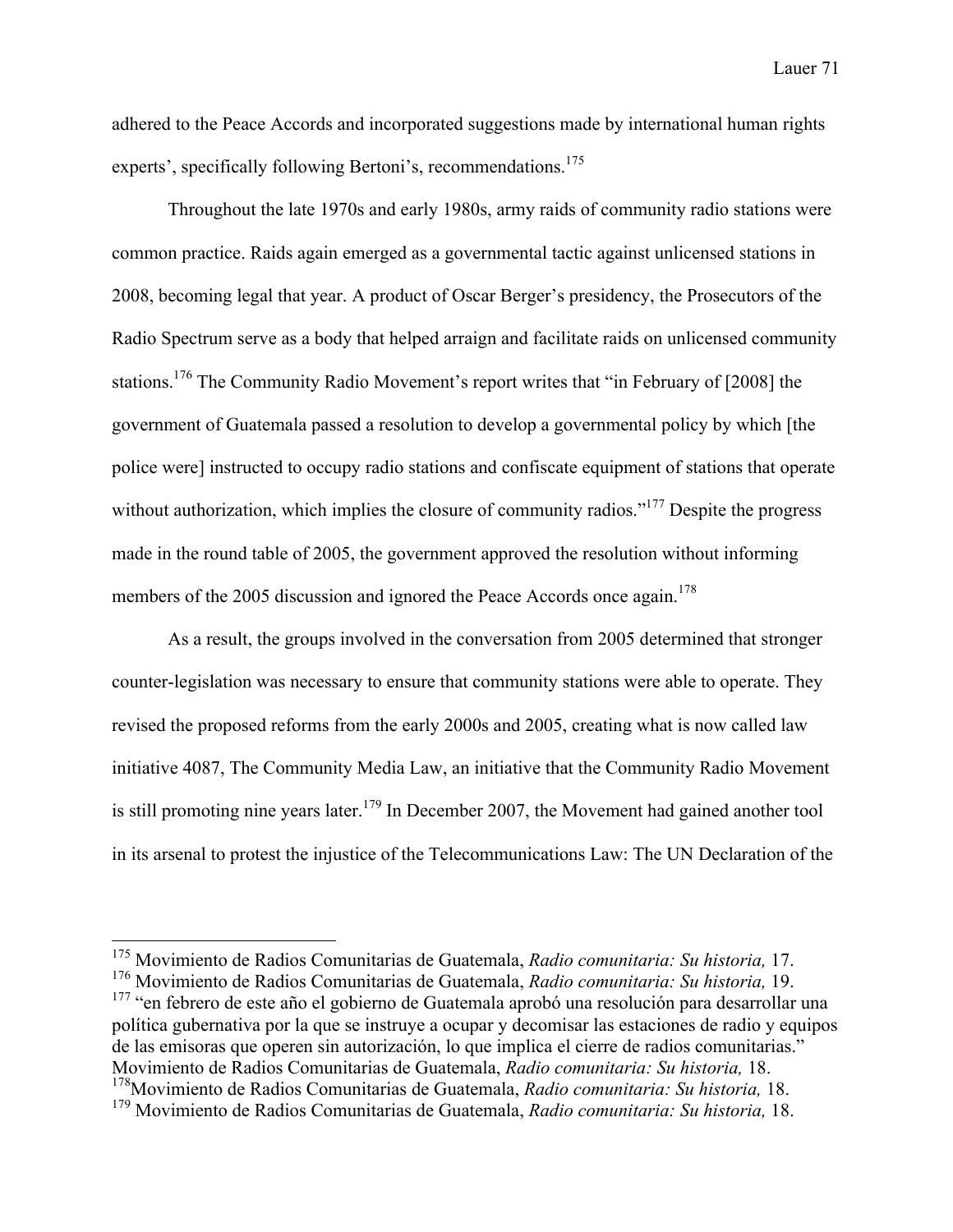Rights of Indigenous Peoples (UNDRIP). Article 16 of the declaration signed by Guatemala states:

1. Indigenous peoples have the right to establish their own media in their own languages and to have access to all forms of non-indigenous media without discrimination. 2. States shall take effective measures to ensure that State-owned media duly reflect indigenous cultural diversity. States, without prejudice to ensuring full freedom of expression, should encourage privately owned media to adequately reflect indigenous cultural diversity.<sup>180</sup>

Established a decade after the beginning of the auctions and supported by the government of Guatemala, UNDRIP serves as a modern legal affirmation of indigenous rights, bolstering the arguments of the Community Radio Movement and legitimizing 4087's push for frequency-use license accessibility. Rallying broadcasters across the country and advocates worldwide in support of community radio, 4087 promotes an end to the exclusions that have hindered community broadcasters for years.181 However, it still has yet to be passed in Congress, leaving unlicensed community stations trapped indefinitely in legal repression. That being said, community radio as an institution has not been silenced and remains in resistance, speaking against the government's repression.

<sup>&</sup>lt;sup>180</sup> UN General Assembly, 61/295, "UN Declaration on the Rights of Indigenous Peoples," 10 Dec. 2007, http://www.un.org/esa/socdev/unpfii/documents/DRIPS\_en.pdf. <sup>181</sup> Congreso de la República de Guatemala, Iniciativa 4087, "Ley de Medios de Comunicación

Comunitaria," 12 Feb. 2016, http://www.observacom.org/iniciativa-4087-ley-de-medios-decomunicacion-comunitaria/.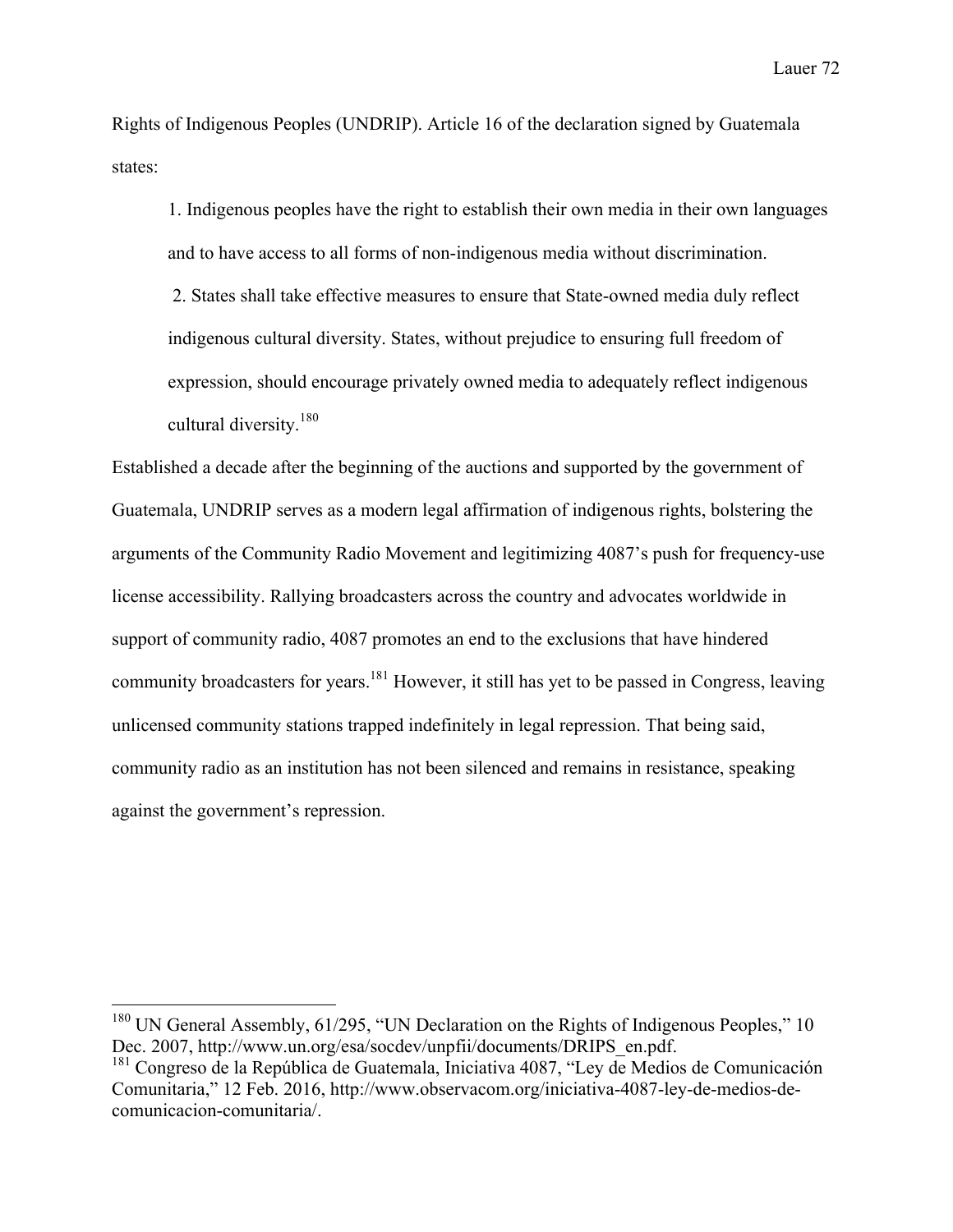## *Conclusion*

To understand the forms criminalization can take in the present, it is helpful to look at two unique cases in El Quiché. They do not represent the experience of all criminalized radios, but they well demonstrate the violence of modern repression, as well as the dynamic tension of fear and resistance in response, which is a theme dating back to La Voz de Atitlán and Radio Quiché in the early 1980s. In an El Quiché municipality, the most popular community radio station began to broadcast around 2002 out of the local community center, a small compound with a series of offices opening out to a grassy courtyard. Aside from broadcaster-prepared programming, the station featured numerous local guests from the community who were invited to discuss themes important to them, such as public health or the role of midwives. On February 25, 2015, while the majority of the station's broadcasters were in the field, reporting live from an event in a nearby community, only one man was left in the station, a substitute for those out in the field. He was young, like all the station's broadcasters, late teens or early twenties, and it was his first day on the job. With the station's door closed, he lacked the ability to see that members of the police had surrounded the studio from the outside.

The police had come on a court order from the capital; a charge had been filed against the station for operating on a frequency without legal authorization, without a license. Rather than alert the station of the charge, the police had been sent to raid and confiscate the station's equipment. However, they took not only the equipment, but also the young man. According to present broadcasters who shared this story, the police were only allowed to arrest him if it appeared he was touching the equipment, as that would implicate him in active frequency theft. As the story's present day narrators tell it, he was not actually near the equipment when they entered, but the police ordered him to go touch it, photographing the action. Due to his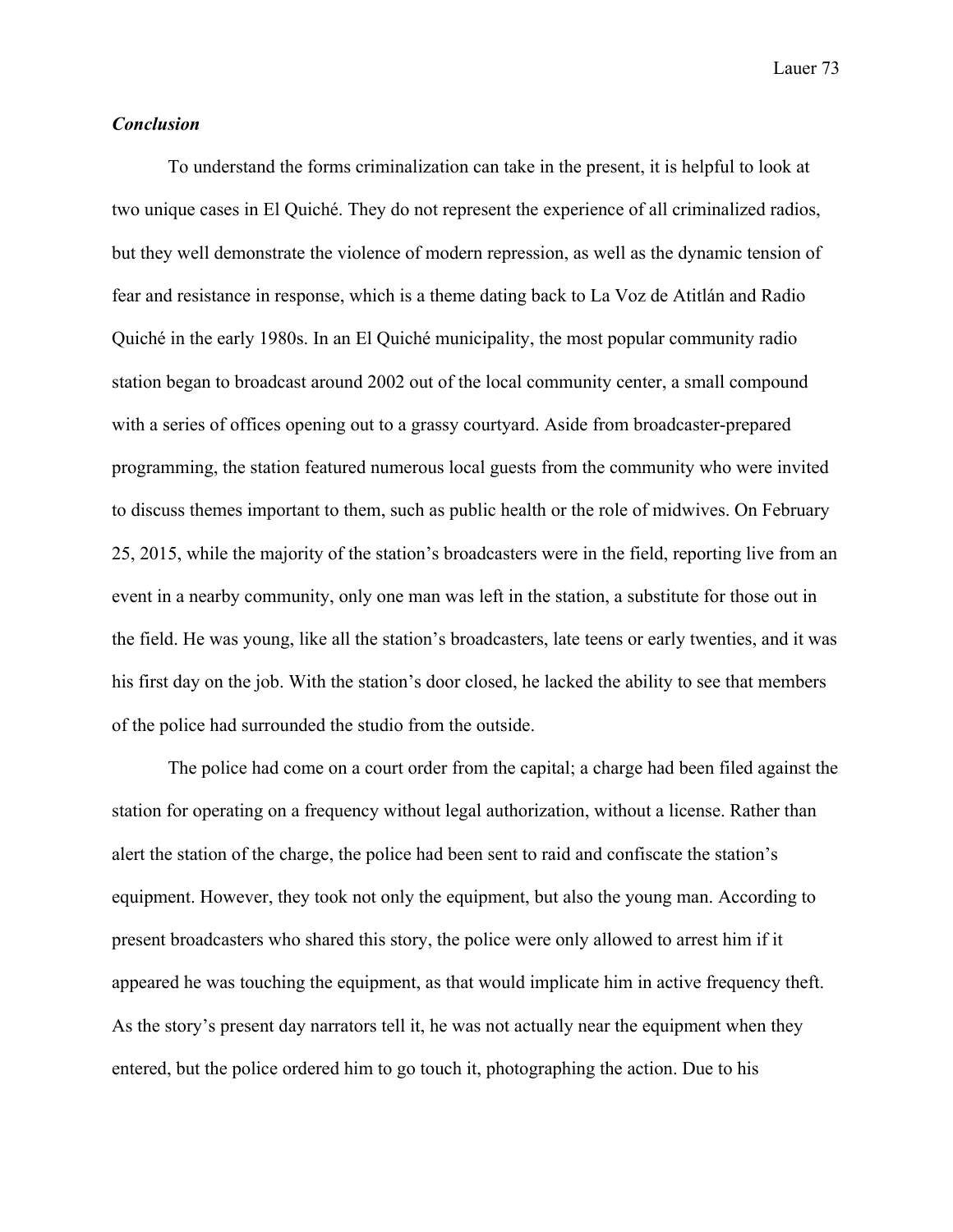inexperience and confusion about what was occurring, he complied and was promptly arrested. Taken to jail, he was incarcerated for two weeks while the community scrambled to make bail his family could not afford it alone. Since his release, he has not returned to the station, having barely used verbal communication at all. His peers who shared the story are adamant that his silence is a product of being tortured during incarceration.

Despite the shocking results of the raid, the station was fortunate that most of the team was in the field. Not only does this mean the majority of broadcasters were safe, but also a portion of their equipment, most significantly recording devices and microphones, was secure. So while the station lost its major, less portable devices, it was able to continue by using its field equipment. Due to the compromised location, the community association agreed relocation was necessary. They moved to a new space, broadcasting as before, still with no frequency-use authorization and now with few, if any, guest appearances.

But once again, a charge in the capital was made against them for frequency theft, and police—unaware of the relocation—returned to the community association compound to find an abandoned studio. Of course, the broadcasting team and organization were unsettled by the quick return of the police. They elected again to move locations, this time transferring to the horse stall. Up to the present, this third location has been safe, but there is the ever-present fear that another charge could be made and another unforeseen attack could happen. Their current programs are primarily based around local, national, and international music, but each radio host brings his or her own flair to his or her show. Broadcasters use a mix of K'iche' and Spanish, incorporating information about the Maya calendar and local events into many of their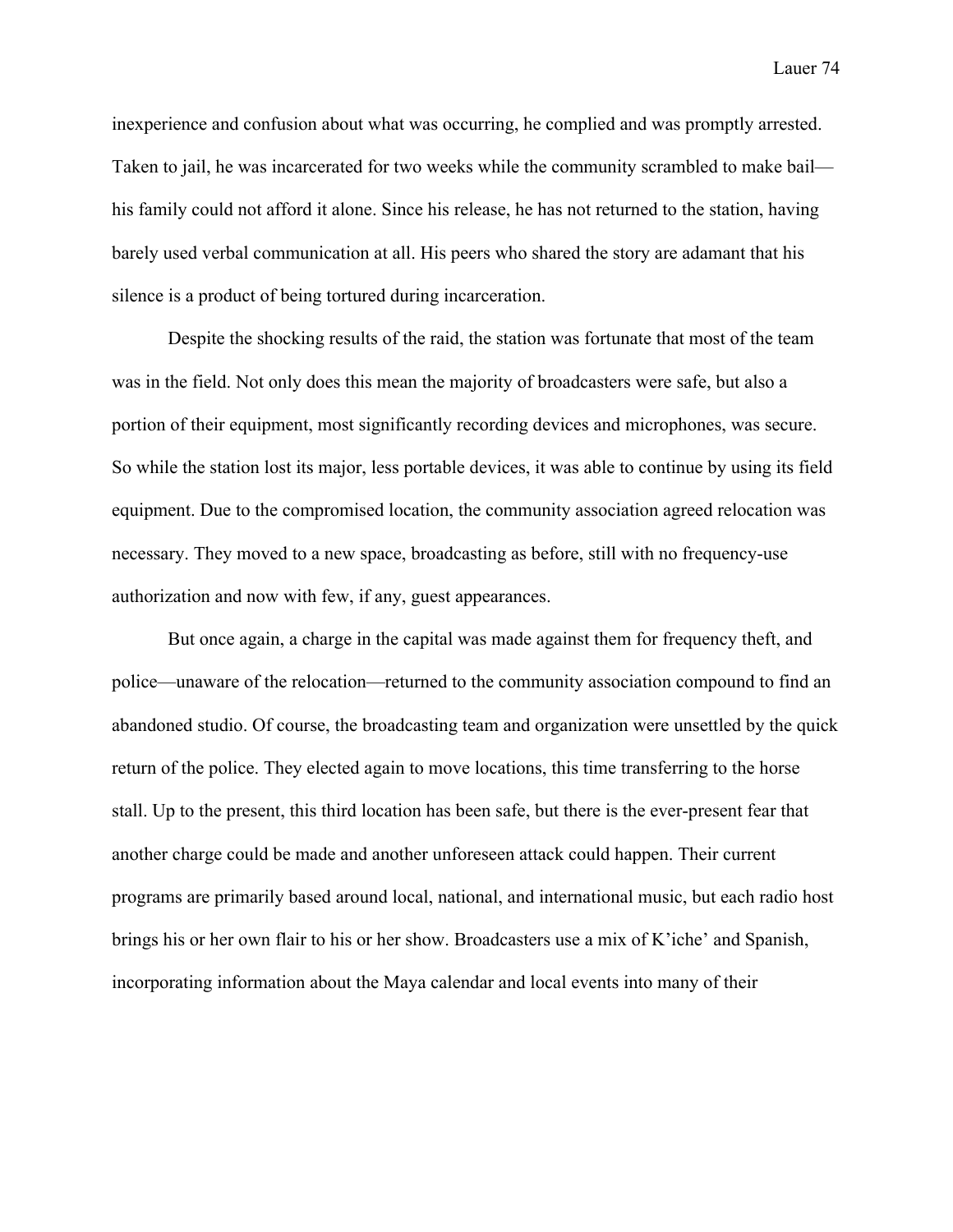broadcasts. The broadcasters are eager to restore what they call "Maya values," focusing on cultural traditions and introducing those concepts to younger listeners.<sup>182</sup>

Just a few miles north, a women's advocacy organization had erected its own radio tower, an obvious marker to the community of their commitment to radio. When operational, they worked hard to have programs run by members of community resources, such as firemen, policemen, and midwives, and to address topics like adolescence, health, and economic stability. By sharing these programs, the station intended to strengthen community trust in these public figures and to affirm their importance in the community. While they shared the same community base as Radio Quiché, the organization sought to speak specifically to indigenous women in the community, especially those who may be facing abuse or did during the conflict.

Radio Quiché had at one point helped the organization broadcast public announcements. However, being Catholic and having become quieter during the most violent years of the conflict, Radio Quiché was unwilling to share more taboo information, such as content pertaining to reproductive rights or abuse. In fact, Radio Quiché does not even address the multiple broadcaster disappearances and murders it faced in the 1980s in its own online history. Beyond that, Radio Quiché is unwilling to share themes related to Maya spirituality, given its Catholic base. Because of a glaring gap in information available for women and Radio Quiché's religious qualms with the content, the organization decided to open its own station. Operational for less than five years, they were raided the same day as the aforementioned station. They were fortunate that no broadcasters were in the station. However, as the majority of their workers are female volunteers from the community, the organization did not feel comfortable remaining open

<sup>&</sup>lt;sup>182</sup> Information collected from a series of interviews conducted in June 2016 with broadcasters in El Quiché.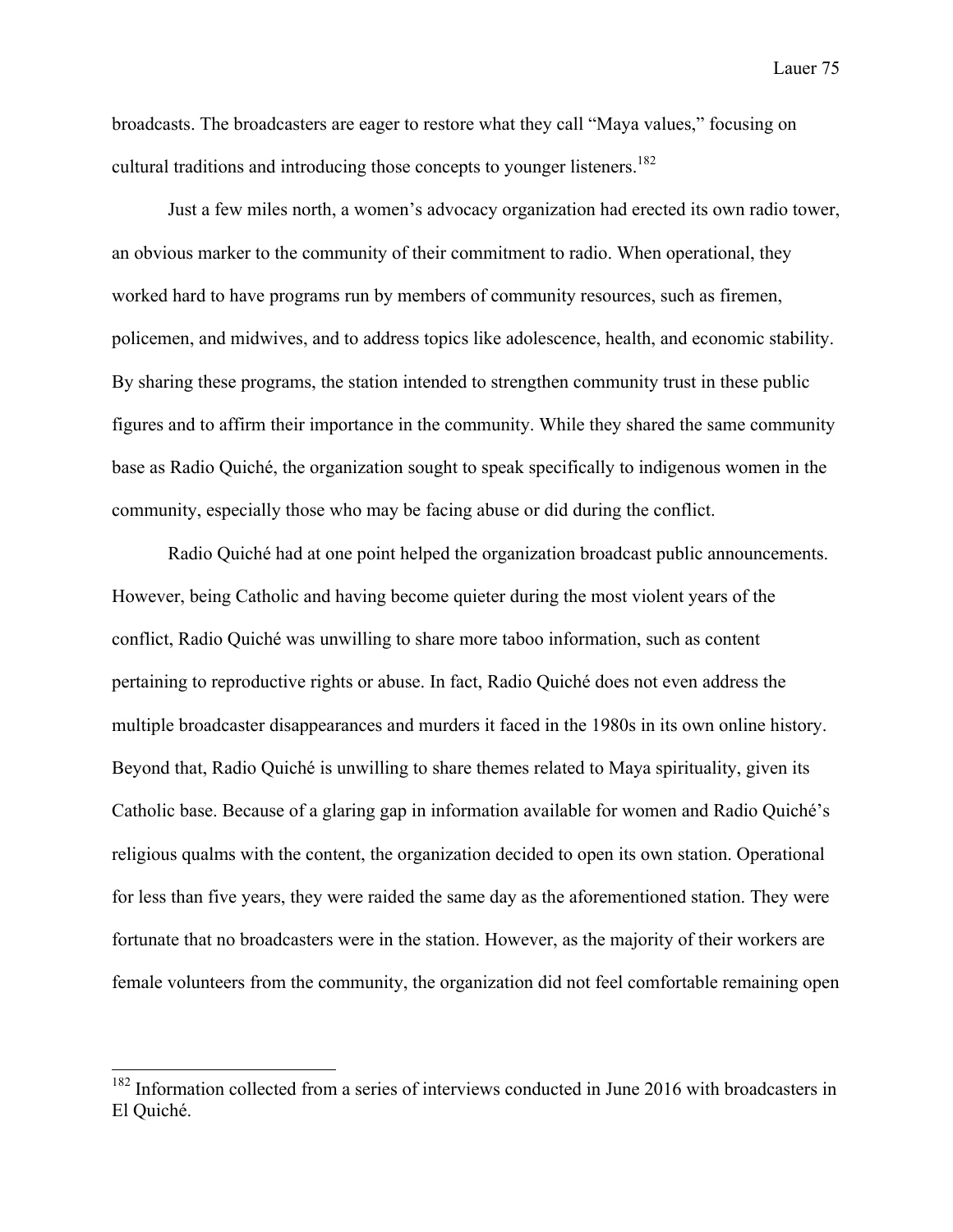for fear of another raid and the misfortune that could bring. They reopened for a brief while in winter 2016, but closed again indefinitely in spring  $2016$ <sup>183</sup>

These two stations, though only small examples from one distinct part of the country, well represent the focuses of modern radios and the challenges they face. They carry forward the legacy of early community radios. Not only do they promote native language, but they also emphasize the rights of their predominantly indigenous communities, working to encourage pride in and deeper knowledge of Maya history. In terms of challenges, they have dealt with raids similar to those seen in the 1980s, but instead now for a lack of frequency license rather than subversive content. They reflect both practices and trials faced by their forerunners from the 50 preceding years, illustrating a ceaseless fight on the side of the community radios and an unremitting persecution on the side of the government.

\*\*\*

Spanning just over half a century, the history of Guatemalan community radio is actually a complex and nuanced series of histories distinct to specific places, stations, and actors. This thesis does not claim to provide a full history of community radio, because that would not be possible for an undergraduate given only a few months in Guatemala to research and a year to write. Instead, this project weaves together a succession of moments and legislation to create an overview of the broader experience of community radio as an institution over the past halfcentury. While these moments do not portray the full reality of each and every community radio station in Guatemala, together they indicate there is indeed a sustained repression against community radio stations. With violence by the oppressor and resistance by the oppressed evident since the beginning, the struggle for community radio rights has its roots not in 1996, but

<sup>&</sup>lt;sup>183</sup> Information collected from a series of interviews conducted in June 2016 with broadcasters in El Quiché.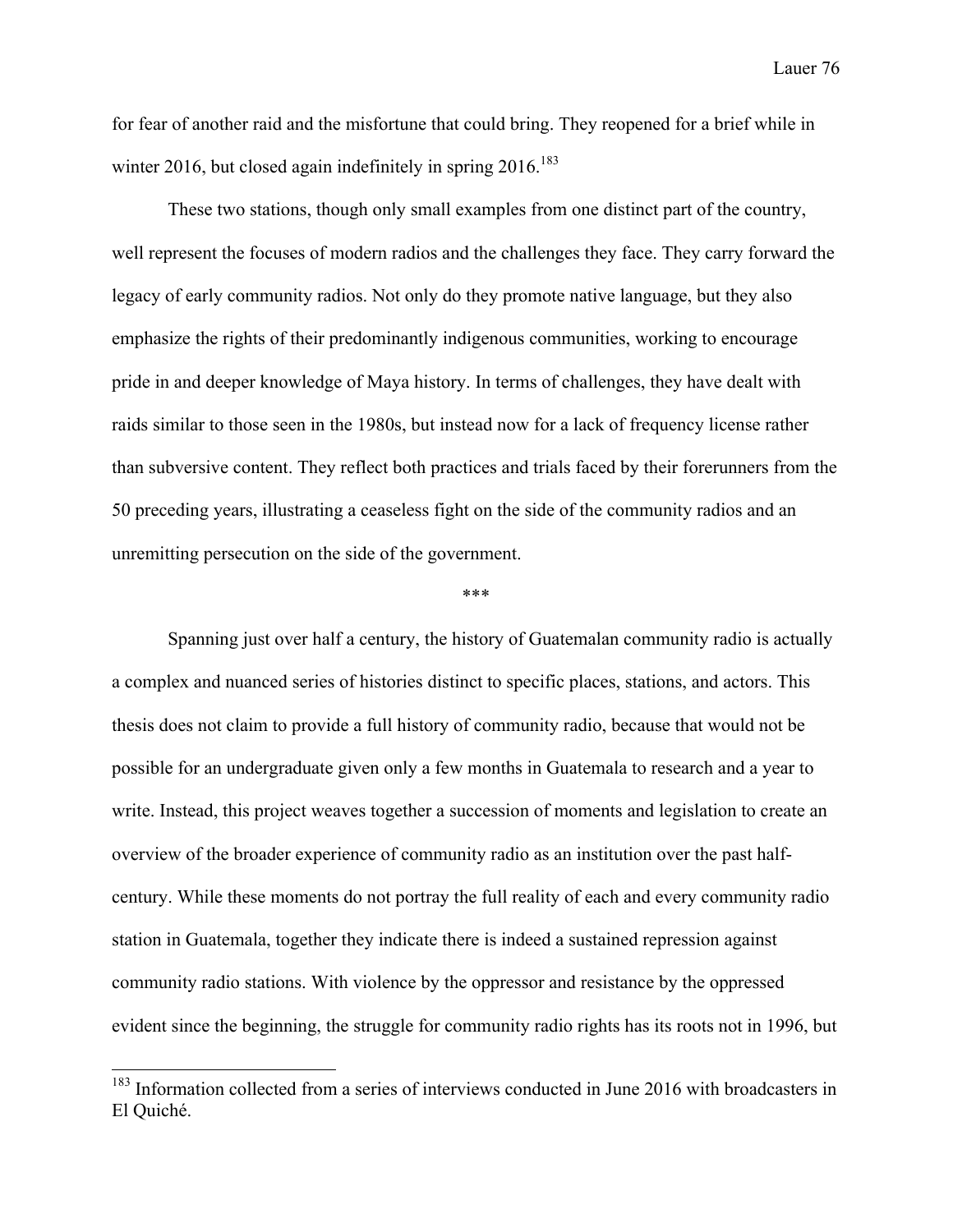rather in the 1960s, 1970s, and 1980s. The present movement should claim the full history of community radio, all the way back to the first days of the Colomba station, in order to contextualize its fight more fully while simultaneously honoring those who gave their lives for community radio.

When Carlos Manuel Vázquez explained, "The criminalization of community radio, and subsequent detention of Indigenous journalists and closure of radio stations, which are an integral part in the communication of Indigenous peoples, is a new phenomenon," he assessed it from a modern lens.<sup>184</sup> However, from an historical lens, they have been persecuted not since 1996, but rather since the 1970s. Closures, equipment seizures, arrests, and assaults have persisted over both periods, even though repression changed from military to legal violence with the 1996 Telecommunications Law and the Peace Accords. While the motives for repression are different—to terminate "insurgent" activity versus "illegal" activity—, the ends of both indicate a continued prejudice against and exclusion of marginalized indigenous *campesino* communities. The government is stripping them of a primary form of media while ignoring basic rights that ensure access to it.

That being said, political conditions are different in the twenty-first century than they were in the later twentieth century. In the context of a military-ruled, genocidal state, community radio stations of the 1970s and 1980s had to be discreet in their pushback: it is unclear if any stations presented outspoken or confrontational broadcasts after 1982, because the military was ruthless and had few bounds. While the violence certainly did not end in the 1990s, the military became more restrained, and political spaces tolerate more dissent, meaning that broadcasters can publically challenge the injustices they witness. The Community Radio Movement marks a

<sup>&</sup>lt;sup>184</sup> *Cultural Survival*. "UN Denounces the Criminalization."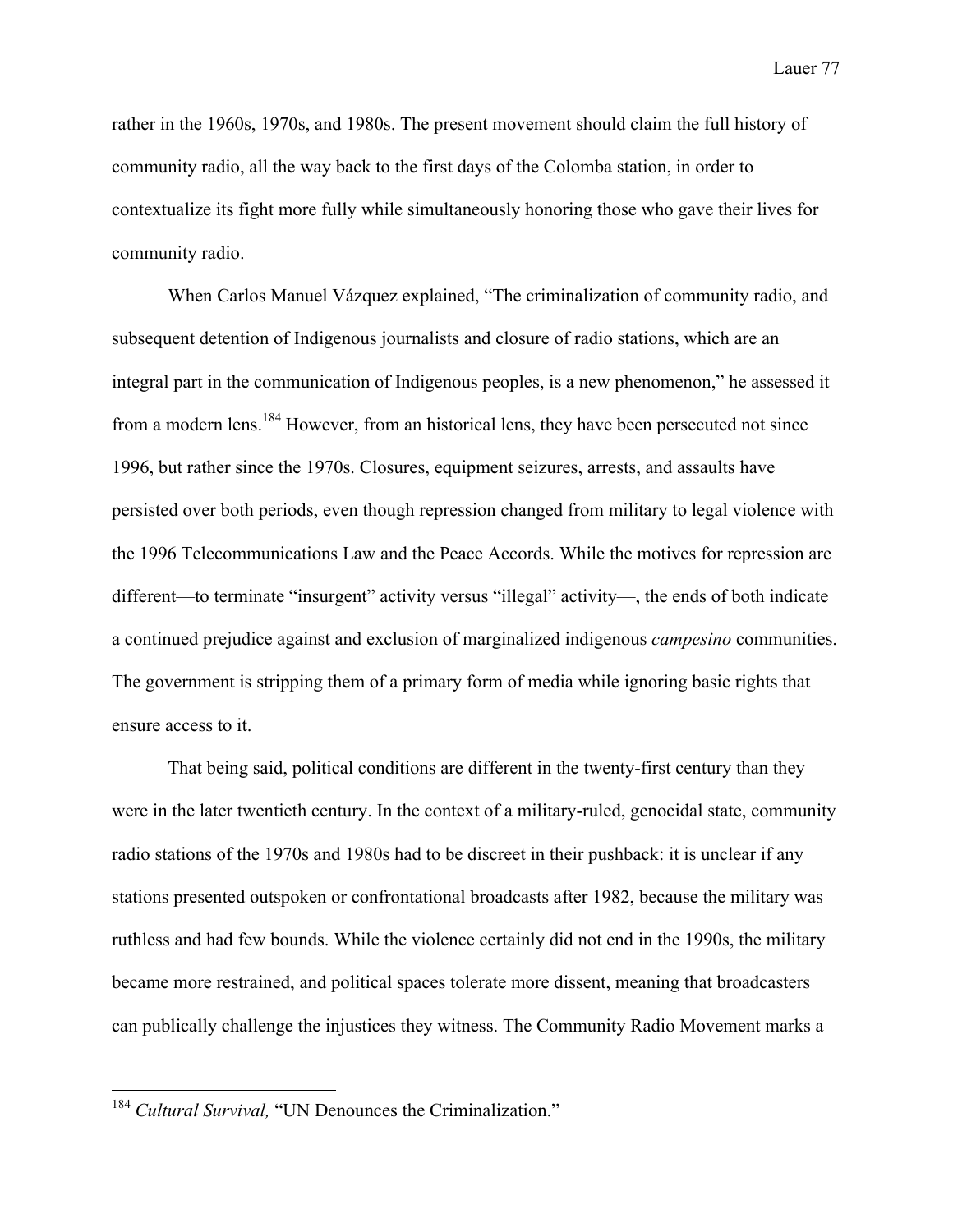time of open opposition, a time of standing up and fighting back. Community radio has proven resilient, demonstrating time and time again its ability to counter repression and find alternative ways to resist.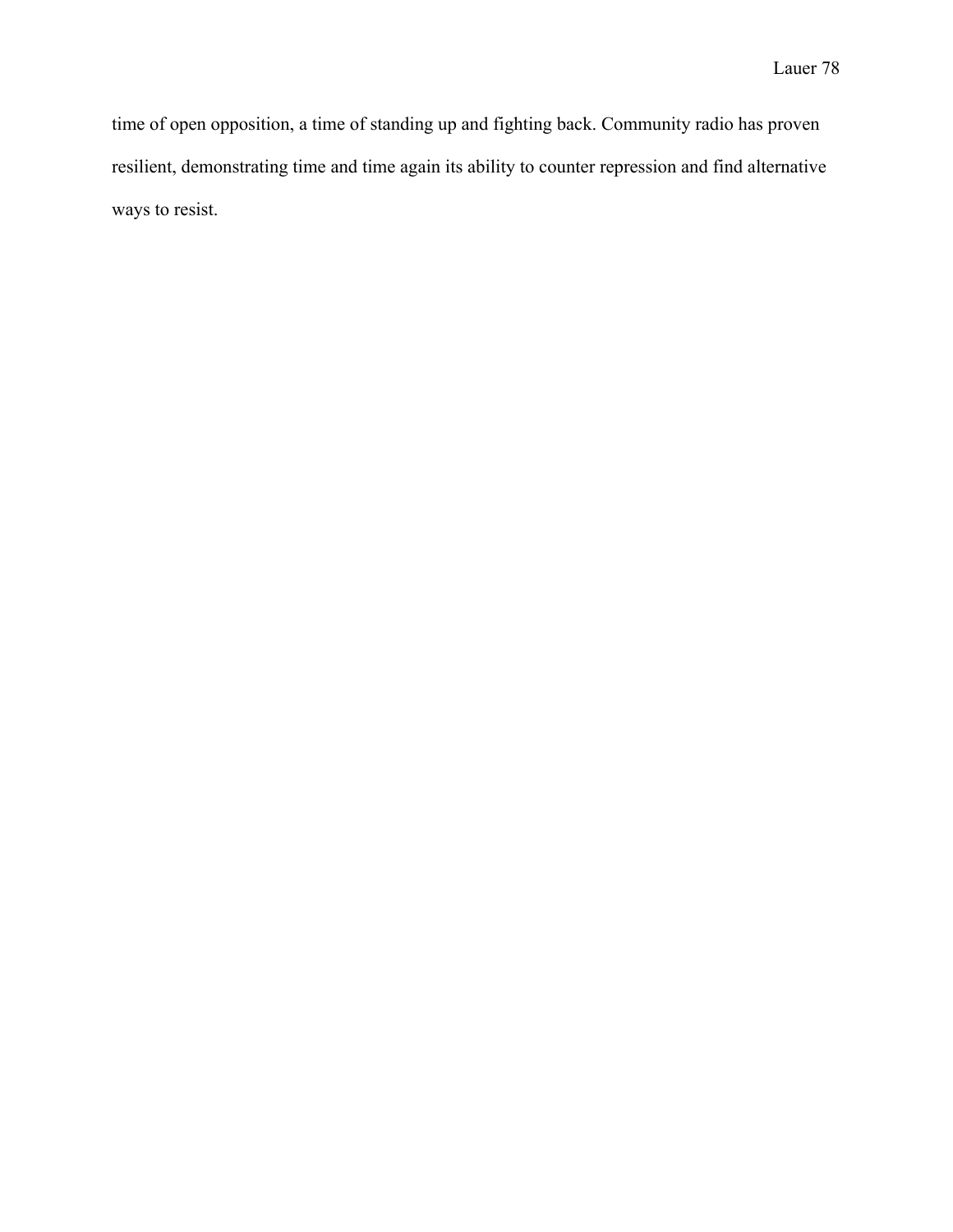## Bibliography

- 1966 Ley de Emisión del Pensamiento. Guatemala. Decreto Número 9. http://www.congreso. gob.gt/manager/images/4720C806-83C7-604B-1FF6-8DF6AA3AE8B3.pdf.
- Aguilar Gómez, Vilma Marleny. "Historia y evolución de la federación guatemalteca de escuelas radiofónicas (FGER)" Lic. de comunicación, Universidad de San Carlos, 2014.
- Albizures, Miguel Angel. "Puerta libre a un monopolio más." *El Periódico,* 6 Feb. 1998. G30.2, CIRMA, Antigua, Guatemala.
- Alvarado, Victoria. "Q275 mil cuesta una emisora en FM." *El Periódico,* 7 Aug. 1997. G30.2, CIRMA, Antigua, Guatemala.
- Alvarado, Victoria. "Termina la subasta de frecuencias para FM." *El Periódico,* 22 Aug. 1997. G30.2, CIRMA, Antigua, Guatemala.
- Alvarez, Enrique. Conciliation Resources. "The Civil Society Assembly: Shaping Agreement." 2002. http://www.c-r.org/downloads/Accord%2013\_9The%20civil%20society% 20assembly\_2002\_ENG\_0.pdf.
- Bastos, Santiago and Manuela Camus. *Entre el mecapal y el cielo: Desarollo del movimiento mata en Guatemala.* Guatemala City: Cholsamaj, 2006.
- Bastos, Santiago and Manuela Camus. *Quebrando el silencio: Organizaciones del pueblo maya y sus demandas 1986-1992,* 3rd ed*.* Guatemala City: FLACSO, 1996.
- Bonini, Rocío. "Una voz que se intenta acallar." *Prensa Libre*, 18 Feb 2002. G30.2, CIRMA, Antigua, Guatemala.
- Cámara de Radiodifusión. "Cámara de radiodifusión de Guatemala." Accessed 6 Nov. 2016. http://camaraderadiodifusiongt.org/camara/index.php/8-informacion-crg/2-historia.
- Cámara de Radiodifusión. "La Cámara de Radiodifusión de Guatemala-CRG-denuncia ante las autoridades correspondientes y ante el pueblo de Guatemala: Que actualmente operan 341 radiodifusoras ilegales en la República." *Prensa Libre,* 21 Feb. 2003. G30.2, CIRMA, Antigua, Guatemala.
- Cámara de Radiodifusión & Asociación de Emisoras Comunitarias del Sur Occidente. "Acuerdo de la Cámara de Radiodifusión de Guatemala (CRG) y la Asociación de Emisoras Comunitarias del Sur Occidente (AECSO)." *Presna Libre,* 2 Apr. 2002. G30.2, CIRMA, Antigua, Guatemala.
- Castañaza Rosales, Carlos. "García-Gallont: Frecuencias de radio y T.V. serán adujicadas por medio de licitaciones." *Siglo Veintiuno*, 8 Jun. 1996. G30.2, CIRMA, Antigua, Guatemala.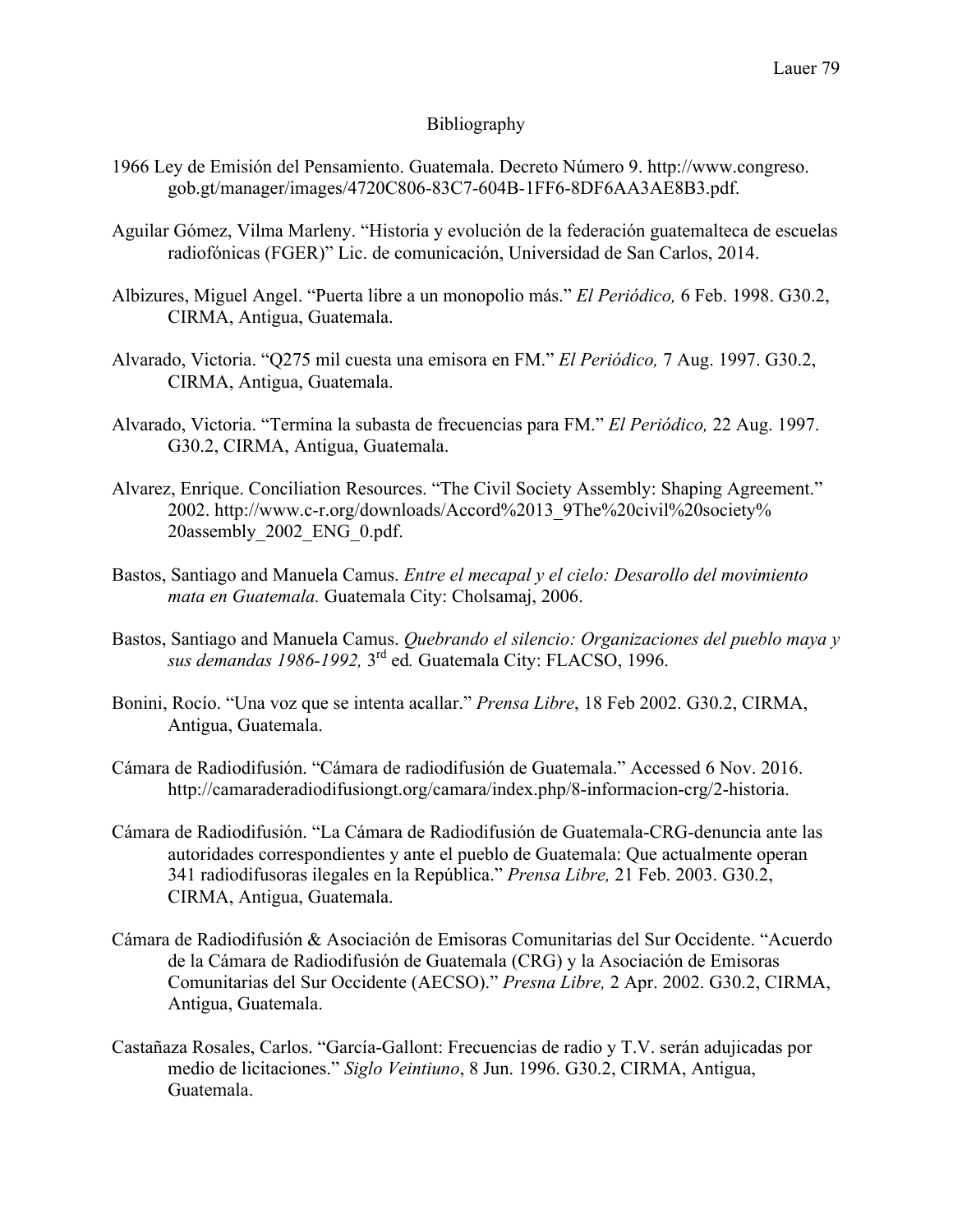- *CERIGUA*. "Radio Quiché, primera emisora del departamento, cumple 50 años." Modified 16 Sept. 2015, https://cerigua.org/article/radio-quiche-primera-emisora-del-departamentocump/.
- Comisión para el Esclarecimiento Histórico (CEH). *Memoria del silencio.* Guatemala City: CEH, 1999*.*

Comisión para el Esclarecimiento Histórico, *Memory of Silence.* Guatemala City: CEH, 1999.

- Congreso de la República de Guatemala. Decreto-Ley 43, "Ley de radiocomunicaciones de 1980." 1980. http://www.palermo.edu/cele/cele/pdf/Regulaciones/GuatemalaLeRadio19 96).pdf.
- Congreso de la República de Guatemala. Iniciativa 4087, "Ley de Medios de Comunicación Comunitaria." 12 Feb. 2016. http://www.observacom.org/iniciativa-4087-ley-de-mediosde-comunicacion-comunitaria/.
- Consejo Guatemalteco de Comunicación Comunitaria & CRG. "La Cámara de Radiodifusión de Guatemala en favor de la radio comunitaria." *Siglo Veintiuno*, 1 Mar. 2002. G30.2, CIRMA, Antigua, Guatemala.
- Consitución Política de la República de Guatemala 1985. Guatemala. http://www.quetzalnet.com /constitucion.html.
- *Cultural Survival.* "UN Denounces the Criminalization of Indigenous Community Radios in Guatemala." 18 May 2015. https://www.culturalsurvival.org/news/un-denouncescriminalization-indigenous-community-radios-guatemala.

Diócesis del Quiché. *El Quiché: el pueblo y su iglesia 1968-1980*. Santa Cruz del Quiché: 1994.

- Escobar Argüello, Rafael. "Escuelas Radiofónica Fundadas por el Párroco en Colomba Inaugurados; Luchas Cultural Relgiosa." *El Imparcial,* 9 Feb. 1959. CM S/16, 650(4)3-4, CIRMA, Antigua, Guatemala.
- Fuentes Ruano, Berardo Obdulio. "Cumplimiento de la Ley de Radiocomunicaciones, respecto a mensajesde prevención de amenaza sísmica por la radio en Guatemala." Thesis, Universidad de San Carlos de Guatemala, 2011.
- García Urrea, Carlos. "Venta de frecuencias provocará monopolios." *El Gráfico,* 2 Feb. 1998. G30.2, CIRMA, Antigua, Guatemala.
- García, Manolo. "Ondas bajo control." *Prensa Libre,* 20 Aug. 2000. G30.2, CIRMA, Antigua, Guatemala.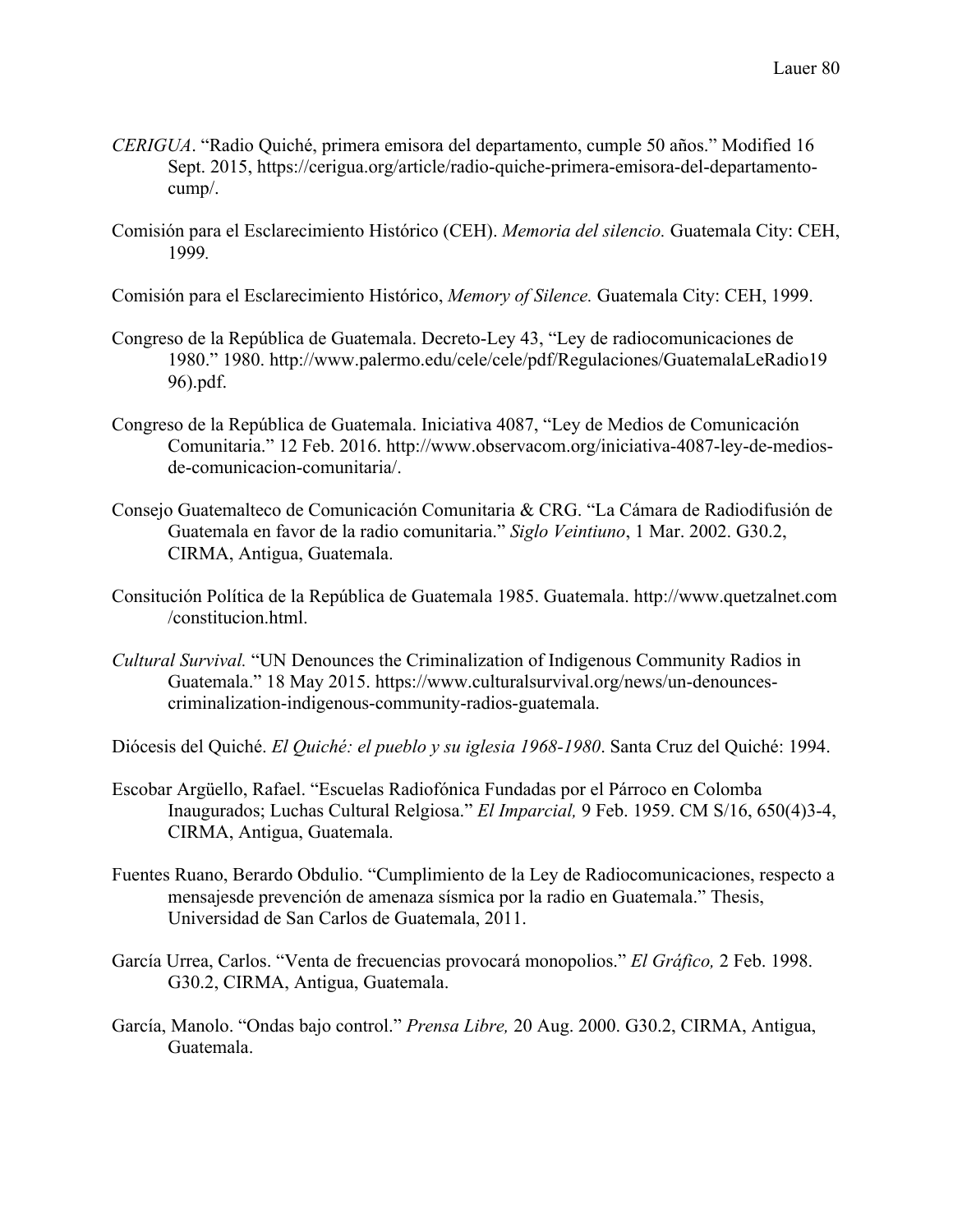- Góngora, René. "Gobierno ordena suspender subastas de frecuencias." *Siglo Veintiuno,* 5 May 2000. G30.2, CIRMA, Antigua, Guatemala.
- Gonzáles, Luisa F. "Subasta llega a Q13 millones." *Siglo Veintiuno,* 30 Aug. 2002. G30.2, CIRMA, Antigua, Guatemala.
- Gonzáles, Luisa F. "Subastarán frecuencias radiales." *Siglo Veintiuno,* 2- Aug. 2002. G30.2, CIRMA, Antigua, Guatemala.
- González, Luis Enrique. "Ochenta radiodifusoras operan en forma clandestine." *Pulso,* 8 Apr. 1999. G30.2, CIRMA, Antigua, Guatemala.
- González, Luis Enrique. "Sancionan a 17 radiodifusoras ilegales." *Pulso,* 4 Jun. 1999. G30.2, CIRMA, Antigua, Guatemala.
- *El Gráfico.* "Comunicaciones: Frecuencias de radio se darán por licitación." 8 Jun. 1996. G30.2, CIRMA, Antigua, Guatemala.
- Grandin, Greg*. The Blood of Guatemala: A History of Race and Nation.* Durham: Duke University Press, 2000.
- Guarcax González, José Celestino. "Surgimiento de la Municipalidad Maya del municipio de Sololá y su demanda por el establecimiento de un centro universitario estatal, 1973- 2000." Tesis de licenciado, Universidad de San Carlos, 2012.
- Guatemalan Peace Accords. Government of Guatemala-URNG. 29 Dec. 1996. http://www.gt. undp.org/content/dam/guatemala/docs/publications/undp\_gt\_Acuerdos-de-Paz-O.pdf.
- Hurtado, Paola. "Radios comunitarias rehúsan aliarse con emisoras evangélicas." *El Periódico,*  25 Jun. 2002. G30.2, CIRMA, Antigua, Guatemala.
- Hurtado, Paola. "Radios piden el veinticinco por ciento de las frecuencias." *El Periódico,* 7 Feb. 2002. G30.2, CIRMA, Antigua, Guatemala.
- Hurtado, Paola. "SIT multa a 120 radios comunitarias." *El Periódico,* 15 Aug. 2000. G30.2, CIRMA, Antigua, Guatemala.
- International Labour Organzaiton. Article 30, "Indigenous and Tribal Peoples Convention." 27 June 1989. http://www.ilo.org/dyn/normlex/en/f?p=NORMLEXPUB:12100:0::NO: :P12100\_ILO\_CODE:C169
- International Monetary Fund. *International Financial Statistics: Yearbook 2004.* Washington D.C.: IMF, 2004.
- Jones, Maggie. "The Secrets in Guatemala's Bones." *The New York Times,* 30 Jun. 2016. Accessed 14 Nov. 2016. http://www.nytimes.com/2016/07/03/magazine/the-secrets-in-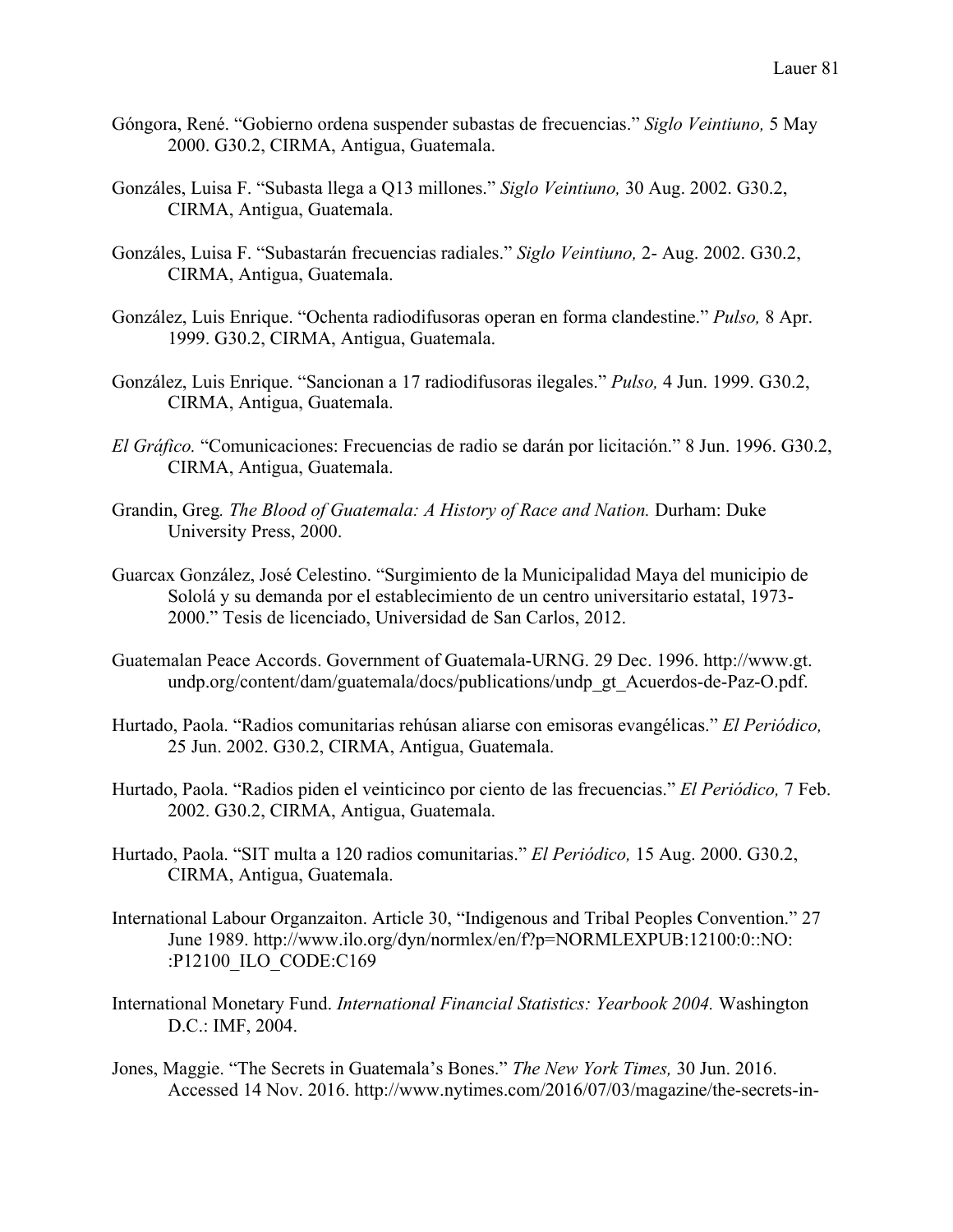guatemalas-bones.html?rref=collection%2Ftimestopic%2FR%C3%ADos%20Montt%2 C%20Efra%C3%ADn&action=click&contentCollection=timestopics&region=stream&m odule=stream\_unit&version=latest&contentPlacement=1&pgtype=collection

- Konefal, Betsy. *For Every Indio Who Falls*. Albuquerque: University of New Mexico Press, 2010.
- Larra, Myriam. "Se compromete a dar frecuencia." *Prensa Libre,* 23 Nov. 2000. G30.2, CIRMA, Antigua, Guatemala.
- Malkin, Elisabeth. "In Testimony, Guatemalans Give Account of Suffering." *The New York Times,* 14 Apr. 2013. Accessed 13 Nov. 2016. http://www.nytimes.com/2013/04/15/ world/americas/in-rios-montt-trial-guatemalans-give-account-of-suffering.html.
- May, Rachel A. *Terror in the Countryside: Campesino Responses to Political Violence in Guatemala.* Athens, OH: Ohio University Center for International Studies, 2001.
- Mignone, Roberto. "Guatemala: Fiesta at Cuarto Pueblo." *Refugee Magazine (UNHCR's World)*  104 (1996): http://www.unhcr.org/3b5694d54.html.
- Movimiento de Radios Comunitarias de Guatemala. *Radio comunitaria: Su historia ante un*  estado racista en Guatemala y sus fundamentos jurídicos. #2611, CIRMA, Antigua, Guatemala.
- OANDA. "Guatemalan Quetzal." Accessed 24 Mar. 2017. https://www.oanda.com/currency/isocurrency-codes/GTQ.
- Oficina de Derechos Humanos del Arzobispado de Guatemala (ODHAG). *Y la verdad nos hará libres: Reconocimiento a la labor periodística en Guatemala.* Guatemala City: ODHAG, 2005.
- *Prensa Libre.* "ACCG pide otorgar frecuencias a comunidades indígenas." 11 Feb. 1998. G30.2, CIRMA, Antigua, Guatemala.
- *Prensa Libre.* "Apoyo a la radio comunal." 19 Dec. 1999. G30.2, CIRMA, Antigua, Guatemala.
- *Prensa Libre.* "Descubren radioemisora clandestine: Operaba en San Martín Jilotepeque." 24 Oct. 1975. 747, DZ, p279, CIRMA, Antigua, Guatemala.
- *Prensa Libre*. "Investigan radios que transmiten en lengua." 11 Nov. 1981.
- *Prensa Libre.* "Normas Para… Directores y Jefes de Redacción Deben Ser Guatemaltecos Naturales." 11 Sept. 1969. CM S/16, 780(4)3-5, CIRMA, Antigua, Guatemala.
- *Prensa Libre.* "Rechazan acuerdos de Comunicaciones." 12 May 2002. G30.2, CIRMA, Antigua, Guatemala.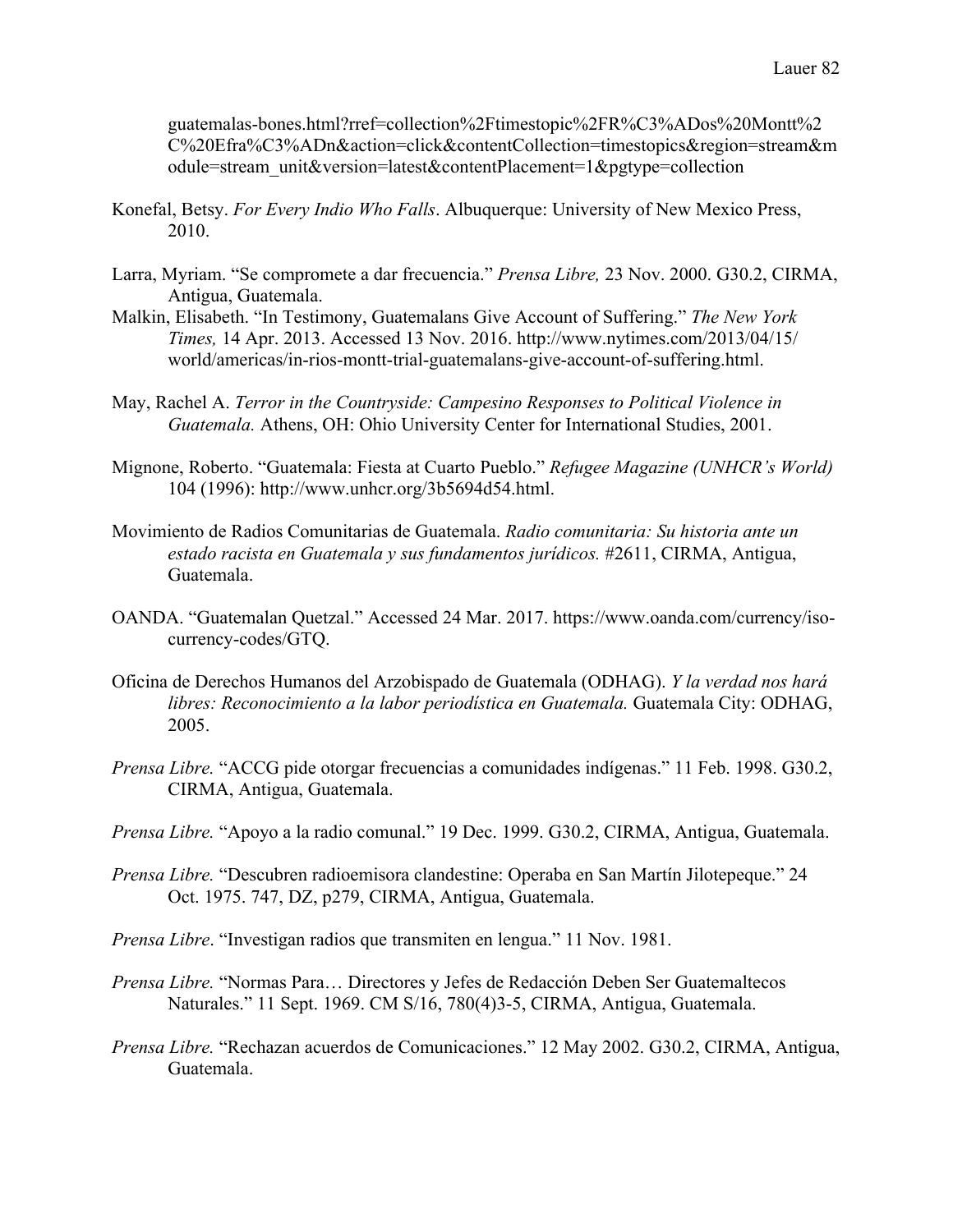- *Prensa Libre.* "Reformas a la Ley de Radiocomunicaciones." 5 June 1970. CM S/16, 780(4)3-5, CIRMA, Antigua, Guatemala.
- *Prensa Libre.* "Tres desconocidos asaltan Radio Progreso y transmiten un mensaje antigubernativo." 28 Feb. 1982. S/16, 993 (4)3-5, CIRMA, Antigua, Guatemala.
- *Pulso.* "Cuatro emisoras *fantasma* enfrentarán procesos penales." 19 May 1999. G30.2, CIRMA, Antigua, Guatemala.
- Radio Quiché. "Historia de la Radio Diocesana." Accessed 24 Oct. 2016, http://www.radioscatolicasdequiche.org/radioquiche/index.php/features/menu-options
- *La República.* "García-Gallont: Se adjudicarán concesiones en el sistema de radiodifusión." 5 Jul. 1996. G30.2, CIRMA, Antigua, Guatemala.
- Reynoso, Conié. "La guerra de las radios." *Prensa Libre,* 7 Apr. 2003. G30.2, CIRMA, Antigua, Guatemala.
- Rivero, Mario. "Proyectos de comunicación: Ven marginación de pueblos indígenas en otorgamiento de frecuencias de radio." *El Gráfico,* 13 Feb. 1998. G30.2, CIRMA, Antigua, Guatemala.
- Rodríguez, Clemencia*. Citizens' Media Against Armed Conflict*. Minneapolis: University of Minnesota Publishing, 2007.
- Sandoval, Mario Antonio. "Multas injustas." *Prensa Libre,* 16 Aug. 2000. G30.2, CIRMA, Antigua, Guatemala.
- *Siglo Veintiuno.* "Concluye primera fase de subasta de frecuencias para operadores de radio." 13 Aug. 1997. G30.2, CIRMA, Antigua, Guatemala.
- *Siglo Veintiuno.* "Frecuencias de radio y TV: Suspensión de subastas causa polémica." 22 May 2002. G30.2, CIRMA, Antigua, Guatemala.
- *Siglo Veintiuno.* "García Gallont afirma a directivos de CGR que los contratos serán respetados." 5 Jul. 1996. G30.2, CIRMA, Antigua, Guatemala.
- *Siglo Veintiuno.* "Gobierno recaudó Q6.7 millones en subasta de 11 frecuencias de radio." 20 Aug. 1997. G30.2, CIRMA, Antigua, Guatemala.
- Sucely Sajquim Ruano, Elda. "Función social de las emisoras comunitarias en Guatemala." Licenciado in Communication Science, USAC, 2010.
- Superintendencia de Telecomunicaciones. "La superintendencia de telecomunicaciones de Guatemala-SIT-al público en general hace saber." *Prensa Libre,* 1 Aug. 2002. G30.2, CIRMA, Antigua, Guatemala.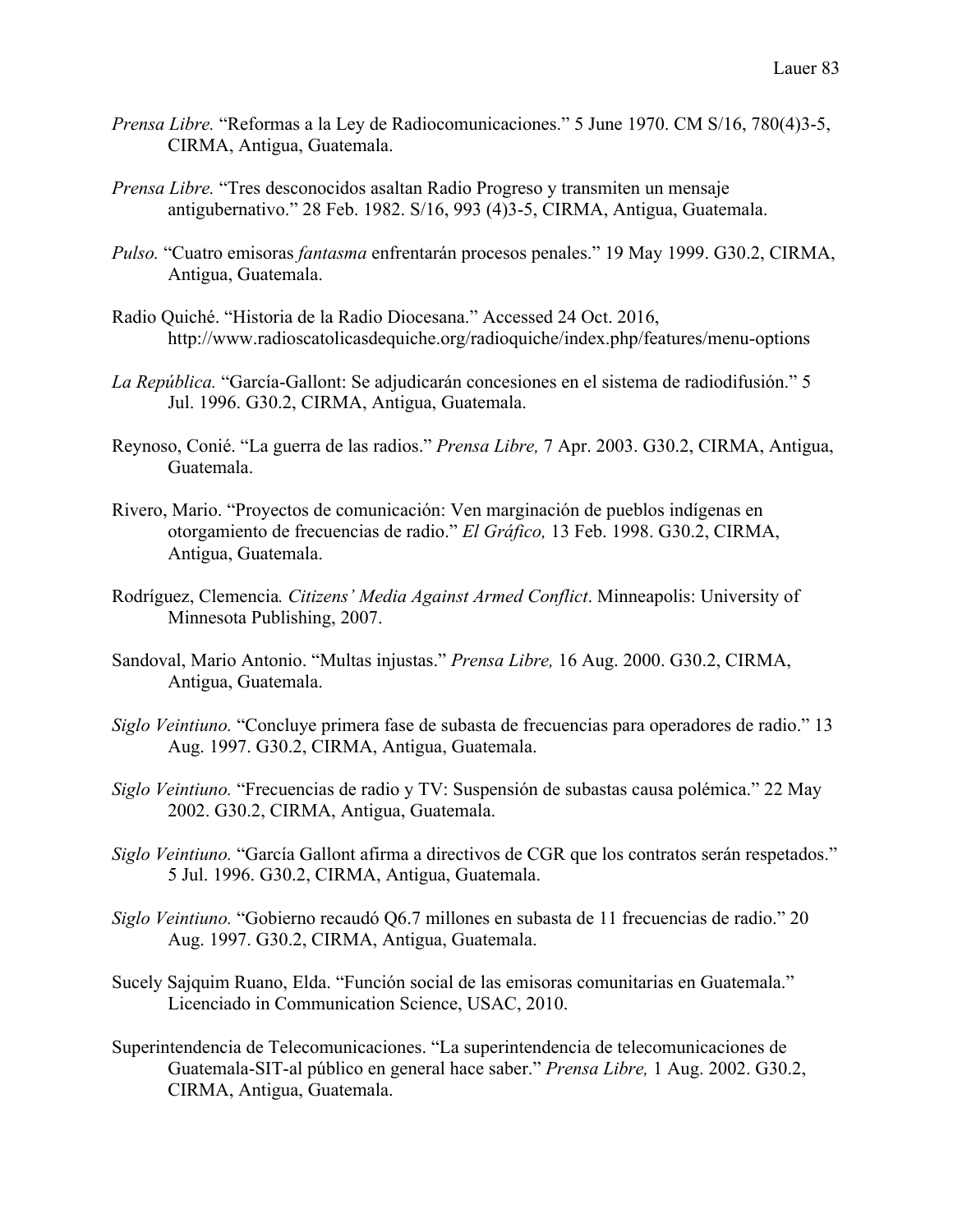- Tax, Luis. "Radioemisoras no autorizadas." *Prensa Libre,* 18 Sep. 2000. G30.2, CIRMA, Antigua, Guatemala.
- Thorsen, Jacob. "Community Radios in the Process of Democratization in Guatemala: A Network Governance Approach." Thesis, Copenhagen Business School, 2003.
- Trading Economics. "Guatemalan Quetzal." Accessed 24 Mar. 2017. http://www.tradingeconomics.com/guatemala/currency.
- UN General Assembly. 61/295. "UN Declaration on the Rights of Indigenous Peoples." 10 Dec. 2007. http://www.un.org/esa/socdev/unpfii/documents/DRIPS\_en.pdf.
- Unidad Revolucionaria Nacional Guatemalteca (URNG). "La radio en las luchas de liberación." Presented at AMARC 3, Managua, Nicaragua, 1988. CHS, Cartapacio 1, N17, CIRMA, Antigua, Guatemala.
- Unidentified Newspaper Clipping. "Incursiones Violentas Hubo en 3 Radiodifusoras en la USAC." 9 Feb. 1982. CM S/16, 993 (4)3-5, CIRMA, Antigua, Guatemala.
- Unidentified Newspaper Clipping. "Interrumpen Transmisión de Radio 5-60." 25 Feb. 1982. CM S/16, 993 (4)3-5, CIRMA, Antigua, Guatemala.
- Unidentified Newspaper Clipping. "Mesa de Cámara de Radiodifusión Asumió Sus Cargos." 31 May 1980. CM S/16, 256 (4)3-4, CIRMA, Antigua, Guatemala.
- Unidentified Newspaper Clipping. "Nueva Ley de Radiodifusión Ha Sido Promulgada Oficialmente." 18 April 1955, CM S/16, 1771 (4)3-5, CIRMA, Antigua, Guatemala.
- Unidentified Newspaper Clipping. "Nueva Ley de Radiodifusión se Dará a Conocer en Importantes Aspectos." 21 April 1955. CM S/16, 1771 (4)3-5, CIRMA, Antigua, Guatemala.
- Unidentified Newspaper Clipping. "Nuevos Equipos y Estudio Fueron Inaugurados por Radio Nahualá." 25 Nov. 1968. 17004, CIRMA, Antigua.
- URNG. "La Voz Popular, de Guatemala, a los participantes en AMARC-3." Aug. 1998. CHS, Cartapacio 1, N18, CIRMA, Antigua, Guatemala.
- URNG. "La Voz Popular, Guatemala: Emisora Oficial de URNG." Sept. 1988. CHS, Cartapacio 1, N19, CIRMA.
- URNG. La Voz Popular Broadcast 79. 18 Nov. 1988. G37.1, 1107, CIRMA, Antigua, Guatemala.
- Valdés de Arias, Marja. "Radios comunitarias se rehúsan transmitir en la frecuencia de la 'TGW.'" *El Periódico,* 16 May 2001. G30.2, CIRMA, Antigua, Guatemala.